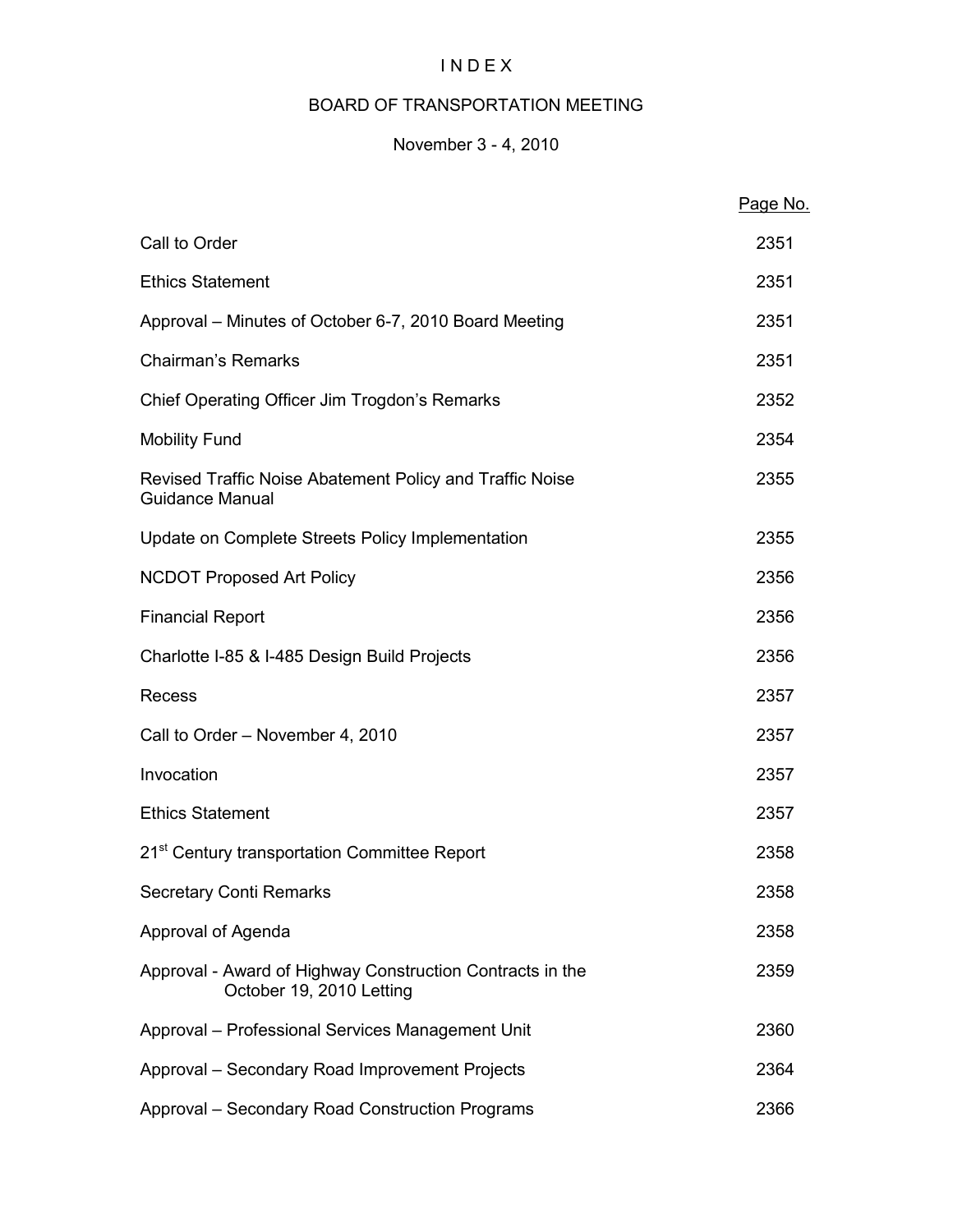| Approval – Additions, Abandonments, and Road Name Changes<br>to State Secondary Road System               | 2367 |
|-----------------------------------------------------------------------------------------------------------|------|
| Approval - Divisionwide Small Construction, Statewide<br>Contingency, Public Access, Economic Development | 2369 |
| Approval – Public Transportation Program                                                                  | 2372 |
| Approval - Rail Program                                                                                   | 2376 |
| Approval – Specific State Funds for Construction Projects                                                 | 2377 |
| Approval - Specific North Carolina Trust Funds                                                            | 2379 |
| Approval – Specific Spot Safety Improvement Projects                                                      | 2381 |
| Approval - Funds for Specific Federal-Aid Projects                                                        | 2383 |
| Approval – Revisions to the 2009-2015 STIP                                                                | 2409 |
| Approval - Municipal and Special Agreements                                                               | 2416 |
| Approval – State Highway System Changes                                                                   | 2433 |
| Approval – Preliminary Right of Way Plans                                                                 | 2433 |
| Approval – Final Right of Way Plans                                                                       | 2435 |
| Approval – Revisions of Final Right of Way Plans                                                          | 2436 |
| Approval – Conveyance of Highway Right of Way Residues                                                    | 2437 |
| Approval – Conveyance of Surplus Highway Right of Way                                                     | 2438 |
| Approval – Conveyance of Permanent Easement                                                               | 2439 |
| Approval – Acquisition of Structures Partially Outside the<br><b>Right of Way</b>                         | 2439 |
| Approval – Advance Acquisition of Highway Right of Way                                                    | 2441 |
|                                                                                                           |      |

# Additional Business

| 2010 Wildflower Awards Banquet | 2443 |
|--------------------------------|------|
| Adjournment                    | 2444 |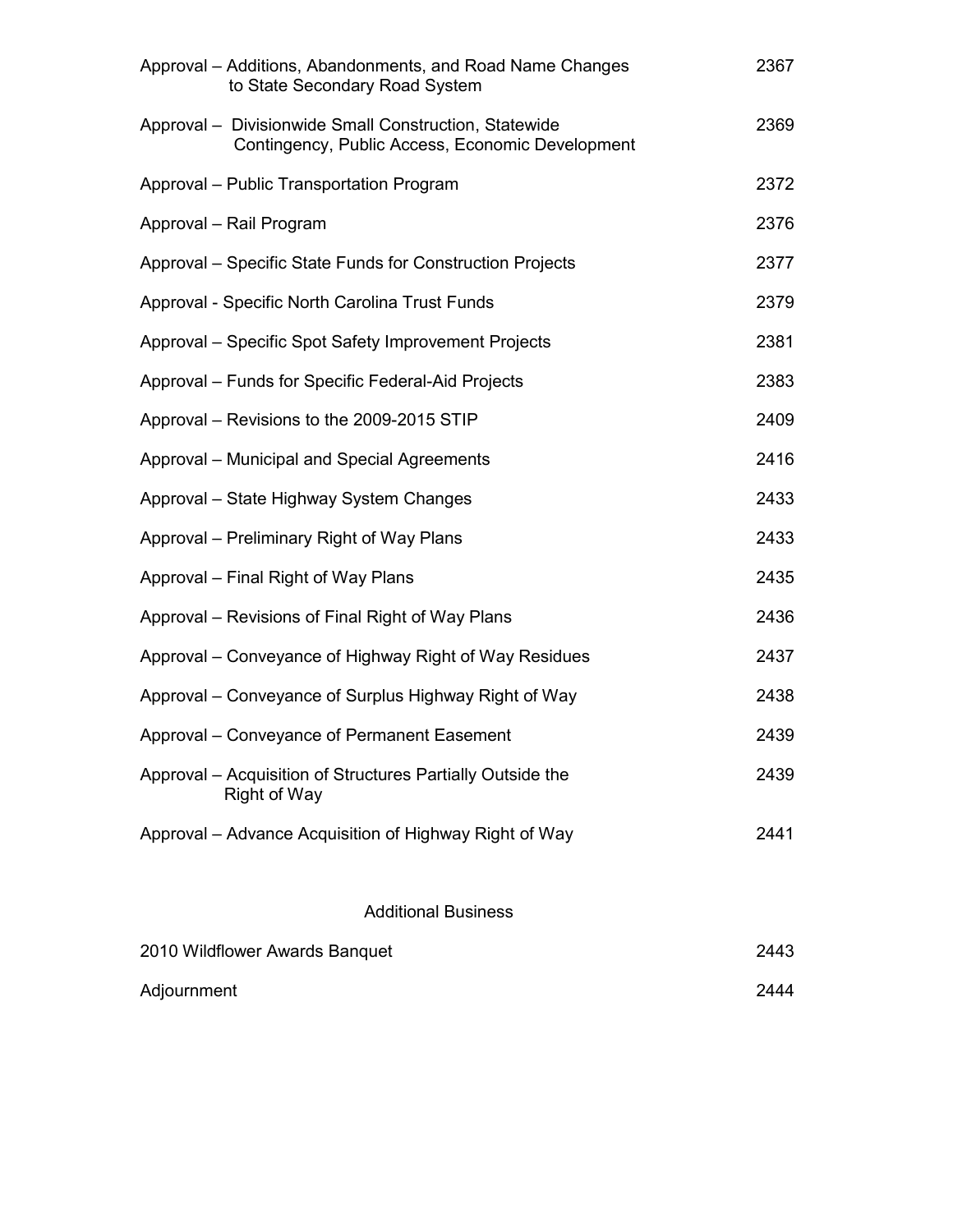#### **Board of Transportation Meeting**

#### **November 3 - 4, 2010**

#### **Call to Order**

Chairman Collier called the meeting of the Board of Transportation to order at 1:02 p.m., Wednesday, November 3, 2010 in Raleigh, North Carolina with the following members present:

White, Overholt, McNairy, Alford, Tulloss, Watts, Szlosberg-Landis, Ciccone, Fox, Wall, Burns, Womble, Perkins, Collett, Halsey, Burrell

Member Proffitt was absent.

#### **Ethics Statement**

Chairman Collier read the Ethics Statement advising any Board Member that may have

a conflict of interest or appearance of conflict to abstain from participation in that particular item

and to file the proper paper work with the Secretary to the Board.

#### **Approval – Minutes of October 6 – 7, 2010 Board Meeting**

The minutes of the October  $6 - 7$ , 2010 Board of Transportation Meeting were unanimously approved upon a motion by Board Member Burns, which was seconded by Board Member Burrell.

## **Chairman's Remarks**

Chairman Collier welcomed everyone back to Raleigh and thanked Board Member Burrell, Board Member Proffitt, Division Engineer Jay Swain and Division Engineer Joel Setzer for all of their hard work in preparing and hosting the October meeting in the Western part of the state.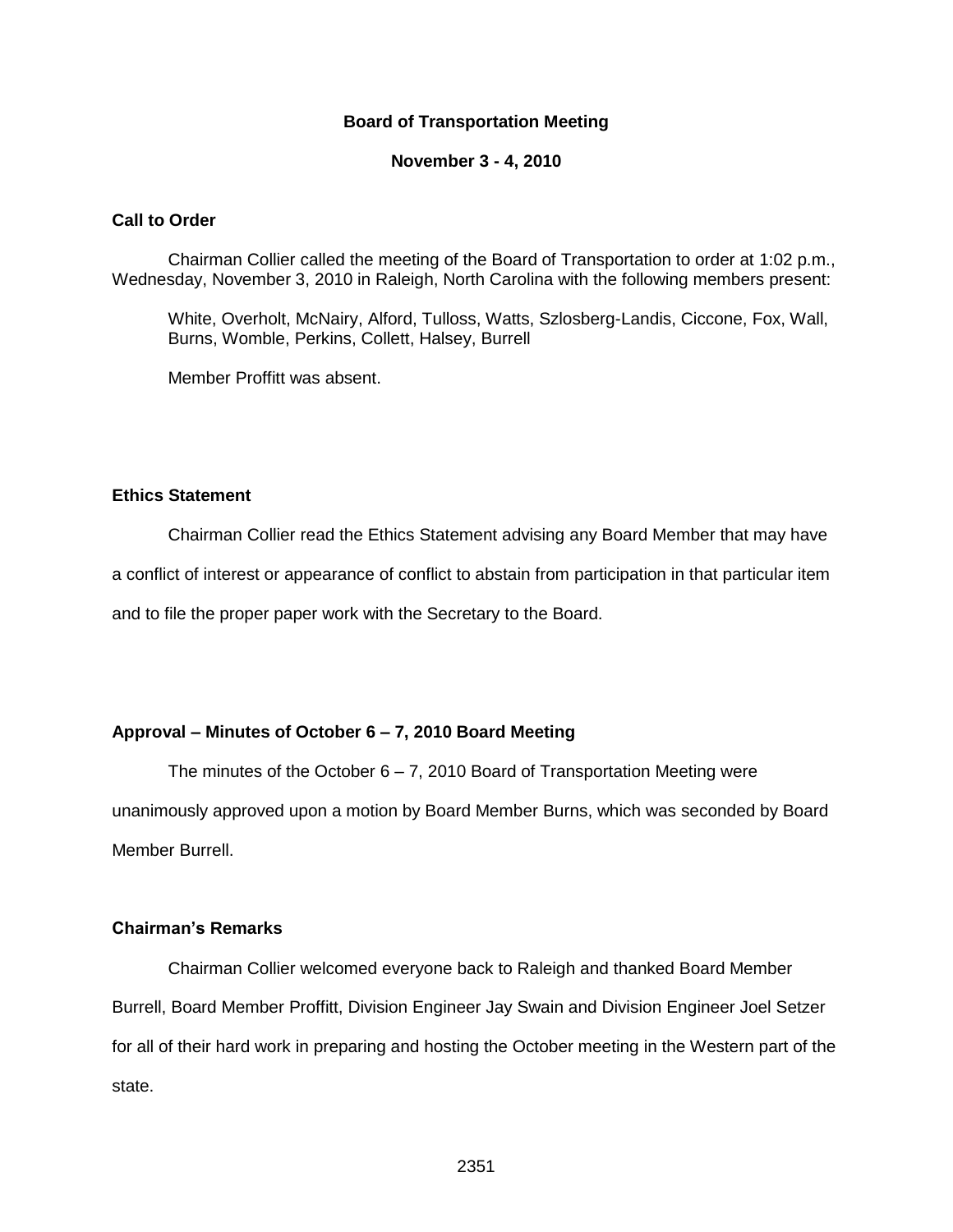#### **Chief Operating Officer Jim Trogdon's Remarks**

Chief Operating Officer Jim Trogdon welcomed everyone to Raleigh. He expressed Secretary Conti's regrets for not being able to attend the meeting. Mr. Trodgon informed the Board of the new devices being used by the Communications Office to share news updates with everyone. Every Monday Dara Demi and Jonathan Phillips are producing a video called "NCDOT Now". The first video was launched on November 1, 2010 and the Communications Office has already received a request from the town of Cary to air it on their public access television station. The video is available on the NCDOT webpage as well as You Tube.

 Mr. Trogdon shared that NCDOT is making significant strides in the effort to bring highspeed rail to North Carolina. In addition to the \$22 million grant we received last week, the Department also held a ground breaking ceremony on a project to expand the Cary depot. It is the first of 9 train station improvement projects across the state that NCDOT is paying for with recovery funding. These projects will help provide the infrastructure needed to support highspeed rail in the future. Until those faster trains are a reality, the improvements we are making will support the fast growing number of people riding the rails today. Ridership on North Carolina's Amtrak grew 15% in FY 2010. That is more than double the growth Amtrak saw nationally. Also, the state-owned train, the Piedmont, had the largest percentage increase in ridership in the nation at 46%. These numbers show the expanding interest in train travel as well as the importance of providing options to meet the demand.

The Department's annual performance report is now available. The Department has spent the past year putting Governor Perdue's vision for transportation reform into action. The report highlights the many successes we have had and shows where we can work harder to better meet our mission and goals. One area addressed in the report is the new work program and the prioritization process used to determine which projects are part of it. Ranking projects based on a standard set of hard data is a new concept to DOT. Citizens think we can make that process better. Therefore, the Department is holding "listening sessions" across the state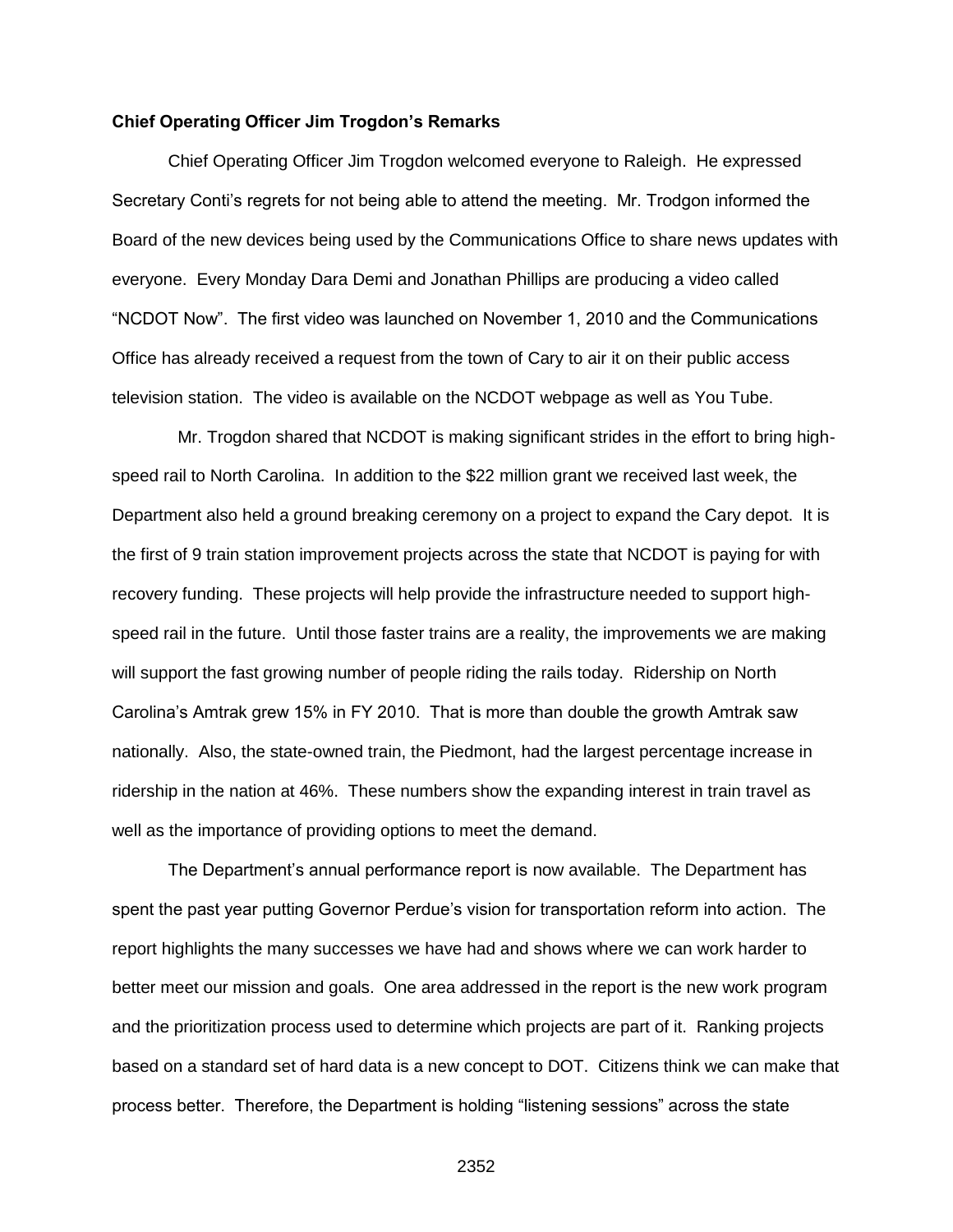beginning the week of November 8, 2010. We will use these opportunities to learn from the public how we improve prioritization in the future. Mr. Trogdon asked the Board Members to encourage members of MPOs, RPOs and other interested groups to attend these meetings.

Mr. Trogdon shared information with the Board regarding the low bid for the Monroe/Connector bypass. The low bidder is a joint venture of United Infrastructure Group, Inc., Boggs Paving, Inc., and Anderson Columbia Company, Inc., teamed with lead design firm Rummel, Klepper & Kahl LLP. The bid submitted was \$97 million below the engineer's estimate. Once the toll financing and permitting are successfully completed, the contract will be awarded, and construction will begin. However, a lawsuit was filed in Federal Court which may impact the timing.

Mr. Trogdon announced that DMV now has two new deputy commissioners. Ronald Kaylor, Jr. will oversee the License and Theft Bureau, and the Hearings and Adjudication section while Johanna Reese will oversee the Drivers Services, Vehicle Services and Operations sections.

The Governor's Highway Safety Program held the Halloween "Booze It & Lose It" campaign. Law enforcement officers conducted nearly 2,400 stepped-up patrols and checkpoints statewide. They issued more than 19,000 traffic and criminal citations, including almost 800 DWI arrest.

The Department recently won the Bronze "Making a Difference" Award from the National Partnership for Highway Quality. The award was in the "Breaking the Mold" category for a web tool that estimates how much rain has fallen at road construction sites. This tool was developed by the Roadside Environmental Unit and the Hydraulics Unit. Permits require them to check the condition of erosion control and stormwater retention devices after more that 1-half inch of rain falls on construction sites within 24 hours.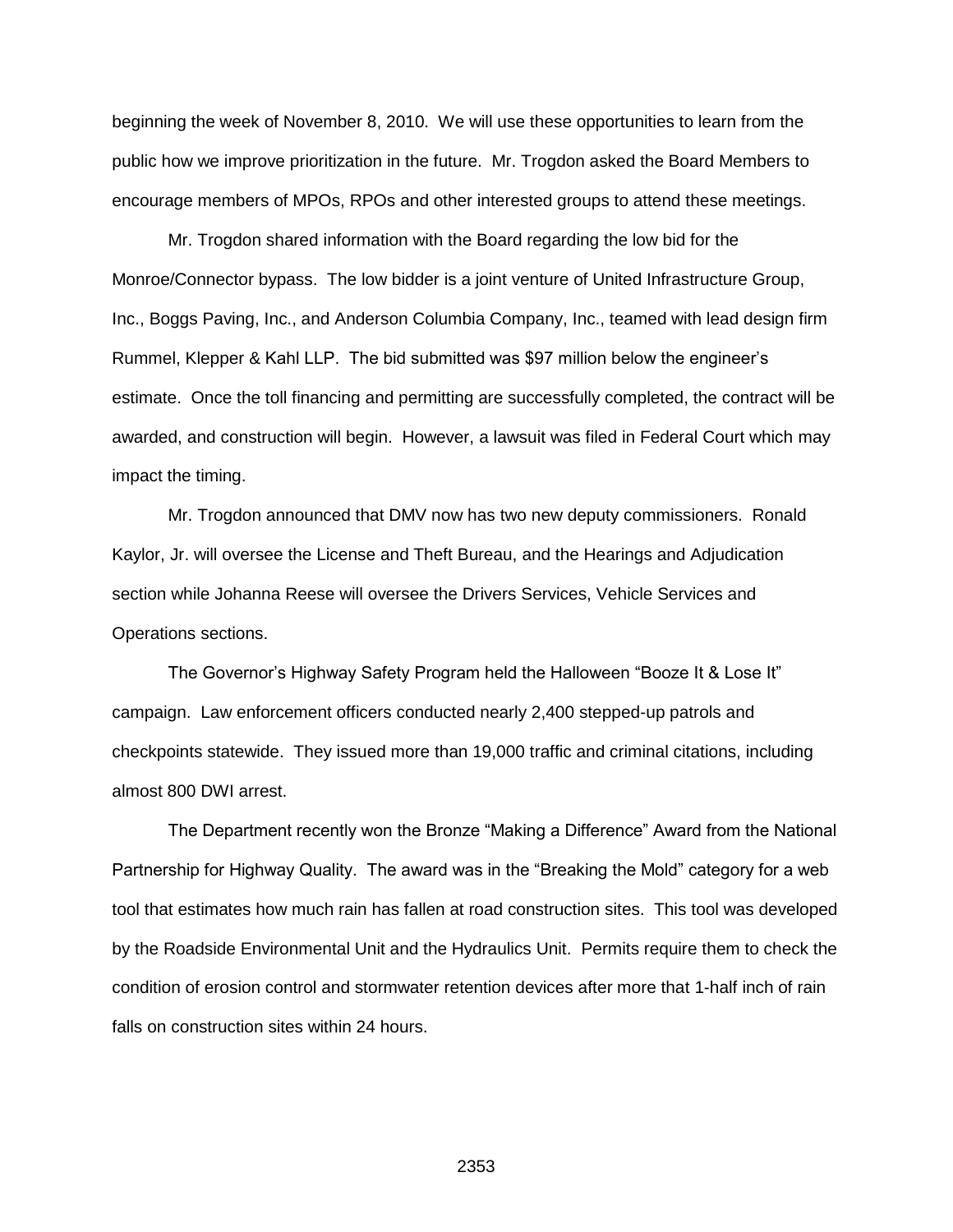Mr. Trogdon announced the recipients of the Buford Smith award. This award was established to honor Mr. Buford Smith, Division 10 Traffic Engineer, who was killed in a head-on collision in 1982. To preserve his memory, the award in his name is presented every year to an employee from traffic engineering or traffic services who best exemplifies outstanding leadership and significant achievements. The 2009 recipient was Mr. Sam Nichols. Mr. Nichols currently serves as the Division 12 Traffic Engineer. Because of his vast experience, he often serves as a mentor to younger traffic engineering professionals within the Department. Mr. Nichols leads by example. The 2010 recipient was Mr. Elbert Edge. Mr. Edge was such a vital asset to the Department that his peers felt he deserved this honor even after retirement. He retired in 2008 after 39 years with DOT. Mr. Edge started as a temporary general utility worker and worked his way up to Electronics Technician III in Division 6. Mr. Trogdon stated that these men exemplify what is great about our organization – the commitment of the people. He encouraged everyone to follow their lead and use their skills and knowledge to make NCDOT a better agency.

#### **Mobility Fund**

Director of the Strategic Planning Office, Don Voelker, introduced Mr. David Wasserman from the Strategic Planning Office to present information to the Board on the Mobility Fund. The Mobility Fund was established by the Appropriations Act of 2010. It will fund projects of statewide and regional significance that relieve congestion and enhance mobility across all modes of transportation. The Department will be reviewing comments, finalizing criteria and scoring methodology in November. The Board of Transportation will approve criteria and the scoring methodology in December and a final report will be provided to JLTOC on December 15.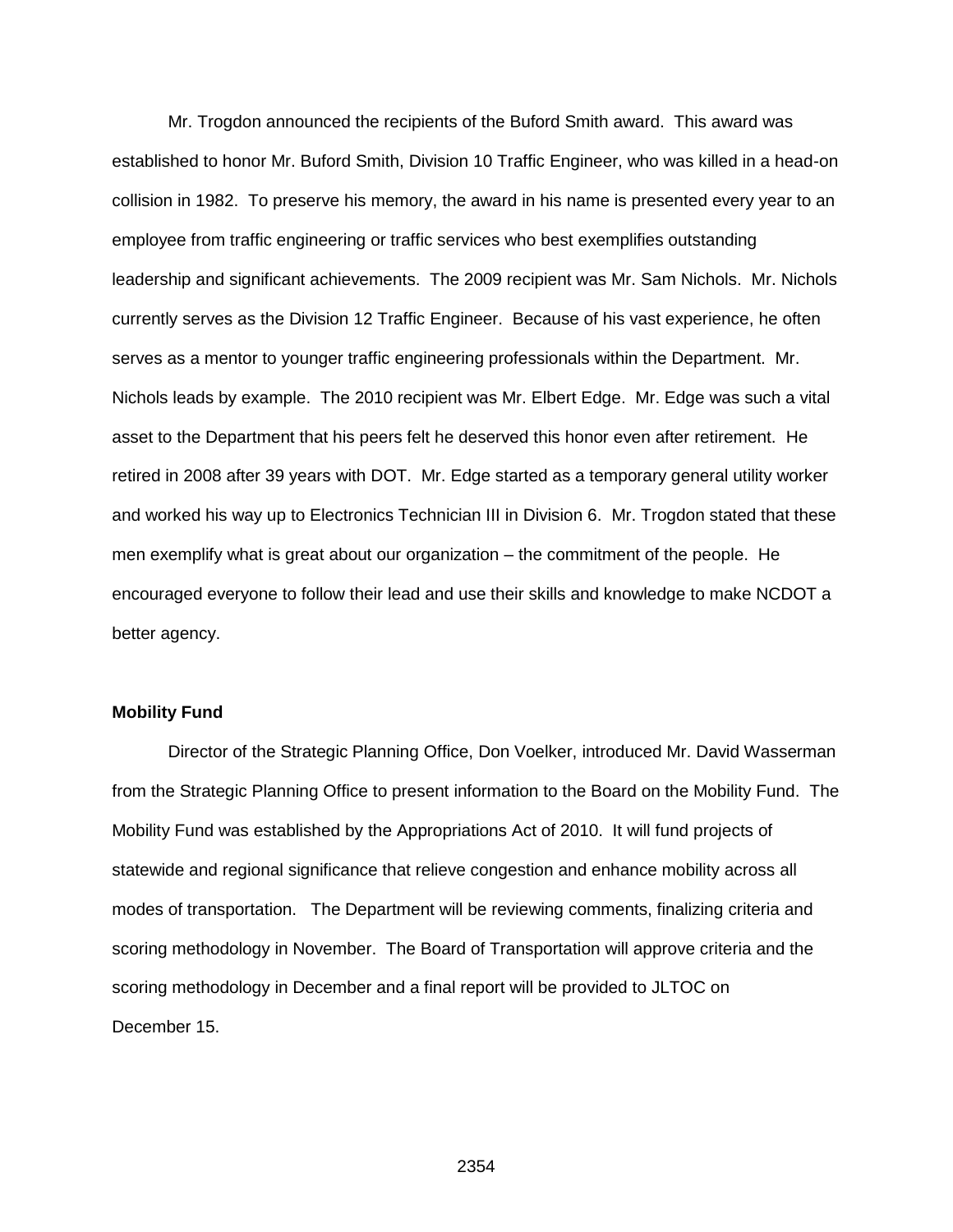#### **Revised Traffic Noise Abatement Policy and Traffic Noise Guidance Manual**

Mr. Greg Smith, Traffic Noise and Air Quality Group Leader, presented information to the Board regarding the Revised Traffic Noise Abatement Policy and Traffic Noise Guidance Manual. The 2010 Traffic Noise Abatement Policy Committee consists of voting members, technical support and sponsors. Mr. Smith shared the 2011 Policy Highlights with the Board. He also shared information regarding the Traffic Noise Analysis and Abatement Manual. The public comment period for this information is mid November to mid December. The Guidance Manual will be presented to the Board in December with approval and effective dates in July 2011.

#### **Update on Complete Streets Policy Implementation**

Jim Westmoreland, Deputy Secretary for Transit, introduced Jay Bennett, State Roadway Design Engineer, who presented information regarding an update on Complete Streets Policy Implementation. In July 2009 the policy was approved and passed by the Board. Mr. Bennett introduced Tracey Newsome, City of Charlotte, Transportation Planning and Design Division. Complete Streets are planned, designed and operated to enable safe, attractive, and comfortable access and travel for individuals of all ages and abilities, including pedestrians, bicyclists, transit users, and motorists. Mr. Bennett shared key issues for NCDOT to address as the policy implementation moves forward.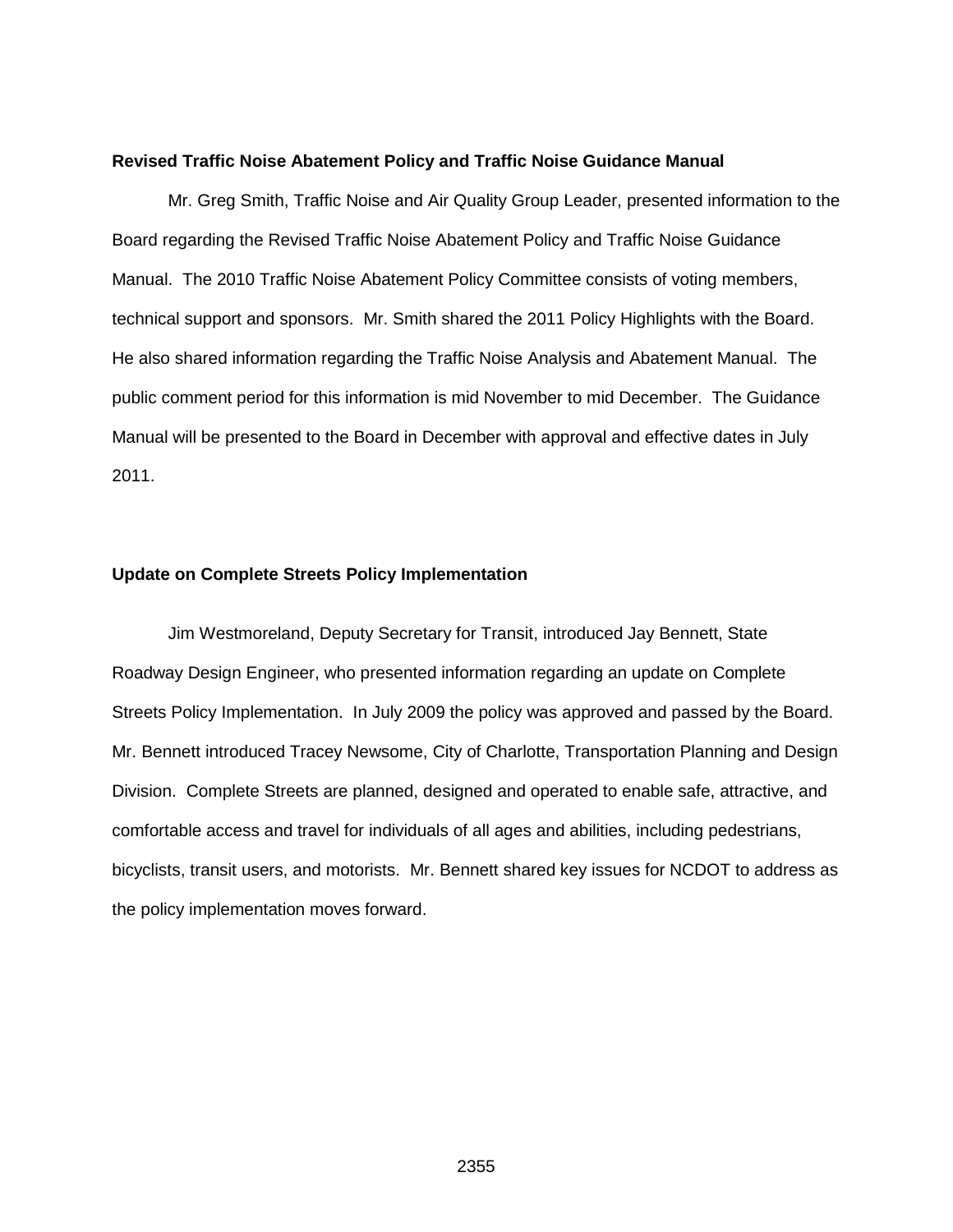#### **NCDOT Proposed Art Policy**

State Roadside Environmental Engineer, Don Lee presented information to the Board regarding the proposed NCDOT Right of Way Art Policy. Mr. Lee stated the Art Policy addresses statewide consistency, permitting guidance for Divisions, safety requirements and maintenance concerns. He also shared the policy guiding principles and the permitting steps. Upon installation, the local agency maintains the installation per the encroachment agreement. Also, DOT may remove or require the local agency to remove the art due to safety concerns, lack of maintenance, deterioration, or future highway construction and maintenance activities. NCDOT may require local agency to assume partial or complete financial responsibility for installation. The next steps for the policy are: Board Approval; Move forward with project in Division Seven; and integrate components of Art Policy into an overall aesthetics policy for the Department.

#### **Financial Report**

Chief Financial Officer Mark Foster presented the Board with the current financial report. Mr. Foster highlighted information regarding the year to date operations of the Department.

#### **Charlotte I-85 & I-485 Design Build Projects**

Rodger Rochelle, Director of the Transportation Program Management Unit, presented the Board with information regarding the Charlotte I-85 and I-485 design build Projects. Mr. Rochelle introduced Mr. David Gray, Lane Construction Corporation. Mr. Gray presented information regarding the low bid on the projects and their plan for building the projects in a timely manner.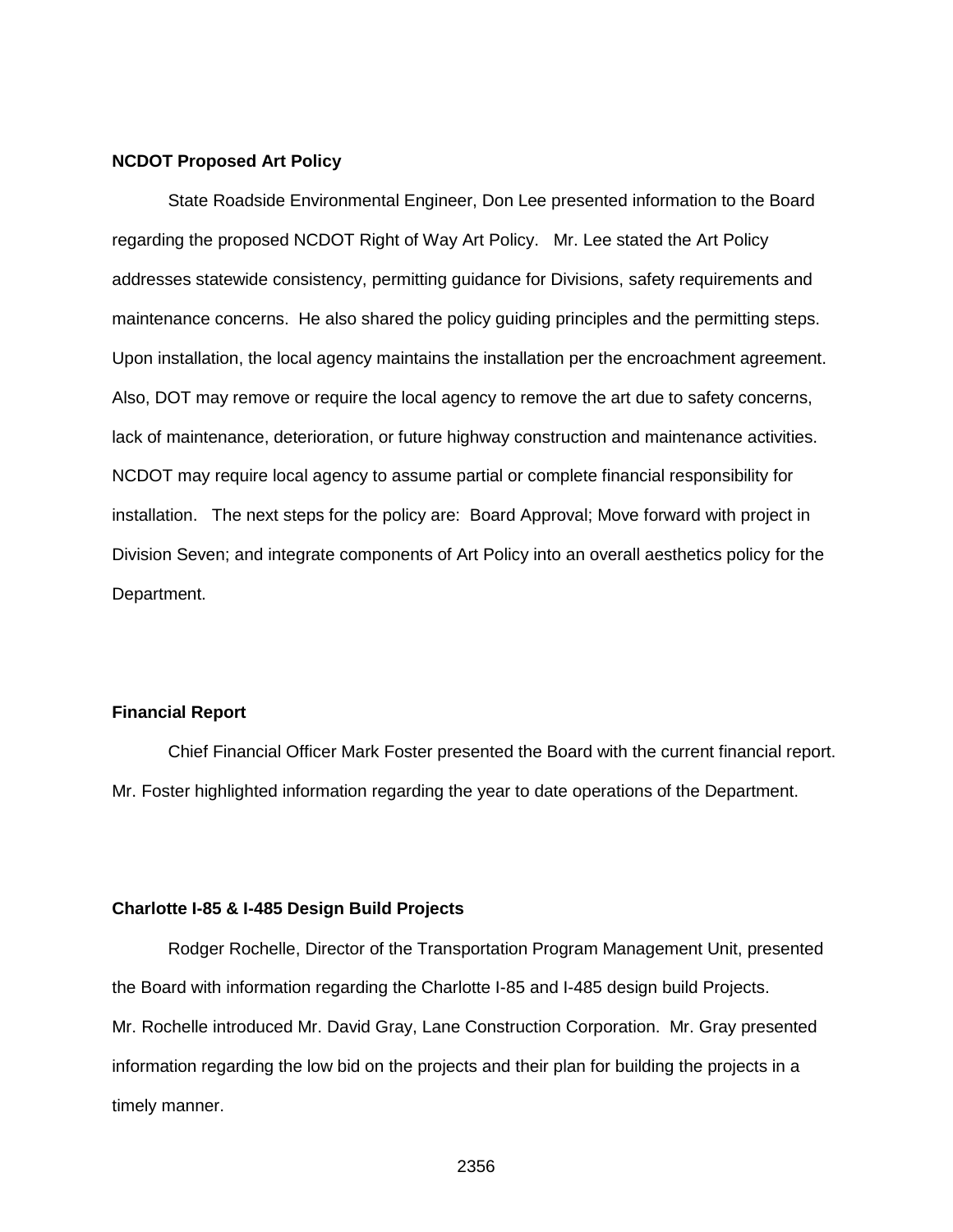### **Recess**

The Board meeting was recessed until 11:00 a.m., Thursday, November 4, 2010.

#### **Call to Order – November 4, 2010**

Chairman Collier called the meeting of the Board of Transportation to order at

11:01 a.m., Thursday, November 4, 2010 in Raleigh, North Carolina with the following members

present:

White, Overholt, McNairy, Alford, Tulloss, Ciccone, Fox, Wall, Womble, Perkins, Collett, Halsey, Proffitt, Burrell

Members Watts, Szlosberg-Landis, and Burns were absent.

#### **Invocation**

The invocation was offered by Board Member White.

### **Ethics Statement**

Chairman Collier reminded the Board of the Ethics Statement that was read on Wednesday advising any Board Member that may have a conflict of interest or appearance of conflict to abstain from participation in that particular item and to file the proper paper work with the Secretary to the Board.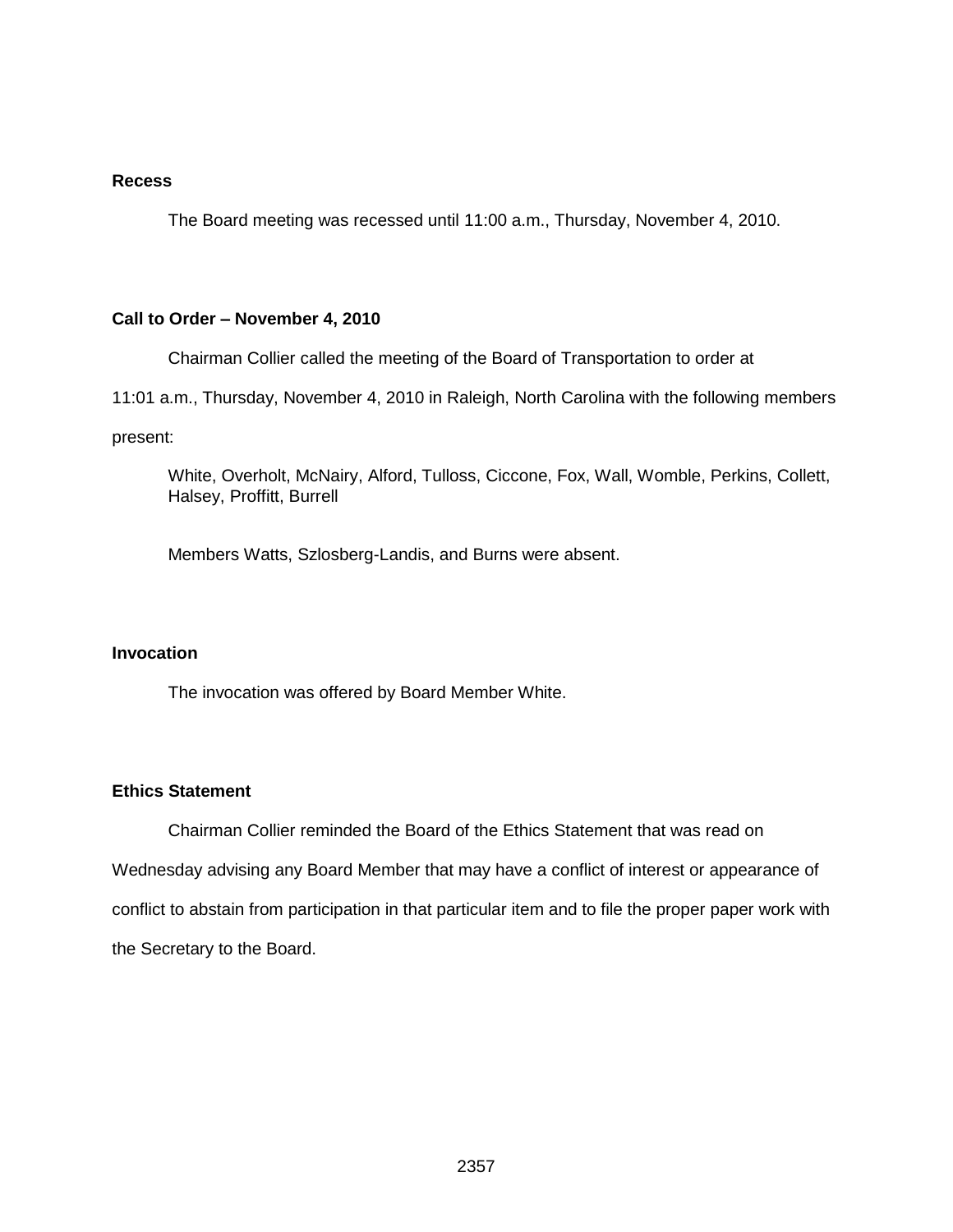#### **21st Century Transportation Committee Report**

Chairman Collier introduced Brad Wilson, Chairman, 21<sup>st</sup> Century Transportation Committee. Mr. Wilson thanked Secretary Conti and all employees of DOT for doing the great job they do for North Carolina. He also shared information with the Board regarding the findings and recommendations of the committee. Mr. Wilson stressed that the current funding sources for transportation are not sustainable and going forward alternative revenues must be implemented.

#### **Secretary Conti Remarks**

Secretary Conti shared information regarding the Annual AASHTO meeting. He announced that Charlotte, North Carolina has been chosen to host the annual meeting in 2014. Atlanta hosted the first AASHTO meeting in 1914. This will be the 100<sup>th</sup> annual meeting and Secretary Conti is sure that North Carolina will make it a very memorable meeting. He also announced that in 2013 North Carolina will host SASHTO. This meeting will be held in Asheville.

#### **Approval of Agenda**

A motion was made by Board Member Burrell, seconded by Board Member White, to approve the agenda items and handouts, excluding agenda items C,D,E,H and L, as they are consent items and require no Board action.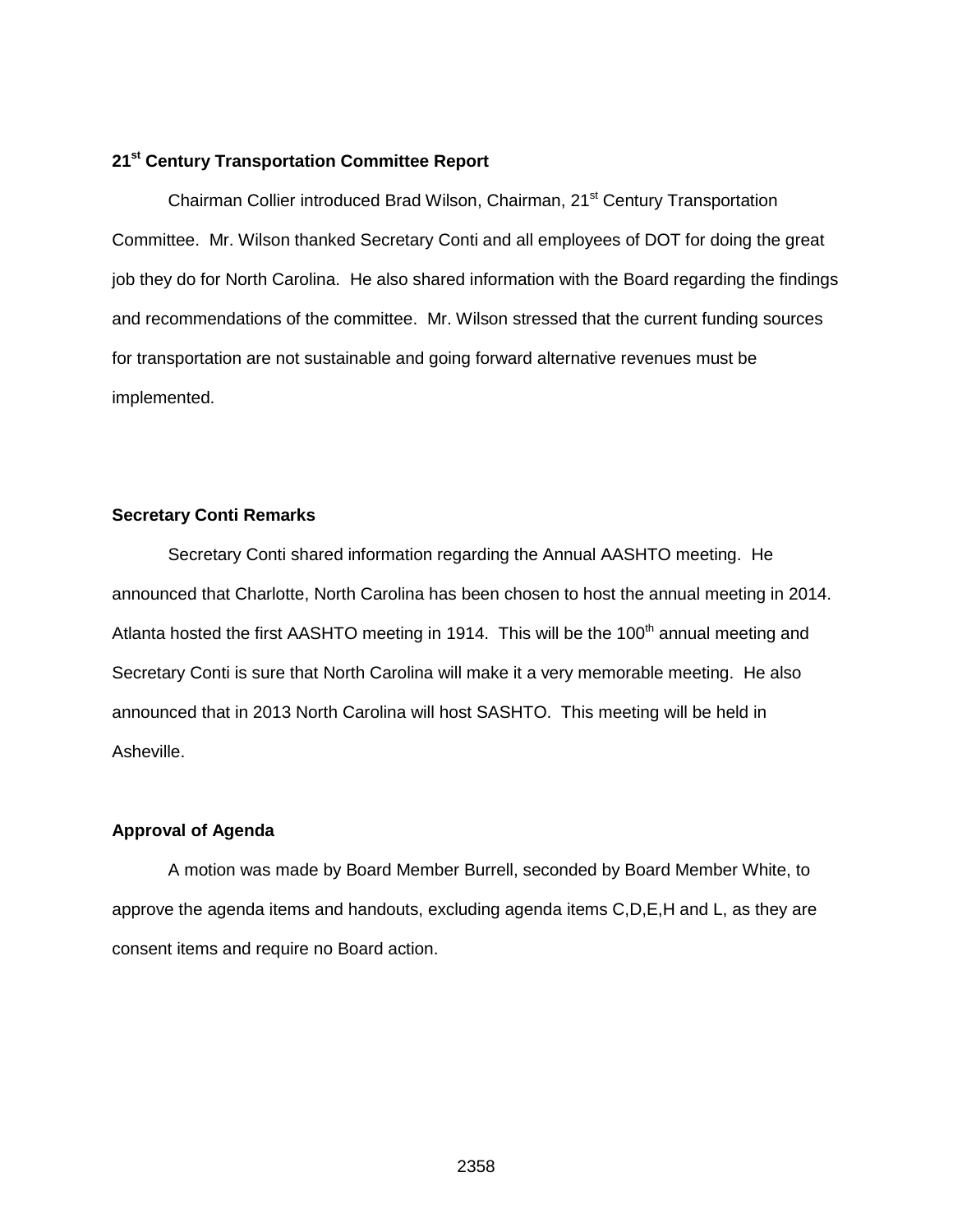## **Approval – Award of Highway Construction Contracts in the October 19, 2010 Letting**

Projects were awarded by the Secretary to the low bidder on all projects.

Award of all contracts covering the use of Federal-aid highway funds is subject to concurrence by the Federal Highway Administration.

| <b>Project</b>                                                             | <b>Contract Awarded To</b>                                                      | <b>Amount</b>   |
|----------------------------------------------------------------------------|---------------------------------------------------------------------------------|-----------------|
| C202627<br>1CR.10581.17,<br>1CR.10581.18,<br>1CR.10581.19<br><b>MARTIN</b> | ROBERSON CONTRACTING, INC.<br><b>WILLIAMSTON, NC</b>                            | \$1,662,171.82  |
| C202624<br>42901<br><b>CARTERET</b>                                        | ONSLOW GRADING & PAVING, INC.<br>JACKSONVILLE, NC                               | \$1,689,920.01  |
| C <sub>202558</sub><br>35008.2.ST1<br><b>ONSLOW</b><br>U-4007B             | BALFOUR BEATTY INFRASTRUCTURE,<br>INC.<br>ATLANTA, GA                           | \$28,853,605.50 |
| C202614<br>41885.3.1<br><b>BLADEN</b><br>W-5121                            | BARNES PAVING COMPANY, INC.<br>LUMBERTON, NC                                    | \$1,052,806.84  |
| C202557<br>34901.3.GV2<br><b>ALAMANCE</b><br>U-3110B                       | APAC-ATLANTIC, INC.<br><b>THOMPSON ARTHUR DIVISION</b><br><b>GREENSBORO, NC</b> | \$12,140,559.04 |
| C202626<br>7.101712,<br>7CR.10171.28,<br>7CR.20171.28<br><b>CASWELL</b>    | S. T. WOOTEN CORPORATION<br><b>WILSON, NC</b>                                   | \$1,723,148.90  |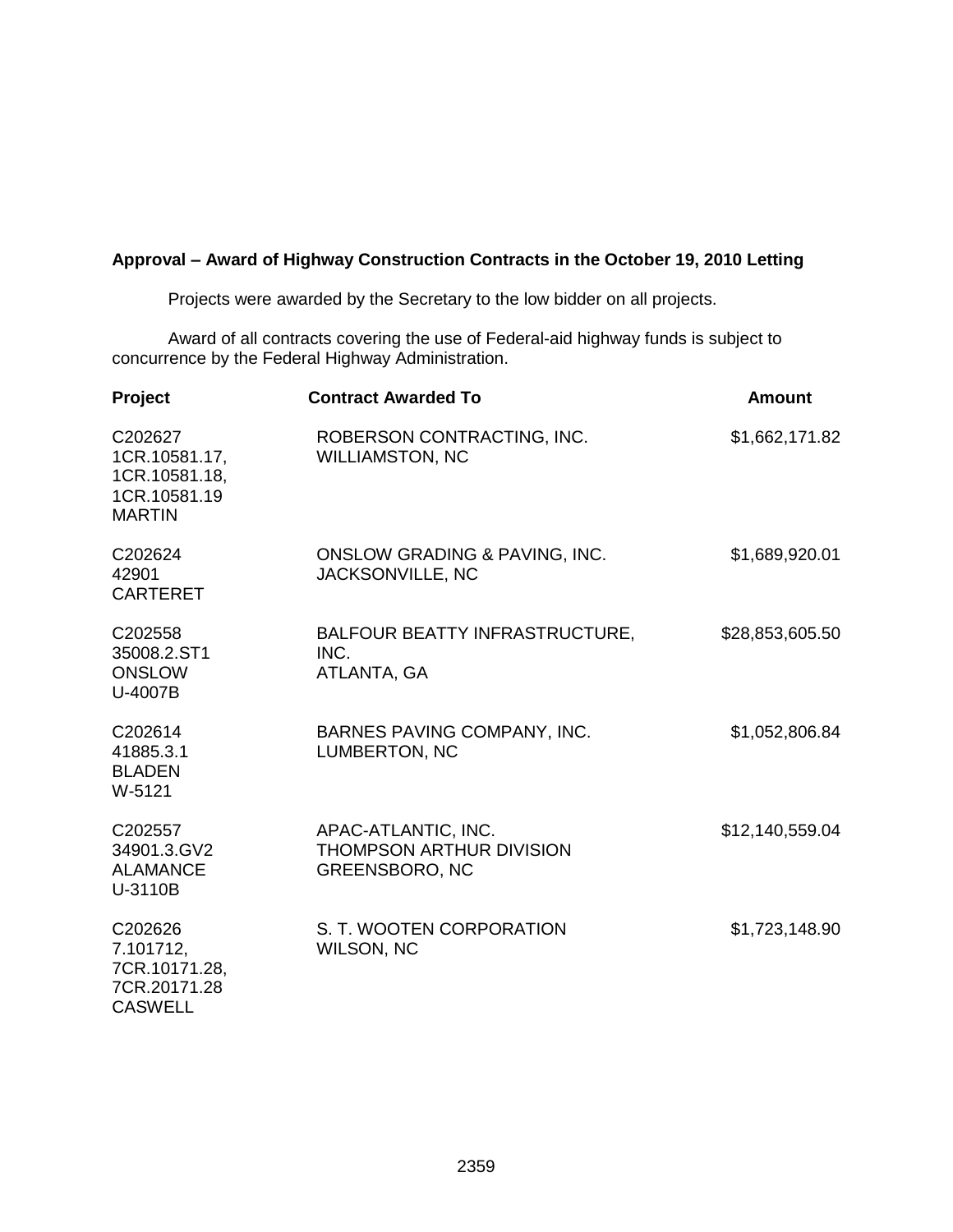## **Approval – Professional Services Management Unit**

The Board concurred with the staff recommendations and delegated authority to the

Secretary to award the following contracts. Award of contracts is subject to approval by the

Advisory Budget Commission pursuant to G.S. 136-28(f).

### **Highway Design - Structure Design**

After careful evaluation of the workload and schedules of the work that can be accomplished by our staff, it was determined necessary to employ a private firm for the following project.

The following is a supplemental contract to a previous contract approved by the Board with the same engineering firm to support the Structure Design Unit. This supplemental contract was necessary due to approved additional work that was unknown at the inception and is required of the firm to complete the project. Our staff has completed the actions in accordance with the policies and procedures adopted by the Board on May 7, 2009. This is for information only.

### **STATEWIDE**

(1) Project: 46489.1.1.9 Original Engineering Fee: \$50,000.00 Supplemental Engineering Fee: \$374,203.18 SPSF Utilization: 0%

Firm: Max Sheppard & Associates, Gainesville, Florida

## **Highway Design - Roadway Design**

The following are supplemental contracts to previous contracts approved by the Board with the same engineering firms. These supplemental contracts were necessary due to approved additional work that was unknown at the inception and is required of the firms to complete the projects. Our staff has completed the actions in accordance with the policies and procedures adopted by the Board on May 7, 2009. These are for information only.

#### **DIVISION 5**

| (2) | Project:                            | 34745.1.1 (U-71) Durham County                                                                   |
|-----|-------------------------------------|--------------------------------------------------------------------------------------------------|
|     |                                     | East End Connector from NC 147 (Buck Dean                                                        |
|     |                                     | Freeway) to North of NC 98                                                                       |
|     | Scope of Work:                      | Roadway Design                                                                                   |
|     | <b>Estimated Construction Cost:</b> | \$119,000,000.00                                                                                 |
|     | Firm:                               | MA Engineering Consultants, Inc., Cary, NC                                                       |
|     | <b>Original Engineering Fee:</b>    | \$616,206.89                                                                                     |
|     | <b>Supplemental Fee:</b>            | \$126,001.98                                                                                     |
|     |                                     | Roadway design for Carr Road Concept Study and<br>revising the typical sections for the -Y-lines |
|     | <b>SPSF/DBE Utilization:</b>        | $100\%$                                                                                          |
|     |                                     |                                                                                                  |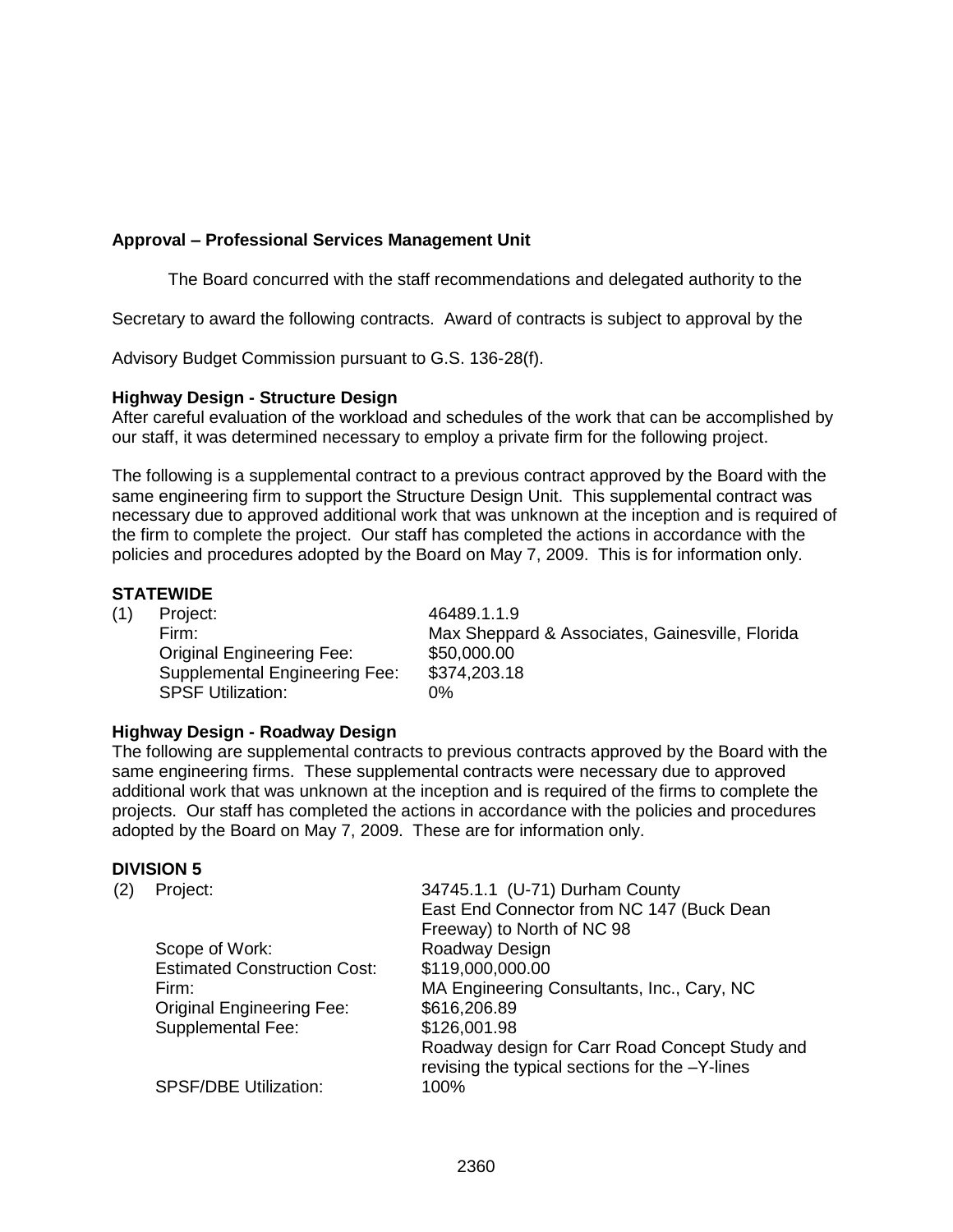Estimated Construction Cost: \$2,550,000.00 Original Engineering Fee: Supplemental Fee: Supplemental Work:

SPSF Utilization: 0%

### **DIVISION 6**

Scope of Work: Roadway Design Estimated Construction Cost: \$7,200,000.00 Original Engineering Fee: Supplemental Fee: Supplemental Work:

SPSF Utilization: 0%

### **DIVISION 12**

Estimated Construction Cost: \$67,600,000.00 Original Engineering Fee: Supplemental Fee: Supplemental Work:

SPSF Utilization: 0%

(3) Project: 33819.1.1 (B-4656) Wake County Bridge 492 over SR 1012 (Western Boulevard) on SR 1011 (Hillsborough Street) Scope of Work: Roadway and Hydraulic Design Firm: The Louis Berger Group, Inc., Raleigh, NC \$59,105.08 \$58,808.50 Revise Roadway and Hydraulic designs to replace the bridge with an at-grade intersection.

(4) Project: 36492.1.2 (U-4444B) Cumberland County NC 210 (Murchison Road) in Fayetteville from SR 1613 (Honeycutt Road) to NC 24-87-210 (Bragg Boulevard) in Spring Lake Firm: H. W. Lochner, Inc., Raleigh, NC \$199,114.56 \$ 56,865.40 Roadway design for right of way revisions and to separate the final construction plans into two sets of plans

(5) Project: 34497.1.2 (R-2707B) Cleveland County US 74 (Shelby Bypass) from west of SR 1314 to west of NC 226 Scope of Work: Roadway and Hydraulic Design Firm: HNTB North Carolina, PC, Raleigh, NC \$183,424.54 \$ 15,555.41 Revise Roadway and Hydraulic designs due to recommendations from a Value Engineering Study, and reducing the vertical clearance for -Y7-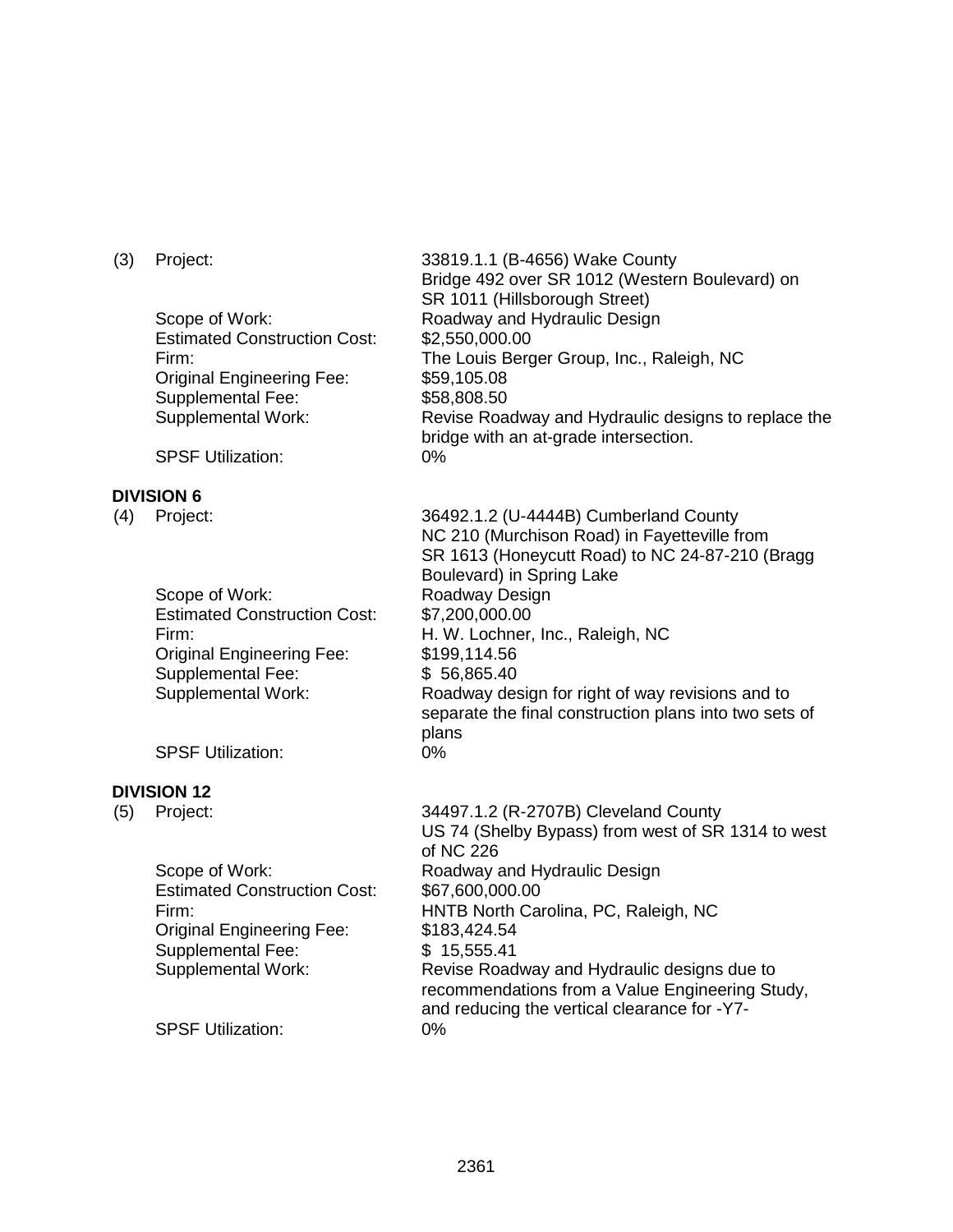#### **Highway Design - Location and Surveys**

After careful evaluation of the workload and schedules of the work that can be accomplished by our staff, it was determined necessary to employ private firms for location and survey services on an as needed basis for various federal-aid and state funded projects to support the Location and Surveys Unit. These contracts will expire one year after the date of execution or after the contract amount has been depleted, whichever occurs first. Our staff has completed the actions for employing private firms in accordance with the policies and procedures adopted by the Board on May 7, 2009. These are for information only.

# **STATEWIDE** (6) Firm: Allied Associates, PA, Winston-Salem, NC Maximum Engineering Fee: \$1,000,000.00 SPSF Utilization: 100% (7) Firm: CH Engineering, Raleigh, NC Maximum Engineering Fee: \$1,000,000.00 SPSF/DBE/WBE Utilization: 100% (8) Firm: ESP Associates, PA, Charlotte, NC Maximum Engineering Fee: \$2,000,000.00 SPSF Utilization: 0% (9) Firm: Joyner Keeny, PLLC, Rocky Mount, NC Maximum Engineering Fee: \$800,000.00 SPSF Utilization: 100% (10) Firm: McKim & Creed, Raleigh, NC Maximum Engineering Fee: \$1,500,000.00 SPSF Utilization: 0% (11) Firm: So-Deep, Raleigh, NC Maximum Engineering Fee: \$1,500,000.00 SPSF Utilization: 0% (12) Firm: Stantec, Raleigh, NC Maximum Engineering Fee: \$2,000,000.00 SPSF Utilization: 0% (13) Firm: TGS Engineers, Cary, NC

- Maximum Engineering Fee: \$1,500,000.00 SPSF Utilization: 100%
- Maximum Engineering Fee: \$800,000.00 SPSF Utilization: 0%
- (15) Firm: Vaughn & Melton, Asheville, NC Maximum Engineering Fee: \$900,000.00 SPSF Utilization: 0%

(14) Firm: Taylor, Wiseman, and Taylor, Raleigh, NC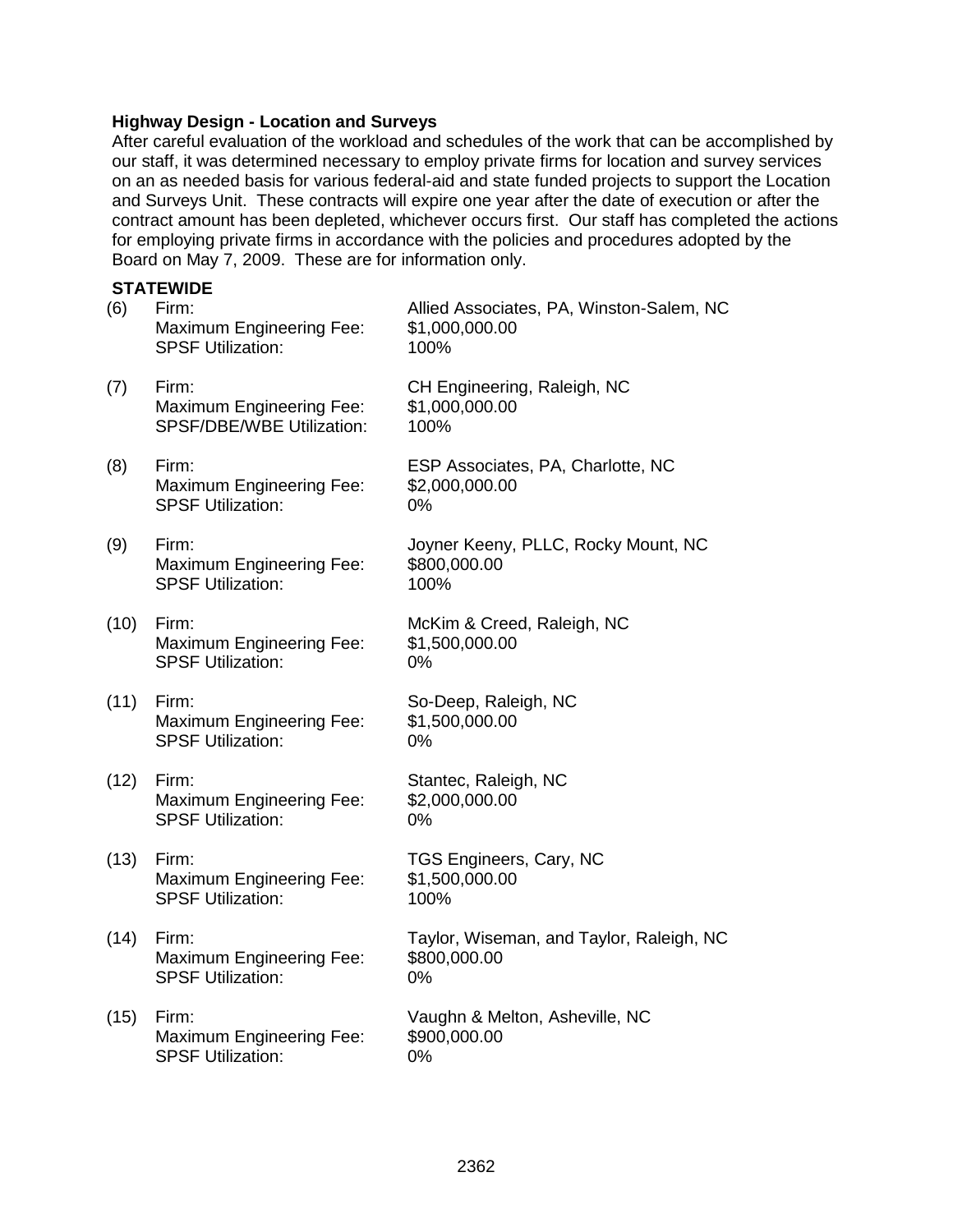### **Highway Design - Geotechnical**

The following is a supplemental contract to a previous contract approved by the Board with the same engineering firm. This supplemental contract was necessary due to approved additional work that was unknown at the inception and is required of the firm to complete the project. Our staff has completed the actions in accordance with the policies and procedures adopted by the Board on May 7, 2009. This is for information only.

## **STATEWIDE**

Original Engineering Fee: \$700,000.00 Supplemental Fee: \$400,000.00 SPSF Utilization: 100%

(16) Firm: Catlin Engineers and Scientists, Wilmington, NC

### **Technical Services-Photogrammetry**

After careful evaluation of the workload and schedules of the work that can be accomplished by our staff, it was determined necessary to employ private firms for mapping services on an as needed basis for various federal-aid and state funded projects to support the Photogrammetry Unit. These contracts will expire one year after the date of execution or after the contract amount has been depleted, whichever occurs first. Our staff has completed the actions for employing private firms in accordance with the policies and procedures adopted by the Board on May 7, 2009. These are for information only.

# **STATEWIDE**

| (17) | Firm:<br><b>Maximum Engineering Fee:</b><br><b>SPSF Utilization:</b> | Geodata Corp., Zebulon, NC<br>\$200,000.00<br>100%                     |
|------|----------------------------------------------------------------------|------------------------------------------------------------------------|
| (18) | Firm:<br><b>Maximum Engineering Fee:</b><br><b>SPSF Utilization:</b> | Independent Mapping Consultants, Charlotte, NC<br>\$200,000.00<br>100% |
| (19) | Firm:<br>Maximum Engineering Fee:<br><b>SPSF Utilization:</b>        | Sanborn Map Company, Charlotte, NC<br>\$200,000.00<br>$0\%$            |
| (20) | Firm:<br>Maximum Engineering Fee:<br><b>SPSF Utilization:</b>        | Spatial Data Consultants Inc., High Point, NC<br>\$200,000.00<br>100%  |
| (21) | Firm:<br>Maximum Engineering Fee:<br>SPSF/DBE/MBE Utilization:       | Triangle Aerial Survey Inc., Raleigh, NC<br>\$200,000.00<br>100%       |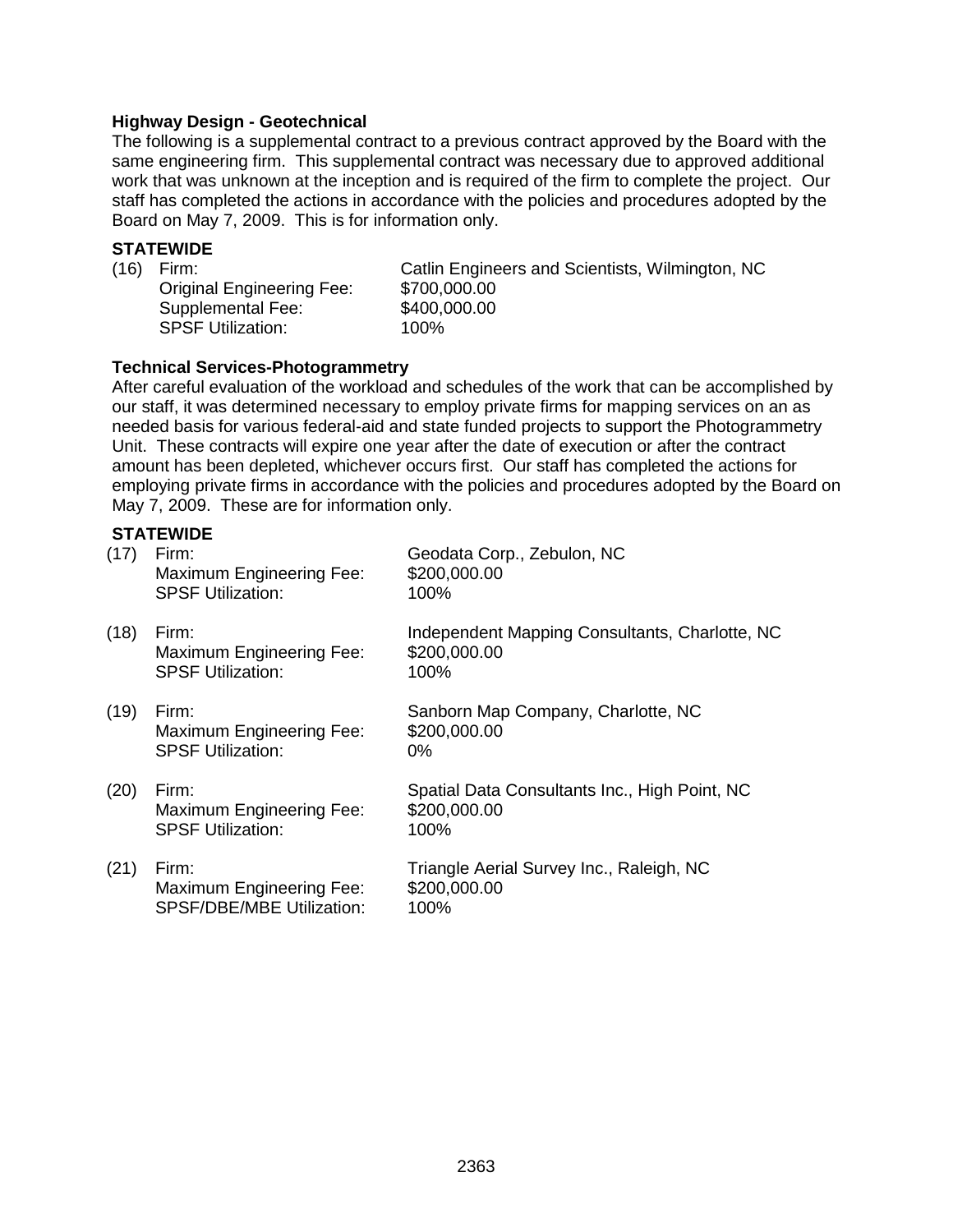## **Turnpike Authority**

The following is a supplemental contract to a previous contract approved by the Board with the same engineering firm. This supplemental contract was necessary due to approved additional work that was unknown at the inception and is required of the firm to complete the project. Our staff has completed the actions in accordance with the policies and procedures adopted by the Board on May 7, 2009. This is for information only.

#### **STATEWIDE**

| (22) | Firm:                                | Wilbur Smith Associates, New Haven, Connecticut                                      |
|------|--------------------------------------|--------------------------------------------------------------------------------------|
|      | <b>Original Engineering Fee:</b>     | \$800,000.00                                                                         |
|      | Previous Supplemental Fee:           | \$5,955,000.00                                                                       |
|      | <b>Supplemental Engineering Fee:</b> | \$900,000.00 and two year time extension                                             |
|      | Scope of Work:                       | Technical, financial, educational, and engineering<br>services on an as-needed basis |
|      | <b>SPSF Utilization:</b>             | $0\%$                                                                                |

### **Transportation Mobility & Safety**

The following is a supplemental contract to a previous contract approved by the Board with the same engineering firm. This supplemental contract was necessary due to approved additional work that was unknown at the inception and is required of the firm to complete the project. Our staff has completed the actions in accordance with the policies and procedures adopted by the Board on May 7, 2009. This is for information only.

## **STATEWIDE**

Original Engineering Fee: \$300,000.00 Supplemental Fee: \$150,000.00<br>SPSF/DBE/WBE Utilization: \$100% SPSF/DBE/WBE Utilization:

(23) Firm: Mekuria Engineering, Inc., Raleigh, NC

## **Approval – Secondary Road Improvement Projects**

The Board concurred with the staff recommendations and delegated authority to the

Secretary to award the following:

## **Highway Fund**

| County                  | SR No. | Length<br>(Miles) | <b>Description</b>                                                                             | <b>Amount</b> |
|-------------------------|--------|-------------------|------------------------------------------------------------------------------------------------|---------------|
| <b>Bladen</b><br>Div. 6 | N/A    |                   | County-wide spot stabilization, paved<br>road improvements.<br>Increase Funds<br>WBS 6C.009015 | \$500,000.00  |
| <b>Bladen</b><br>Div. 6 | N/A    |                   | County-wide surveys, right of way for<br>SR additions.<br>Increase Funds<br>WBS 6C.009016      | \$50,000.00   |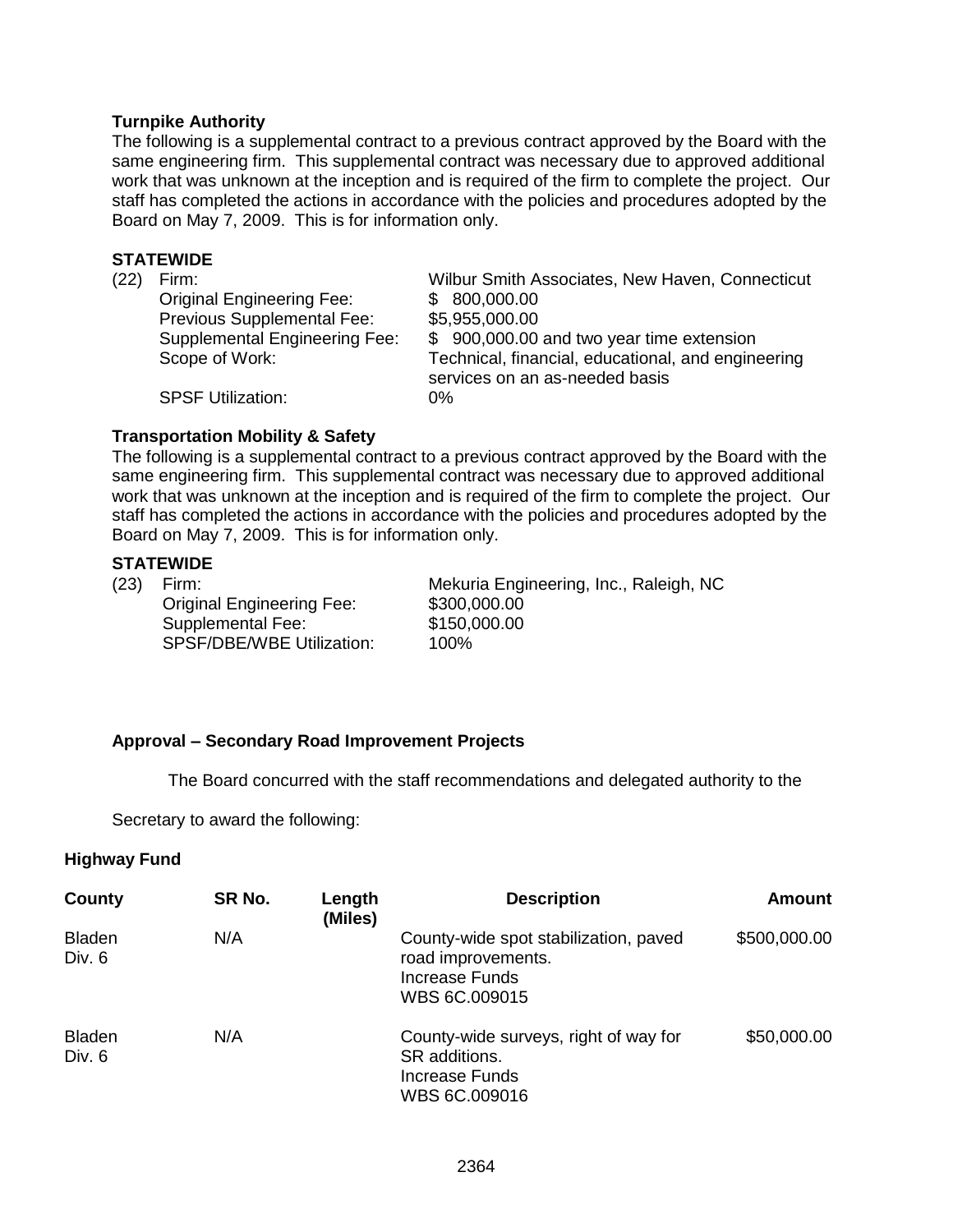| Columbus<br>Div. 6      | N/A                                        |                   | County-wide spot stabilization, paved<br>road improvements.<br><b>Increase Funds</b><br>WBS 6C.024023            | \$1,180,000.0<br>0 |
|-------------------------|--------------------------------------------|-------------------|------------------------------------------------------------------------------------------------------------------|--------------------|
| Columbus<br>Div. 6      | N/A                                        |                   | County-wide surveys, right of way for<br>SR additions.<br><b>Increase Funds</b><br>WBS 6C.024024                 | \$50,000.00        |
| McDowell<br>Div. 13     | <b>Edwards</b><br>Drive Ext.               | 0.1               | Upgrade to acceptable standards for<br>addition to the State system, from<br>SR 1814 to E.O.M.<br>WBS 13C.059077 | \$24,000.00        |
| <b>Trust Fund</b>       |                                            |                   |                                                                                                                  |                    |
| Pender<br>Div. 3        | SR 1646<br>North Chubb<br>Road             | 1.2               | G, D, B, P, EC from US 117 to Dead End.<br><b>Increase Funds</b><br>WBS 3C.071033                                | \$25,000.00        |
| Pender<br>Div. 3        | SR 1127<br>Kemp<br>Rogers Road             | 0.3               | G, D, B, P from SR 1128 to Dead End<br><b>Increase Funds</b><br>WBS 3C.071057                                    | \$75,000.00        |
| Pender<br>Div. 3        | SR 1214<br>Lessie<br><b>Wells Road</b>     | 0.7               | G, D, B, P from SR 1213 to SR 1215<br><b>Increase Funds</b><br>WBS 3C.071058                                     | \$25,000.00        |
| <b>Bladen</b><br>Div. 6 | SR 1706<br><b>Mount Olive</b><br>Road      | 0.1               | G, D, B, P & EC from EOP to EOM.<br>WBS 6C.009065                                                                | \$50,000.00        |
| Columbus<br>Div. 6      | SR 1556<br><b>Krissy</b><br>Prease<br>Road | 0.75              | G, D, B, P & EC from SR 1552 to EOM<br>WBS 6C.024107                                                             | \$450,000.00       |
| Columbus<br>Div. 6      | SR 1940<br><b>River Road</b>               | 0.6               | G, D, B, P & EC from NC 905 to EOM<br>WBS 6C.024108                                                              | \$300,000.00       |
| <b>Deletions</b>        |                                            |                   |                                                                                                                  |                    |
| County                  | SR No.                                     | Length<br>(Miles) | <b>Description</b>                                                                                               | <b>Amount</b>      |
| Montgomery<br>Div. 8    | SR 1148<br>Dennis Road                     | 0.90              | G, D, B, P & E/C from SR 1124 to<br>end of maintenance.<br>Unavailable Right of Way<br>WBS 8C.062067             | \$275,000.00       |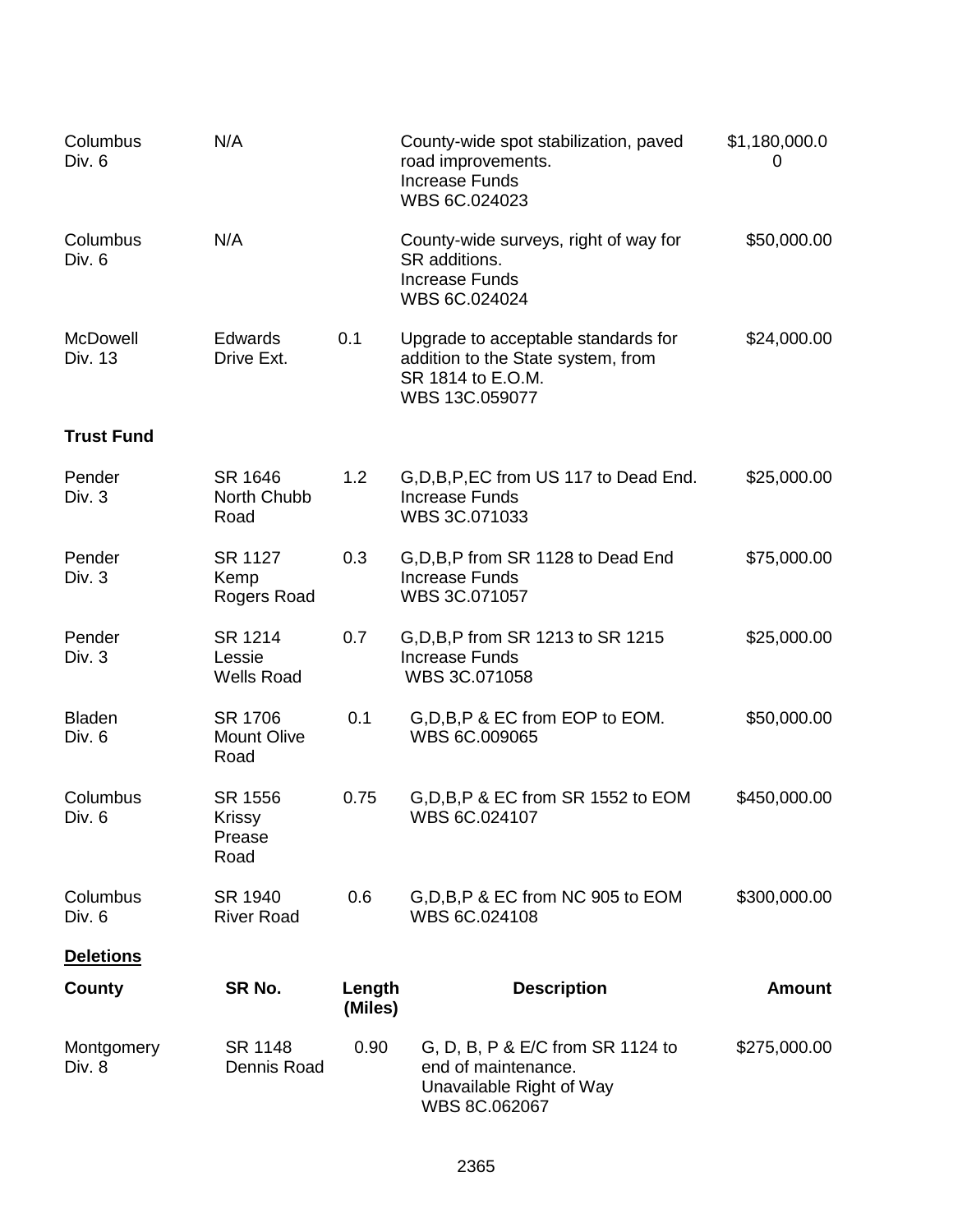| Scotland<br>Div. 8 | SR 1150<br>Walters<br>Road        | 1.45 | Widen from 18' to 22' from SR 1145<br>to SR 1126.<br>Program Reprioritization.<br>WBS 8C.083061 | \$100,000.00 |
|--------------------|-----------------------------------|------|-------------------------------------------------------------------------------------------------|--------------|
| Scotland<br>Div. 8 | SR 1334<br>Camp<br>Monroe<br>Road | 1.69 | Widen from 19' to 22' from SR 1345<br>to SR 1328.<br>Program Reprioritization.<br>WBS 8C.083062 | \$125,000.00 |
| Scotland<br>Div. 8 | SR 1130<br>Fletcher<br>Road       | 1.91 | Widen from 18' to 22' from SR 1128<br>to SR 1132.<br>Program Reprioritization.<br>WBS 8C.083063 | \$140,000.00 |
| Scotland<br>Div. 8 | SR 1120<br>Sidney Bean<br>Road    | 1.28 | Widen from 18' to 22' from SR 1128<br>to SR 1108.<br>Program Reprioritization.<br>WBS 8C.083064 | \$85,437.00  |

# **Approval – Secondary Road Construction Programs**

Pursuant to the recommendation of the Secondary roads Office, the Board concurred

with the staff recommendations and delegated authority to the Secretary to approve Secondary

Road Construction Programs for the following counties:

|                       | <b>Total Amount Programmed</b> |
|-----------------------|--------------------------------|
|                       |                                |
| FY 2009-10            |                                |
| <b>Division 3</b>     |                                |
| <b>Duplin County</b>  | \$693,419.00                   |
| <b>Sampson County</b> | \$842,196.00                   |
|                       |                                |
|                       |                                |
|                       |                                |
| FY 2010-2011          |                                |
| <b>Division 3</b>     |                                |
| <b>Duplin County</b>  | \$1,661,923.00                 |
| <b>Sampson County</b> | \$2,150,517.00                 |
|                       |                                |
|                       |                                |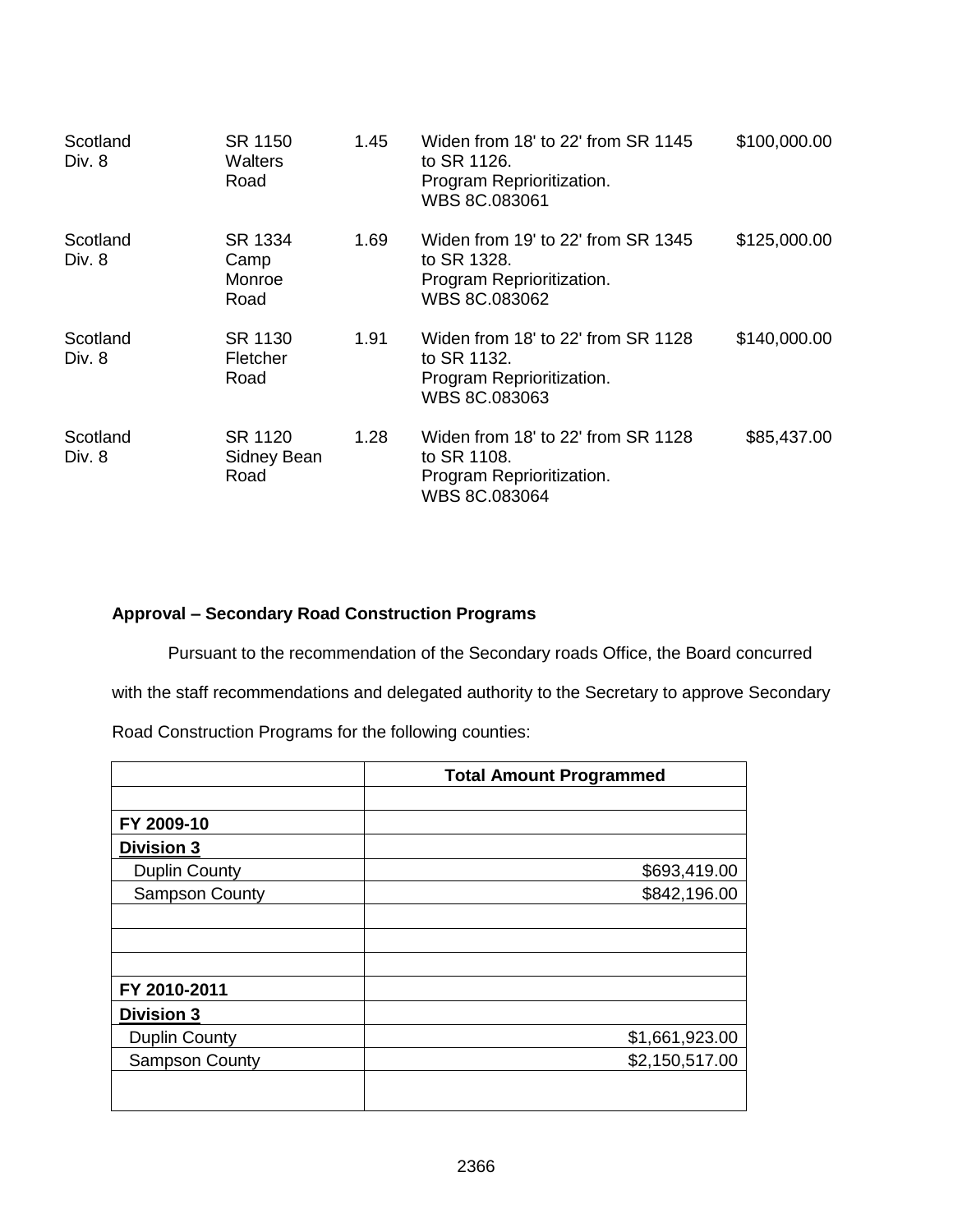| <b>Division 9</b>     |                 |
|-----------------------|-----------------|
| <b>Forsyth County</b> | \$1,493,124.16  |
| <b>Stokes County</b>  | \$1,375,695.78  |
|                       |                 |
| Division 10           |                 |
| <b>Anson County</b>   | \$2,488,338.00  |
| <b>Union County</b>   | \$2,305,433.00  |
|                       |                 |
|                       | \$13,010,645.94 |

A copy of this agenda item is made a part of the record of this meeting and filed as an

addendum to Minute Book 26A.

# **Approval – Additions, Abandonments, and Road Name Changes to State Secondary Road System**

A motion was made by Board Member Burrell, which was seconded by Board Member

White, to approve the following proposed additions and abandonments to the State Secondary

Road System:

# **Road Additions:**

| County                        | Pet. No. | Length<br>(Miles)            | <b>Description</b>                                                                                    | Date of<br><b>Report</b> |
|-------------------------------|----------|------------------------------|-------------------------------------------------------------------------------------------------------|--------------------------|
| <b>Division 4</b><br>Johnston | 49555    | 0.13                         | <b>Millennium Pointe Subdivision</b><br><b>Millennium Court</b>                                       | 7/21/10                  |
| Johnston                      | 49556    | 0.50<br>0.46<br>0.63<br>0.06 | <b>Tafton Subdivision</b><br><b>Tafton Drive</b><br>Annali Way<br><b>Barrette Lane</b><br>Royce Court | 5/5/09                   |
| <b>Nash</b>                   | 49557    | 0.15                         | <b>Wheatfield Subdivision</b><br><b>Wheatfield Road</b>                                               | 6/7/10                   |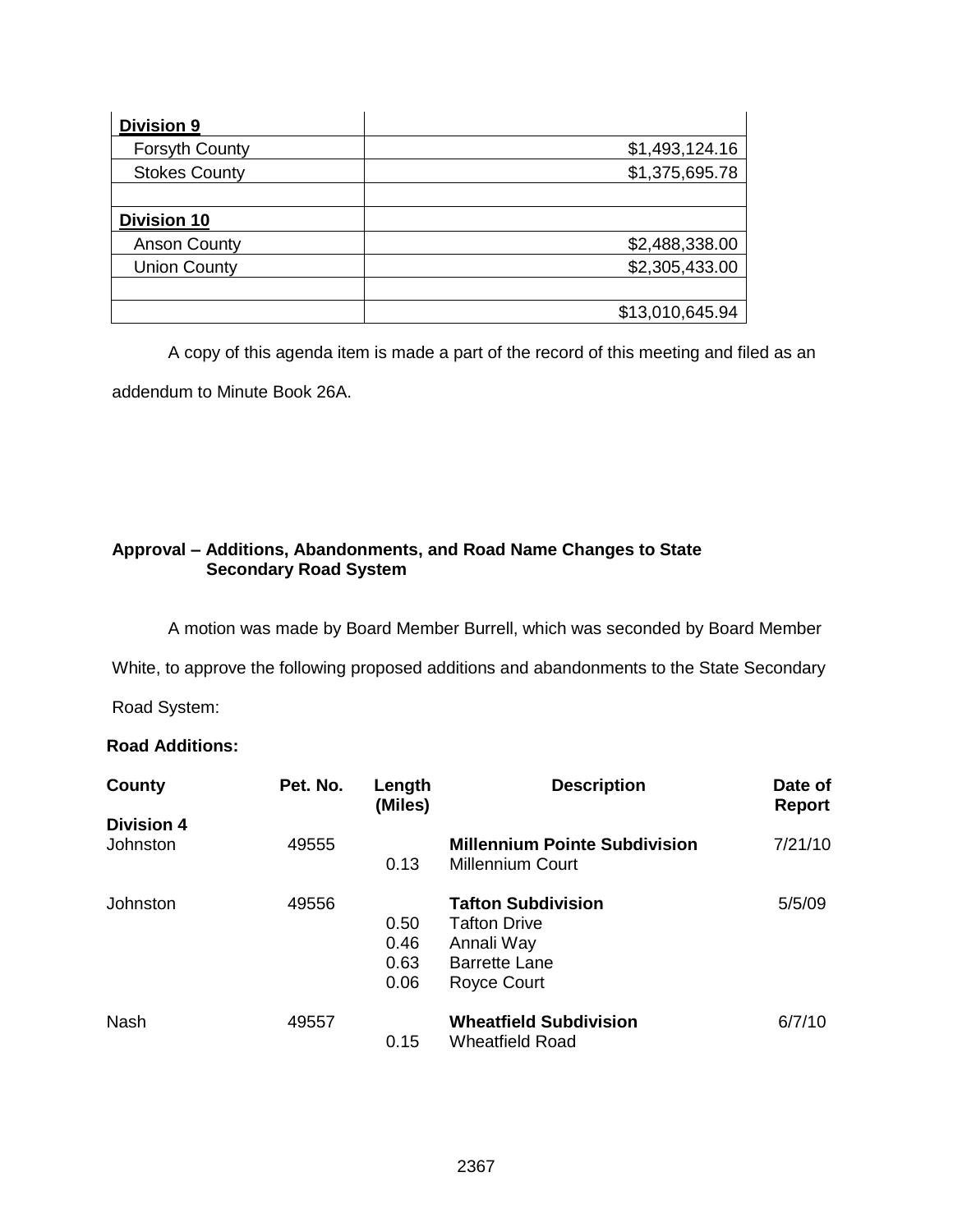| <b>Division 5</b><br>Durham   | 49558 | 0.05                                                         | <b>Cardens Creek Subdivision</b><br><b>Clancy Court</b>                                                                                                                                                                                     | 4/6/10  |
|-------------------------------|-------|--------------------------------------------------------------|---------------------------------------------------------------------------------------------------------------------------------------------------------------------------------------------------------------------------------------------|---------|
| Granville                     | 49559 | 0.21                                                         | <b>Silverleaf Subdivision</b><br><b>Silverleaf Drive</b>                                                                                                                                                                                    | 8/2/10  |
| Granville                     | 49560 | 0.17                                                         | <b>Fishing Creek Subdivision</b><br>Cove Lane                                                                                                                                                                                               | 9/8/10  |
| Wake                          | 49561 | 0.48                                                         | Service Road                                                                                                                                                                                                                                | 7/28/10 |
| Wake                          | 49562 | 0.39<br>0.07<br>0.09<br>0.04<br>0.16<br>0.10<br>0.20<br>0.04 | <b>Lake Rand Subdivision</b><br><b>Holland Farms Way</b><br>Porch Light Court<br><b>Blue Moon Court</b><br><b>Danesfield Court</b><br>Meadowgreen Drive<br><b>Stepping Stone Court</b><br><b>Greenbranch Lane</b><br><b>Mooreland Court</b> | 8/25/10 |
| <b>Division 9</b><br>Davie    | 49563 | 0.05<br>0.08<br>0.06                                         | <b>Meadows Edge Subdivision</b><br><b>Meadow Crest Drive</b><br><b>Meadow Brook Court</b><br><b>Meadow Creek Court</b>                                                                                                                      | 9/23/10 |
| Forsyth                       | 49564 | 0.28<br>0.27<br>0.05                                         | <b>Timberfield Subdivision</b><br><b>Timberfield Drive</b><br><b>Timberfield Circle</b><br>Pipestem Lane                                                                                                                                    | 9/21/10 |
| Rowan                         | 49565 | 0.35<br>0.10<br>0.13                                         | <b>Silo Hill Subdivision</b><br>Silk & Tassel Row<br><b>Calico Farm Court</b><br><b>Hard Scrabble Court</b>                                                                                                                                 | 8/31/09 |
| <b>Division 12</b><br>Catawba | 49566 | 0.51                                                         | Long Bay on Lake Norman<br><b>Subdivision</b><br>Long Bay Parkway                                                                                                                                                                           | 6/1/10  |
| Iredell                       | 49567 | 0.56<br>0.48<br>0.12<br>0.36<br>0.14                         | <b>Anniston Subdivision</b><br>Anniston Way<br><b>Logan Crossing Drive</b><br>Elizabeth Brook Drive<br><b>Timberside Drive</b><br>Hanover Lane                                                                                              | 12/8/09 |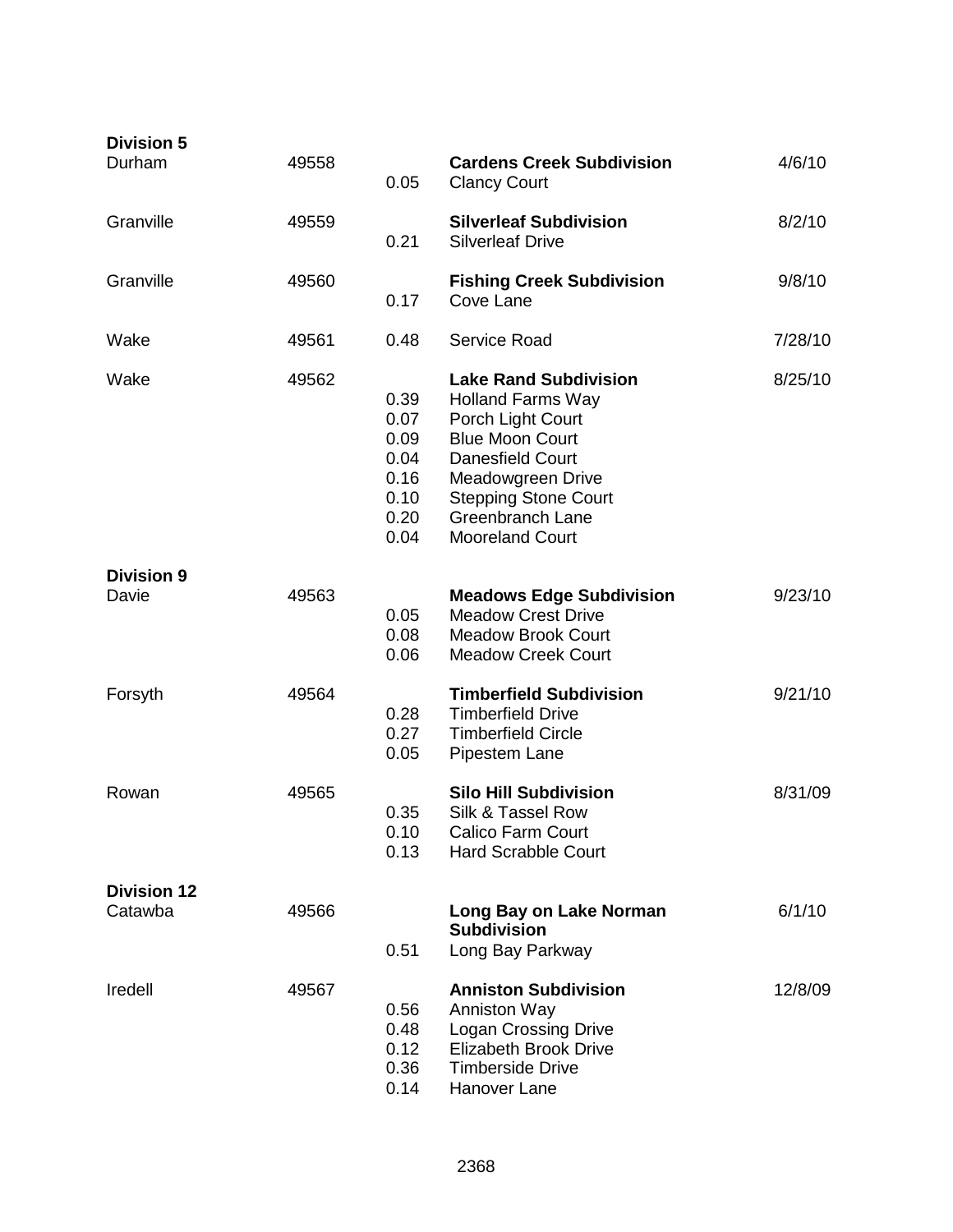Iredell 49572 **Lake Hills Estates** 9/20/10 0.08 Lake Hills Drive 0.07 Cabana Drive

**Mileage Correction:**

Division 3 – Onslow County, SR 1443, Curt Holland Road mileage should be corrected to 0.30 miles.

Division 3 – Pender County, SR 1320, Doc Smith Road mileage should be corrected to 0.05 miles.

#### **Road Abandonments:**

| County                        | Pet. No. | Length<br>(Miles) | <b>Description</b>                        | Date of<br><b>Report</b> |
|-------------------------------|----------|-------------------|-------------------------------------------|--------------------------|
| <b>Division 5</b><br>Vance    | 49568    | 0.03              | Section of SR 1500<br><b>Hawkins Road</b> | 9/30/10                  |
| <b>Division 6</b><br>Robeson  | 49569    | 0.40              | SR 2299<br><b>End Road</b>                | 9/9/10                   |
| <b>Division 7</b><br>Guilford | 49570    | 0.04              | Section of SR 1877<br>Joe Road            | 8/4/10                   |
| Orange                        | 49571    | 0.23              | SR 1991<br>Lacock Road                    | 7/14/10                  |

#### **Approval – Divisionwide Small Construction, Statewide Contingency, Public Access, Economic Development**

The Board concurred with the staff recommendations and delegated authority to the

Secretary to award the following:

Board Member Wall abstained from voting on Project WBS43096 in Alamance County.

| County | <b>Description</b>                                                                                                                                         | Tvpe                         | Amount                       |
|--------|------------------------------------------------------------------------------------------------------------------------------------------------------------|------------------------------|------------------------------|
| Dare   | Nags Head - Reconfigure the existing                                                                                                                       | Small                        |                              |
| Div. 1 | crosswalk on US 64 near the Melvin Daniels<br>Bridge. Costs include concrete island, asphalt<br>overlay, and pavement marking symbols.<br><b>WBS 43092</b> | Construction<br><b>TOTAL</b> | \$105,000.00<br>\$105,000.00 |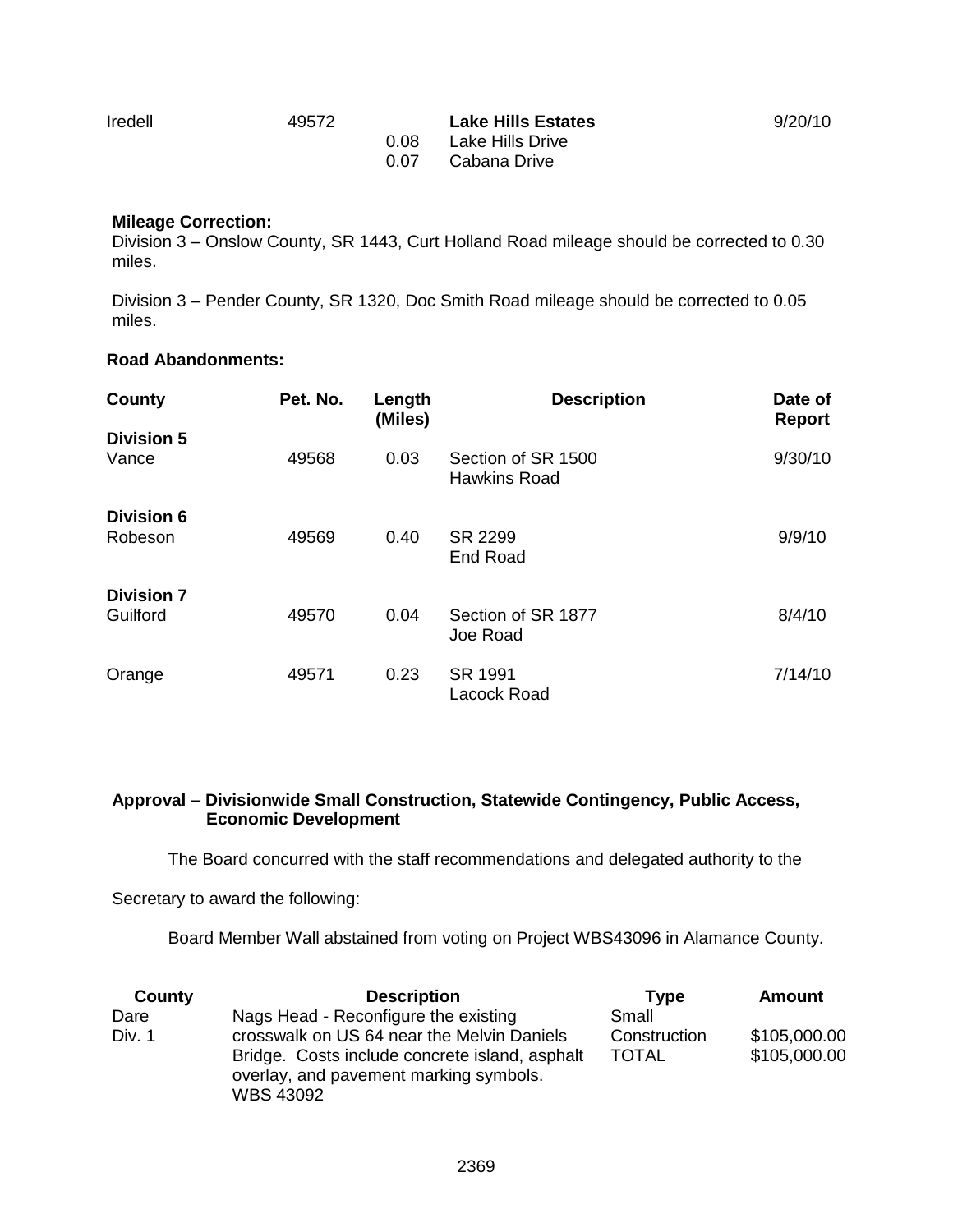| Pitt<br>Div. 2        | Greenville - Right turn lane from SR 1467<br>(Stantonsburg Road) onto SR 1203 (Allen<br>Road).<br><b>WBS 49006</b>                                                                                                                                       | Small<br><b>Construction</b><br><b>TOTAL</b> | \$149,900<br>\$149,900       |
|-----------------------|----------------------------------------------------------------------------------------------------------------------------------------------------------------------------------------------------------------------------------------------------------|----------------------------------------------|------------------------------|
| Onslow<br>Div. 3      | Jacksonville - Install a signal at the intersection<br>of Williamsburg Parkway (non-system) and<br>SR 1308 (Gum Branch Road).<br>Developer - \$106,160.00<br><b>WBS 43087</b>                                                                            | Contingency<br><b>TOTAL</b>                  | \$106,160.00<br>\$106,160.00 |
| Nash/Wake<br>Div. 4/5 | WBS 57006 was established (6/08) to install<br>milepost markers on US 264 from Knightdale<br>Bypass to the end of the freeway (NC 32 in<br>Beaufort Co.). Scope now includes addition of<br>numbers to exit signs for Town of Zebulon.<br>Increase Funds | Contingency<br><b>TOTAL</b>                  | \$40,000.00<br>\$40,000.00   |
| Alamance<br>Div. 7    | Burlington - Construct paved school bus<br>driveway and stabilize school bus parking lot<br>for proposed Alamance-Burlington Schools<br>Career and Technical Education Center on US<br>70 (Church Street) near McKinney Street.<br><b>WBS 43096</b>      | <b>Public Access</b><br><b>TOTAL</b>         | \$36,920.00<br>\$36,920.00   |
| Alamance<br>Div. 7    | Graham - Upgrade traffic signals on NC<br>87(Main Street) at SR 2100 (Gilbreath Street),<br>at NC 54/NC 49 (Harden Street) and at Pine<br>Street and upgrade metal poles at NC54/NC49<br>(Harden Street).<br><b>WBS 43115</b>                            | Small<br>Construction<br><b>TOTAL</b>        | \$145,000.00<br>\$145,000.00 |
| Orange<br>Div. 7      | Carrboro - Install a pedestrian countdown<br>signal and crosswalk on SR 1005 (Jones Ferry<br>Road) at SR 1937 (Old Fayetteville Road).<br><b>WBS 43114</b>                                                                                               | Small<br>Construction<br><b>TOTAL</b>        | \$20,000.00<br>\$20,000.00   |
| Davie<br>Div. 9       | Upgrade roadway crossing with concrete<br>panels on NC 801.<br><b>WBS 43098</b>                                                                                                                                                                          | Small<br>Construction<br><b>TOTAL</b>        | \$72,000.00<br>\$72,000.00   |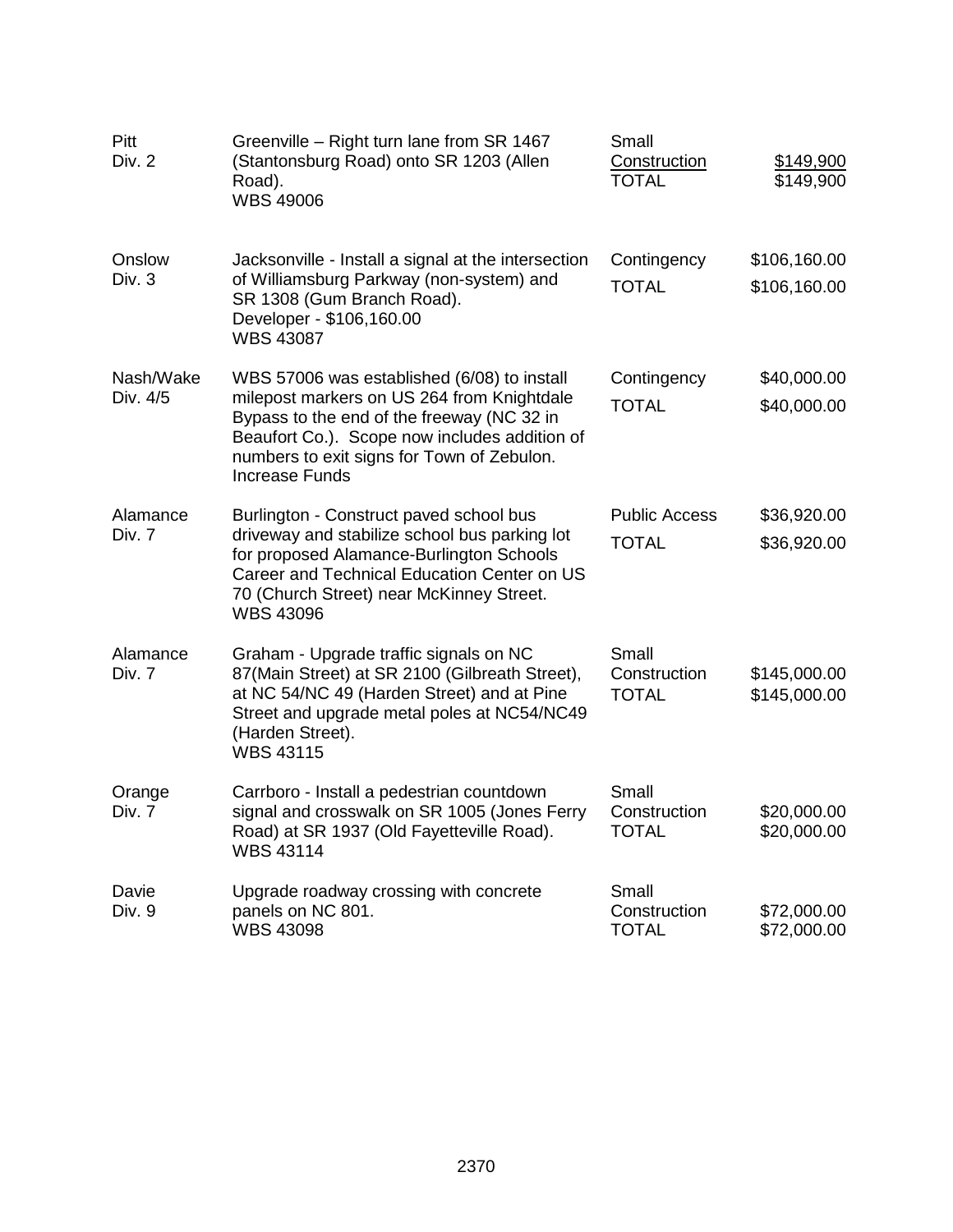| Mecklenburg<br>Div. 10 | Charlotte - Construct school bus driveway and<br>stabilize bus parking lot at Endhaven<br>Elementary School.<br><b>WBS 42861</b> | <b>Public Access</b><br><b>TOTAL</b>               | \$21,163.71<br>\$21,163.71   |
|------------------------|----------------------------------------------------------------------------------------------------------------------------------|----------------------------------------------------|------------------------------|
| Mecklenburg<br>Div. 10 | Charlotte - Construct school bus driveway and<br>stabilize bus parking lot at Garinger High<br>School.<br><b>WBS 42863</b>       | <b>Public Access</b><br><b>TOTAL</b>               | \$18,370.37<br>\$18,370.37   |
| Mecklenburg<br>Div. 10 | Pineville - Construct school bus driveway and<br>stabilize bus parking lot at Sterling Elementary<br>School.<br><b>WBS 42883</b> | <b>Public Access</b><br><b>TOTAL</b>               | \$25,249.08<br>\$25,249.08   |
| Swain<br>Div. 14       | Resurface part of SR 1368 (Acquoni Road)<br>from SR 1361 to US 19 - 0.63 miles.<br><b>WBS 42992</b>                              | Contingency<br><b>TOTAL</b>                        | \$275,000.00<br>\$275,000.00 |
| <b>Summary:</b>        | <b>Number of Projects</b><br><b>Number of Divisions</b>                                                                          | 12<br>8                                            |                              |
|                        | <b>Small Construction Commitment</b><br><b>Contingency Commitment</b><br><b>Public Access Commitment</b>                         | 491,900.00<br>\$<br>421,160.00<br>\$<br>101,703.16 |                              |
|                        | <b>TOTAL</b>                                                                                                                     | 1,014,763.16<br>S                                  |                              |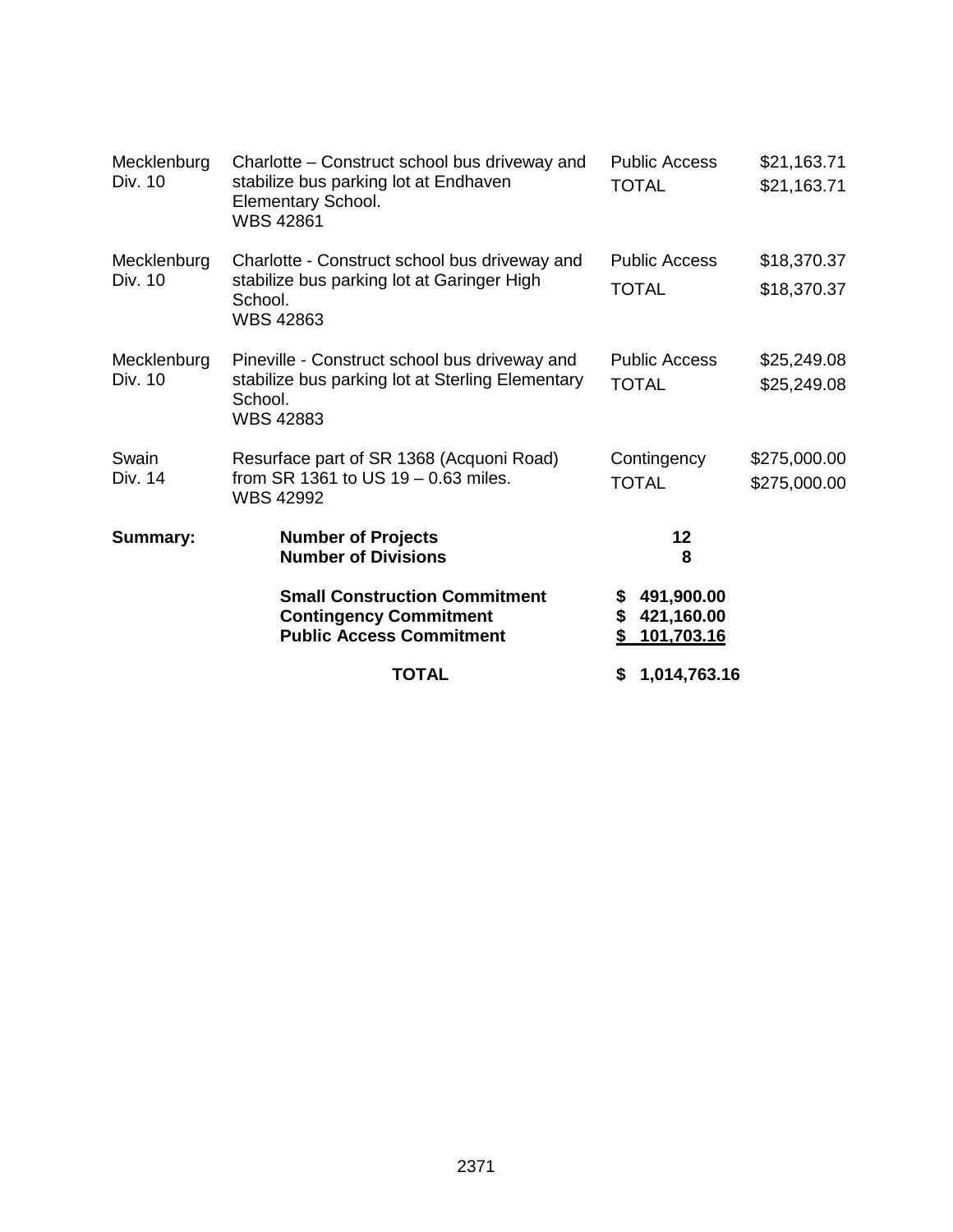## **Approval – Public Transportation Division**

A motion was made by Board Member Burrell, which was seconded by Board Member

White, to approve the following:

## **Bus and Bus Facilities**

## **Division 6**

|          | Project No. The City of Fayetteville received approval for a Federal | \$1,662,307 Total   |  |
|----------|----------------------------------------------------------------------|---------------------|--|
| $09-04-$ | Transit Administration (FTA) Capital Investment Program              | \$1,329,845 Federal |  |
| 0033     | (Section 5309) capital grant. The grant will be used for             | \$166,231 State     |  |
|          | property acquisition for a Multi-Modal Transfer center.              | \$166,231 Local     |  |
|          | The city is requesting a 10% state match to the grant. The           |                     |  |
|          | recommended effective date for reimbursement of eligible             |                     |  |
|          | project costs is June 1, 2010 to coincide with the period of         |                     |  |
|          | performance authorized by the Federal Transit                        |                     |  |
|          | Administration                                                       |                     |  |

## **Division 13**

| Project No. The City of Asheville has received approval from the |
|------------------------------------------------------------------|
| Federal Transit Administration for a Section 5309 capital        |
| grant. The city is requesting ten per cent state matching        |
| funds to purchase two hybrid and two diesel buses. The           |
| recommended effective date for reimbursement of eligible         |
| costs is September 6, 2010 to coincide with the period of        |
| performance authorized by the Federal Transit                    |
| Administration.                                                  |
|                                                                  |

\$1,999,376 Total \$1,599,500 Federal \$199,938 State \$199,938 Local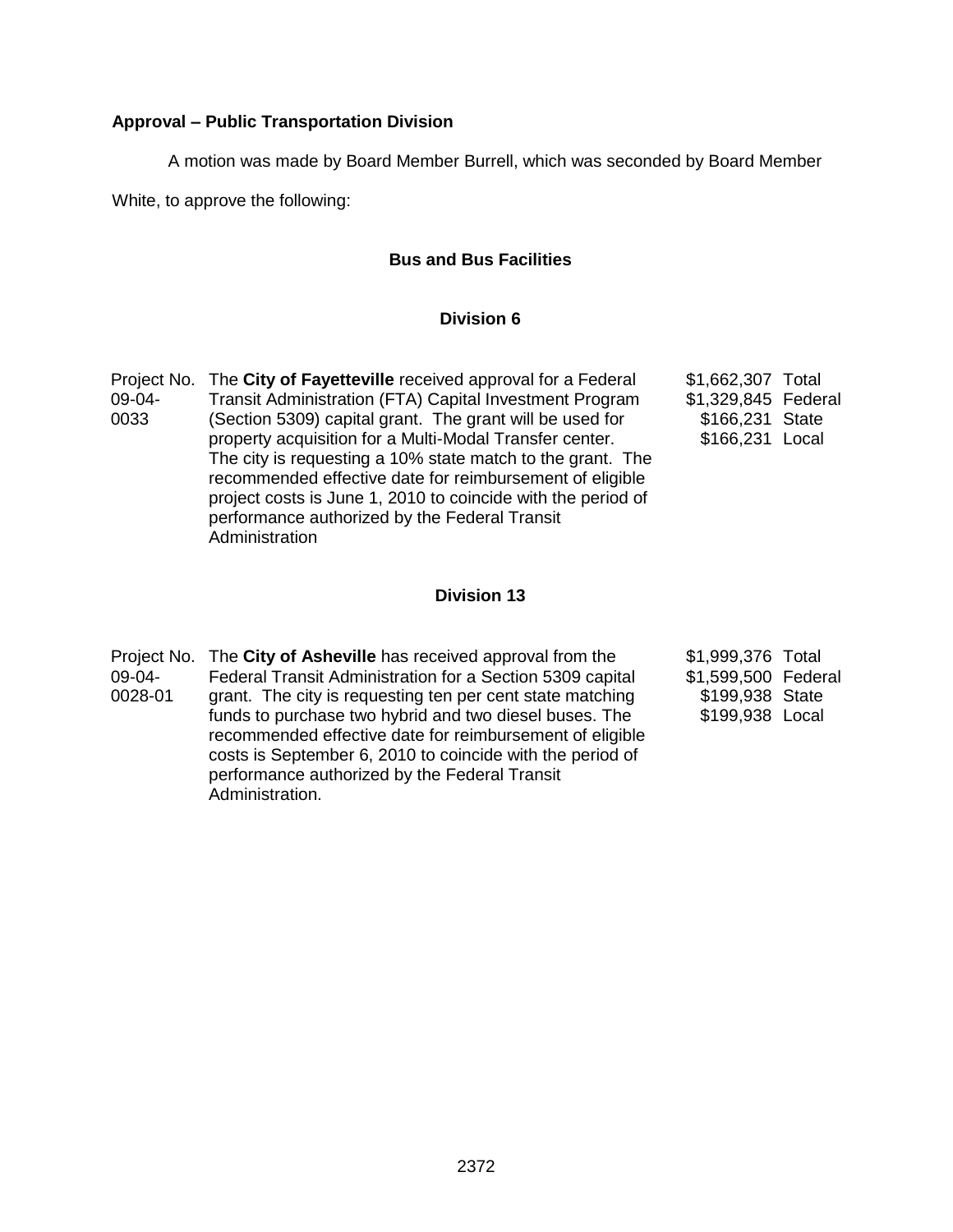### **Public Transportation Grant Program**

#### **Division 7**

Project No. The **City of Greensboro** received approval from the 09-90-437- Federal Transit Administration to amend their FY2008 01 Section 5307 Urbanized Area Formula Program grant to include FY2009 Section 5307 projects. This amendment increased the amount of short range transit planning funds available for the implementation of the recommendations from the ADA Operational Analysis that was completed in June 2010. The City of Greensboro is requesting an amendment to their state grant to coincide with the change to their FTA grant. They are requesting ten percent state matching funds for the FY2009 portion of their Section 5307 short range transit planning funds. The recommended effective date for reimbursement of eligible costs is July 1, 2008 to coincide with the period of performance authorized by the Federal Transit Administration. \$125,000 Total \$100,000 Federal \$12,500 State \$12,500 Local Project No. The **City of Greensboro** received approval from the 11-09-412 Federal Transit Administration to extend their FY2007 Section 5307 Urbanized Area Formula Program grant. The City of Greensboro is requesting ten percent state matching funds for the planning activities included in this project which were completed in June 2010. The recommended effective date for reimbursement of eligible \$125,000 Total \$100,000 Federal \$12,500 State \$12,500 Local

costs is July 1, 2006 to coincide with the period of performance authorized by the Federal Transit

Administration.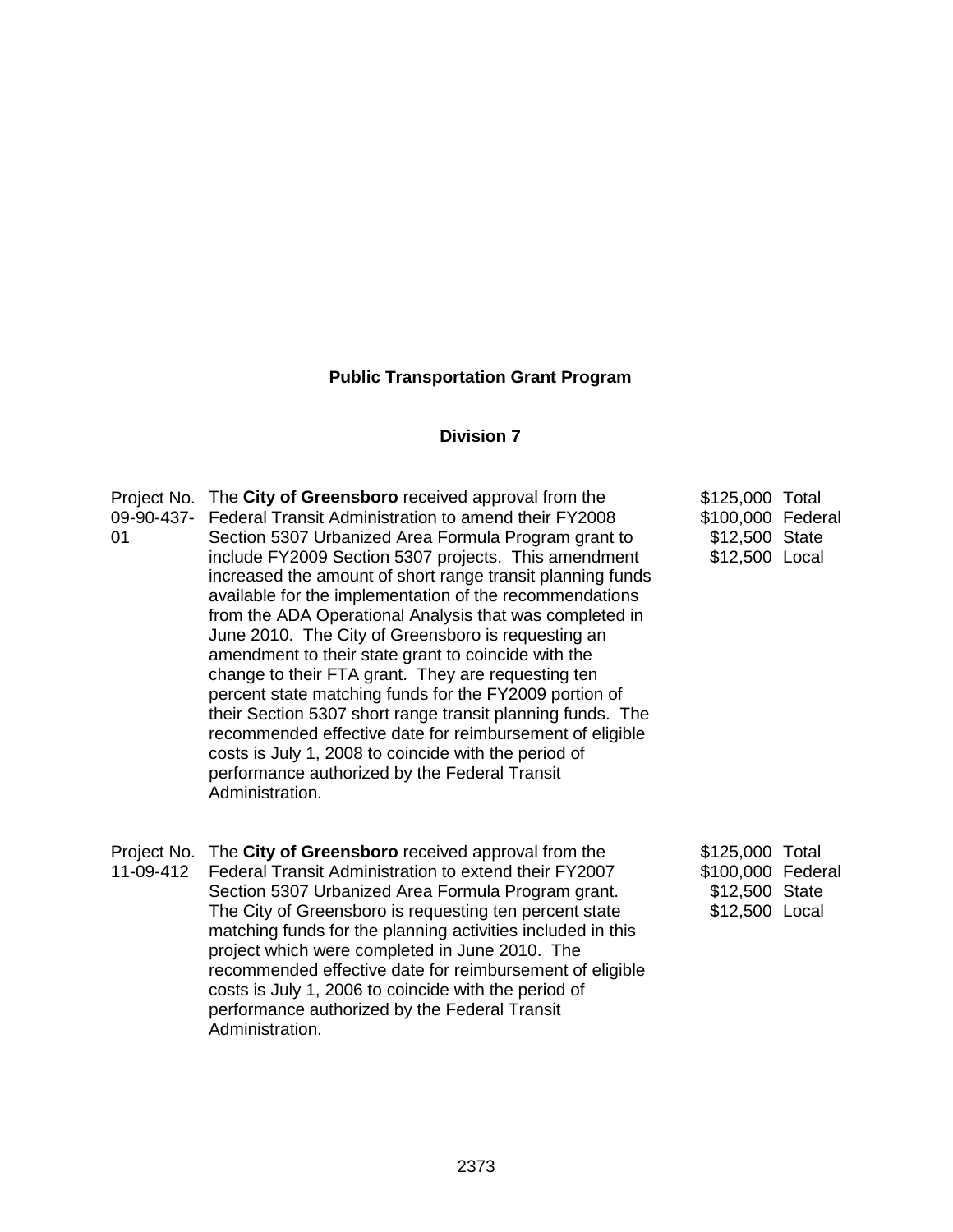# **Statewide**

|            | Project No. This action will support the Public Transportation | \$601,784 State |  |
|------------|----------------------------------------------------------------|-----------------|--|
|            | Division's allocation, as determined by the NCDOT's            |                 |  |
|            | Fiscal Section, of the FY2010-11 annual maintenance cost       |                 |  |
| <b>WBS</b> | for the department's financial management system               |                 |  |
| 36223.52.5 |                                                                |                 |  |
|            |                                                                |                 |  |

# **Rural Capital Program**

## **Division 4**

| Project No. The City of Wilson (operating as Wilson Transit) is | \$60,000 Total |  |
|-----------------------------------------------------------------|----------------|--|
| 11-SC-001 requesting Roof Replacement for the Wilson            | \$54,000 State |  |
| Transportation Center. The current roof is 21 years old         | \$6,000 Local  |  |
| and is starting to leak.                                        |                |  |

# **Division 9**

| 11-SC-904 Transit Authority in Winston-Salem and Forsyth County)<br>\$634,003 State<br>operates a combined urban and non-urban transit system<br>providing demand response transportation services to<br>human service agencies and to the general public in<br>Forsyth County and fixed route and ADA paratransit<br>services in Winston-Salem. This grant provides for the<br>replacement of six 28 ft. small buses equipped with<br>cameras that will be used to provide service to areas of<br>Forsyth County that are not in Winston-Salem. The<br>recommended effective date for reimbursment of eligible<br>costs is November 1, 2010. | \$70,445 Local |  |
|-----------------------------------------------------------------------------------------------------------------------------------------------------------------------------------------------------------------------------------------------------------------------------------------------------------------------------------------------------------------------------------------------------------------------------------------------------------------------------------------------------------------------------------------------------------------------------------------------------------------------------------------------|----------------|--|
|-----------------------------------------------------------------------------------------------------------------------------------------------------------------------------------------------------------------------------------------------------------------------------------------------------------------------------------------------------------------------------------------------------------------------------------------------------------------------------------------------------------------------------------------------------------------------------------------------------------------------------------------------|----------------|--|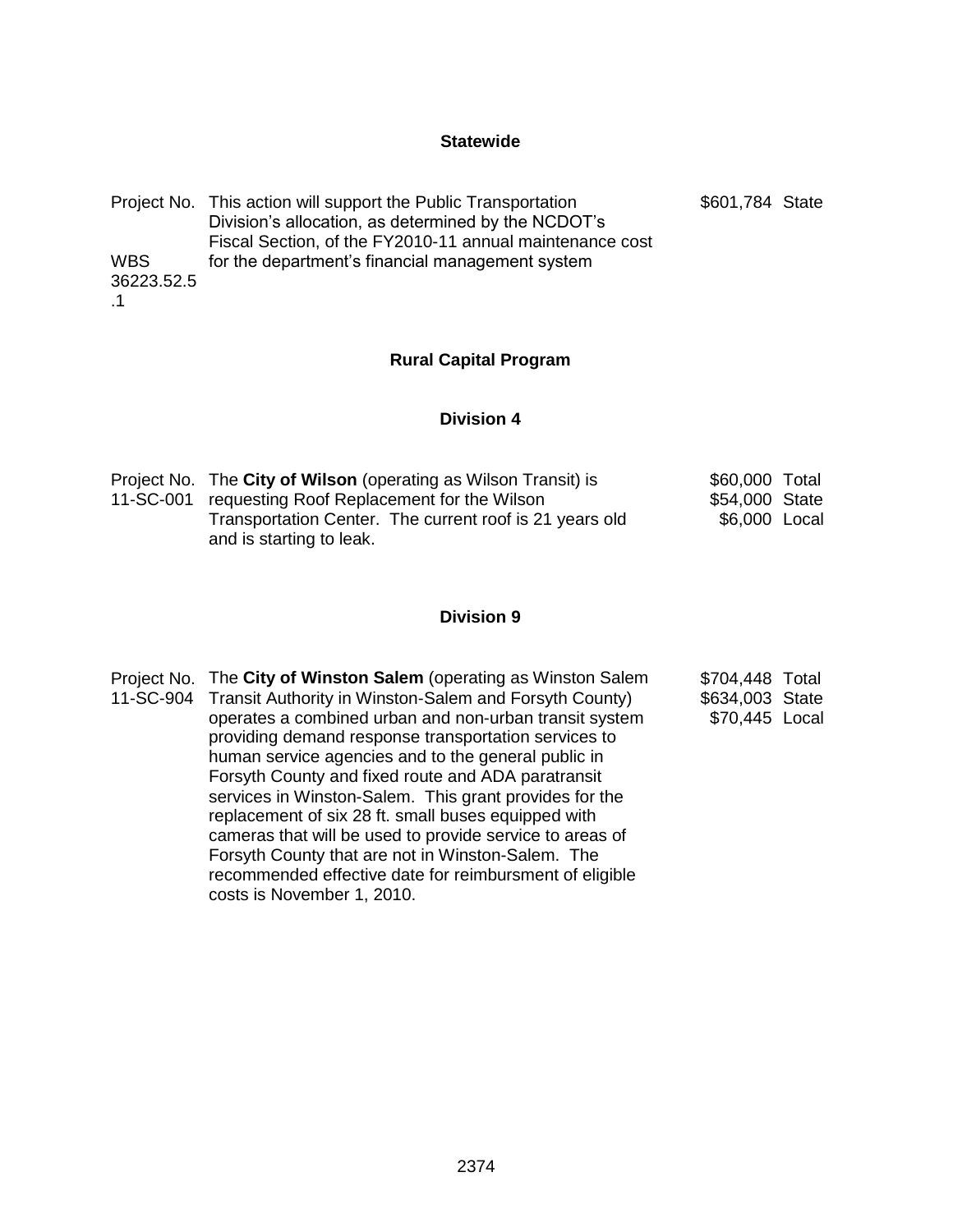## **Moving Ahead Program**

### **Division 4**

|            | Project No. The City of Wilmington and the Department have                                                    | \$700,000 Total |  |
|------------|---------------------------------------------------------------------------------------------------------------|-----------------|--|
|            | 04-MA-002 acquired seventeen parcels for the future site of the                                               | \$630,000 State |  |
|            | Wilmington Multimodal Transportation Center. This<br>request seeks additional funds to acquire the eighteenth | \$70,000 Local  |  |
|            |                                                                                                               |                 |  |
| <b>WBS</b> | and final parcel. The City of Wilmington will provide a                                                       |                 |  |
| 41435      | 10% match.                                                                                                    |                 |  |

| Item $I - 1$ Summary | 8 Projects | <b>Federal Funds Administered</b> |             |
|----------------------|------------|-----------------------------------|-------------|
|                      |            | By NCDOT:                         | SO.         |
|                      |            | State:                            | \$2,310,956 |

#### **PUBLIC TRANSPORTATION PROGRAM STIP ADDITIONS**

| STIP#   | <b>DIV</b> | <b>COUNTY</b> | <b>MUNICIPALITY</b><br>/ SYSTEM | <b>DESCRIPTION</b>                             | funds        | <b>FY10</b><br>(\$000) | <b>FY11</b><br>(\$000) | <b>FY12</b><br>(\$000) |
|---------|------------|---------------|---------------------------------|------------------------------------------------|--------------|------------------------|------------------------|------------------------|
| TT-5212 | 5          | Wake          | Cary / C-TRAN                   | Technology: real time<br>passenger info system | <b>STPDA</b> |                        | \$200                  |                        |
|         |            |               |                                 |                                                | <b>STAT</b>  |                        | \$25                   |                        |
|         |            |               |                                 |                                                |              |                        | \$25                   |                        |

*CAMPO TCC mtg. 10/7/10, TAC approved MTIP modification anticipated on 10/20/10*

#### **PUBLIC TRANSPORTATION PROGRAM STIP MODIFICATIONS**

| STIP#   | <b>DIV</b> | <b>COUNTY</b> | <b>MUNICIPALITY /</b><br><b>SYSTEM</b> | <b>DESCRIPTION</b>              | funds        | <b>FY11</b><br><b>FY10</b><br>(\$000)<br>(\$000) | <b>FY12</b><br>(\$000) |
|---------|------------|---------------|----------------------------------------|---------------------------------|--------------|--------------------------------------------------|------------------------|
| TD-4943 | 5          | Wake          | Capital Area                           | Facility: Moore Square          | <b>STPDA</b> |                                                  | \$600                  |
|         |            |               | Transit                                | Station renovation              | <b>STAT</b>  |                                                  | \$75                   |
|         |            |               |                                        |                                 |              |                                                  | \$75                   |
| TG-4792 | 5          | Wake          | Capital Area                           | Routine Capital: Moore          | <b>STPDA</b> |                                                  | \$344                  |
|         |            |               | Transit                                | <b>Square Station amenities</b> | <b>STAT</b>  |                                                  | \$43                   |
|         |            |               |                                        |                                 |              |                                                  | \$43                   |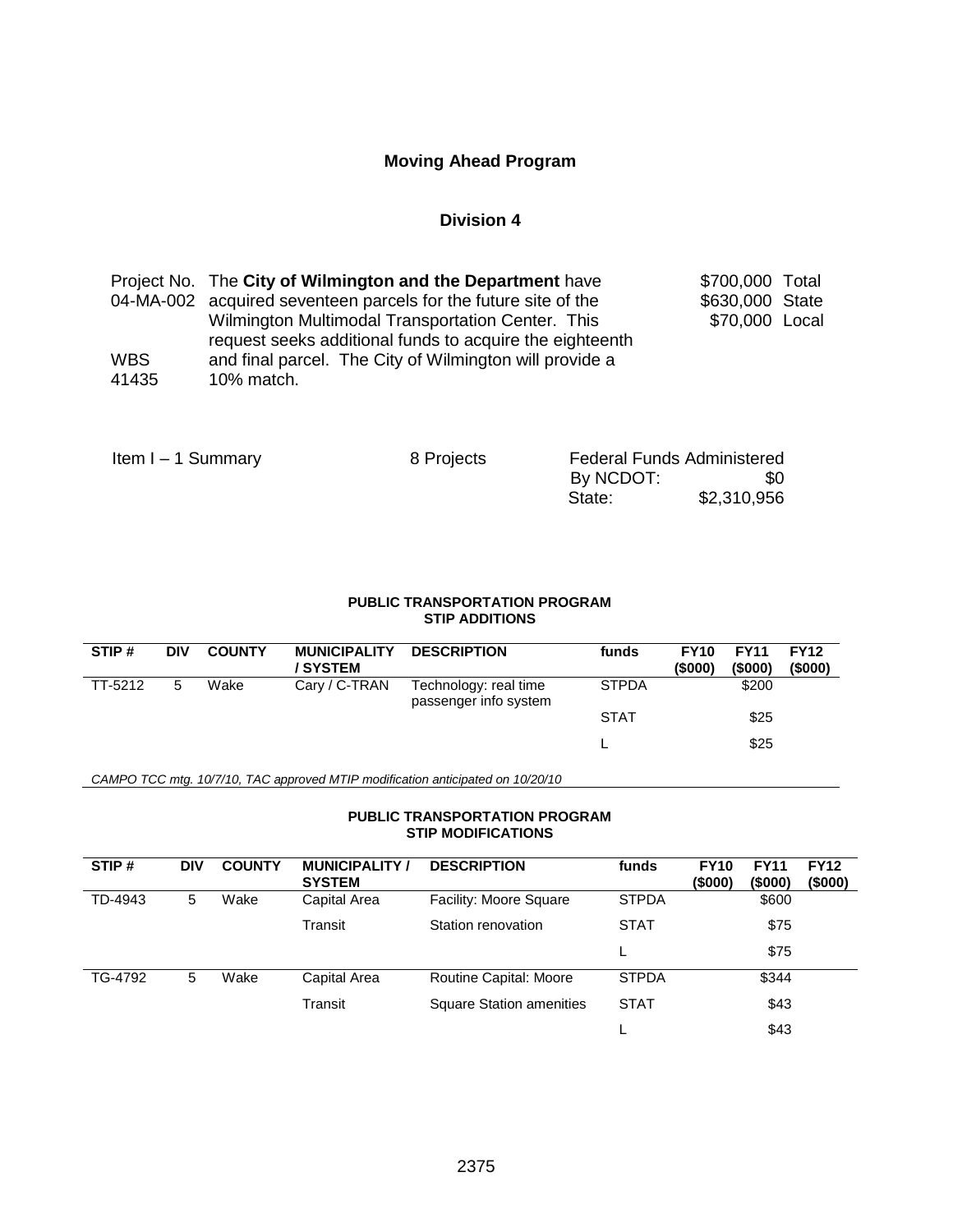| TD-4729                                                                 | 5  | Wake          | Capital Area                                                         | <b>CAT Operations &amp;</b>       | <b>STPDA</b> | \$400 |
|-------------------------------------------------------------------------|----|---------------|----------------------------------------------------------------------|-----------------------------------|--------------|-------|
|                                                                         |    |               | Transit                                                              | Maintenance Facility              | <b>STAT</b>  | \$50  |
|                                                                         |    |               |                                                                      |                                   | Г            | \$50  |
| TD-4941                                                                 | 5  | Wake          | <b>Triangle Transit</b>                                              | <b>Facilities: District Drive</b> | <b>STPDA</b> | \$200 |
|                                                                         |    |               |                                                                      | P&R expansion                     | <b>STAT</b>  | \$25  |
|                                                                         |    |               |                                                                      |                                   | L            | \$25  |
| TG-4821                                                                 | 5  | Wake          | <b>Triangle Transit</b>                                              | Routine Capital: Vehicle lift     | <b>STPDA</b> | \$96  |
|                                                                         |    |               |                                                                      | equipment                         | <b>STAT</b>  | \$12  |
|                                                                         |    |               |                                                                      |                                   | L            | \$12  |
| TG-4935B                                                                | 5  | Wake          | Cary/C-TRAN                                                          | Routine Capital: passenger        | <b>STPDA</b> | \$160 |
|                                                                         |    |               |                                                                      | amenities                         | <b>STAT</b>  | \$20  |
|                                                                         |    |               |                                                                      |                                   | L            | \$20  |
|                                                                         |    |               | All six projects above anticipated approval by CAMPO TAC on 10/20/10 |                                   |              |       |
| C-5107                                                                  | 10 | Mecklen       | <b>Charlotte Area</b>                                                | <b>Operating Assistance -</b>     | <b>CMAQ</b>  | \$650 |
|                                                                         |    | burg          | Transit                                                              | Gold Rush Downtown<br>Shuttle     | L            | \$650 |
| Charlotte moves the operating assistance approved for FFY2010 to FY2011 |    |               |                                                                      |                                   |              |       |
| TA-4706                                                                 | 13 | <b>Buncom</b> | Asheville                                                            | Replacement bus - low             | <b>FBUS</b>  | \$428 |
|                                                                         |    | be            | Transit                                                              | floor 30'                         | <b>STAT</b>  | \$54  |
|                                                                         |    |               |                                                                      |                                   | L            | \$54  |
|                                                                         |    |               |                                                                      |                                   |              |       |

*French Broad River MPO approved MTIP modification on 9/23/2010*

# **Approval – Rail Program**

A motion was made by Board Member Burrell, which was seconded by Board Member

White to approve the following:

| <b>Town/County</b> |                                                                                                                                                                                                                                  | <b>Estimated Cost</b> |
|--------------------|----------------------------------------------------------------------------------------------------------------------------------------------------------------------------------------------------------------------------------|-----------------------|
| <b>Division</b>    | <b>Project Description</b>                                                                                                                                                                                                       |                       |
| (NSR)              | 1. Norfolk Southern Approval is requested to enter into a construction agreement<br>Railway Company with Norfolk Southern Railway Company for flagging and signal<br>cable relocation needed for the Burlington Station Platform | \$85,000              |
|                    | Extension. The total estimated cost of the project is \$85,000 and<br>will be 100% funded by the American Recovery and<br>Reinvestment Act funds.                                                                                |                       |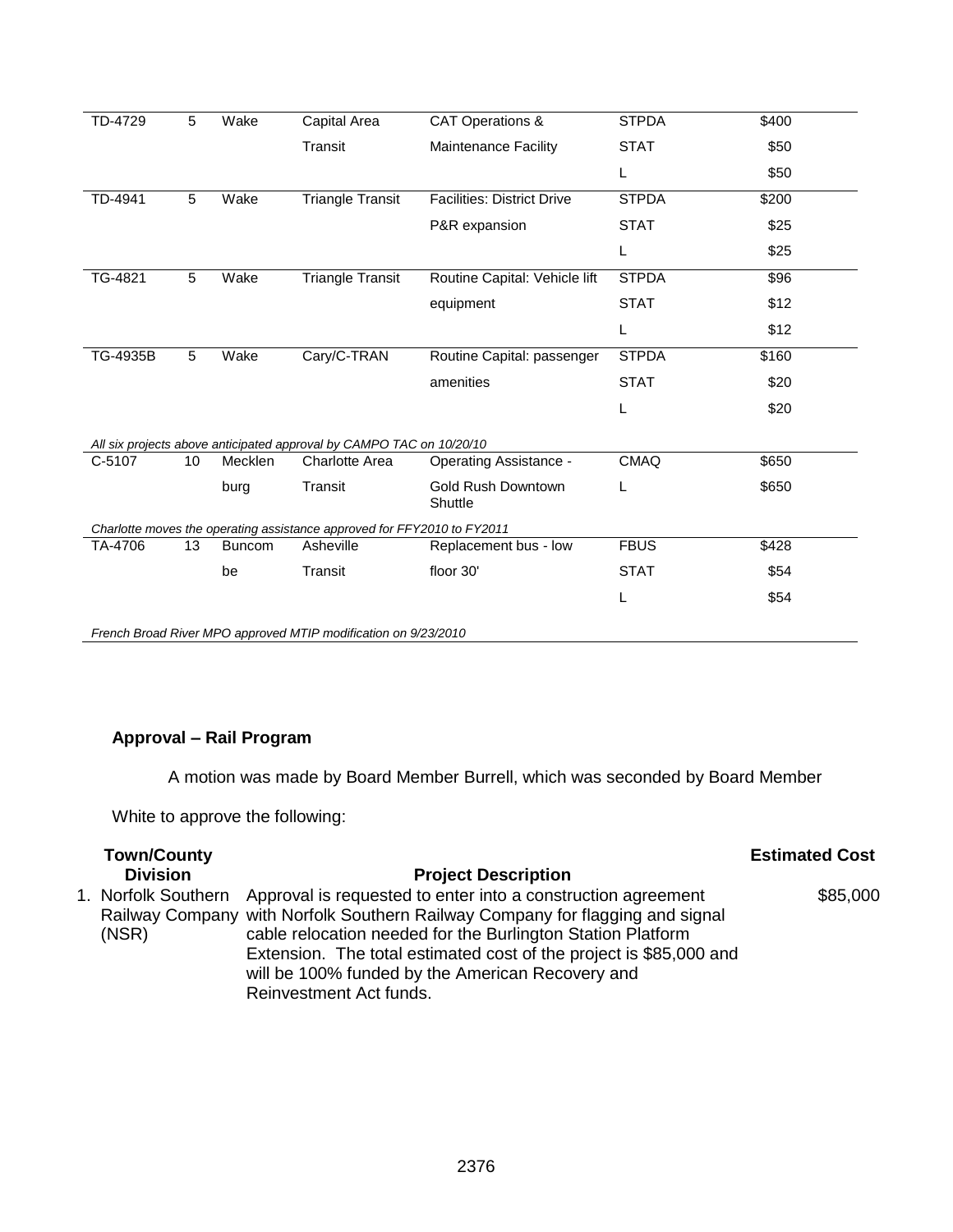2. Wilson/Wayne **County** Division 4 State rail Industrial Access funds are needed to partially finance the costs of constructing a rail industrial access track to serve Project Amber. The company is considering constructing a new facility within the county. The company proposes to hire about 40 new employees and make a capital investment of about \$1.4 million. The plan to receive at least 1200 carloads of rail freight per year. Funding is contingent upon an environmental review and all other Rail Industrial Access Program requirements being satisfied and is conditional on implementation of transportation improvements nece4ssary to protect the safety of the public contractors and employees of Project Amber. Funding is contingent upon a construction schedule that complies with grant requirements.

## **Approval – Specific State Funds for Construction Projects**

A motion was made by Board Member Burrell, which was seconded by Board Member

White to approve the following:

| Town/<br>County<br><b>Division</b>                 | Project<br><b>Description</b>                                                                                                                                                                                                                                                                                                              | <b>Estimated</b><br>Cost |
|----------------------------------------------------|--------------------------------------------------------------------------------------------------------------------------------------------------------------------------------------------------------------------------------------------------------------------------------------------------------------------------------------------|--------------------------|
| Durham Co.<br>Div. 5<br>R-4752                     | Project WBS 39986.3.1<br>SR 1004 (Old Oxford Road), SR 1632 / 2602 (Red Mill Road) and<br>SR 1794 (Teknika Parkway) from I-85 to the Merck<br>Pharmaceutical Plant, 4.370 miles. \$2,140,342.00 has previously<br>been approved for construction. Funds need to be decreased<br>(\$129,633.98) as project is complete. WBS will be closed. | -\$129,633.98            |
| Kannapolis /<br>Cabarrus Co.<br>Div. 10<br>U-2009B | Project WBS 34772.3.8<br>The Kannapolis Parkway from NC 73 to NC 136 (Mooresville<br>Road), 4.112 miles. \$18,503,732.00 has previously been<br>approved for construction. Funds need to be decreased<br>(\$1,062,140.74) as project is complete. WBS will be closed.                                                                      | -\$1,062,140.74          |
| Cabarrus Co.<br>Div. 10<br>U-5145                  | Project WBS 42729.2.1<br>SR 1300 (Morehead Road), realign section east of US 29 at<br>Lowe's Motor Speedway. Initial funds are needed for right of way<br>and utilities. The City of Concord, by a Municipal Agreement with<br>NCDOT, will provide \$400,000.00 for right of way and utilities.<br>NCDOT will provide \$100,000.00.        | \$100,000.00             |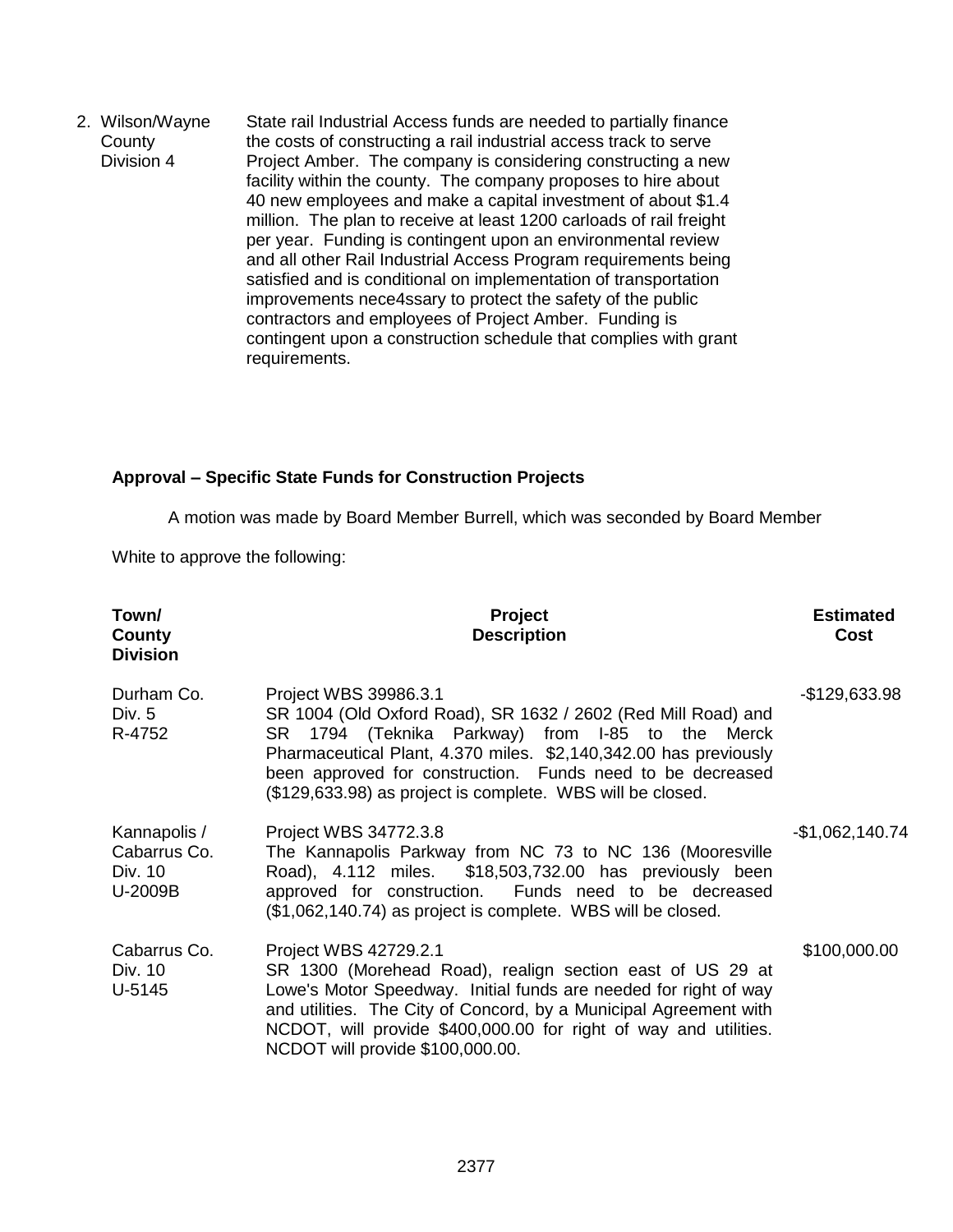| Clay Co.<br>Div. 14<br>R-4416                          | Project WBS 38908.1.1<br>US 64, from Chunky Gal Gap westward for two miles.<br>\$322,000.00 has previously been approved for preliminary<br>engineering. Additional funds are needed to cover expenditures<br>that have or will exceed the previously authorized budget.                                                     | \$120,000.00     |
|--------------------------------------------------------|------------------------------------------------------------------------------------------------------------------------------------------------------------------------------------------------------------------------------------------------------------------------------------------------------------------------------|------------------|
| Hendersonville /<br>Henderson Co.<br>Div. 14<br>U-4428 | Project WBS 35025.3.1<br>US 64 (6th Avenue) from SR 1180 (Blythe Street) to Buncombe<br>Street. \$4,537,284.00 has previously been approved for right of<br>Additional funds are needed to cover<br>way and utilities.<br>expenditures that have or will exceed the previously authorized<br>budget.                         | \$150,000.00     |
| Hendersonville /<br>Henderson Co.<br>Div. 14<br>U-4428 | Project WBS 35025.2.2<br>US 64 (6th Avenue) from SR 1180 (Blythe Street) to Buncombe<br>\$3,550,000.00 has previously been approved for<br>Street.<br>construction. Additional funds are needed to cover expenditures<br>that have or will exceed the previously authorized budget.                                          | \$170,000.00     |
| Jackson Co.<br>Div. 14<br>R-0619D                      | Project WBS 34351.3.13<br>NC 281 from SR 1140 (Rock Bridge Road) to the Transylvania<br>County Line, 1.400 miles. \$1,200,000.00 has previously been<br>Funds need to be decreased<br>approved for construction.<br>(\$838,213.11) as project is complete. WBS will be closed.                                               | $-$ \$838,213.11 |
| Franklin /<br>Macon Co.<br>Div. 14<br>R-4748           | Project WBS 40118.2.1<br>New Route from SR 1660 (Siler Road) in Franklin to SR 1662<br>(Wiley Brown Road) south of US 441. \$3,000,000.00 has<br>previously been approved for right of way and utilities. Additional<br>funds are needed to cover expenditures that have or will exceed<br>the previously authorized budget. | \$400,000.00     |
| Transylvania Co.<br>Div. 14<br>R-0619EI                | Project WBS 34351.3.23<br>NC 281 from Station 102+50 to Station 215+00, 2.081 miles.<br>\$3,061,003.00 has previously been approved for construction.<br>Funds need to be decreased (\$509,919.44) as project is complete.<br>WBS will be closed.                                                                            | $-$509,919.44$   |

**ITEM J SUMMARY 4 8 PROJECTS** 451,599,907.27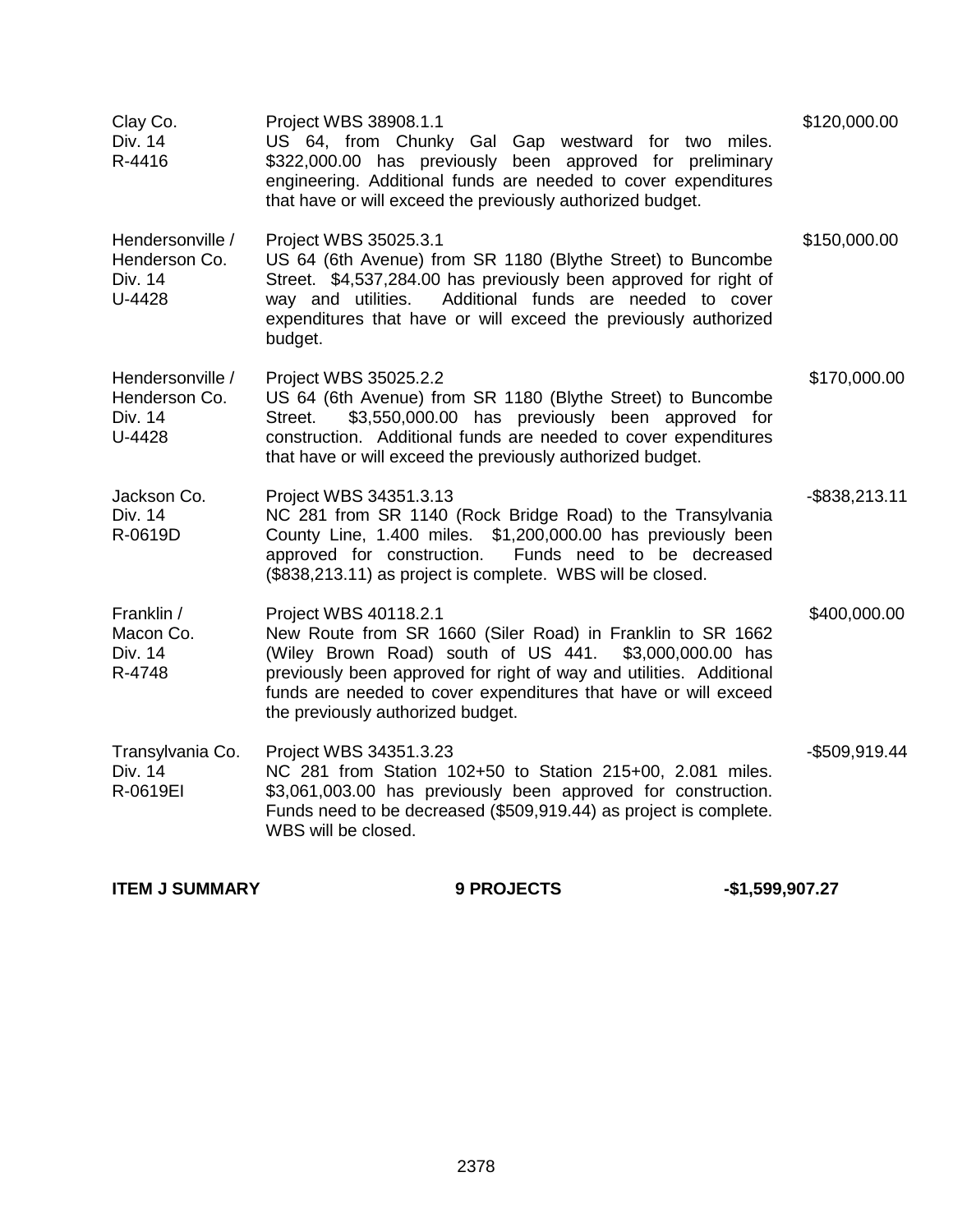# **Approval – Specific North Carolina Trust Funds**

A motion was made by Board Member Burrell, which was seconded by Board Member

White to approve the following:

## **Trust Funds - Intrastate System**

| Town/<br>County<br><b>Division</b>                   | Project<br><b>Description</b>                                                                                                                                                                                                                                                                                             | <b>Estimated</b><br>Cost |
|------------------------------------------------------|---------------------------------------------------------------------------------------------------------------------------------------------------------------------------------------------------------------------------------------------------------------------------------------------------------------------------|--------------------------|
| Belcross /<br>Camden Co.<br>Div. 1<br>R-2414B        | Project WBS 34430.2.5<br>US 158 / NC 34 from north of SR 1257 (Havenwood Drive) to east<br>of NC 34 in Belcross.<br>\$7,048,000.00 has previously been<br>approved for right of way and utilities. Additional funds are<br>needed for to cover expenditures that have or will exceed the<br>previously authorized budget. | \$2,000,000.00           |
| Craven - Jones Cos.<br>Div. 2<br>R-2301A             | Project WBS 34414.2.3<br>US 17 (New Bern Bypass) from US 17 south of New Bern to<br>US 70. \$3,355,000.00 has previously been approved for right of<br>way and utilities. Additional funds are needed for to cover<br>expenditures that have or will exceed the previously authorized<br>budget.                          | \$1,500,000.00           |
| Wayne Co.<br>Div. 4<br>R-2554A                       | Project WBS 34461.2.4<br>US 70 (Goldsboro Bypass) from west of NC 581 to SR 1300<br>(Salem Church Road).<br>\$9,040,000.00 has previously been<br>approved for right of way and utilities. Additional funds are<br>needed for to cover expenditures that have or will exceed the<br>previously authorized budget.         | \$570,000.00             |
| Guilford -<br>Rockingham Cos.<br>Div. 7<br>R-2413    | Project WBS 34429.1.1<br>NC 68 Connector from SR 2133 (Pleasant Ridge Road) to<br>US 220 / NC 68. \$7,851,727.00 has previously been approved for<br>preliminary engineering. Additional funds are needed for to cover<br>expenditures that have or will exceed the previously authorized<br>budget.                      | \$347,000.00             |
| Charlotte /<br>Mecklenburg Co.<br>Div. 10<br>U-0209F | Project WBS 34749.3.9<br>US 74 (Independence Boulevard) from 1500 feet west of Eastway<br>Drive to just east of Sharon Amity Road, 1.500 miles. NCDOT, by<br>a supplemental municipal agreement with the City of Charlotte,<br>will provide \$295,000.00 for US 74 traffic signal improvements.                           | \$295,000.00             |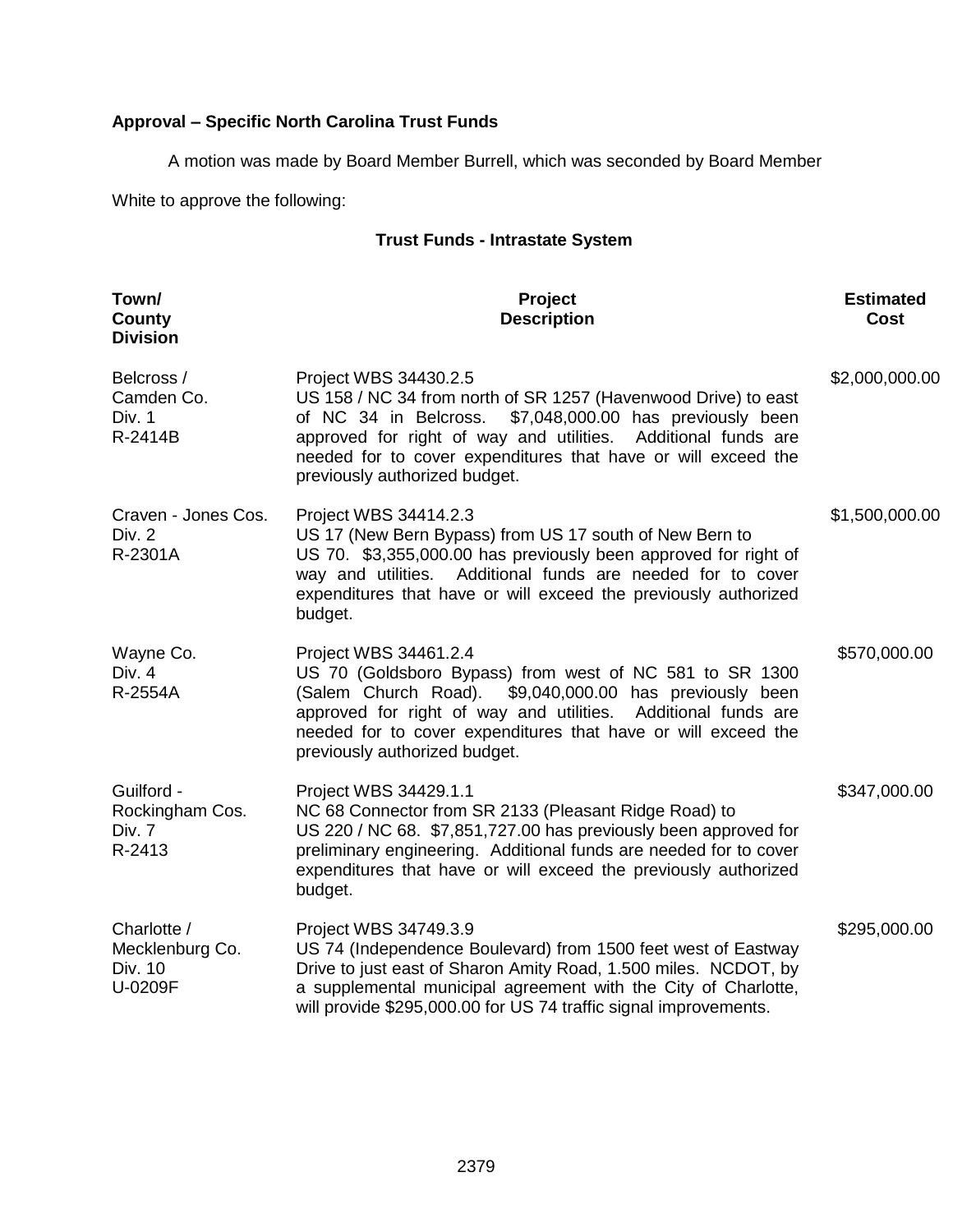| Caldwell Co.<br>Div. 11<br>R-2237C    | Project WBS 34402.2.6<br>US 321 from SR 1500 (Blackberry Road) to US 221 at Blowing<br>Rock. \$12,200,000.00 has previously been approved for right<br>of way and utilities. Additional funds are needed for settlement<br>of current and anticipated right of way claims, utility work to<br>complete the project and to cover expenditures that have<br>exceeded the previously authorized budget.             | \$9,250,000.00  |
|---------------------------------------|------------------------------------------------------------------------------------------------------------------------------------------------------------------------------------------------------------------------------------------------------------------------------------------------------------------------------------------------------------------------------------------------------------------|-----------------|
| Rutherford Co.<br>Div. 13<br>R-2233   | Project WBS 34400.1.2<br>US 221 from the South Carolina State Line to north of SR 1366<br>(Roper Loop Road) west of Rutherfordton. \$770,753.00 has<br>previously been approved for preliminary engineering.<br>Additional funds are needed for to cover expenditures that have<br>or will exceed the previously authorized budget.                                                                              | \$900,000.00    |
| Rutherford Co.<br>Div. 13<br>R-2233AB | Project WBS 34400.3.2<br>US 221 from just south of Floyd's Creek to just north of US 74<br>Bypass, 5.872 miles. Initial funds are needed for construction<br>based on the latest estimate from the 12-Month Tentative<br>Letting List published September 8, 2010. This is a Cash Flow<br>project with \$8,775,000.00 in SFY11, \$8,775,000.00 in SFY12.<br>\$8,775,000.00 in SFY13 and \$8,775,000.00 in SFY14. | \$35,100,000.00 |

# **TRUST FUND INTRASTATE SUMMARY 8 PROJECTS \$49,962,000.00**

# **Trust Funds - Urban Loops**

| Town/<br>County<br><b>Division</b>                 | <b>Project</b><br><b>Description</b>                                                                                                                                                                                                                                                                          | <b>Estimated</b><br>Cost |
|----------------------------------------------------|---------------------------------------------------------------------------------------------------------------------------------------------------------------------------------------------------------------------------------------------------------------------------------------------------------------|--------------------------|
| Winston-Salem /<br>Forsyth Co.<br>Div. 9<br>U-2579 | Project WBS 34839.1.1<br>The Winston-Salem Northern Beltway (Eastern Section)<br>from US 52 to US 311. \$11,744,769.00 has previously<br>been approved for preliminary engineering.<br>Additional<br>funds are needed for to cover expenditures that have or will<br>exceed the previously authorized budget. | \$264,000.00             |
| Mecklenburg Co.<br>Div. 10<br>R-2123CE             | Project WBS 34379.1.17<br>I-485 (Charlotte Eastern Outer Loop) at I-485 and I-85.<br>\$2,369,000.00 has previously been approved<br>for<br>preliminary engineering. Additional funds are needed for to<br>cover expenditures that have or will exceed the previously<br>authorized budget.                    | \$750,000.00             |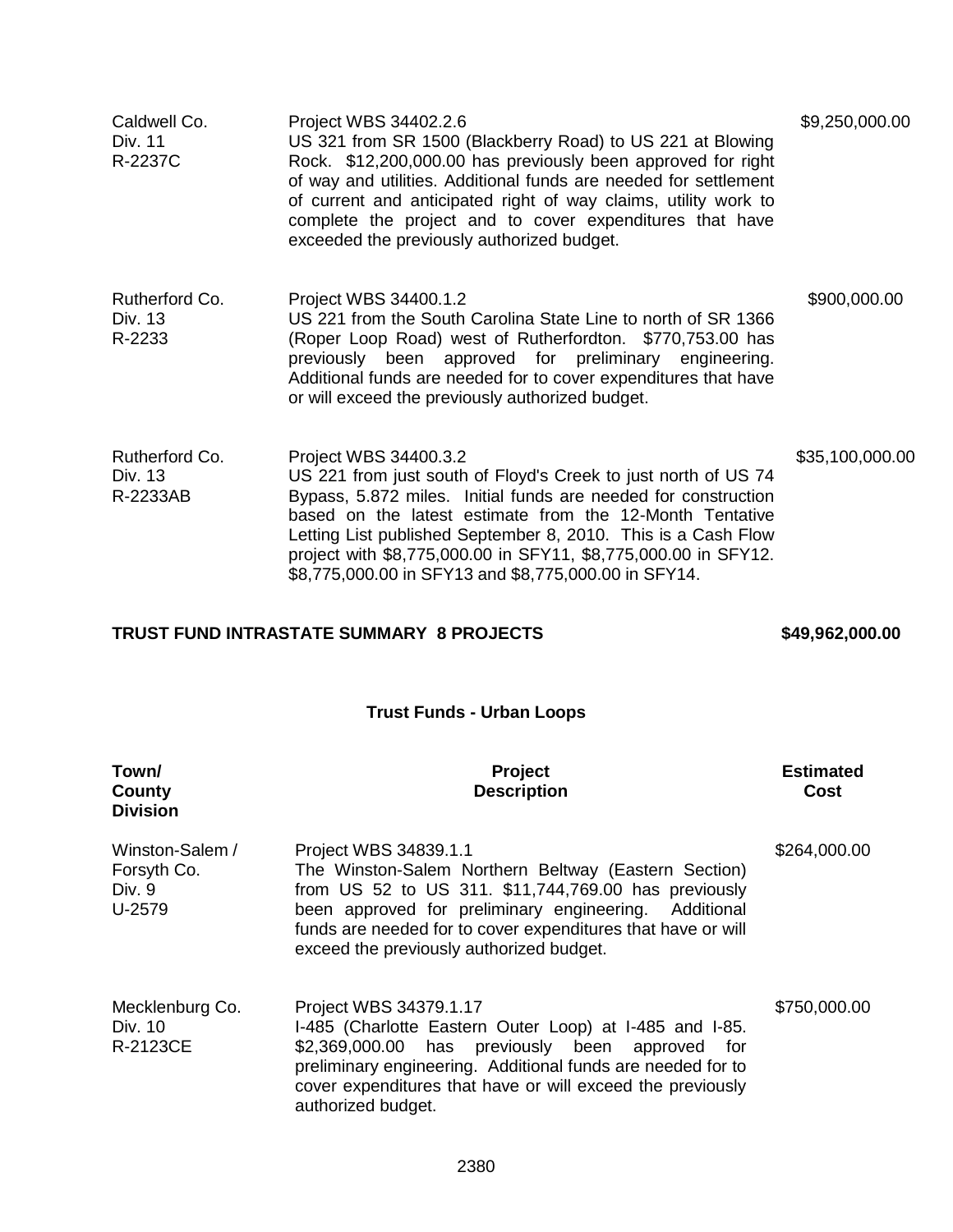| Gaston -         | Project WBS 34922.4.1                                                                                                                              | \$2,250,000.00 |
|------------------|----------------------------------------------------------------------------------------------------------------------------------------------------|----------------|
| Mecklenburg Cos. | Gastonia / Charlotte Garden Parkway from I-85 west of                                                                                              |                |
| Divs. 10, 12     | Gastonia in Gaston County to NC 160 in Mecklenburg                                                                                                 |                |
| U-3321           | County. Initial funds are requested for advanced acquisition<br>of mitigation site. This is a North Carolina Turnpike<br><b>Authority Project.</b> |                |

| <b>TRUST FUND URBAN LOOP</b>                    | <b>3 PROJECTS</b> | \$3,264,000.00  |
|-------------------------------------------------|-------------------|-----------------|
| <b>TRUST FUND INTRASTATE SUMMARY 8 PROJECTS</b> |                   | \$49,962,000.00 |
|                                                 |                   |                 |
| <b>TRUST FUND URBAN LOOP</b>                    | <b>3 PROJECTS</b> | \$3,264,000.00  |

|                               | - - - - - - - - - - - |                 |
|-------------------------------|-----------------------|-----------------|
| <b>SUMMARY OF TRUST FUNDS</b> | <b>11 PROJECTS</b>    | \$53,226,000.00 |

## **Approval – Specific Spot Safety Improvement Projects**

The Board concurred with the staff recommendations and delegated authority to the Secretary to

award the following:

| Town/<br>County<br><b>Division</b>                              | <b>Project</b><br><b>Description</b>                                                                                                                                                                                                                                                                                                                                                    | <b>Estimated</b><br><b>Cost</b> |
|-----------------------------------------------------------------|-----------------------------------------------------------------------------------------------------------------------------------------------------------------------------------------------------------------------------------------------------------------------------------------------------------------------------------------------------------------------------------------|---------------------------------|
| Cumberland<br>Div. 6<br>RS-2581                                 | Project WBS 40527<br>SR 1109 (Dundle Road). \$200,000.00 in construction funds have<br>previously been approved for shoulder and curve warning sign<br>revisions. Additional funds are needed due to an increase in the<br>construction cost estimate.<br>File 06-05-210-1                                                                                                              | \$50,000.00                     |
| Fayetteville /<br>Cumberland Co.<br>Div. $6$<br><b>SS-4906T</b> | Project WBS 41633.3<br>US 401 (Ramsey Street) from south of the intersection of US 401<br>(Ramsey Street) and US 401 Bypass (Country Club Road) to Law<br>Road. \$215,000.00 in construction funds have previously been<br>approved for concrete island installation. This project will now be<br>built under W-5000, WBS 40995.3.1. Reduce funds and close<br>WBS.<br>File 06-07-205-1 | $-$210,363.58$                  |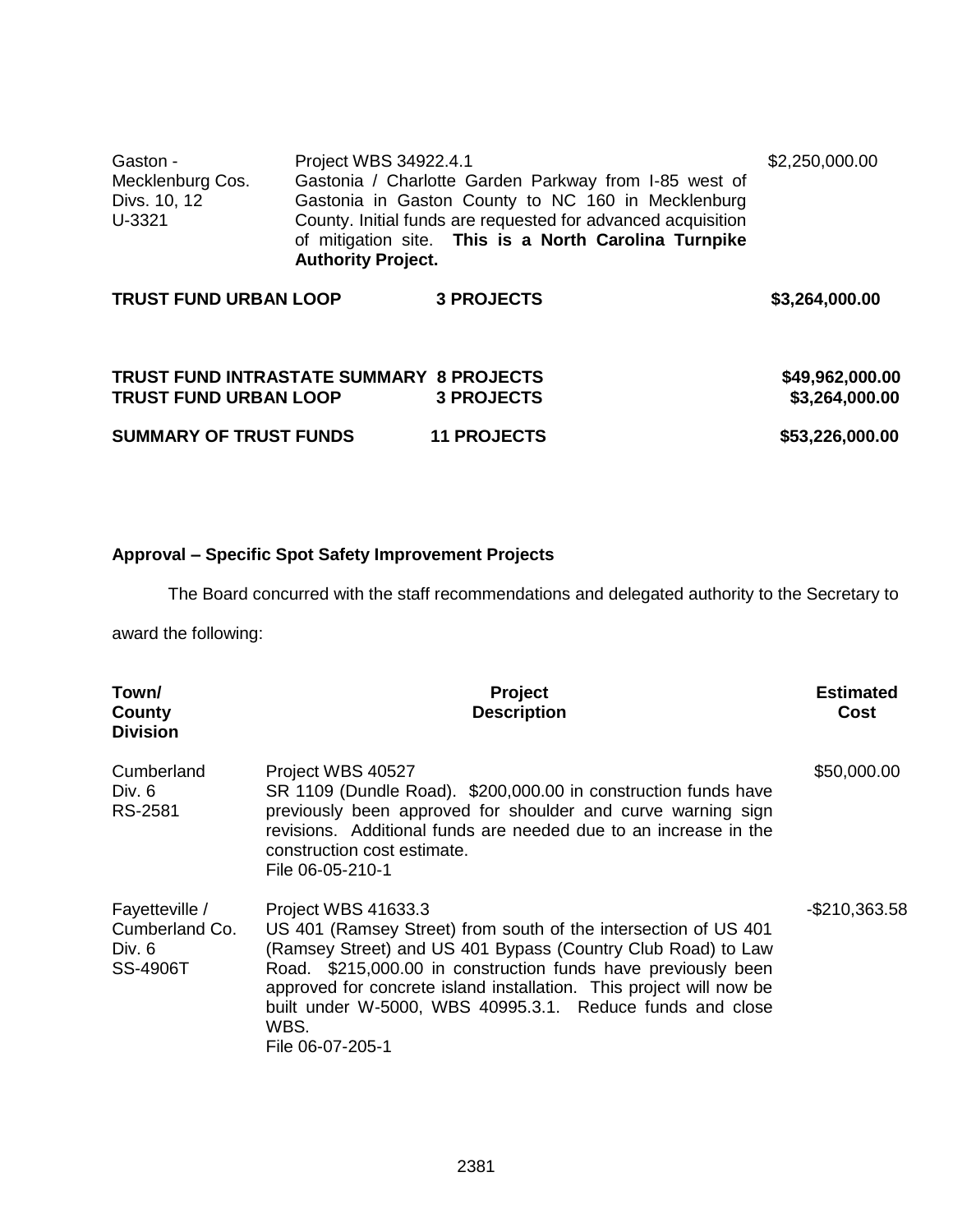| <b>ITEM L SUMMARY</b>                                  | <b>7 PROJECTS</b>                                                                                                                                                                                                                                                                                                                                                                                                                                                      | -\$706,614.79    |
|--------------------------------------------------------|------------------------------------------------------------------------------------------------------------------------------------------------------------------------------------------------------------------------------------------------------------------------------------------------------------------------------------------------------------------------------------------------------------------------------------------------------------------------|------------------|
| Cabarrus Co.<br>Div. 10<br><b>SS-4910AB</b>            | Project WBS 42761.2.1<br>SR 1394 (Poplar Tent Road) and SR 1448 (Cox Mill Road) near<br>Concord. \$20,000.00 in right of way and utilities funds have<br>previously been approved for turn lane construction and traffic<br>signal installation. This project will now be built under U-5211,<br>WBS 47000.2.1. Reduce funds and close WBS.<br>File 10-09-214-2                                                                                                        | $-$20,000.00$    |
| Cabarrus Co.<br>Div. 10<br><b>SS-4910AB</b>            | Project WBS 42761.3.1<br>SR 1394 (Poplar Tent Road) and SR 1448 (Cox Mill Road) near<br>Concord. \$200,000.00 in construction funds have previously been<br>approved for turn lane construction and traffic signal installation.<br>This project will now be built under U-5211, WBS 47000.3.1.<br>Reduce funds and close WBS.<br>File 10-09-214-1                                                                                                                     | $-$200,000.00$   |
| Salisbury /<br>Rowan Co.<br>Div. 9<br><b>SS-4909AA</b> | Project WBS 42948.3.1<br>SR 2541 (Klumac Road) and Martin Luther King, Jr. Avenue<br>(formerly Boundary Street). \$76,000.00 in construction funds have<br>previously been approved for left turn lane installation and traffic<br>signal revisions. Project U-3459, WBS 34951.3.1, will reduce<br>traffic volumes and change traffic patterns at this location such<br>that this project will no longer be needed. Reduce funds and close<br>WBS.<br>File 09-09-213-1 | $-$76,000.00$    |
| Harnett Co.<br>Div. 6<br><b>SS-4906AB</b>              | Project WBS 42201.3<br>NC 87 at Cagle Drive/Food Lion Entrance/Linden Oak Subdivision<br>Entrance. \$250,000.00 in construction funds have previously been<br>approved for a signalized super street installation. This project will<br>now be built under W-5206B, WBS 45336.3.2. Reduce funds and<br>close WBS.<br>File 06-07-219-1                                                                                                                                  | $-$ \$249,251.21 |
| Fayetteville /<br>Cumberland Co.<br>Div. 6<br>SS-4906T | Project WBS 41633.2<br>US 401 (Ramsey Street) from south of the intersection of US 401<br>(Ramsey Street) and US 401 Bypass (Country Club Road) to Law<br>Road. \$1,000.00 in right of way and utilities funds have previously<br>been approved for concrete island installation. This project will<br>now be built under W-5000, WBS 40995.2.1. Reduce funds and<br>close WBS.<br>File 06-07-205-2                                                                    | $-$1,000.00$     |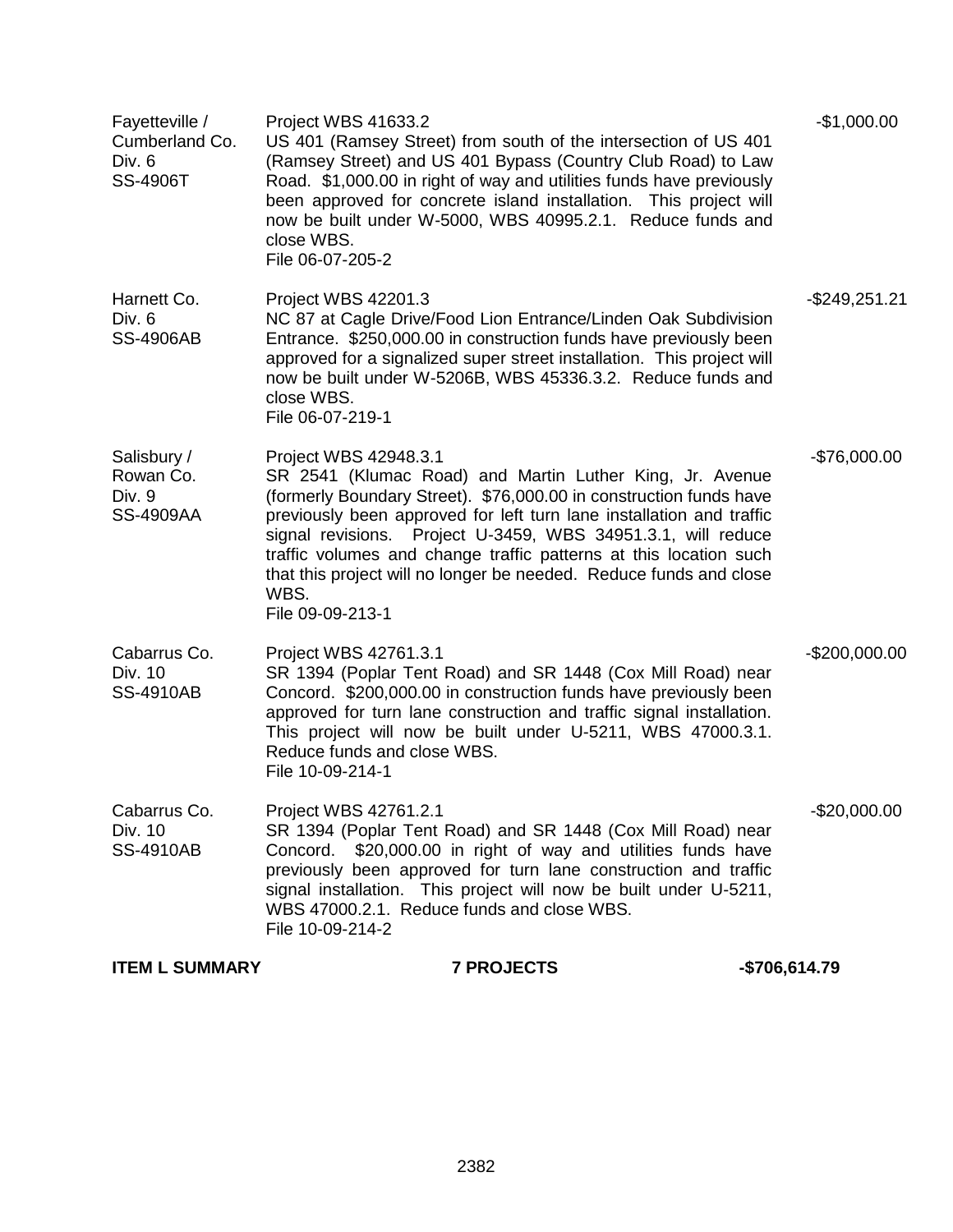## **Approval – Funds for Specific Federal-Aid Projects**

A motion was made by Board Member Burrell, which was seconded by Board Member

White, to approve the following:

Board Member Wall abstained from voting on Projects SR-5001AQ and EB-5118GD in Alamance County.

### **Division 1**

## **National Highway**

| Town/<br>County             | Project<br><b>Description</b>                                                                                                                                                                                                                                                                                                      | <b>Estimated</b><br>Cost         |              |
|-----------------------------|------------------------------------------------------------------------------------------------------------------------------------------------------------------------------------------------------------------------------------------------------------------------------------------------------------------------------------|----------------------------------|--------------|
| Bertie Co.<br>R-5187        | WBS 45227.3.ST1, STM-0013(31)<br>US 13/17 from the Roanoke River to SR 1106 (St. Francis<br>Road), 4.920 miles. \$1,236,936.00 has previously been<br>approved for construction. Funds need to be decreased<br>(\$188,500.00) to reflect updated estimated cost. This is a<br>federal economic stimulus project.                   | $-$188,500.00$<br>$-$188,500.00$ | Cost<br>Fed. |
| Bertie Co.<br>R-5195        | WBS 45289.3.ST1, STM-0013(32)<br>US 13/17 from SR 1106 (St. Francis Road) to SR 1102<br>(Pleasant Oak Road), 3.440 miles. \$1,018,267.00 has<br>previously been approved for construction. Funds need to be<br>decreased (\$232,000.00) to reflect updated estimated cost.<br>This is a federal economic stimulus project.         | $-$232,000.00$<br>-\$232,000.00  | Cost<br>Fed. |
| Hyde Co.<br>R-5149          | WBS 45075.3.ST1, STM-0012(36)<br>NC 12 from the Hatteras Ferry Dock to the Village of Ocracoke,<br>Ocracoke Island, 12.980 miles. \$2,560,811.00 has previously<br>been approved for construction. Funds need to be decreased<br>(\$170,000.00) to reflect updated estimated cost. This is a<br>federal economic stimulus project. | $-$170,000.00$<br>$-$170,000.00$ | Cost<br>Fed. |
| Perquimans<br>Co.<br>R-5150 | WBS 45078.3.ST1, STM-0017(90)<br>US 17 from SR 1101 (Bear Swamp Road) to SR 1302 (Union<br>Hall Road), 7.700 miles. \$2,373,375.00 has previously been<br>approved for construction. Funds need to be increased<br>\$275,000.00 to reflect updated estimated cost. This is a federal<br>economic stimulus project.                 | \$275,000.00<br>\$275,000.00     | Cost<br>Fed. |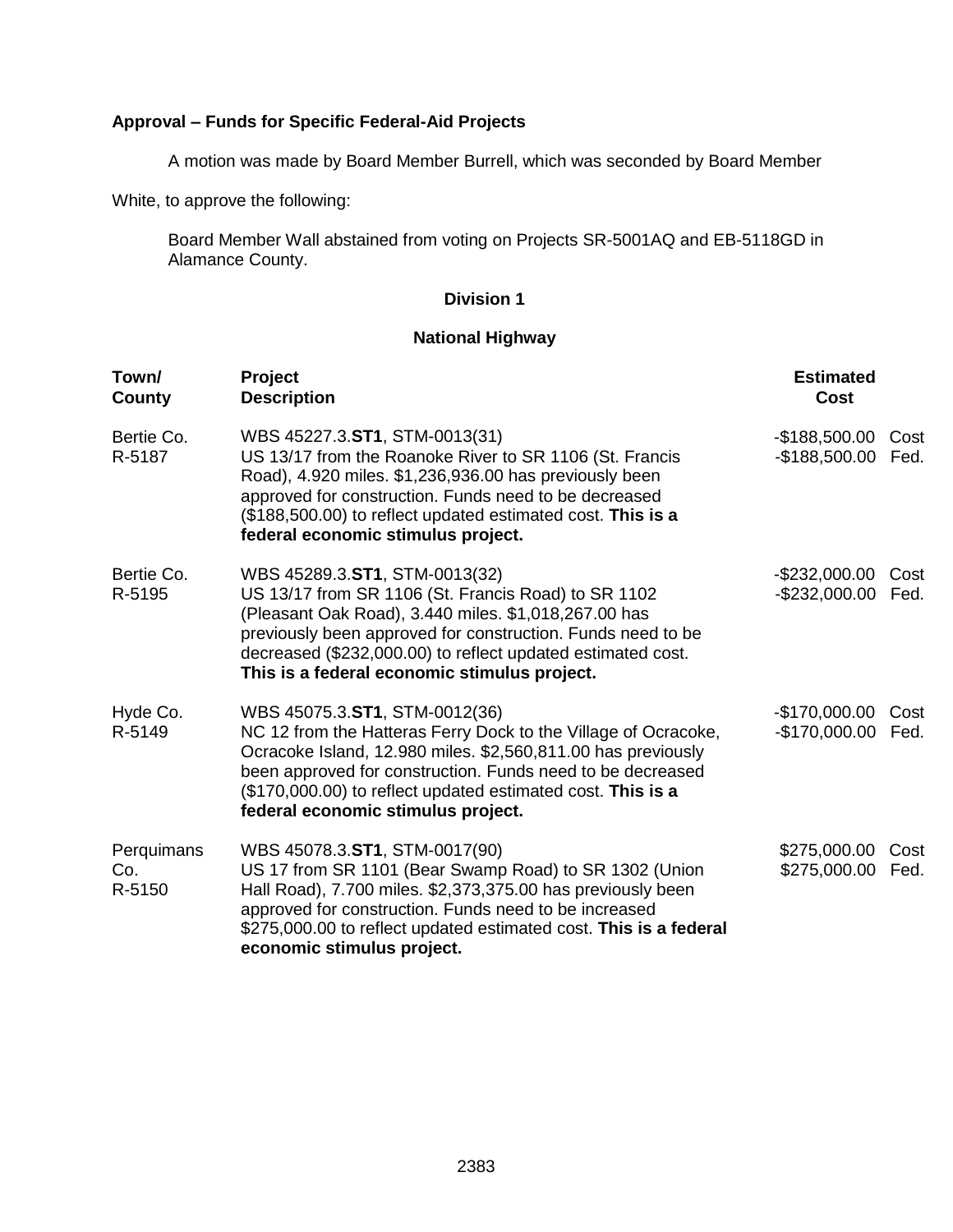# **Surface Transportation**

| Bertie Co.<br>R-5130                  | WBS 45030.3.ST1, STM-0308(5)<br>NC 308 from the East City Limits of Kelford to the West City<br>Limits of Kelford, 1.000 mile. \$147,000.00 has previously been<br>approved for construction. Funds need to be decreased<br>(\$14,703.00) to reflect updated estimated cost. This is a<br>federal economic stimulus project. | -\$14,703.00 Cost<br>-\$14,703.00    | Fed.         |
|---------------------------------------|------------------------------------------------------------------------------------------------------------------------------------------------------------------------------------------------------------------------------------------------------------------------------------------------------------------------------|--------------------------------------|--------------|
| Bertie Co.<br>R-5131                  | WBS 45031.3.ST1, STM-0308(6)<br>NC 308 from SR 1119 (Jack Branch Road) to SR 1247<br>(Mt. Olive Road), 1.720 miles. \$165,000.00 has previously been<br>approved for construction. Funds need to be decreased<br>(\$6,399.00) to reflect updated estimated cost. This is a federal<br>economic stimulus project.             | $-$ \$6,399.00<br>$-$ \$6,399.00     | Cost<br>Fed. |
| Hertford Co.<br>R-5197                | WBS 45291.3.ST1, STM-0011(17)<br>NC 11 from the Ahoskie Creek Bridge to SR 1130<br>(Moldin Hatchery Road), 2.600 miles. \$466,553.00 has<br>previously been approved for construction. Funds need to be<br>increased \$51,000.00 to reflect updated estimated cost. This is<br>a federal economic stimulus project.          | \$51,000.00 Cost<br>\$51,000.00 Fed. |              |
| Martin Co.<br>R-5188                  | WBS 45228.3.ST1, STM-0064(132)<br>US 64 Alternate from SR 1446 (Sycamore Street) to SR 1445<br>(Main Street), 1.300 miles. \$734,049.00 has previously been<br>approved for construction. Funds need to be decreased<br>(\$90,053.00) to reflect updated estimated cost. This is a<br>federal economic stimulus project.     | $-$90,053.00$<br>$-$90,053.00$       | Cost<br>Fed. |
|                                       | <b>Enhancement</b>                                                                                                                                                                                                                                                                                                           |                                      |              |
| Manteo/<br>Dare Co.<br>R-4436AC       | WBS 34625.2.ST1, STM-0064(126)<br>Saltwater Stormwater Wetland. \$236,913.00 has previously<br>been approved for construction. Funds need to be increased<br>\$15,806.00 to reflect updated estimated cost. This is a federal<br>economic stimulus project.                                                                  | \$15,806.00<br>\$15,806.00           | Cost<br>Fed. |
| Hyde Co.<br>EB-5000                   | WBS 41113.3.ST1, STM-0012(37)<br>NC 12 from Ocracoke Village to the Ocracoke National Parks<br>Service Campground. \$627,400.00 has previously been<br>approved for construction. Funds need to be decreased<br>(\$15,806.00) to reflect updated estimated cost. This is a<br>federal economic stimulus project.             | $-$15,806.00$<br>$-$15,806.00$       | Cost<br>Fed. |
| Pasquotank<br>Co.<br><b>ER-5100AE</b> | WBS 45067.3.ST42, STM-0017(104)<br>US 17 Bypass/US 17 Interchange. \$145,500.00 has previously<br>been approved for construction. Funds need to be decreased<br>(\$60,000.00) to reflect updated estimated cost. This is a<br>federal economic stimulus project.                                                             | $-$ \$60,000.00<br>$-$ \$60,000.00   | Cost<br>Fed. |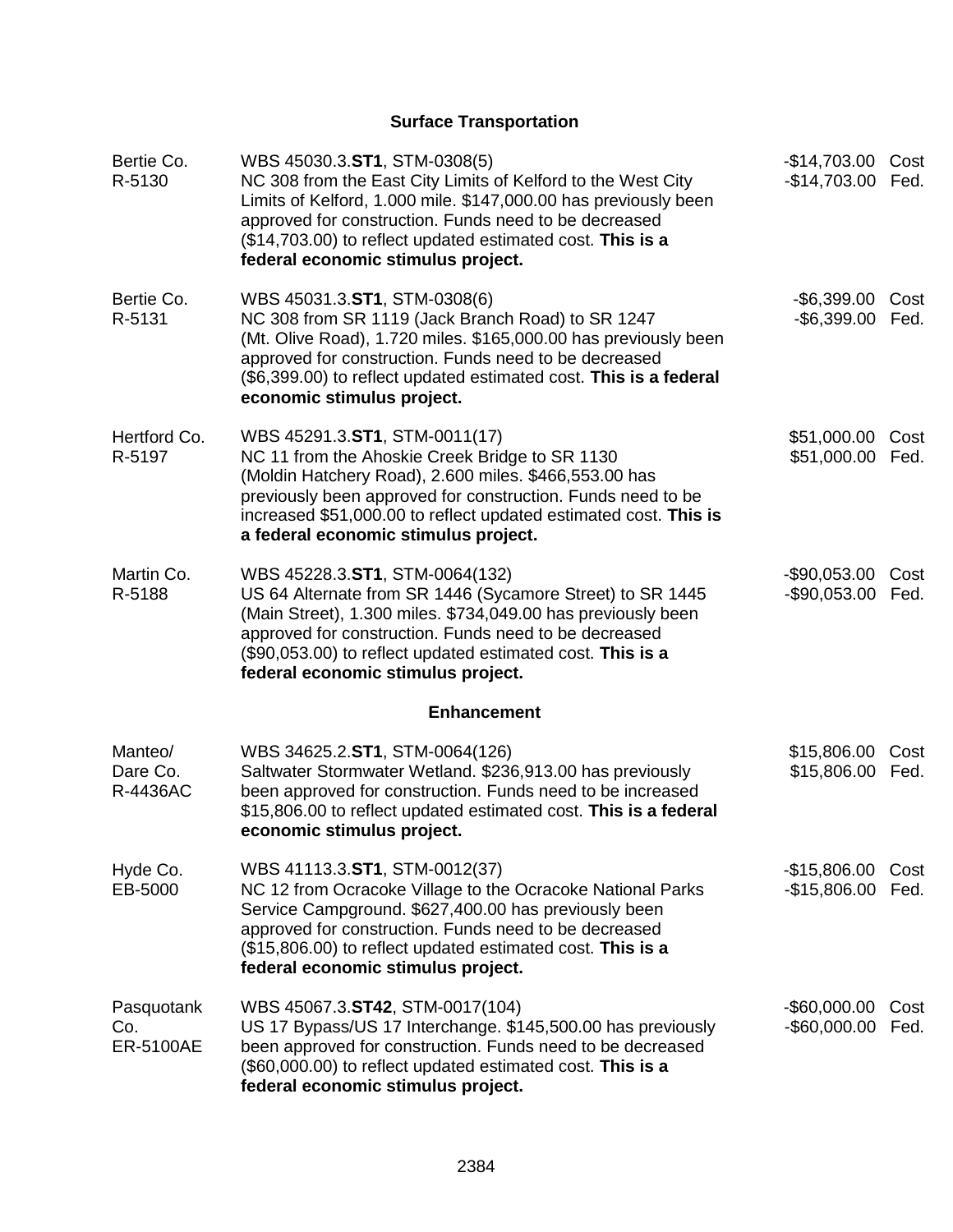## **Bridge**

| Bertie Co.<br>B-3811 | WBS 33266.3.1, BRSTP-1108(10)<br>Replace Bridge #85 over Indian Creek on SR 1108, 0.205 mile.<br>Funds are needed for construction.                                                                                                                                                                                                                                                                                                                                   | \$1,200,000.00 Cost<br>\$960,000.00 Fed.<br>\$240,000.00 State |      |
|----------------------|-----------------------------------------------------------------------------------------------------------------------------------------------------------------------------------------------------------------------------------------------------------------------------------------------------------------------------------------------------------------------------------------------------------------------------------------------------------------------|----------------------------------------------------------------|------|
| Bertie Co.<br>B-5194 | WBS 45287.3.ST1, STM-0045(6)<br>Bridge Preservation Program. Bridge #7 over the Roanoke<br>River on NC 45, 1.106 miles. \$1,805,645.00 has previously<br>been approved for construction. Additional funds are needed to<br>cover expenditures that have or will exceed the previously<br>authorized budget. This is a federal economic stimulus<br>project with \$185,236.00 in additional stimulus funds and<br>\$314,764.00 in traditional funding.                 | \$500,000.00 Cost<br>\$437,047.00 Fed.<br>\$62,953.00 State    |      |
| Bertie Co.<br>B-5197 | WBS 45293.1.ST1, STM-1221(13)<br>Replace Bridge #36 over Connaritsa Swamp on SR 1221.<br>\$110,000.00 has previously been approved for preliminary<br>engineering. Funds need to be decreased (\$13,439.00). Project<br>has gone to construction. This is a federal economic stimulus<br>project.                                                                                                                                                                     | $-$13,439.00$<br>-\$13,439.00 Fed.                             | Cost |
| Bertie Co.<br>B-5198 | WBS 45294.1.ST1, STM-1260(2)<br>Replace Bridge #16 over the Cashie River on SR 1260.<br>\$105,000.00 has previously been approved for preliminary<br>engineering. Funds need to be decreased (\$13,827.00). Project<br>has gone to construction. This is a federal economic stimulus<br>project.                                                                                                                                                                      | -\$13,827.00 Cost<br>-\$13,827.00 Fed.                         |      |
| Bertie Co.<br>B-5198 | WBS 45294.3.ST1, STM-1260(2)<br>Replace Bridge #16 over the Cashie River on SR 1260,<br>0.133 mile. \$698,637.00 has previously been approved for<br>construction. Funds need to be increased \$9,000.00 to reflect<br>updated estimated cost. This is a federal economic stimulus<br>project.                                                                                                                                                                        | \$9,000.00 Cost<br>\$9,000.00 Fed.                             |      |
| Chowan Co.<br>B-5184 | WBS 45077.3.ST1, STM-000S(534)<br>Painting of Bridge #26 over the US 17 Bypass on SR 1234;<br>Bridge #28 over the US 17 Bypass on SR 1319; Bridge #27<br>over NC 32 on the US 17 Bypass and Bridge #30 over the<br>Norfolk Southern Railway Tracks on the US 17 Bypass.<br>\$555,850.00 has previously been approved for construction.<br>Funds need to be decreased (\$38,685.00) to reflect updated<br>estimated cost. This is a federal economic stimulus project. | -\$38,685.00 Cost<br>-\$38,685.00 Fed.                         |      |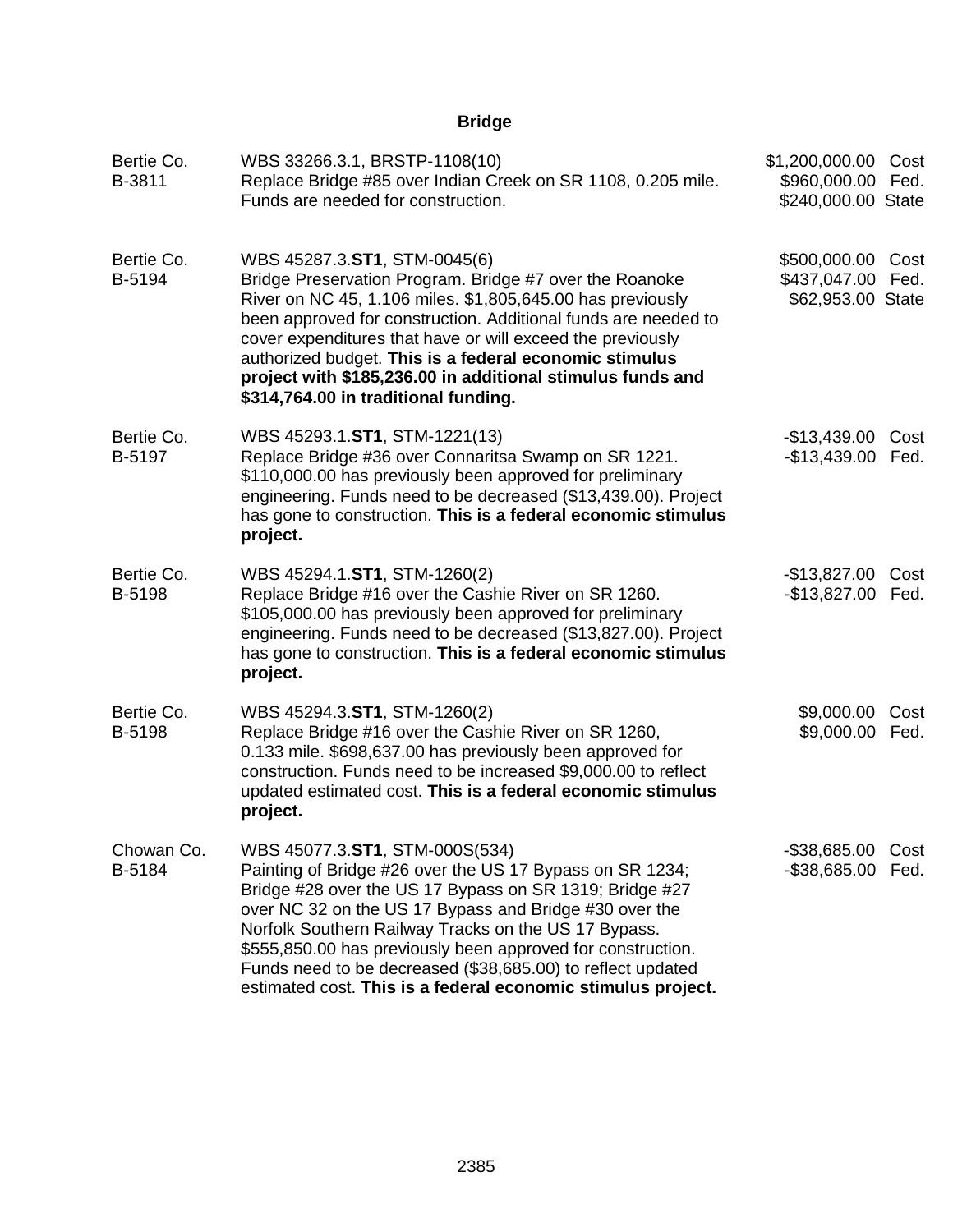| Dare Co.<br>B-5181              | WBS 45076.3.ST1, STM-0064(125)<br>Painting of Bridge #9 over the Croatan Sound on US 64,<br>2.700 miles. \$3,529,350.00 has previously been approved for<br>construction. Funds need to be decreased (\$127,027.00) to<br>reflect updated estimated cost. This is a federal economic<br>stimulus project. | -\$127,027.00 Cost<br>-\$127,027.00 Fed.                 |              |
|---------------------------------|-----------------------------------------------------------------------------------------------------------------------------------------------------------------------------------------------------------------------------------------------------------------------------------------------------------|----------------------------------------------------------|--------------|
| Hyde Co.<br>B-4551              | WBS 33764.2.1, BRSTP-0264(23)<br>Replace Bridge #45 over a canal on US 264. \$80,000.00 has<br>previously been approved for right of way and utilities.<br>Additional funds are needed for utility relocation.                                                                                            | \$100,000.00<br>\$80,000.00<br>\$20,000.00 State         | Cost<br>Fed. |
| Martin Co.<br>B-5199            | WBS 45295.3.ST1, STM-0011(18)<br>Painting of Bridge #39 over the Roanoke River on NC 11.<br>\$405,583.00 has previously been approved for construction.<br>Funds need to be decreased (\$4,750.00) to reflect updated<br>estimated cost. This is a federal economic stimulus project.                     | -\$4,750.00 Cost<br>-\$4,750.00 Fed.                     |              |
| Perquimans<br>Co.<br>B-5182     | WBS 45080.3.ST1, STM-0037(2)<br>Replace Culvert #6 over Burnt Mill Creek on NC 37, 0.028 mile.<br>\$313,120.00 has previously been approved for construction.<br>Funds need to be increased \$24,000.00 to reflect updated<br>estimated cost. This is a federal economic stimulus project.                | \$24,000.00<br>\$24,000.00                               | Cost<br>Fed. |
| Washington<br>Co.<br>B-5183     | WBS 45081.3.ST1, STM-0045(4)<br>Replace Bridge #1 over a canal on NC 45/99. \$306,410.00 has<br>previously been approved for construction. Funds need to be<br>increased \$40,924.00 to reflect updated estimated cost. This is<br>a federal economic stimulus project.                                   | \$40,924.00<br>\$40,924.00                               | Cost<br>Fed. |
|                                 | <b>Division 2</b>                                                                                                                                                                                                                                                                                         |                                                          |              |
|                                 | <b>Bridge</b>                                                                                                                                                                                                                                                                                             |                                                          |              |
| Beaufort Co.<br>B-4413          | WBS 33690.2.1, BRSTP-0264(24)<br>Replace Bridge #51 over Broad Creek on US 264. \$77,100.00<br>has previously been approved for right of way and utilities.<br>Additional funds are needed for utility relocation.                                                                                        | \$33,000.00 Cost<br>\$26,400.00 Fed.<br>\$6,600.00 State |              |
| Beaufort Co.<br>B-4415          | WBS 33691.2.1, BRSTP-0032(5)<br>Replace Bridge #21 over Pungo Creek on NC 32. Funds are<br>needed for right of way and utilities.                                                                                                                                                                         | \$31,000.00 Cost<br>\$24,800.00 Fed.<br>\$6,200.00 State |              |
| Beaufort Co.<br><b>B-4700AG</b> | WBS 36727.3.32, BRNHS-000S(370)<br>Bridge Preservation Program. Pile repair of Bridge #28 on<br>NC 92 over Bath Creek. \$1,000,000.00 has previously been<br>approved for construction. Additional funds are needed based<br>on the latest estimate.                                                      | \$300,000.00<br>\$240,000.00 Fed.<br>\$60,000.00 State   | Cost         |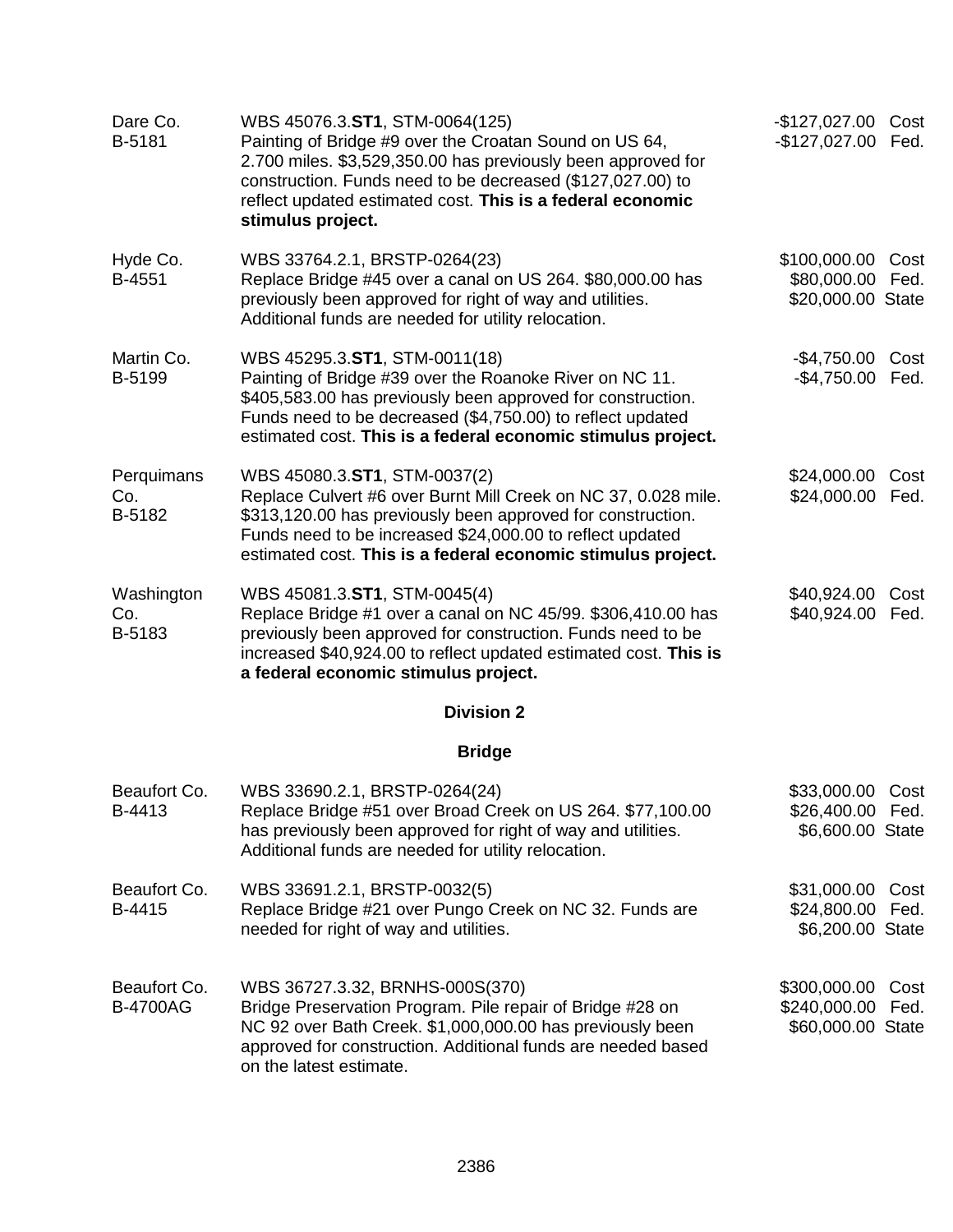| Greene Co.<br>B-4533                                  | WBS 33752.2.1, BRZ-1432(3)<br>Replace Bridge #48 over Wheat Swamp Creek on SR 1432.<br>Funds are needed for right of way and utilities.                                                                                                                                                       | \$45,000.00 Cost<br>\$36,000.00 Fed.<br>\$9,000.00 State         |  |
|-------------------------------------------------------|-----------------------------------------------------------------------------------------------------------------------------------------------------------------------------------------------------------------------------------------------------------------------------------------------|------------------------------------------------------------------|--|
| Pitt Co.<br><b>BD-5102A</b>                           | WBS 45348.1.1, BRZ-1409(10)<br>Replace Bridge #104 over Conetoe Creek on SR 1409. Funds<br>are needed for preliminary engineering.                                                                                                                                                            | \$100,000.00 Cost<br>\$80,000.00 Fed.<br>\$20,000.00 State       |  |
| Pitt Co.<br><b>BD-5102B</b>                           | WBS 45348.1.2, BRZ-1200(8)<br>Replace Bridge #79 over the Black Swamp on SR 1200. Funds<br>are needed for preliminary engineering.                                                                                                                                                            | \$100,000.00<br>Cost<br>\$80,000.00<br>Fed.<br>\$20,000.00 State |  |
| Pitt Co.<br><b>BD-5102C</b>                           | WBS 45348.1.3, BRZ-1409(11)<br>Replace Bridge #101 over a fork of Conetoe Creek on SR 1409.<br>Funds are needed for preliminary engineering.                                                                                                                                                  | \$100,000.00 Cost<br>\$80,000.00 Fed.<br>\$20,000.00 State       |  |
| Pitt Co.<br><b>BD-5102D</b>                           | WBS 45348.1.4, BRZ-1517(4)<br>Replace Bridge #144 over a creek on SR 1517. Funds are<br>needed for preliminary engineering.                                                                                                                                                                   | \$100,000.00 Cost<br>\$80,000.00 Fed.<br>\$20,000.00 State       |  |
| Pitt Co.<br><b>BD-5102E</b>                           | WBS 45348.1.5, BRZ-1750(2)<br>Replace Bridge #32 over Indian Wells Creek on SR 1750.<br>Funds are needed for preliminary engineering.                                                                                                                                                         | \$100,000.00<br>Cost<br>\$80,000.00<br>Fed.<br>\$20,000.00 State |  |
|                                                       | <b>Safety</b>                                                                                                                                                                                                                                                                                 |                                                                  |  |
| Pitt Co.<br>W-4415                                    | WBS 35166.2.1, STP-0013(10)<br>US 13/NC 11-43-903 at SR 1598 (Dickerson Avenue).<br>\$410,712.00 has previously been approved for preliminary<br>engineering. Additional funds are needed to cover expenditures<br>that have or will exceed the previously authorized budget.                 | \$113,564.00 Cost<br>\$102,208.00 Fed.<br>\$11,356.00 State      |  |
|                                                       | <b>Division 3</b>                                                                                                                                                                                                                                                                             |                                                                  |  |
|                                                       | <b>Enhancement</b>                                                                                                                                                                                                                                                                            |                                                                  |  |
| Town/<br>County                                       | Project<br><b>Description</b>                                                                                                                                                                                                                                                                 | <b>Estimated</b><br>Cost                                         |  |
| Brunswick/<br>New Hanover<br>Cos.<br><b>ER-5100CB</b> | WBS 45067.3.ST53, STM-0421(63)<br>US 421/17/74/76 Interchange. \$400,000.00 has previously been<br>approved for construction. Additional funds are needed to cover<br>expenditures that have or will exceed the previously authorized<br>budget. This is a federal economic stimulus project. | \$331,500.00<br>Cost<br>\$331,500.00<br>Fed.                     |  |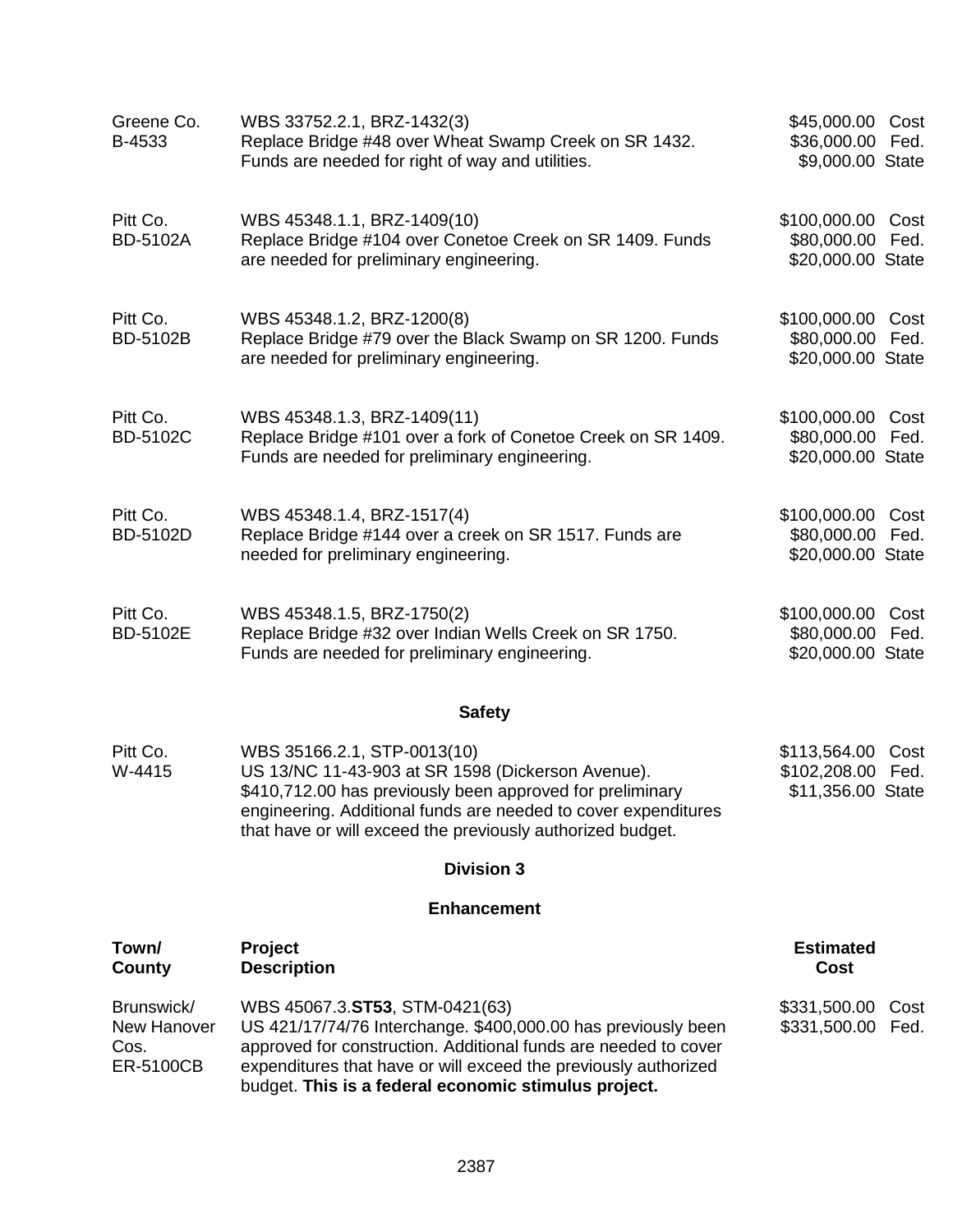### **Urban**

| Jacksonville/<br>Onslow Co.<br>U-5168          | WBS 45241.2.1, STP-0314(5)<br>Computerized Signal System. Funds are needed for right of way<br>- utility adjustment only - for communications cable utility make-<br>ready plans for approximately thirty-one miles of pole line.                                                                                                                     | \$225,000.00<br>\$180,000.00<br>\$45,000.00 Local      | Cost<br>Fed. |
|------------------------------------------------|-------------------------------------------------------------------------------------------------------------------------------------------------------------------------------------------------------------------------------------------------------------------------------------------------------------------------------------------------------|--------------------------------------------------------|--------------|
|                                                | <b>Bicycle and Pedestrian</b>                                                                                                                                                                                                                                                                                                                         |                                                        |              |
| Wilmington/<br>New Hanover<br>Co.<br>EB-5118CA | WBS 45051.3.ST3, STM-0332(39)<br>Cross-City Trail, Phase III. Funds are needed for construction<br>for a multi-use path between South College Road and the<br>Autumn Hall Mixed-Use Development. This is a federal<br>economic stimulus project with \$1,362,267.00 in stimulus<br>funds and \$637,733.00 in traditional funding.                     | \$2,000,000.00<br>\$1,872,453.00<br>\$127,547.00 State | Cost<br>Fed. |
|                                                | <b>Division 4</b>                                                                                                                                                                                                                                                                                                                                     |                                                        |              |
|                                                | <b>National Highway</b>                                                                                                                                                                                                                                                                                                                               |                                                        |              |
| Nash/<br>Wilson Cos.<br>R-5199                 | WBS 45275.3.ST1, STM-0264(45)<br>US 264 from the Wake County Line in Nash County to US 64<br>Alternate in Wilson County, 12.900 miles. \$4,207,992.00 has<br>previously been approved for construction. Funds need to be<br>decreased (\$383,000.00). Project is complete. This is a federal<br>economic stimulus project.                            | $-$ \$383,000.00<br>$-$ \$383,000.00                   | Cost<br>Fed. |
|                                                | <b>Surface Transportation</b>                                                                                                                                                                                                                                                                                                                         |                                                        |              |
| Nash Co.<br>R-5147                             | WBS 45063.3.ST1, STM-0064(122)<br>US 64 from the Franklin County Line to SR 1613 (Winstead<br>Avenue), 23.180 miles. \$3,822,437.00 has previously been<br>approved for construction. Additional funds are needed to cover<br>expenditures that have or will exceed the previously authorized<br>budget. This is a federal economic stimulus project. | \$358.00<br>\$358.00                                   | Cost<br>Fed. |
|                                                | Urban                                                                                                                                                                                                                                                                                                                                                 |                                                        |              |
| Garner/<br>Johnston Co.<br>U-5118DA            | WBS 42379.3.5, STPDA-0042(23)<br>NC 42 in the vicinity of I-40. Funds are needed for construction<br>for signal and median improvements.                                                                                                                                                                                                              | \$350,000.00<br>\$280,000.00<br>\$70,000.00 State      | Cost<br>Fed. |
| Garner/<br>Johnston Co.<br>U-5118DC            | WBS 42379.3.7, STPDA-0042(24)<br>NC 42 in the vicinity of I-40. Funds are needed for construction<br>for a right turn lane between Commerce Drive and the I-40<br>Eastbound On-Ramp.                                                                                                                                                                  | \$80,000.00<br>\$64,000.00<br>\$16,000.00 State        | Cost<br>Fed. |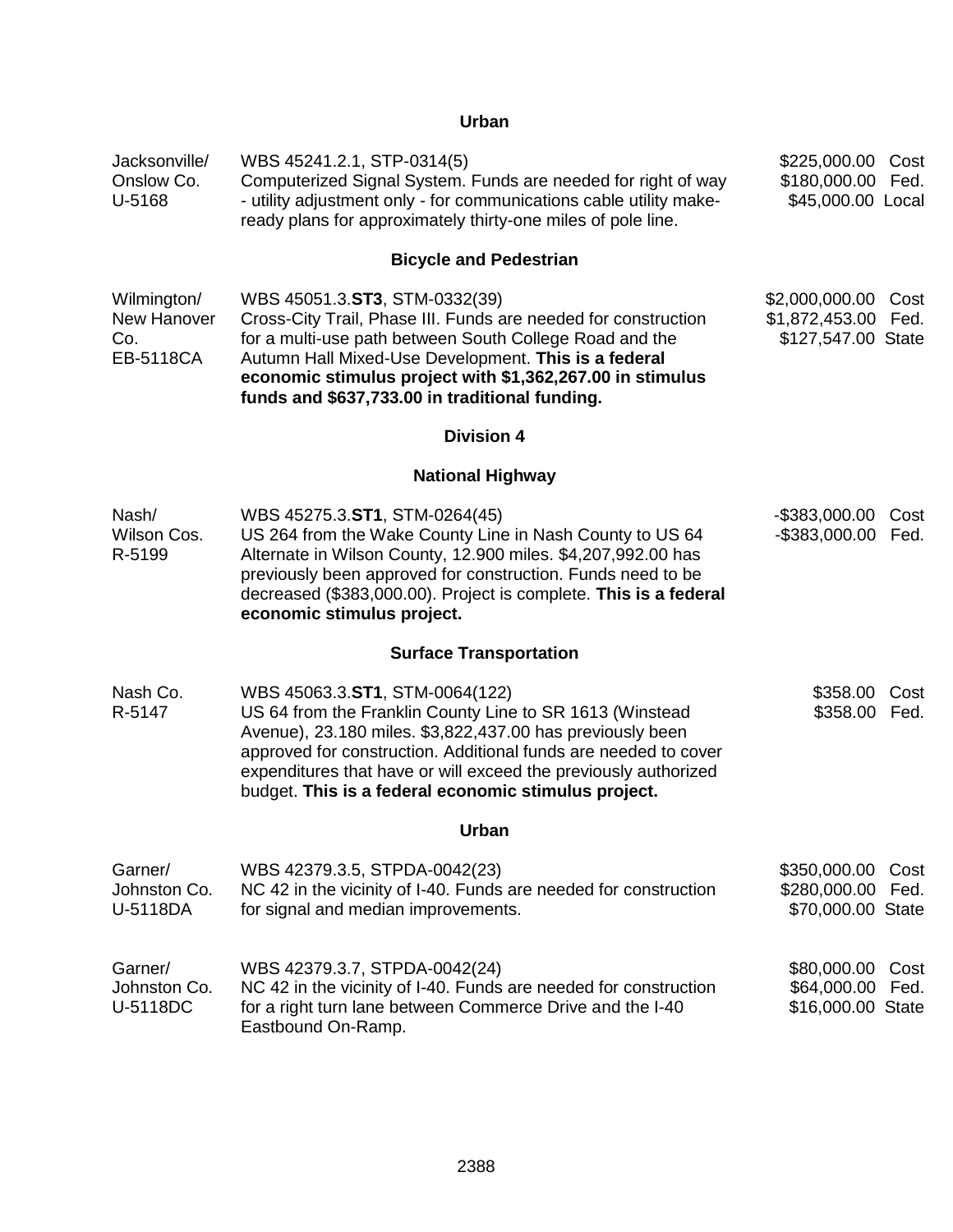## **Bridge**

| Edgecombe<br>Co.<br>B-4503   | WBS 33734.2.1, BRSTP-1250(2)<br>Replace Bridge #7 over the Tar River on SR 1250. Funds are<br>needed for right of way and utilities.                                                                                                                                                     | \$215,000.00 Cost<br>\$172,000.00 Fed.<br>\$43,000.00 State |  |
|------------------------------|------------------------------------------------------------------------------------------------------------------------------------------------------------------------------------------------------------------------------------------------------------------------------------------|-------------------------------------------------------------|--|
| Halifax Co.<br>B-4541        | WBS 33756.3.ST1, STM-1434(4)<br>Replace Bridge #24 over Quankey Creek on SR 1434,<br>0.116 mile. \$538,152.00 has previously been approved for<br>construction. Funds need to be decreased (\$33,429.00). Project<br>is near completion. This is a federal economic stimulus<br>project. | -\$33,429.00 Cost<br>-\$33,429.00 Fed.                      |  |
| Johnston Co.<br>B-4556       | WBS 33768.2.1, BRSTP-0050(7)<br>Replace Bridge #74 over Black Creek on NC 50. Funds are<br>needed for right of way and utilities.                                                                                                                                                        | \$86,000.00 Cost<br>\$68,800.00 Fed.<br>\$17,200.00 State   |  |
| Nash Co.<br><b>BK-5107</b>   | WBS 42558.1.1, BRSTP-1425(5)<br>Replace Bridge #120 over Basket Creek on SR 1425.<br>\$50,000.00 has previously been approved for preliminary<br>engineering. Additional funds are needed to cover expenditures<br>that have or will exceed the previously authorized budget.            | \$42,545.00 Cost<br>\$34,036.00 Fed.<br>\$8,509.00 State    |  |
| Wilson Co.<br>B-4328         | WBS 33665.2.1, BRZ-1634(4)<br>Replace Bridge #3 over Great Swamp on SR 1634. Funds are<br>needed for right of way and utilities.                                                                                                                                                         | \$5,000.00 Cost<br>\$4,000.00 Fed.<br>\$1,000.00 State      |  |
| Wilson Co.<br><b>BK-5108</b> | WBS 42559.1.1, BRSTP-1002(30)<br>Replace Bridge #97 over Cokey Swamp on SR 1002.<br>\$50,000.00 has previously been approved for preliminary<br>engineering. Additional funds are needed to cover expenditures<br>that have or will exceed the previously authorized budget.             | \$27,068.00 Cost<br>\$21,654.00 Fed.<br>\$5,414.00 State    |  |
|                              | <b>Safety</b>                                                                                                                                                                                                                                                                            |                                                             |  |
| Johnston Co.<br>W-4409       | WBS 35161.3.2, STP-0070(50)<br>US 70 from the NC 42 Intersection to east of SR 1553 (Shotwell<br>Road). \$1,485,019.00 has previously been approved for<br>construction. Additional funds are needed to cover expenditures                                                               | \$126,936.00 Cost<br>\$114,242.00 Fed.<br>\$12,694.00 State |  |

that have or will exceed the previously authorized budget.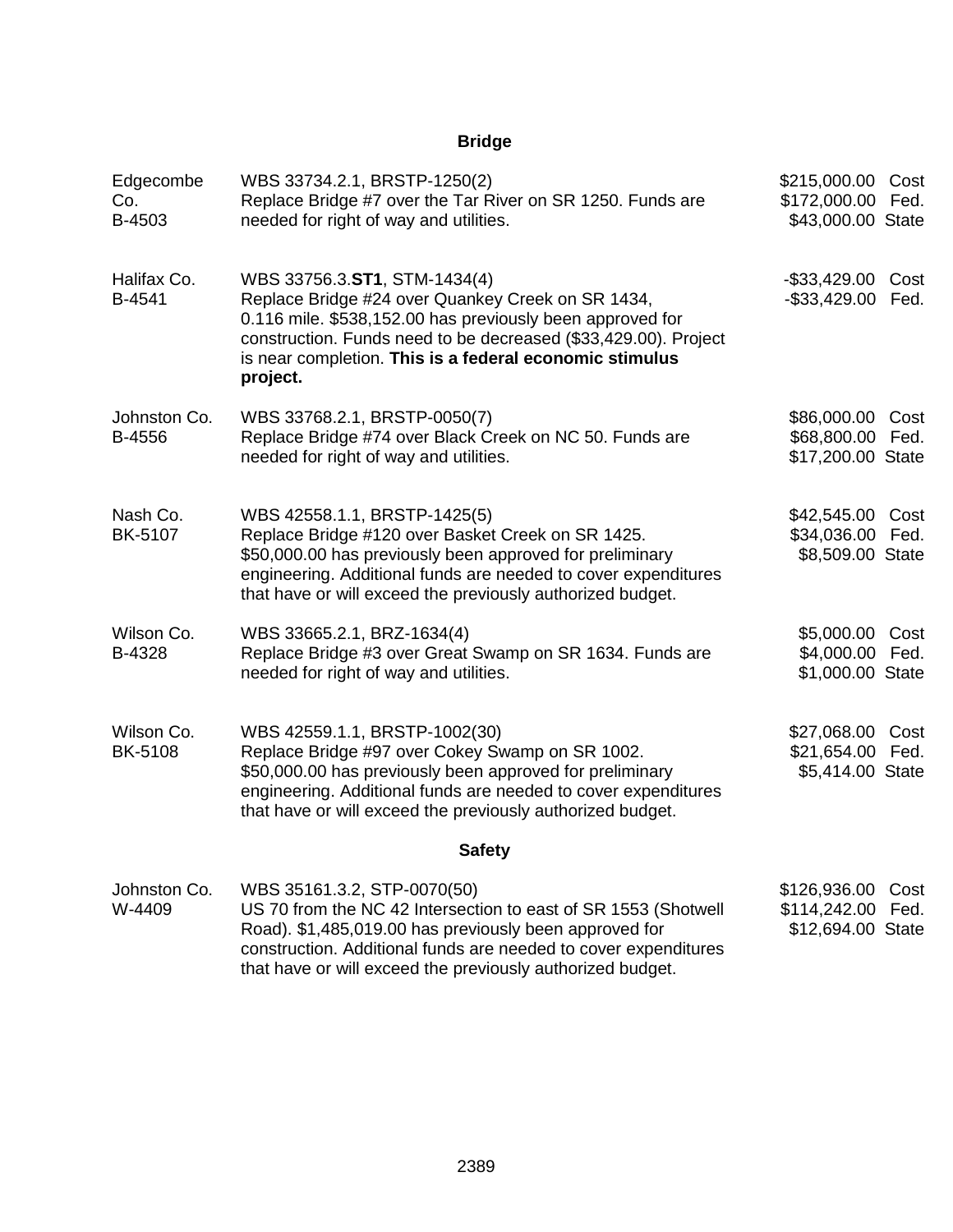### **Interstate Maintenance**

| Wake Co.<br>$I-5114$           | WBS 45052.3.ST1, STM-0440(6)<br>I-440 from I-40 (Exit 301) to the US 64/264 Bypass (Exit 14),<br>2.500 miles. \$3,947,060.00 has previously been approved for<br>construction. Additional funds are needed to cover expenditures<br>that have or will exceed the previously authorized budget.<br>This is a federal economic stimulus project.                            | \$61,400.00 Cost<br>\$61,400.00                               | Fed.         |
|--------------------------------|---------------------------------------------------------------------------------------------------------------------------------------------------------------------------------------------------------------------------------------------------------------------------------------------------------------------------------------------------------------------------|---------------------------------------------------------------|--------------|
| Wake Co.<br>$I-5311$           | WBS 46265.1.1, IMS-0440(13)<br>I-440/US 64 from I-40 (Exit 301) to north of US 64/264<br>(Knightdale Bypass). Funds are needed for preliminary<br>engineering.                                                                                                                                                                                                            | \$500,000.00<br>\$450,000.00<br>\$50,000.00 State             | Cost<br>Fed. |
|                                | <b>National Highway</b>                                                                                                                                                                                                                                                                                                                                                   |                                                               |              |
| Franklin Co.<br>R-5136         | WBS 45036.3.ST1, STM-0001(122)<br>US 1 from the Wake County Line to the Vance County Line,<br>combined with U-5125, 10.000 miles. \$2,064,912.00 has<br>previously been approved for construction. Additional funds are<br>needed to cover expenditures that have or will exceed the<br>previously authorized budget. This is a federal economic<br>stimulus project.     | \$185.00 Cost<br>\$185.00 Fed.                                |              |
|                                | <b>Enhancement</b>                                                                                                                                                                                                                                                                                                                                                        |                                                               |              |
| Durham Co.<br>EL-2921E         | WBS 33896.2.4, STP-0505(27);HPP-0505(58)(59);<br>STPDA-0505(60)<br>American Tobacco Rail Trail from NC 54 to the Chatham<br>County Line. Funds are needed for construction obligating the<br>balance of Section 117 and Section 1702 Federal Funds<br>designated for this project.                                                                                        | \$5,761,568.00<br>\$4,705,648.00 Fed.<br>\$1,055,920.00 Local | Cost         |
|                                | Urban                                                                                                                                                                                                                                                                                                                                                                     |                                                               |              |
| Apex/<br>Wake Co.<br>U-2901B   | WBS 34877.1.2, STP-0055(44)<br>NC 55 from US 1 to US 64. Funds are needed for preliminary<br>engineering.                                                                                                                                                                                                                                                                 | \$1,000,000.00<br>\$800,000.00 Fed.<br>\$200,000.00 State     | Cost         |
| Raleigh/<br>Wake Co.<br>U-4901 | WBS 39949.1.1, STPDA-0520(25)<br>SR 2000 (Falls of the Neuse Road) from Raven Ridge Road to<br>north of the Neuse River including a new structure over the<br>Neuse River. \$1,383,600.00 has previously been approved for<br>preliminary engineering. Additional funds are needed to cover<br>expenditures that have or will exceed the previously authorized<br>budget. | \$410,000.00<br>\$328,000.00<br>\$82,000.00 Local             | Cost<br>Fed. |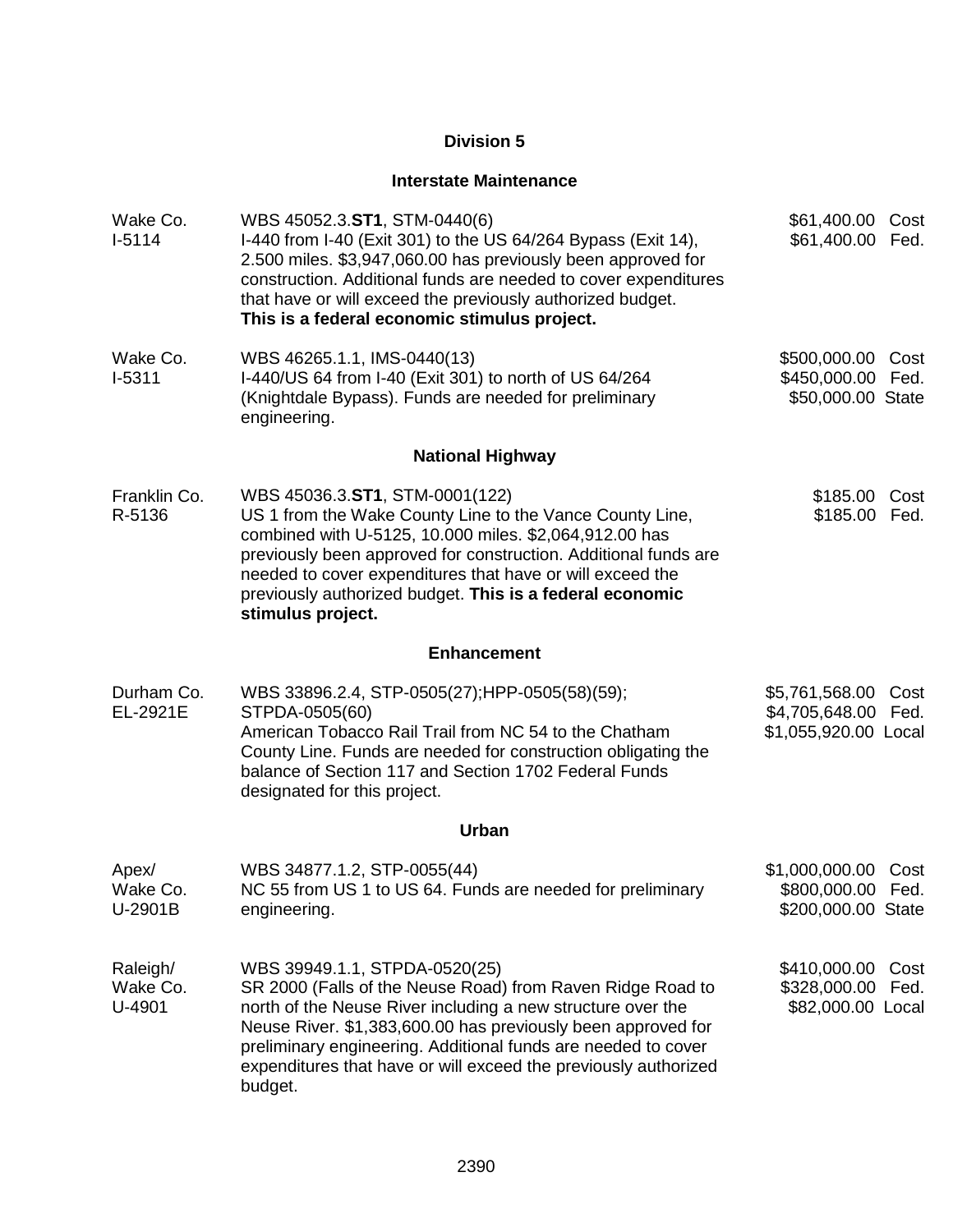| Raleigh/<br>Wake Co.<br>U-4901A  | WBS 39949.3.2, STPDA-0520(39)<br>SR 2000 (Falls of the Neuse Road) from SR 2002 (Raven Ridge<br>Road) to SR 2001 (Fonville Road), 1.400 miles. Funds are<br>needed for construction for widening and realignment.                                                                              | \$5,900,000.00 Cost<br>\$4,720,000.00<br>\$1,180,000.00 Local  | Fed.         |
|----------------------------------|------------------------------------------------------------------------------------------------------------------------------------------------------------------------------------------------------------------------------------------------------------------------------------------------|----------------------------------------------------------------|--------------|
|                                  | <b>Bridge</b>                                                                                                                                                                                                                                                                                  |                                                                |              |
| Granville Co.<br>B-3643          | WBS 33189.2.2, BRSTP-1004(7)<br>Replace Bridge #72 over Hatcher's Run on SR 1004.<br>\$62,000.00 has previously been approved for right of way and<br>utilities. Additional funds are needed to cover expenditures that<br>have or will exceed the previously authorized budget.               | \$67,376.00 Cost<br>\$53,901.00 Fed.<br>\$13,475.00 State      |              |
| Granville Co.<br><b>BD-5105F</b> | WBS 45351.1.6, BRZ-1724(1)<br>Replace Bridge #42 over Ledge Creek on SR 1724.<br>\$150,000.00 has previously been approved for preliminary<br>engineering. Funds need to be decreased (\$149,082.00).<br>Project failed to meet the criteria for the Low-Impact Bridge<br>Program.             | -\$149,082.00 Cost<br>-\$119,266.00 Fed.<br>-\$29,816.00 State |              |
| Granville Co.<br><b>BD-5105G</b> | WBS 45351.1.7, BRZ-1442(7)<br>Replace Bridge #143 over Johnston Creek on SR 1442.<br>\$150,000.00 has previously been approved for preliminary<br>engineering. Funds need to be decreased (\$149,840.00).<br>Project failed to meet the criteria for the Low-Impact Bridge<br>Program.         | -\$149,840.00 Cost<br>-\$119,872.00 Fed.<br>-\$29,968.00 State |              |
| Granville Co.<br><b>BD-5105I</b> | WBS 45351.1.9, BRZ-1145(6)<br>Replace Bridge #90 over Cub Creek Tributary One on SR 1145.<br>\$150,000.00 has previously been approved for preliminary<br>engineering. Funds need to be decreased (\$149,787.00).<br>Project failed to meet the criteria for the Low-Impact Bridge<br>Program. | $-$149,787.00$<br>$-$119,830.00$<br>-\$29,957.00 State         | Cost<br>Fed. |
| Vance Co.<br><b>BD-5105D</b>     | WBS 45351.1.4, BRZ-1326(4)<br>Replace Bridge #70 over Flat Creek on SR 1326. \$150,000.00<br>has previously been approved for preliminary engineering.<br>Funds need to be decreased (\$150,000.00). Project failed to<br>meet the criteria for the Low-Impact Bridge Program.                 | -\$150,000.00 Cost<br>-\$120,000.00 Fed.<br>-\$30,000.00 State |              |
|                                  | <b>Safety</b>                                                                                                                                                                                                                                                                                  |                                                                |              |
| Franklin Co.<br>W-5112           | WBS 41876.2.1, STP-0096(12)<br>NC 96 from US 1 to the Granville County Line. Funds are<br>needed for right of way and utilities.                                                                                                                                                               | \$25,000.00 Cost<br>\$22,500.00 Fed.<br>\$2,500.00 State       |              |
| Granville Co.<br>W-5136          | WBS 45260.2.1, STP-0096(14)<br>NC 96 at 0.5 miles south of SR 1705 (Old Franklin Road).<br>Funds are needed for right of way and utilities.                                                                                                                                                    | \$5,000.00 Cost<br>\$4,500.00 Fed.<br>\$500.00 State           |              |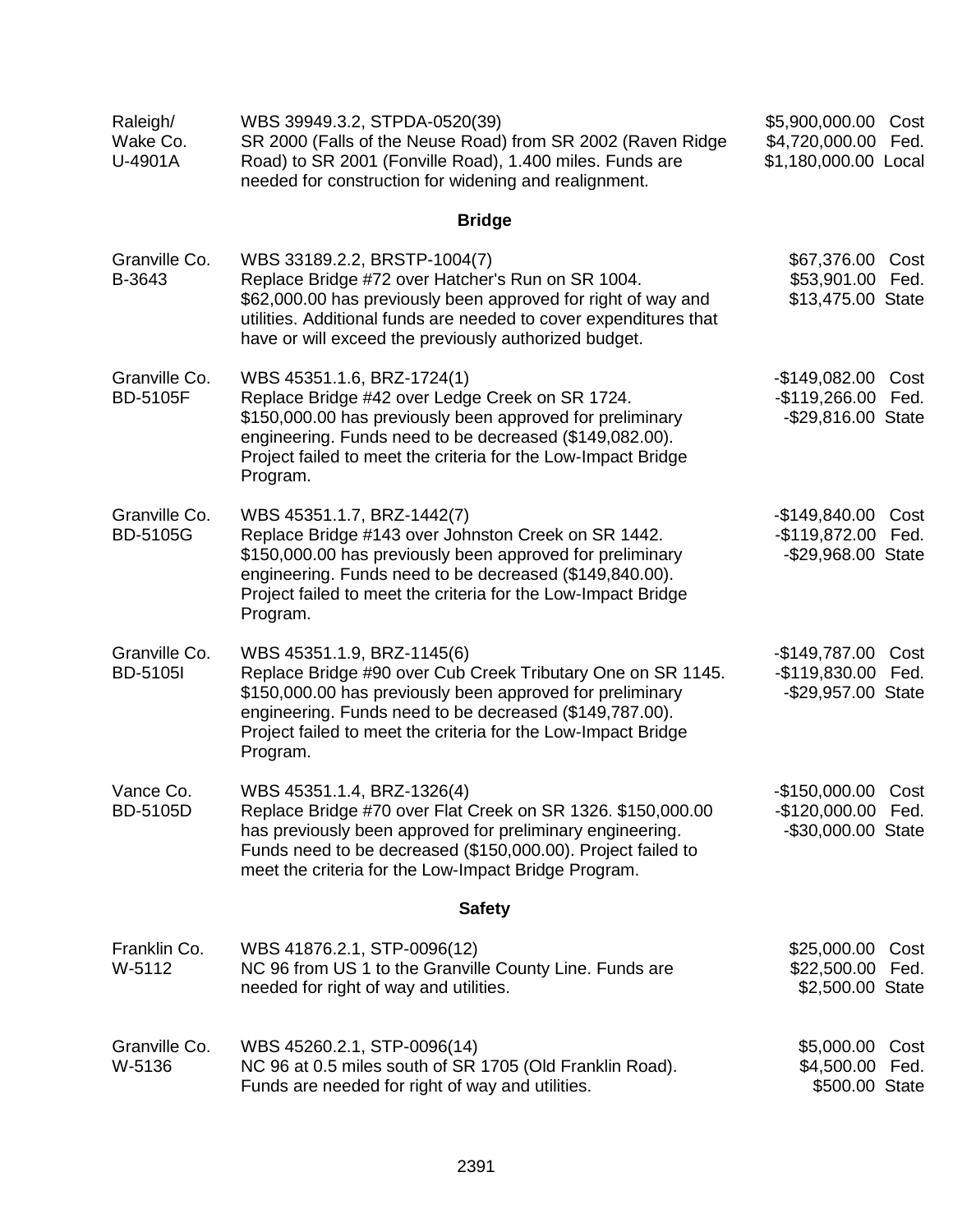#### **Enhancement**

| Bladen Co.<br>R-5184                         | WBS 45199.3.ST1, STM-0701(20)<br>US 701 from NC 87 Business to NC 53, 1.600 miles.<br>\$508,235.00 has previously been approved for construction.<br>Funds need to be decreased (\$41,471.00). Project is near<br>completion. This is a federal economic stimulus project.                                       | -\$41,471.00 Cost<br>-\$41,471.00 Fed.                 |              |
|----------------------------------------------|------------------------------------------------------------------------------------------------------------------------------------------------------------------------------------------------------------------------------------------------------------------------------------------------------------------|--------------------------------------------------------|--------------|
| Robeson Co.<br>ER-5100FB                     | WBS 45067.3.ST19, STM-0017(101)<br>NC 71 and I-74 Interchange in Maxton. \$68,609.00 has<br>previously been approved for construction. Funds need to be<br>decreased (\$6,955.00). Project is near completion. This is a<br>federal economic stimulus project.                                                   | -\$6,955.00<br>-\$6,955.00 Fed.                        | Cost         |
| Robeson Co.<br><b>ER-5100FC</b>              | WBS 45067.3.ST31, STM-095-1(81)30<br>I-95 at Mile Marker 30 and Mile Marker 4. \$102,084.00 has<br>previously been approved for construction. Additional funds are<br>needed to cover expenditures that have or will exceed the<br>previously authorized budget. This is a federal economic<br>stimulus project. | \$8,549.00<br>\$8,549.00                               | Cost<br>Fed. |
|                                              | Urban                                                                                                                                                                                                                                                                                                            |                                                        |              |
| Fayetteville/<br>Cumberland<br>Co.<br>U-3311 | WBS 34917.1.1, STP-1141(7)<br>SR 1141 (Bingham Drive) from US 401 to the proposed Hope<br>Mills Bypass. \$1,155,313.00 has previously been approved for<br>preliminary engineering. Additional funds are needed to cover<br>expenditures that have or will exceed the previously authorized<br>budget.           | \$25,000.00<br>\$20,000.00 Fed.<br>\$5,000.00 State    | Cost         |
|                                              | <b>Bridge</b>                                                                                                                                                                                                                                                                                                    |                                                        |              |
| Bladen Co.<br>B-4028                         | WBS 33395.3.1, BRSTP-0011(9)<br>Replace Bridges #12, #18 and #42 over the Cape Fear River<br>and Overflow on NC 11. Funds are needed for right of way and<br>utilities.                                                                                                                                          | \$900,000.00<br>\$720,000.00<br>\$180,000.00 State     | Cost<br>Fed. |
| Cumberland<br>Co.<br>B-4090                  | WBS 33448.3.1, BRSTP-0024(17)<br>Replace Bridge #125 over Cross Creek on NC 24/210 in<br>Fayetteville. Funds are needed for right of way and utilities.                                                                                                                                                          | \$350,000.00 Cost<br>\$280,000.00<br>\$70,000.00 State | Fed.         |
| Robeson Co.<br><b>BK-5111</b>                | WBS 42562.1.1, BRZ-1183(5)<br>Replace Bridge #380 over Wilkinson Creek on SR 1183.<br>\$50,000.00 has previously been approved for preliminary<br>engineering. Additional funds are needed to cover expenditures<br>that have or will exceed the previously authorized budget.                                   | \$28,563.00<br>\$22,850.00<br>\$5,713.00 State         | Cost<br>Fed. |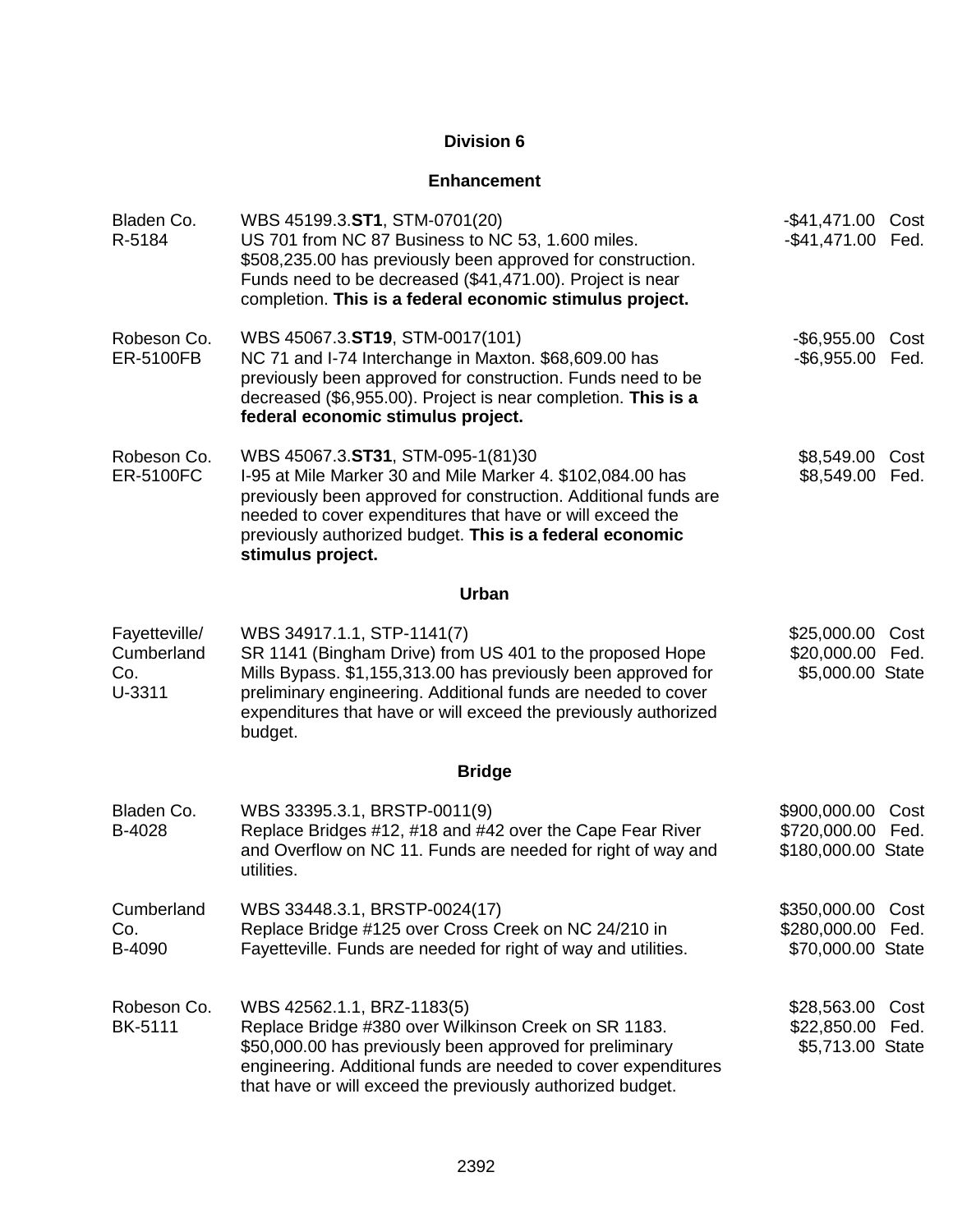## **Safety**

| Cumberland<br>Co.<br><b>SF-4906K</b>     | WBS 41697.3, STP-1141(19)<br>SR 1141 (Cumberland Road) from NC 59 to SR 1135 (John<br>Smith Road). Funds are needed for construction to install<br>concrete median islands.                                                                                                                                                                                                                          | \$240,000.00 Cost<br>\$216,000.00 Fed.<br>\$24,000.00 State |              |
|------------------------------------------|------------------------------------------------------------------------------------------------------------------------------------------------------------------------------------------------------------------------------------------------------------------------------------------------------------------------------------------------------------------------------------------------------|-------------------------------------------------------------|--------------|
| Robeson Co.<br>W-5140                    | WBS 45264.2.1, STP-1515(8)<br>SR 1515 (St. Anna Road) at SR 1540 (Sally's Road). Funds are<br>needed for right of way and utilities.                                                                                                                                                                                                                                                                 | \$63,000.00 Cost<br>\$56,700.00<br>\$6,300.00 State         | Fed.         |
| Robeson Co.<br>W-5206D                   | WBS 45336.1.4, STP-0072(6)<br>NC 72 in the vicinity of SR 2225 (Leggette Road), SR 2214<br>(Collins Drive) and SR 2202 (Hestertown Road). Funds are<br>needed for preliminary engineering.                                                                                                                                                                                                           | \$50,000.00<br>\$45,000.00<br>\$5,000.00 State              | Cost<br>Fed. |
|                                          | <b>Division 7</b>                                                                                                                                                                                                                                                                                                                                                                                    |                                                             |              |
|                                          | <b>Interstate Maintenance</b>                                                                                                                                                                                                                                                                                                                                                                        |                                                             |              |
| uilford Co.<br>I-5134                    | WBS 45203.3.ST1, STM-040-3(125)131<br>I-40/85 from north of SR 3045 (Mt. Hope Church Road)<br>at Milepost 131 to the I-85 Bypass Split at Milepost 130,<br>1.000 mile. \$10,950.00 has previously been approved for<br>construction. Additional funds are needed to cover expenditures<br>that have or will exceed the previously authorized budget.<br>This is a federal economic stimulus project. | \$17,688.00<br>\$17,688.00                                  | Cost<br>Fed. |
|                                          | <b>Congestion Mitigation</b>                                                                                                                                                                                                                                                                                                                                                                         |                                                             |              |
| Guilford Co.<br>R-2612A                  | WBS 34483.3.1, CMNHS-0421(51)<br>US 421 at SR 3389 (Woody Mill Road) south of Greensboro,<br>0.992 mile. Funds are needed for construction based on the<br>estimate from the 12-Month Tentative Letting List published<br>September 8, 2010. This is a two (2) year cash flow project with<br>\$9,000,000.00 in FFY11 and \$9,000,000.00 in FFY12.                                                   | \$18,000,000.00<br>\$18,000,000.00                          | Cost<br>Fed. |
|                                          | <b>Enhancement</b>                                                                                                                                                                                                                                                                                                                                                                                   |                                                             |              |
| Greensboro/<br>Guilford Co.<br>EL-5101C  | WBS 41823.3.3, STPDA-0708(20)<br>Pedestrian and Bicycle Projects at various sites in the<br>Greensboro Urban Planning Area. Funds are needed for<br>construction for the Greensboro Sidewalk Project.                                                                                                                                                                                                | \$1,667,678.00<br>\$1,334,142.00<br>\$333,536.00 Local      | Cost<br>Fed. |
| Greensboro/<br>Guilford Co.<br>EL-5101DH | WBS 41823.3.11, STPDA-0708(32)<br>Sidewalk repair and reconstruction at various locations.<br>Funds are needed for construction for sidewalk repair and<br>rehabilitation.                                                                                                                                                                                                                           | \$750,000.00<br>\$600,000.00<br>\$150,000.00 Local          | Cost<br>Fed. |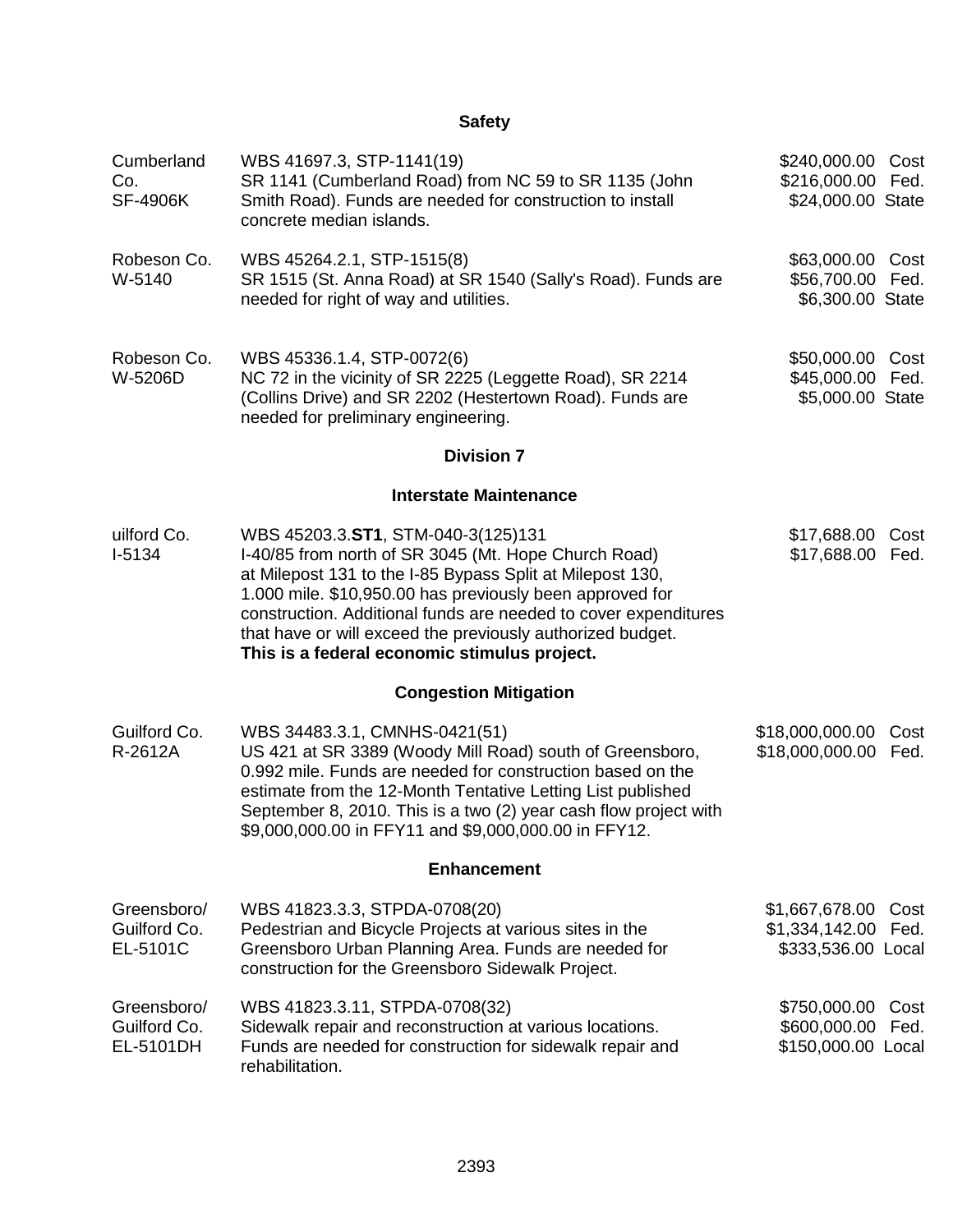| Greensboro/<br>Guilford Co.<br>EL-5101DI      | WBS 41823.3.12, STPDA-0708(30)<br>Bicentennial Trail and Latham Park Greenway. Funds are<br>needed for construction for greenway resurfacing.                                                                                                                                                                                                                                      | \$198,860.00 Cost<br>\$159,088.00 Fed.<br>\$39,772.00 Local |              |
|-----------------------------------------------|------------------------------------------------------------------------------------------------------------------------------------------------------------------------------------------------------------------------------------------------------------------------------------------------------------------------------------------------------------------------------------|-------------------------------------------------------------|--------------|
| Greensboro/<br>Guilford Co.<br>EL-5101DJ      | WBS 41823.1.2, STPDA-0708(31)<br>Downtown Greenway (Phase 2) along Murrow Boulevard from<br>Lee Street to Fisher Avenue and along Fisher Avenue from<br>Murrow Boulevard to Eugene Street. Funds are needed for<br>preliminary engineering obligating Division A, Title I Federal<br>Funds designated for this project.                                                            | \$486,917.00 Cost<br>\$486,917.00 Fed.                      |              |
| Chapel Hill/<br>Orange Co.<br>EL-4601         | WBS 34123.3.ST1, STM-0015(26)<br>Morgan Creek Greenway from US 15/501 to Smith Level Road.<br>\$940,000.00 has previously been approved for construction.<br>Additional funds are needed to cover expenditures that have or<br>will exceed the previously authorized budget. This is a federal<br>economic stimulus project.                                                       | \$47,488.00 Cost<br>\$47,488.00 Fed.                        |              |
|                                               | <b>Urban</b>                                                                                                                                                                                                                                                                                                                                                                       |                                                             |              |
| Chapel Hill/<br>Orange Co.<br><b>U-4726IC</b> | WBS 36268.1.ST18, STM-0703(17)<br>Pedestrian Refuge Islands at five selected locations; four on<br>Martin Luther King, Jr. Boulevard and one on East Franklin<br>Street. \$35,000.00 has previously been approved for preliminary<br>engineering. Funds need to be decreased (\$402.00). Project is<br>near completion. This is a federal economic stimulus project.               | -\$402.00<br>-\$402.00 Fed.                                 | Cost         |
|                                               | <b>Bridge</b>                                                                                                                                                                                                                                                                                                                                                                      |                                                             |              |
| Alamance Co.<br><b>B-5188A</b>                | WBS 45195.3.ST1, STM-0062(8)<br>Bridge expansion joint repairs at selected locations;<br>Bridge #12 on NC 62, Bridge #109 on SR 2309, Bridge #115 on<br>SR 1154 and Bridge #75 on SR 1158. \$123,202.00 has<br>previously been approved for construction. Funds need to be<br>decreased (\$81,869.00). Project is near completion. This is a<br>federal economic stimulus project. | $-$ \$81,869.00<br>$-$ \$81,869.00                          | Cost<br>Fed. |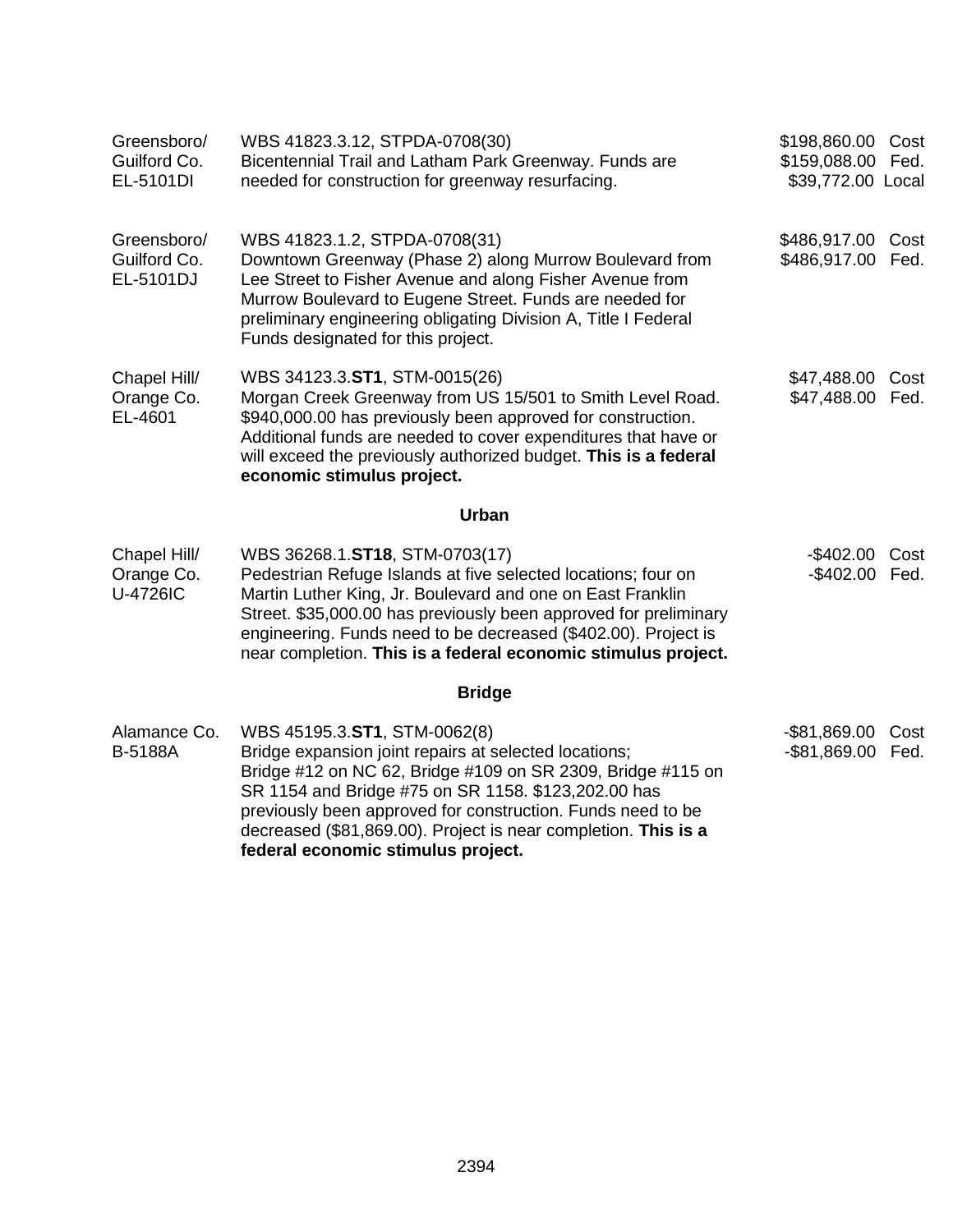| <b>Divisionwide</b><br><b>BD-5107E</b>   | WBS 45353.1.6, BRZ-1582(4)<br>Low-Impact Bridge Replacement; Design-Build Project.<br>Bridge #32 over Buttermilk Creek on SR 1582, Bridge #66 over<br>Quaker Creek on SR 1910 and Bridge #134 over Cane Creek<br>on SR 2356 in Alamance County; Bridge #47 over Hogan's<br>Creek on SR 1301 in Caswell County; Bridge #231 over<br>Stinking Quarter on SR 1005 in Guilford County; Bridge #47<br>over North Fork Little River on SR 1520, Bridge #76 over New<br>Hope Creek on SR 1113 and Bridge #135 over North Fork Little<br>River in Orange County; and Bridge #44 over Jacob's Creek on<br>SR 2336, Bridge #86 over Little Troublesome Creek on SR<br>2598 and Bridge #143 over Beaver Island Creek on SR 1321 in<br>Rockingham County. Funds are needed for preliminary<br>engineering. | \$100,000.00 Cost<br>\$80,000.00 Fed.<br>\$20,000.00 State |      |
|------------------------------------------|------------------------------------------------------------------------------------------------------------------------------------------------------------------------------------------------------------------------------------------------------------------------------------------------------------------------------------------------------------------------------------------------------------------------------------------------------------------------------------------------------------------------------------------------------------------------------------------------------------------------------------------------------------------------------------------------------------------------------------------------------------------------------------------------|------------------------------------------------------------|------|
| Guilford Co.<br><b>B-5190A</b>           | WBS 45196.3.ST1, STM-1970(1)<br>Bridge expansion joint repairs at selected locations;<br>Bridge #12 on SR 1970, Bridge #274 on US 220, Bridge #136<br>on SR 2254, Bridge #220 on SR 1541, Bridge #757 on US 311<br>Business, Bridge #287 on US 220, Bridge #275 on Summitt<br>Avenue, Bridges #259 and #217 on Wendover Avenue,<br>Bridge #487 on SR 1154, Bridges #130 and #75 on NC 61<br>and Bridge #486 on Spring Garden Street. \$199,652.00 has<br>previously been approved for construction. Funds need to be<br>decreased (\$4,826.00). Project is near completion. This is a<br>federal economic stimulus project.                                                                                                                                                                    | -\$4,826.00 Cost<br>$-$ \$4,826.00                         | Fed. |
| Orange Co.<br><b>B-5191A</b>             | WBS 45197.3.ST1, STM-0070(127)<br>Bridge expansion joint repairs on Bridge #6 on US 70 Business.<br>\$26,753.00 has previously been approved for construction.<br>Funds need to be decreased (\$4,343.00). Project is near<br>completion. This is a federal economic stimulus project.                                                                                                                                                                                                                                                                                                                                                                                                                                                                                                         | -\$4,343.00 Cost<br>-\$4,343.00 Fed.                       |      |
| Rockingham<br>Co.<br>B-5192A             | WBS 45198.3.ST1, STM-0029(45)<br>Bridge expansion joint repairs at selected locations;<br>Bridge #23 on US 29 Business, Bridge #116 on SR 2600,<br>Bridge #134 on NC 700, Bridge #168 on NC 14/87, Bridge #169<br>on NC 770, Bridge #124 on SR 2177, Bridge #183 on SR 1767<br>and Bridge #151 on US 158. \$123,202.00 has previously been<br>approved for construction. Funds need to be decreased<br>(\$14,171.00). Project is near completion. This is a federal<br>economic stimulus project.                                                                                                                                                                                                                                                                                              | -\$14,171.00 Cost<br>-\$14,171.00 Fed.                     |      |
|                                          | <b>Safety</b>                                                                                                                                                                                                                                                                                                                                                                                                                                                                                                                                                                                                                                                                                                                                                                                  |                                                            |      |
| Burlington/<br>Alamance Co.<br>SR-5001AQ | WBS 40924.1.27, SRS-0701(28)<br>Safe Routes to School. Sidewalk and curb ramps along the west<br>side of Sellers Mill Road from Hanover Road to Richards Street<br>near Broadview Middle School. Funds are needed for<br>preliminary engineering for education, encouragement and<br>neighborhood outreach activities.                                                                                                                                                                                                                                                                                                                                                                                                                                                                         | \$5,000.00 Cost<br>\$5,000.00 Fed.                         |      |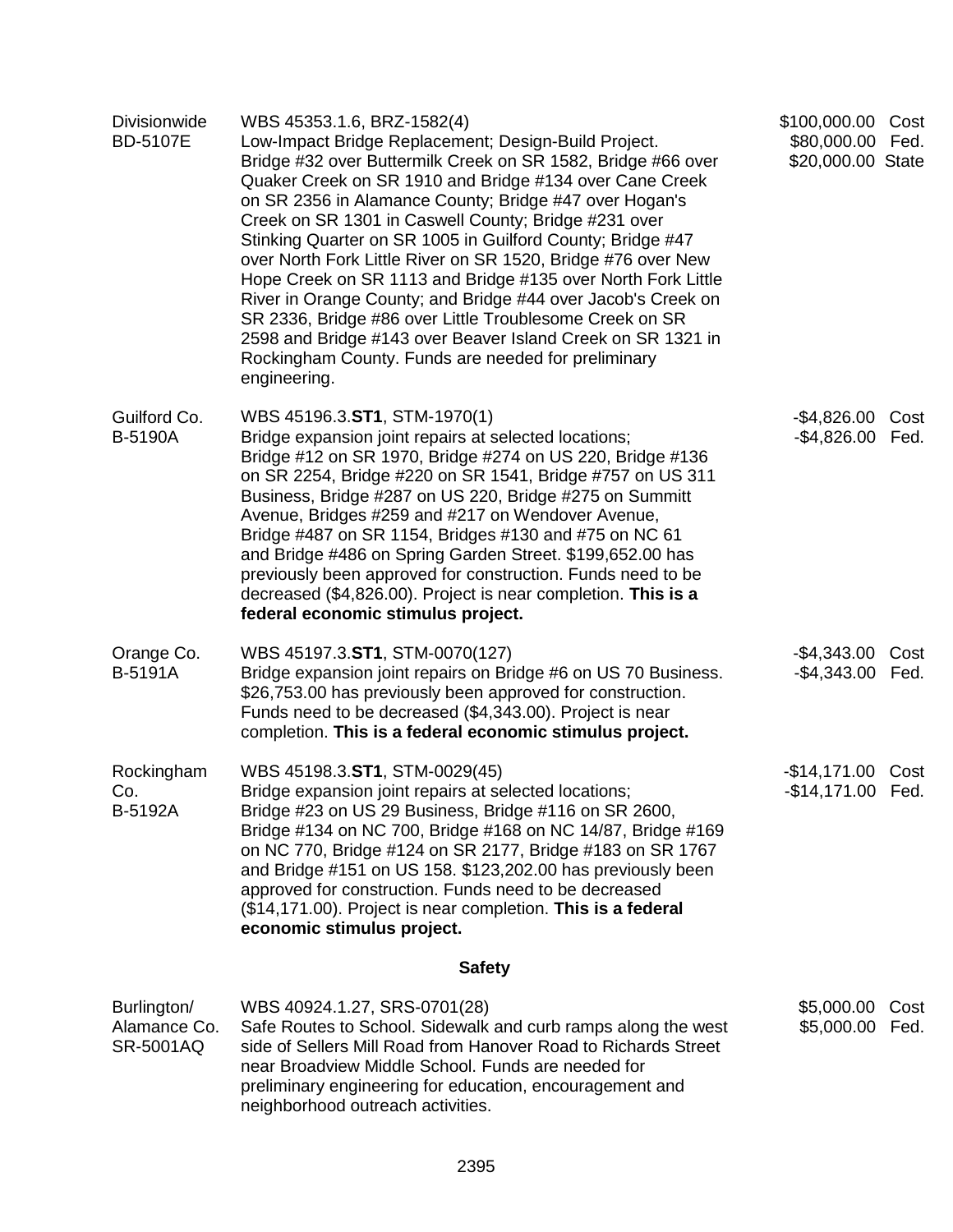| Alamance Co.<br>W-5207D                         | WBS 45337.1.4, STP-0062(11)<br>NC 62 at SR 1545 (Old Glencoe Road) Intersection. Funds are<br>needed for preliminary engineering.                                                                                                                                                                                                                            | \$75,000.00 Cost<br>\$67,500.00 Fed.<br>\$7,500.00 State |      |
|-------------------------------------------------|--------------------------------------------------------------------------------------------------------------------------------------------------------------------------------------------------------------------------------------------------------------------------------------------------------------------------------------------------------------|----------------------------------------------------------|------|
| Caswell Co.<br>W-5207C                          | WBS 45337.3.3, STP-0086(14)<br>NC 86 from north of the Yanceyville City Limits to just south of<br>NC 119. Funds are needed for construction to install rumble<br>strips and snowplowable pavement markers.                                                                                                                                                  | \$72,000.00 Cost<br>\$64,800.00 Fed.<br>\$7,200.00 State |      |
|                                                 | <b>Safety</b>                                                                                                                                                                                                                                                                                                                                                |                                                          |      |
| Greensboro/<br>Guilford Co.<br><b>SR-5001AD</b> | WBS 40924.3.29, SRS-0708(40)<br>Safe Routes to School. Funds are needed for construction for<br>sidewalks on Spry Street; install ADA compliant curb ramps;<br>relocate and mark pedestrian crosswalks and install signs<br>serving Rankin Elementary School.                                                                                                | \$276,525.00 Cost<br>\$276,525.00 Fed.                   |      |
|                                                 | <b>Bicycle and Pedestrian</b>                                                                                                                                                                                                                                                                                                                                |                                                          |      |
| Burlington/<br>Alamance Co.<br>EB-5118GD        | WBS 45051.3.ST23, STM-0701(22)<br>Sidewalk on Piedmont Way from Sellers Mills Road to the<br>Cummings High School Entrance. \$25,138.00 has previously<br>been approved for construction. Additional funds are needed to<br>cover expenditures that have or will exceed the previously<br>authorized budget. This is a federal economic stimulus<br>project. | \$473.00<br>\$473.00 Fed.                                | Cost |
| Elon/<br>Guilford Co.<br>EB-5118GB              | WBS 45051.3.ST21, STM-0705(4)<br>Sidewalk on Oak Street from Truit Drive to East Trollinger<br>Avenue. \$65,025.00 has previously been approved for<br>construction. Funds need to be decreased (\$11,131.00). Project<br>is near completion. This is a federal economic stimulus<br>project.                                                                | $-$11,131.00$<br>-\$11,131.00 Fed.                       | Cost |
| Rockingham<br>Co.<br>EB-5118GA                  | WBS 45051.3.ST7, STM-0770(3)<br>NC 770 from the Westridge Apartments to SR 1405 (South<br>Glenn Street). \$252,462.00 has previously been approved for<br>construction. Additional funds are needed to cover expenditures<br>that have or will exceed the previously authorized budget.<br>This is a federal economic stimulus project.                      | \$43,241.00 Cost<br>\$43,241.00 Fed.                     |      |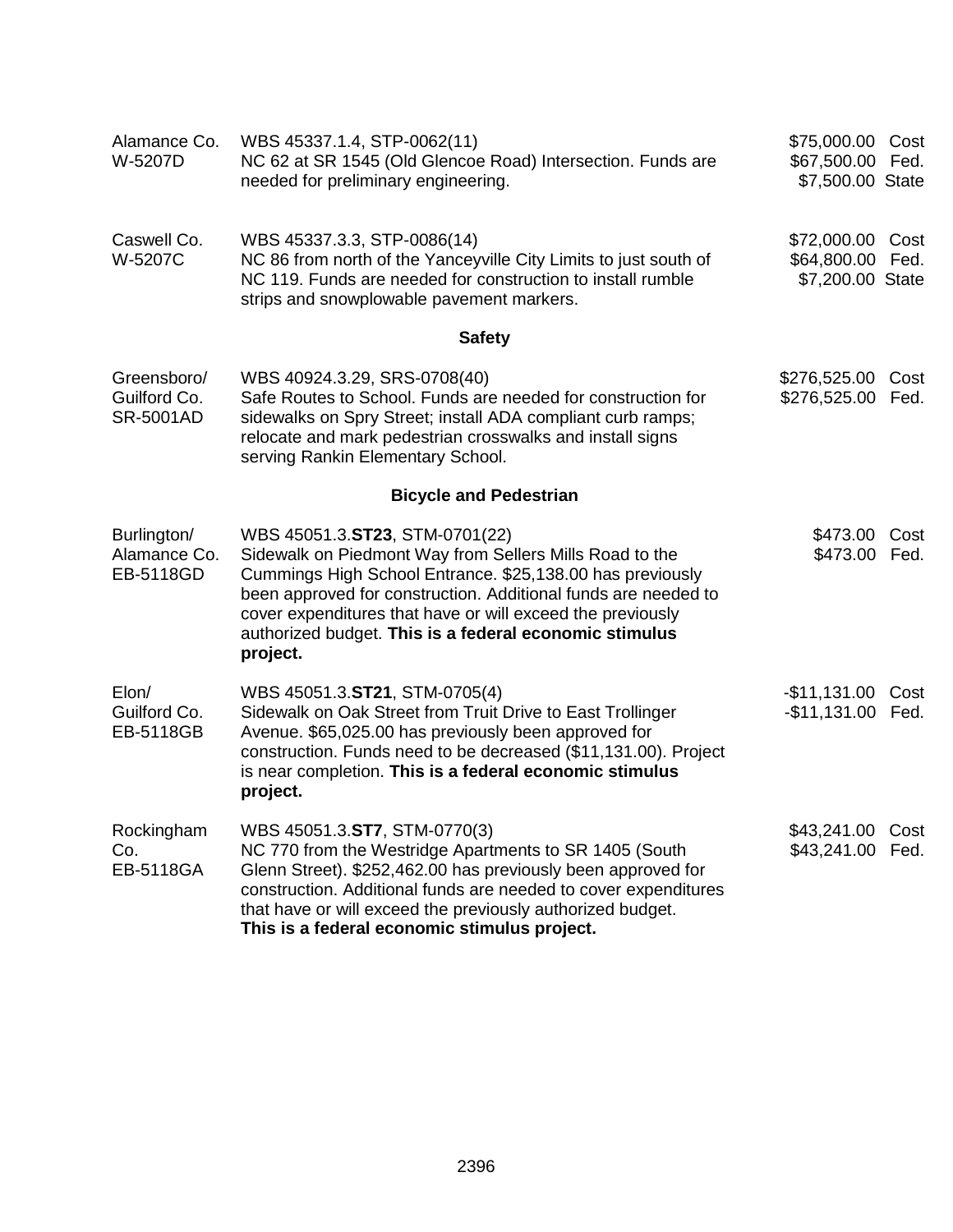### **Enhancement**

| Pittsboro/<br>Chatham Co.<br>E-4125 | WBS 34001.1.1, STP-0830(1)<br>Pittsboro Elementary School Road and US 64. \$11,200.00 has<br>previously been approved for preliminary engineering. Funds<br>need to be decreased (\$10,004.00). Project is complete.                                                                                                   | $-$10,004.00$<br>$-$10,004.00$                     | Cost<br>Fed. |
|-------------------------------------|------------------------------------------------------------------------------------------------------------------------------------------------------------------------------------------------------------------------------------------------------------------------------------------------------------------------|----------------------------------------------------|--------------|
| Chatham Co.<br><b>ER-5100HA</b>     | WBS 45067.1.ST8, STM-0015(28)<br>US 15/501 in the Cole Park Plaza Vicinity. \$6,190.00 has<br>previously been approved for preliminary engineering.<br>Additional funds are needed to cover expenditures that have or<br>will exceed the previously authorized budget. This is a federal<br>economic stimulus project. | \$650.00<br>\$650.00                               | Cost<br>Fed. |
| Chatham Co.<br><b>ER-5100HC</b>     | WBS 45067.3.ST34, STM-0421(55)<br>Interchanges of US 421 at US 64 and US 421 at SR 1362<br>(Piney Grove Church Road). \$113,018.00 has previously been<br>approved for construction. Funds need to be decreased<br>(\$16,657.00). Project is near completion. This is a federal<br>economic stimulus project.          | $-$16,657.00$<br>$-$16,657.00$                     | Cost<br>Fed. |
| Randolph Co.<br>ER-5100HD           | WBS 45067.3.ST37, STM-0220(44)<br>US 220 at US 64 and SR 1713 (Albemarle Road) Interchanges.<br>\$138,170.00 has previously been approved for construction.<br>Funds need to be decreased (\$12,028.00). Project is near<br>completion. This is a federal economic stimulus project.                                   | $-$12,028.00$<br>$-$12,028.00$                     | Cost<br>Fed. |
| Richmond Co.<br><b>ER-5100HB</b>    | WBS 45067.3.ST28, STM-0177(3)<br>Intersection of NC 177 and SR 1900 (Battley Dairy Road).<br>\$23,492.00 has previously been approved for construction.<br>Funds need to be decreased (\$2,969.00). Project is near<br>completion. This is a federal economic stimulus project.                                        | $-$2,969.00$<br>$-$2,969.00$                       | Cost<br>Fed. |
|                                     | Urban                                                                                                                                                                                                                                                                                                                  |                                                    |              |
| Chatham Co.<br><b>U-4726FA</b>      | WBS 36268.3.ST3, STM-0015(27)<br>Sidewalks along US 15/501 from Cole Park Plaza to the Orange<br>County Line. \$141,583.00 has previously been approved for<br>construction. Funds need to be decreased (\$11,936.00). Project<br>is near completion. This is a federal economic stimulus<br>project.                  | $-$11,936.00$<br>$-$11,936.00$                     | Cost<br>Fed. |
|                                     | <b>Bridge</b>                                                                                                                                                                                                                                                                                                          |                                                    |              |
| Montgomery<br>Co.<br>B-4206         | WBS 33553.3.1, BRZ-1315(5)<br>Replace Bridge #128 over Densons Creek on SR 1315.<br>\$28,000.00 has previously been approved for right of way and<br>utilities. Additional funds are needed for utility relocation.                                                                                                    | \$10,000.00<br>\$8,000.00 Fed.<br>\$2,000.00 State | Cost         |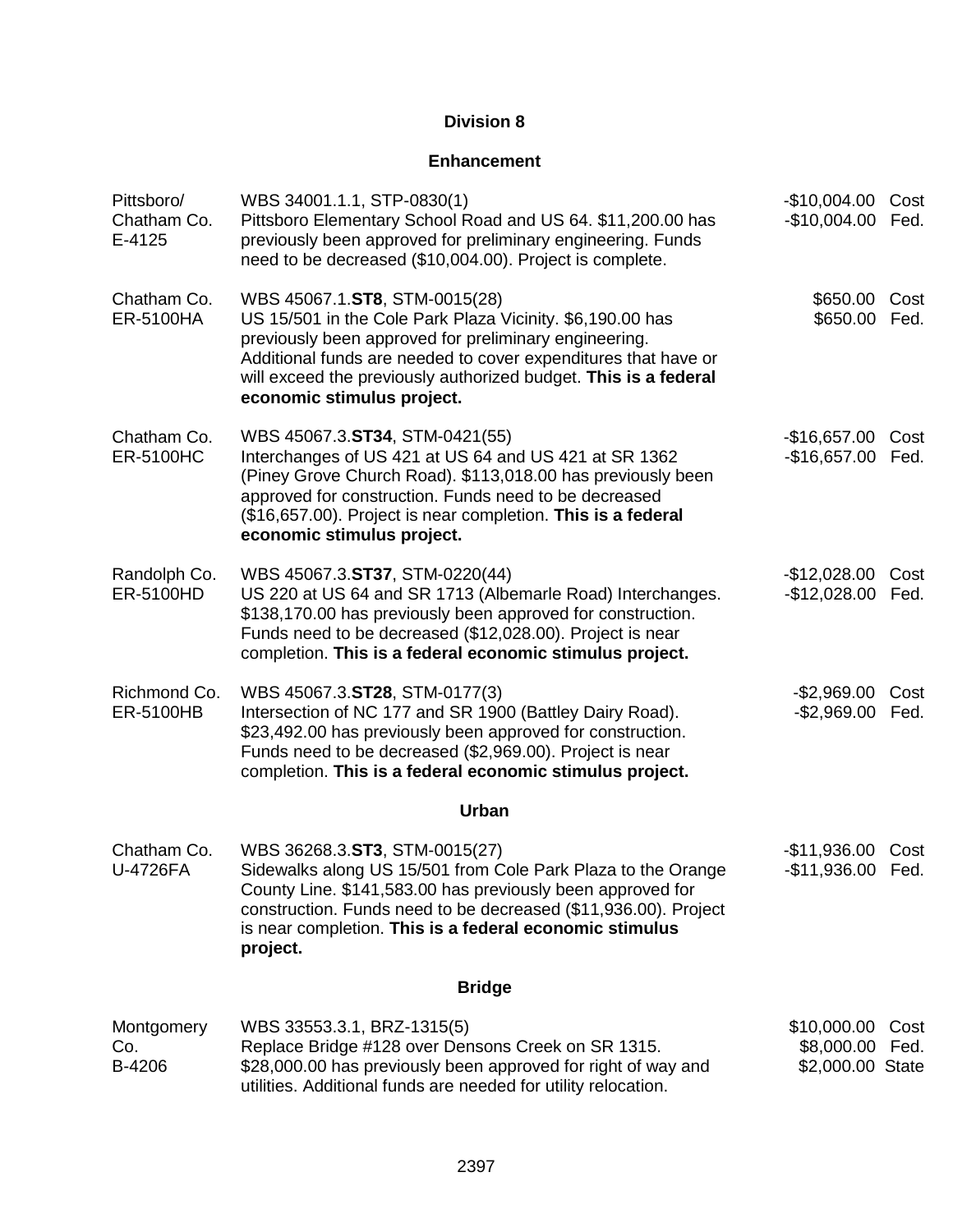| Montgomery<br>Co.<br><b>BK-5112</b>           | WBS 42553.1.1, BRZ-1533(3)<br>Replace Bridge #90 over Mountain Creek on SR 1533.<br>\$100,000.00 has previously been approved for preliminary<br>engineering. Additional funds are needed to cover expenditures<br>that have or will exceed the previously authorized budget.                                     | \$22,051.00 Cost<br>\$17,641.00 Fed.<br>\$4,410.00 State  |              |
|-----------------------------------------------|-------------------------------------------------------------------------------------------------------------------------------------------------------------------------------------------------------------------------------------------------------------------------------------------------------------------|-----------------------------------------------------------|--------------|
| Randolph Co.<br><b>BD-5108C</b>               | WBS 45354.2.4, BRSTP-1564(4)<br>Replace Bridge #68 over Uwharrie River Tributary 9 on<br>SR 1564. Funds are needed for right of way and utilities.                                                                                                                                                                | \$45,000.00 Cost<br>\$36,000.00 Fed.<br>\$9,000.00 State  |              |
| Scotland Co.<br><b>BD-5108B</b>               | WBS 45354.2.3, BRZ-1323(5)<br>Replace Bridge #5 over Gum Swamp Creek on SR 1323. Funds<br>are needed for right of way and utilities.                                                                                                                                                                              | \$21,000.00<br>\$16,800.00<br>\$4,200.00 State            | Cost<br>Fed. |
|                                               | <b>High Priority</b>                                                                                                                                                                                                                                                                                              |                                                           |              |
| Richmond Co.<br>R-3421C                       | WBS 34542.2.5, HPPNHF-0220(56)<br>US 220 Bypass from southwest of SR 1304 (Harrington Road)<br>to future US 220 Business/US 220 Bypass Interchange south of<br>Ellerbe. Funds are needed for right of way and utilities obligating<br>the balance of Section 1702 Federal Funds designated for this<br>project.   | \$11,585,000.00<br>\$9,268,000.00<br>\$2,317,000.00 State | Cost<br>Fed. |
|                                               | <b>Division 9</b>                                                                                                                                                                                                                                                                                                 |                                                           |              |
|                                               | <b>Interstate Maintenance</b>                                                                                                                                                                                                                                                                                     |                                                           |              |
| Forsyth Co.<br>$I-5132$                       | WBS 45087.3.ST1, STM-040-3(124)182<br>I-40 from SR 1101 (Harper Road) to Jonestown Road,<br>4.600 miles. \$3,279,043.00 has previously been approved for<br>construction. Funds need to be decreased (\$171,117.00).<br>Project is near completion. This is a federal economic<br>stimulus project.               | -\$171,117.00<br>-\$171,117.00 Fed.                       | Cost         |
|                                               | Urban                                                                                                                                                                                                                                                                                                             |                                                           |              |
| Walkertown/<br>Forsyth Co.<br>U-4741LB        | WBS 39745.3.ST2, STM-0923(3)<br>Sidewalk on East Friendly Road from SR 2004 (Main Street) to<br>SR 2832 (Willoughby Drive). \$33,026.00 has previously been<br>approved for construction. Funds need to be decreased<br>(\$4,236.00). Project is near completion. This is a federal<br>economic stimulus project. | $-$ \$4,236.00<br>$-$4,236.00$                            | Cost<br>Fed. |
| Walkertown/<br>Forsyth Co.<br><b>U-4741LC</b> | WBS 39745.3.ST7, STM-0923(4)<br>Sidewalk on Morris Street from NC 66 to US 311. \$31,356.00<br>has previously been approved for construction. Funds need to<br>be decreased (\$8,306.00). Project is near completion. This is a<br>federal economic stimulus project.                                             | $-$ \$8,306.00<br>-\$8,306.00 Fed.                        | Cost         |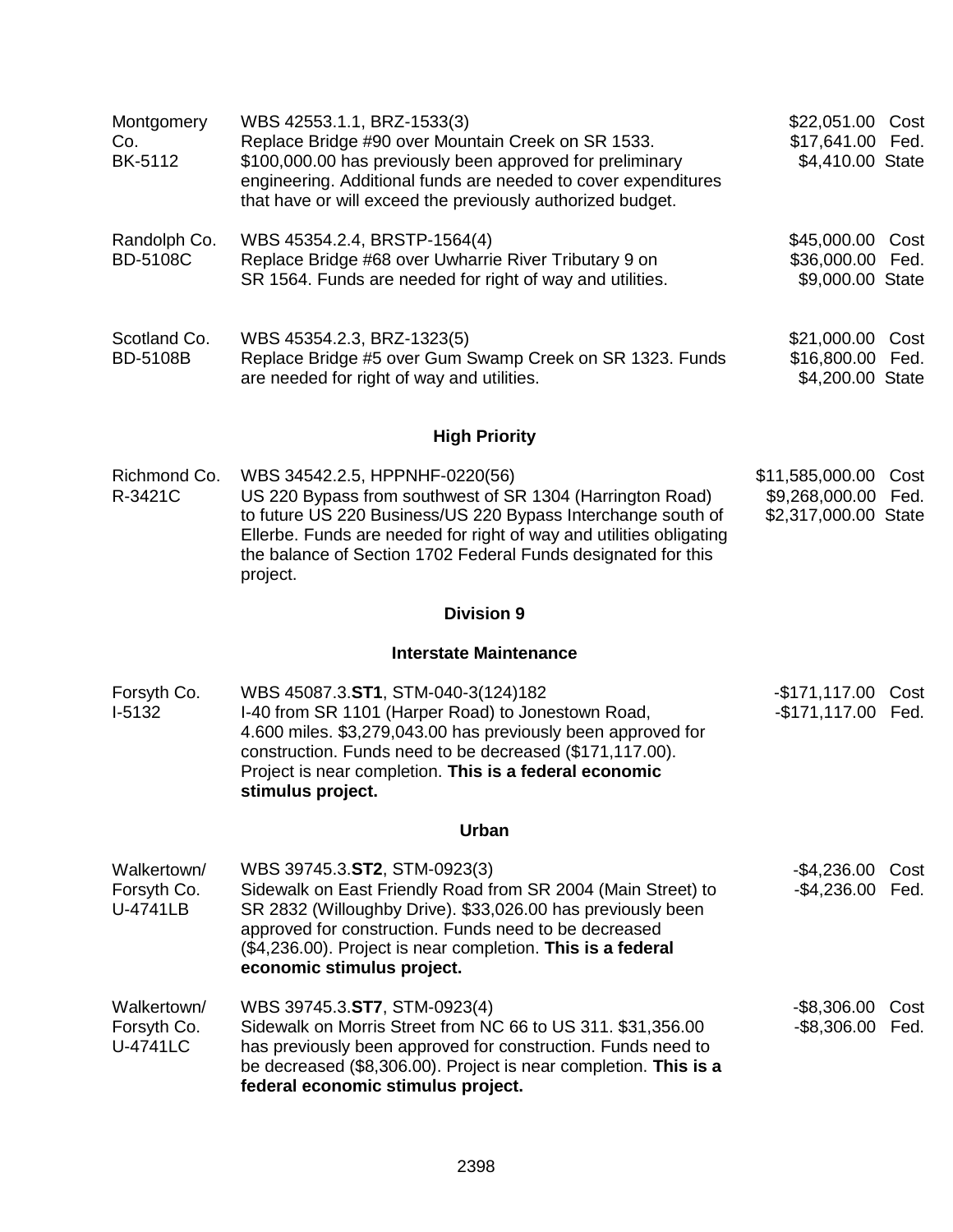| Rural Hall/<br>Forsyth Co.<br>U-4741MA        | WBS 39745.3.ST1, STM-0999(7)<br>Sidewalk on NC 66 and Park Street. \$166,075.00 has<br>previously been approved for construction. Funds need to be<br>decreased (\$18,759.00). Project is near completion. This is a<br>federal economic stimulus project.                                                                                  | -\$18,759.00 Cost<br>-\$18,759.00 Fed.                    |              |
|-----------------------------------------------|---------------------------------------------------------------------------------------------------------------------------------------------------------------------------------------------------------------------------------------------------------------------------------------------------------------------------------------------|-----------------------------------------------------------|--------------|
| Winston-<br>Salem/<br>Forsyth Co.<br>U-4741OA | WBS 39745.3.ST4, STM-0918(68)<br>Sidewalk on New Walkertown Road from Waterworks Road to<br>Spaulding Drive. \$109,916.00 has previously been approved for<br>construction. Additional funds are needed to cover expenditures<br>that have or will exceed the previously authorized budget.<br>This is a federal economic stimulus project. | \$727.00 Cost<br>\$727.00                                 | Fed.         |
| Winston-<br>Salem/<br>Forsyth Co.<br>U-4741OB | WBS 39745.3.ST5, STM-0918(69)<br>Sidewalk on Peters Creek Parkway from Brewer Road to north<br>of I-40. \$95,786.00 has previously been approved for<br>construction. Funds need to be decreased (\$12,216.00). Project<br>is near completion. This is a federal economic stimulus<br>project.                                              | $-$12,216.00$<br>$-$12,216.00$                            | Cost<br>Fed. |
| Clemmons/<br>Forsyth Co.<br>U-4741PA          | WBS 39745.3.ST6, STM-0926(3)<br>Sidewalk on Middlebrook Drive from Greenbrook Drive to Idols<br>Road. \$203,228.00 has previously been approved for<br>construction. Funds need to be decreased (\$49,409.00). Project<br>is near completion. This is a federal economic stimulus<br>project.                                               | $-$ \$49,409.00<br>$-$ \$49,409.00                        | Cost<br>Fed. |
| Winston-<br>Salem/<br>Forsyth Co.<br>U-5144A  | WBS 45164.3.ST1, STM-000S(568)<br>Northwest Boulevard from Reynolda Road to First Street.<br>\$383,584.00 has previously been approved for construction.<br>Funds need to be decreased (\$106,846.00). Project is near<br>completion. This is a federal economic stimulus project.                                                          | $-$106,846.00$<br>$-$106,846.00$                          | Cost<br>Fed. |
|                                               | <b>Bridge</b>                                                                                                                                                                                                                                                                                                                               |                                                           |              |
| Davidson Co.<br>B-3324                        | WBS 32993.1.2, BRZ-0911(6)<br>Replace Bridge #460 over branch of Swearing Creek on<br>SR 1318 in Lexington. \$50,000.00 has previously been<br>approved for preliminary engineering. Additional funds are<br>needed to cover expenditures that have or will exceed the<br>previously authorized budget.                                     | \$83,205.00 Cost<br>\$66,564.00 Fed.<br>\$16,641.00 State |              |
| Rowan Co.<br>B-4255                           | WBS 33597.1.1, BRSTP-0801(3)<br>Replace Bridge #28 over Withrow Creek on NC 801.<br>\$200,000.00 has previously been approved for preliminary<br>engineering. Additional funds are needed to cover expenditures<br>that have or will exceed the previously authorized budget.                                                               | \$25,000.00<br>\$20,000.00 Fed.<br>\$5,000.00 State       | Cost         |
|                                               |                                                                                                                                                                                                                                                                                                                                             |                                                           |              |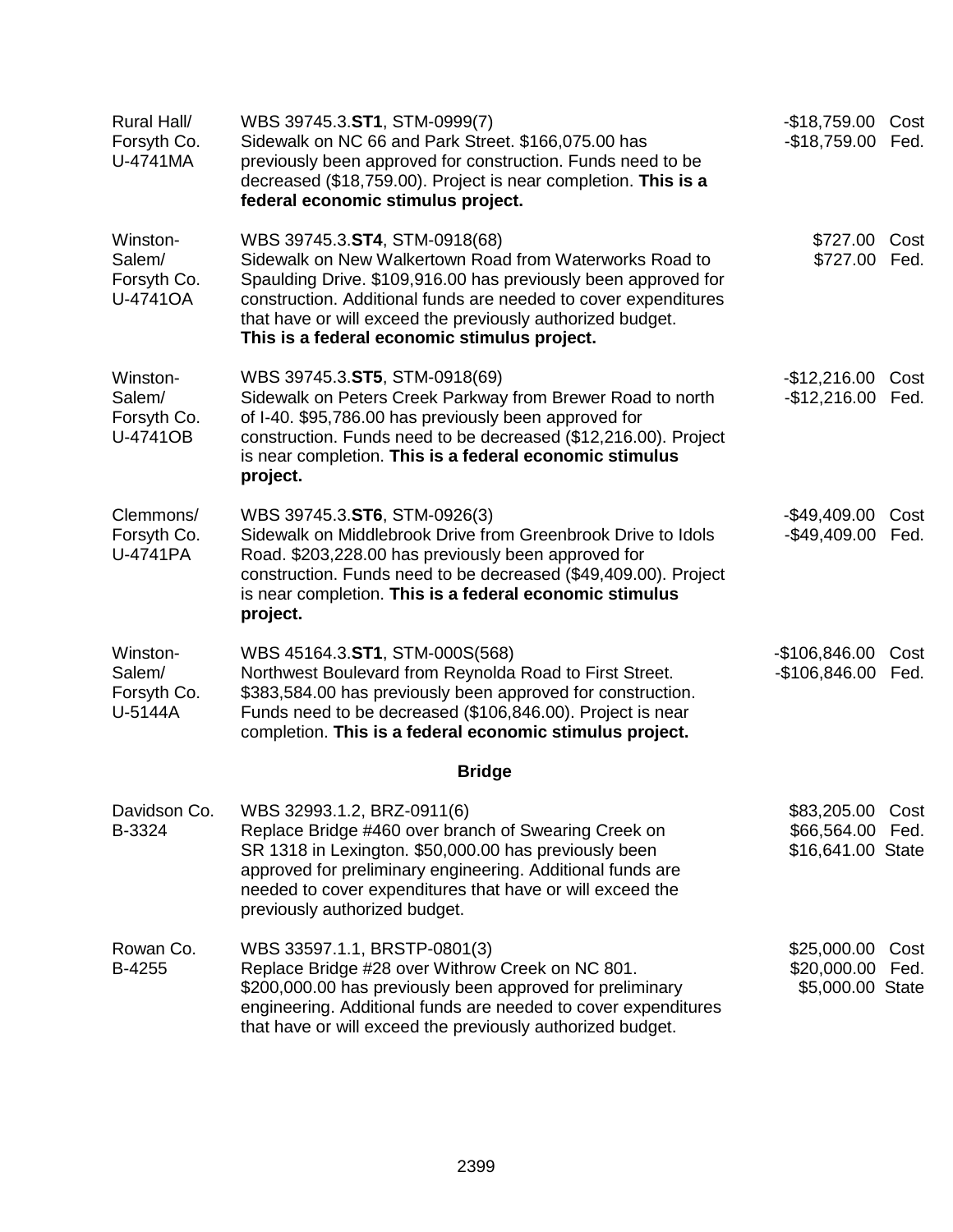## **Safety**

| Winston-<br>Salem/<br>Forsyth Co.<br><b>SR-5000T</b> | WBS 40922.1.19, SRS-0918(74)<br>Safe Routes to School. Funds are needed for preliminary<br>engineering for education, encouragement and neighborhood<br>outreach activities serving six schools in the Winston-Salem<br>Area.                                                                                                                                    | \$50,000.00<br>\$50,000.00                     | Cost<br>Fed. |
|------------------------------------------------------|------------------------------------------------------------------------------------------------------------------------------------------------------------------------------------------------------------------------------------------------------------------------------------------------------------------------------------------------------------------|------------------------------------------------|--------------|
|                                                      | <b>High Priority</b>                                                                                                                                                                                                                                                                                                                                             |                                                |              |
| Winston-<br>Salem/<br>Forsyth Co.<br>U-2579B*        | WBS 34839.2.10, HPPNHF-0918(46)<br>Northern Beltway (Eastern Section) from I-40 Business/US 421<br>to US 158. \$2,797,476.00 has previously been approved for<br>right of way - Advance Acquisition. Additional funds are needed<br>for appraisal and acquisition costs for SP 850 utilizing Section<br>1702 Federal Funds designated for this project.          | \$25,000.00<br>\$20,000.00<br>\$5,000.00 State | Cost<br>Fed. |
|                                                      | <b>Division 10</b>                                                                                                                                                                                                                                                                                                                                               |                                                |              |
|                                                      | <b>Interstate Maintenance</b>                                                                                                                                                                                                                                                                                                                                    |                                                |              |
| Mecklenburg<br>Co.<br>$I-5128$                       | WBS 45089.1.ST1, STM-077-1(194)3<br>I-77 from Nations Ford Road to Catawba Avenue. \$20,000.00<br>has previously been approved for preliminary engineering.<br>Funds need to be decreased (\$17,291.00). Project has gone to<br>construction. This is a federal economic stimulus project.                                                                       | -\$17,291.00 Cost<br>$-$17,291.00$             | Fed.         |
|                                                      | <b>National Highway</b>                                                                                                                                                                                                                                                                                                                                          |                                                |              |
| Anson Co.<br>R-5192                                  | WBS 45272.3.ST1, STM-0074(108)<br>US 74 Westbound from the Union County Line to the divided<br>highway west of SR 1259 (Anson Jr. High School Road),<br>10.800 miles. \$3,215,394.00 has previously been approved for<br>construction. Funds need to be decreased (\$213,000.00).<br>Project is near completion. This is a federal economic<br>stimulus project. | $-$213,000.00$<br>$-$ \$213,000.00             | Cost<br>Fed. |
|                                                      | <b>Surface Transportation</b>                                                                                                                                                                                                                                                                                                                                    |                                                |              |
| Union Co.<br>R-5114B                                 | WBS 42297.3.ST2, STM-0218(9)<br>NC 218 from the pavement joint 250 feet east of US 601 to the<br>pavement joint 500 feet west of NC 205, 10.930 miles.<br>\$3,330,424.00 has previously been approved for construction.<br>Funds need to be decreased (\$136,000.00). Project is near<br>completion. This is a federal economic stimulus project.                | $-$136,000.00$<br>$-$136,000.00$               | Cost<br>Fed. |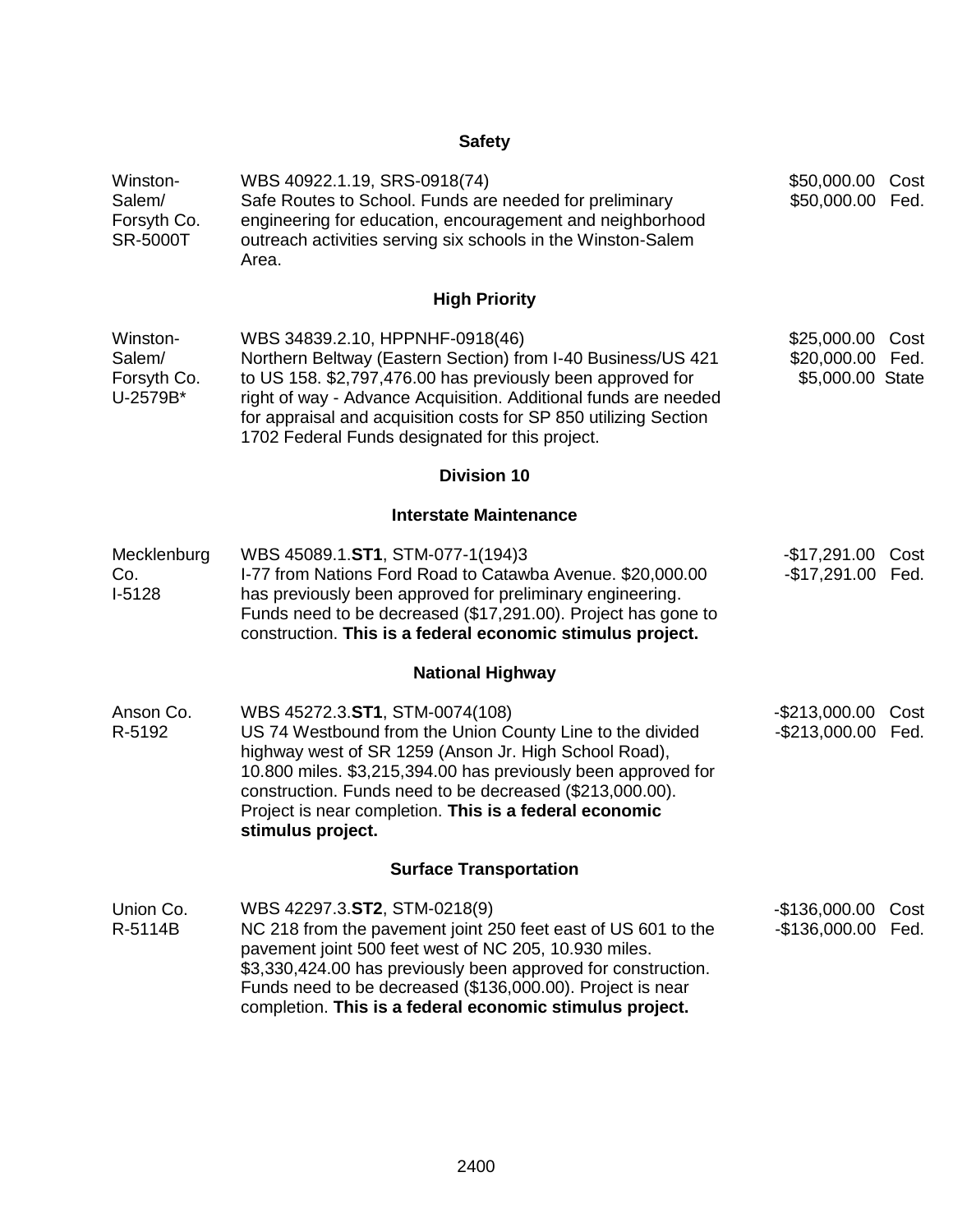| Union/<br>Anson Cos.<br>R-5114C                         | WBS 42297.3.ST3, STM-0218(10)<br>NC 218 from the pavement joint 560 feet east of NC 205 in<br>Union County to US 74 in Anson County, 13.600 miles.<br>\$3,300,000.00 has previously been approved for construction.<br>Additional funds are needed to cover expenditures that have or<br>will exceed the previously authorized budget. This is a federal<br>economic stimulus project. | \$100,000.00 Cost<br>\$100,000.00 Fed.              |              |
|---------------------------------------------------------|----------------------------------------------------------------------------------------------------------------------------------------------------------------------------------------------------------------------------------------------------------------------------------------------------------------------------------------------------------------------------------------|-----------------------------------------------------|--------------|
|                                                         | <b>Congestion Mitigation</b>                                                                                                                                                                                                                                                                                                                                                           |                                                     |              |
| Kannapolis/<br>Cabarrus Co.<br>C-4916A                  | WBS 44016.1.1, CMS-1034(7)<br>Sidewalk along Dale Earnhardt Boulevard from Hudson Street<br>to South Cannon Boulevard. Funds are needed for preliminary<br>engineering.                                                                                                                                                                                                                | \$23,400.00<br>\$18,720.00 Fed.<br>\$4,680.00 Local | Cost         |
|                                                         | <b>Enhancement</b>                                                                                                                                                                                                                                                                                                                                                                     |                                                     |              |
| Charlotte-<br>Mecklenburg/<br>Union Cos.<br>U-2510A     | WBS 34813.3.ST1, STM-0016(45)<br>NC 16 from south of SR 2948 (Marvin School Road) in Union<br>County to south of I-485 in Mecklenburg County. \$162,864.00<br>has previously been approved for construction. Funds need to<br>be decreased (\$89,200.00) for low bid adjustment. This is a<br>federal economic stimulus project.                                                       | -\$89,200.00<br>-\$89,200.00 Fed.                   | Cost         |
| Stanly Co.<br>R-0967CC                                  | WBS 34355.3.ST1, STM-0024(38)<br>NC 24/27 from east of Big Bear Creek to SR 1963 (St. Martin<br>Road) in Albemarle. \$140,280.00 has previously been approved<br>for construction. Funds need to be decreased (\$54,700.00) for<br>low bid adjustment. This is a federal economic stimulus<br>project.                                                                                 | -\$54,700.00 Cost<br>-\$54,700.00 Fed.              |              |
|                                                         | Urban                                                                                                                                                                                                                                                                                                                                                                                  |                                                     |              |
| Rockhill-<br>Pineville/<br>Mecklenburg<br>Co.<br>U-3447 | WBS 34948.3.ST1, STM-0051(28)<br>NC 51 from the South Carolina State Line to SR 3645 (Downs<br>Circle), 1.063 miles. \$5,983,613.00 has previously been<br>approved for construction. Funds need to be decreased<br>(\$39,000.00). Project is near completion. This is a federal<br>economic stimulus project.                                                                         | $-$ \$39,000.00<br>-\$39,000.00 Fed.                | Cost         |
| Charlotte/<br>Mecklenburg<br>Co.<br>U-5133              | WBS 45090.1.ST1, STM-1003(85)<br>Upgrade and expand the Traffic Signal and Management<br>System. \$250,000.00 has previously been approved for<br>preliminary engineering. Funds need to be decreased<br>(\$86,392.00). Project is near completion. This is a federal<br>economic stimulus project.                                                                                    | $-$ \$86,392.00<br>$-$ \$86,392.00                  | Cost<br>Fed. |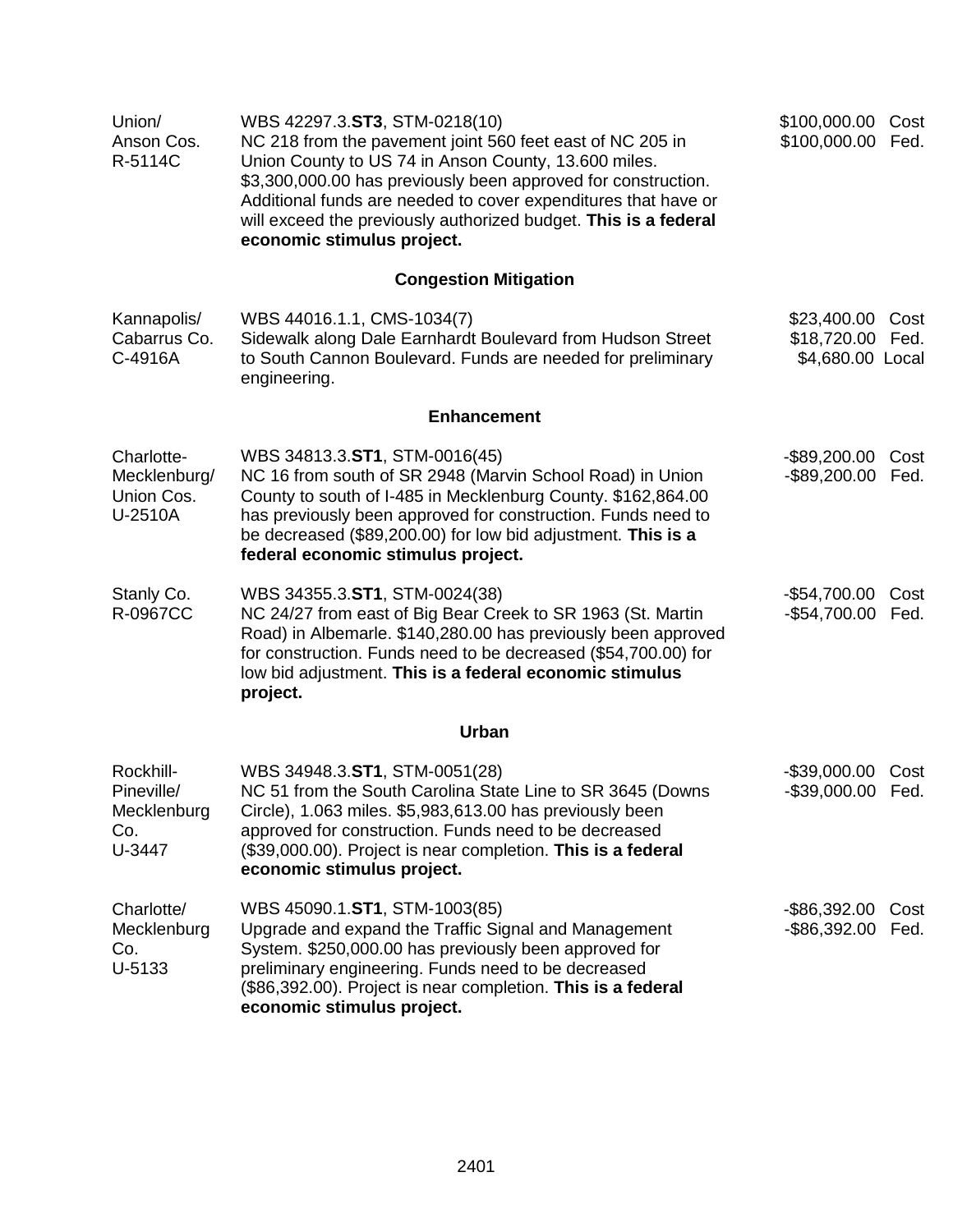| Davidson/<br>Mecklenburg<br>Co.<br>U-5136 | WBS 45093.3.ST1, STM-2693(2)<br>SR 2693 (Concord Road)/ SR 2420 (East Rocky River Road)<br>Intersection. \$531,269.00 has previously been approved for<br>construction. Funds need to be decreased (\$33,161.00). Project<br>is near completion. This is a federal economic stimulus<br>project.                                                                        | -\$33,161.00 Cost<br>-\$33,161.00 Fed.                       |              |
|-------------------------------------------|-------------------------------------------------------------------------------------------------------------------------------------------------------------------------------------------------------------------------------------------------------------------------------------------------------------------------------------------------------------------------|--------------------------------------------------------------|--------------|
| Matthews/<br>Mecklenburg<br>Co.<br>U-5198 | WBS 45315.3.ST1, STM-4497(1)<br>SR 4497 (Independence Point Parkway) from NC 51 to<br>Matthews-Mint Hill Road, 0.200 mile. \$245,000.00 has<br>previously been approved for construction. Funds need to be<br>decreased (\$33,000.00). Project is near completion. This is a<br>federal economic stimulus project.                                                      | $-$ \$33,000.00<br>$-$ \$33,000.00                           | Cost<br>Fed. |
| Matthews/<br>Mecklenburg<br>Co.<br>U-5199 | WBS 45316.3.ST1, STM-0051(30)<br>NC 51 at Fullwood Lane and Monroe Road. \$125,000.00 has<br>previously been approved for construction. Additional funds are<br>needed to cover expenditures that have or will exceed the<br>previously authorized budget. This is a federal economic<br>stimulus project.                                                              | \$80,000.00<br>\$80,000.00 Fed.                              | Cost         |
| Albemarle/<br>Stanly Co.<br>U-3300B       | WBS 34908.2.ST1, STM-1542(9)<br>SR 1542 (Ridge Street Extension) from existing Ridge Street to<br>Airport Road, 1.452 miles. \$4,109,737.00 has previously been<br>approved for construction. Additional funds are needed to cover<br>expenditures that have or will exceed the previously authorized<br>budget. This is a federal economic stimulus project.           | \$100,000.00<br>\$100,000.00                                 | Cost<br>Fed. |
| Waxhaw/<br>Union Co.<br>U-5135            | WBS 45092.3.ST1, STM-0016(46)<br>NC 16 and NC 75. \$774,999.00 has previously been approved<br>for construction. Funds need to be decreased (\$114,000.00).<br>Project is near completion. This is a federal economic<br>stimulus project.                                                                                                                              | $-$114,000.00$<br>$-$114,000.00$                             | Cost<br>Fed. |
|                                           | <b>Bridge</b>                                                                                                                                                                                                                                                                                                                                                           |                                                              |              |
| Anson Co.<br>B-4409                       | WBS 33687.2.ST1, STM-1627(9)<br>Replace Bridges #307 and #308 over the Winston-Salem<br>Southbound Railroad on SR 1627, 0.462 mile. \$2,526,117.00<br>has previously been approved for construction. Additional funds<br>are needed to cover expenditures that have or will exceed the<br>previously authorized budget. This is a federal economic<br>stimulus project. | \$348,000.00<br>\$348,000.00                                 | Cost<br>Fed. |
| Mecklenburg<br>Co.<br><b>BK-5102D</b>     | WBS 42580.3.4, BRIMS-0277(13)<br>Painting of Bridge #332 over the CSX Railroad Tracks and<br>Johnston Creek on I-277. \$2,850,000.00 has previously been<br>approved for construction. Funds need to be decreased<br>(\$1,014,000.00) based on the latest estimate.                                                                                                     | -\$1,014,000.00<br>-\$811,200.00 Fed.<br>-\$202,800.00 State | Cost         |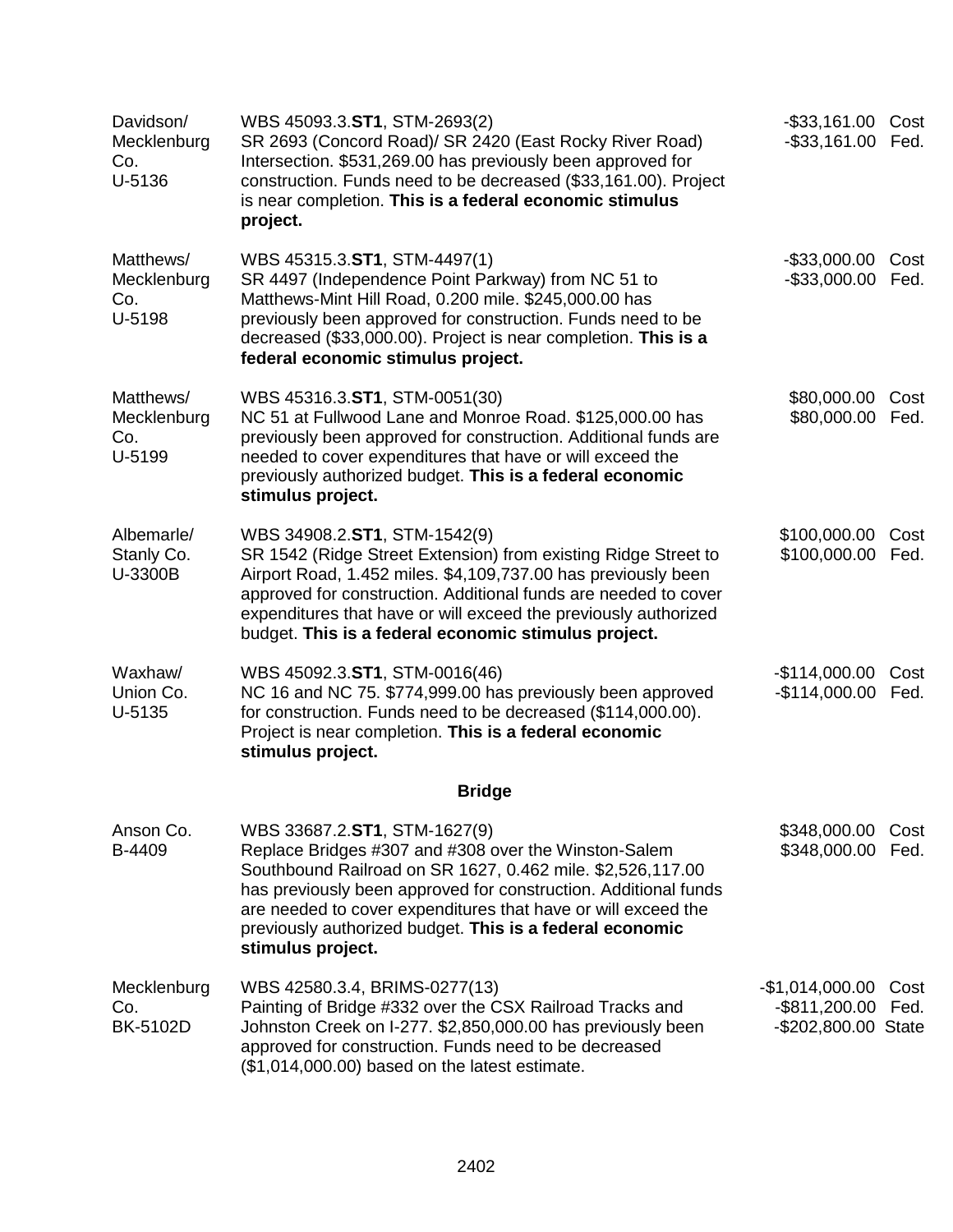| Union Co.<br>B-4294                                  | WBS 33632.2.1, BRZ-1113(3)<br>Replace Bridge #184 over Waxhaw Creek on SR 1113. Funds<br>are needed for right of way and utilities.                                                                                                                                                                                                                                           | \$64,000.00 Cost<br>\$51,200.00<br>\$12,800.00 State     | Fed.         |
|------------------------------------------------------|-------------------------------------------------------------------------------------------------------------------------------------------------------------------------------------------------------------------------------------------------------------------------------------------------------------------------------------------------------------------------------|----------------------------------------------------------|--------------|
|                                                      | <b>High Priority</b>                                                                                                                                                                                                                                                                                                                                                          |                                                          |              |
| Mecklenburg<br>Co.<br>$I-4733$                       | WBS 38063.1.1, HPP-077-1(206)29; TI-077-1(207)29<br>I-77 at SR 5544 (West Catawba Avenue) Interchange in<br>Cornelius. \$783,682.00 has previously been approved for<br>preliminary engineering. Additional funds are needed obligating<br>the balance of Section 1702 and Section 1934 Federal Funds<br>designated for this project.                                         | \$7,261,560.00<br>\$6,009,716.00<br>\$1,251,844.00 State | Cost<br>Fed. |
|                                                      | <b>Bicycle and Pedestrian</b>                                                                                                                                                                                                                                                                                                                                                 |                                                          |              |
| Mint Hill/<br>Mecklenburg<br>Co.<br><b>EB-5118JA</b> | WBS 45051.3.ST10, STM-1031(7)<br>Wilgrove-Mint Hill Road from NC 51 to Jim Harper Lane,<br>0.200 mile. \$142,998.00 has previously been approved for<br>construction. Funds need to be decreased (\$29,342.00). Project<br>is near completion. This is a federal economic stimulus<br>project.                                                                                | $-$ \$29,342.00<br>$-$29,342.00$                         | Cost<br>Fed. |
| Mecklenburg<br>Co.<br>EB-5118JB                      | WBS 45051.3.ST26, STM-1006(34)<br>West Branch Rocky River Greenway. \$487,767.00 has<br>previously been approved for construction. Additional funds are<br>needed to cover expenditures that have or will exceed the<br>previously authorized budget. This is a federal economic<br>stimulus project.                                                                         | \$30,000.00<br>\$30,000.00                               | Cost<br>Fed. |
| Charlotte/<br>Mecklenburg<br>Co.<br><b>EB-5118JC</b> | WBS 45051.3.ST27, STM-1003(93)<br>Pedestrian signals and crosswalk markings at various locations.<br>\$800,000.00 has previously been approved for construction.<br>Funds need to be decreased (\$425,376.00). Project is near<br>completion. This is a federal economic stimulus project.                                                                                    | $-$ \$425,376.00<br>$-$ \$425,376.00                     | Cost<br>Fed. |
| Charlotte/<br>Mecklenburg<br>Co.<br>EB-5118JD        | WBS 45051.3.ST28, STM-1003(94)<br>Shasta Lane from Randolph Road to Sardis Road. \$363,826.00<br>has previously been approved for construction. Funds need to<br>be decreased (\$13,000.00). Project is near completion. This is<br>a federal economic stimulus project.                                                                                                      | $-$13,000.00$<br>$-$13,000.00$                           | Cost<br>Fed. |
| Charlotte/<br>Mecklenburg<br>Co.<br>EB-5120          | WBS 45097.3.ST1, STM-1003(86)<br>Toby Creek Greenway from NC 49 at Harris Boulevard to<br>Mallard Creek through the UNC Charlotte Campus.<br>\$1,169,772.00 has previously been approved for construction.<br>Additional funds are needed to cover expenditures that have or<br>will exceed the previously authorized budget. This is a federal<br>economic stimulus project. | \$70,000.00<br>\$70,000.00                               | Cost<br>Fed. |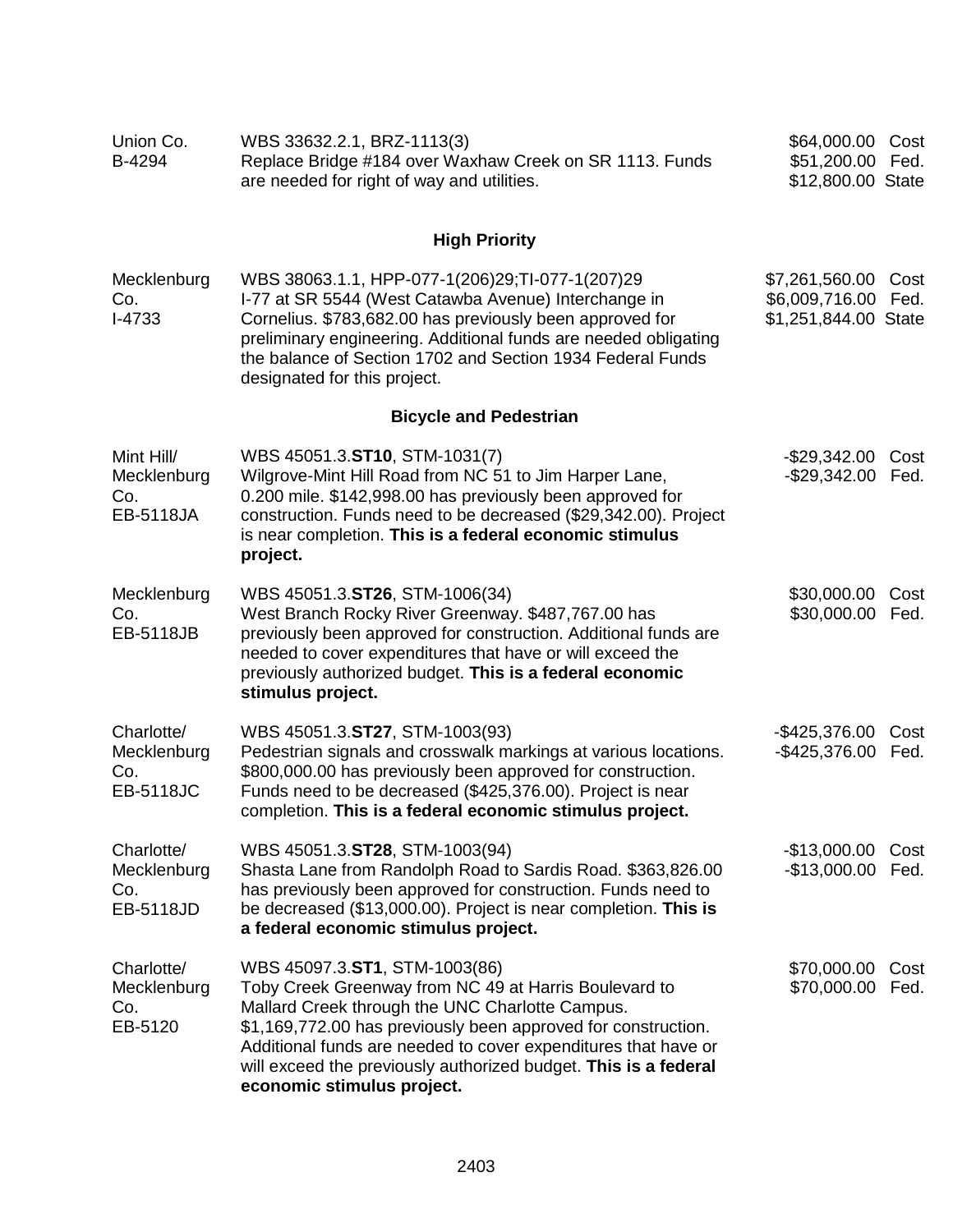### **Surface Transportation**

| Wilkes Co.<br>R-5153            | WBS 45100.3.ST1, STM-0016(47)<br>NC 16 North from SR 1559 (Old NC 16) to the Ashe County<br>Line, 9.350 miles. \$1,602,356.00 has previously been approved<br>for construction. Additional funds are needed to cover<br>expenditures that have or will exceed the previously authorized<br>budget. This is a federal economic stimulus project. | \$49,695.00<br>\$49,695.00                               | Cost<br>Fed. |
|---------------------------------|-------------------------------------------------------------------------------------------------------------------------------------------------------------------------------------------------------------------------------------------------------------------------------------------------------------------------------------------------|----------------------------------------------------------|--------------|
|                                 | <b>Bridge</b>                                                                                                                                                                                                                                                                                                                                   |                                                          |              |
| Ashe Co.<br>B-3300              | WBS 32980.1.1, BRSTP-0088(1)<br>Replace Bridge #57 over Buffalo Creek on NC 88/194.<br>\$250,000.00 has previously been approved for preliminary<br>engineering. Additional funds are needed to cover expenditures<br>that have or will exceed the previously authorized budget.                                                                | \$135,986.00<br>\$108,789.00<br>\$27,197.00 State        | Cost<br>Fed. |
| Avery Co.<br><b>BK-5117</b>     | WBS 42568.1.1, BRZ-1166(8)<br>Replace Bridge #16 over Horse Creek on SR 1166. \$50,000.00<br>has previously been approved for preliminary engineering.<br>Additional funds are needed to cover expenditures that have or<br>will exceed the previously authorized budget.                                                                       | \$45,126.00 Cost<br>\$36,101.00 Fed.<br>\$9,025.00 State |              |
| Caldwell Co.<br><b>BD-5111G</b> | WBS 45357.1.7, BRZ-1722(4)<br>Replace Bridge #45 over Upper Little Creek on SR 1722. Funds<br>are needed for preliminary engineering.                                                                                                                                                                                                           | \$100,000.00<br>\$80,000.00<br>\$20,000.00 State         | Cost<br>Fed. |
| Watauga Co.<br><b>BD-5111H</b>  | WBS 45357.1.8, BRZ-1306(22)<br>Replace Bridge #132 over Cove Creek on SR 1306. Funds are<br>needed for preliminary engineering.                                                                                                                                                                                                                 | \$100,000.00 Cost<br>\$80,000.00<br>\$20,000.00 State    | Fed.         |
| Watauga Co.<br>BD-5111l         | WBS 45357.1.9, BRZ-1359(2)<br>Replace Bridge #142 over Meadow Creek on SR 1359. Funds<br>are needed for preliminary engineering.                                                                                                                                                                                                                | \$100,000.00<br>\$80,000.00<br>\$20,000.00 State         | Cost<br>Fed. |
| Wilkes Co.<br><b>BD-5111D</b>   | WBS 45357.1.4, BRZ-2149(1)<br>Replace Bridge #222 over Big Bugaboo Creek on SR 2149.<br>Funds are needed for preliminary engineering.                                                                                                                                                                                                           | \$100,000.00<br>\$80,000.00<br>\$20,000.00 State         | Cost<br>Fed. |
| Wilkes Co.<br><b>BD-5111E</b>   | WBS 45357.1.5, BRZ-1150(8)<br>Replace Bridge #86 over Naked Creek on SR 1150. Funds are<br>needed for preliminary engineering.                                                                                                                                                                                                                  | \$100,000.00<br>\$80,000.00<br>\$20,000.00 State         | Cost<br>Fed. |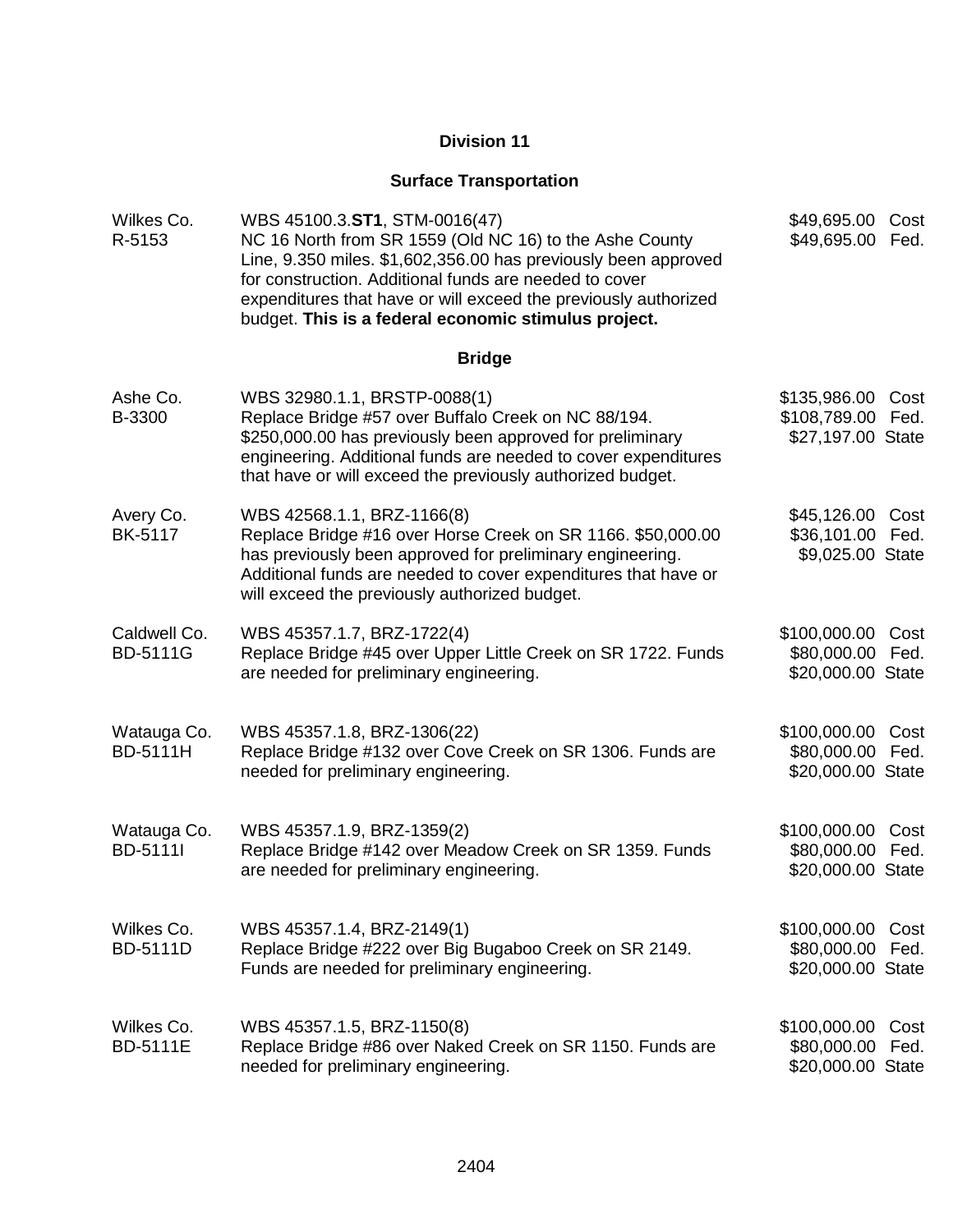| Wilkes Co.<br><b>BD-5111F</b>         | WBS 45357.1.6, BRZ-1151(9)<br>Replace Bridge #89 over Naked Creek on SR 1151. Funds are<br>needed for preliminary engineering.                                                                                                                                                                                                                      | \$100,000.00 Cost<br>\$80,000.00 Fed.<br>\$20,000.00 State  |
|---------------------------------------|-----------------------------------------------------------------------------------------------------------------------------------------------------------------------------------------------------------------------------------------------------------------------------------------------------------------------------------------------------|-------------------------------------------------------------|
| Yadkin Co.<br><b>BD-5111J</b>         | WBS 45357.1.10, BRZ-1503(12)<br>Replace Bridge #110 over North Deep Creek on SR 1503.<br>Funds are needed for preliminary engineering.                                                                                                                                                                                                              | \$100,000.00 Cost<br>\$80,000.00 Fed.<br>\$20,000.00 State  |
| Yadkin Co.<br><b>BD-5111K</b>         | WBS 45357.1.11, BRZ-1368(2)<br>Replace Bridge #149 over North Deep Creek on SR 1368.<br>Funds are needed for preliminary engineering.                                                                                                                                                                                                               | \$100,000.00 Cost<br>\$80,000.00 Fed.<br>\$20,000.00 State  |
|                                       | <b>Division 12</b>                                                                                                                                                                                                                                                                                                                                  |                                                             |
|                                       | <b>Interstate Maintenance</b>                                                                                                                                                                                                                                                                                                                       |                                                             |
| Iredell Co.<br>R-4436LD               | WBS 34625.2.ST6, STM-077-1(199)39<br>I-77 Southbound Rest Area. \$132,000.00 has previously been<br>approved for construction. Funds need to be decreased<br>(\$6,929.00). Project is near completion. This is a federal<br>economic stimulus project.                                                                                              | -\$6,929.00 Cost<br>-\$6,929.00 Fed.                        |
|                                       | <b>Surface Transportation</b>                                                                                                                                                                                                                                                                                                                       |                                                             |
| Mooresville/<br>Iredell Co.<br>R-4757 | WBS 38679.1.2, STP-1206(10)<br>Relocation of SR 1206 (Alcove Road). \$50,000.00 has<br>previously been approved for preliminary engineering.<br>Additional funds are needed based on the latest estimate to<br>conduct a feasibility study utilizing FY2003 Omnibus<br>Appropriation Act, Section 330 Federal Funds designated for<br>this project. | \$200,000.00<br>Cost<br>\$200,000.00 Fed.                   |
|                                       | <b>Bridge</b>                                                                                                                                                                                                                                                                                                                                       |                                                             |
| Alexander Co.<br>B-3100               | WBS 32865.3.1, BRZ-1001(34)<br>Replace Bridge #27 on SR 1001 over the South Yadkin River,<br>0.229 mile. \$1,341,281.00 has previously been approved for<br>construction. Additional funds are needed to cover expenditures<br>that have or will exceed the previously authorized budget.                                                           | \$90,014.00 Cost<br>\$72,011.00 Fed.<br>\$18,003.00 State   |
| Catawba Co.<br>B-4456                 | WBS 33708.2.1, BRSTP-0016(25)<br>Replace Bridge #49 over I-40 on NC 16. Funds are needed for<br>right of way and utilities.                                                                                                                                                                                                                         | \$350,000.00 Cost<br>\$280,000.00 Fed.<br>\$70,000.00 State |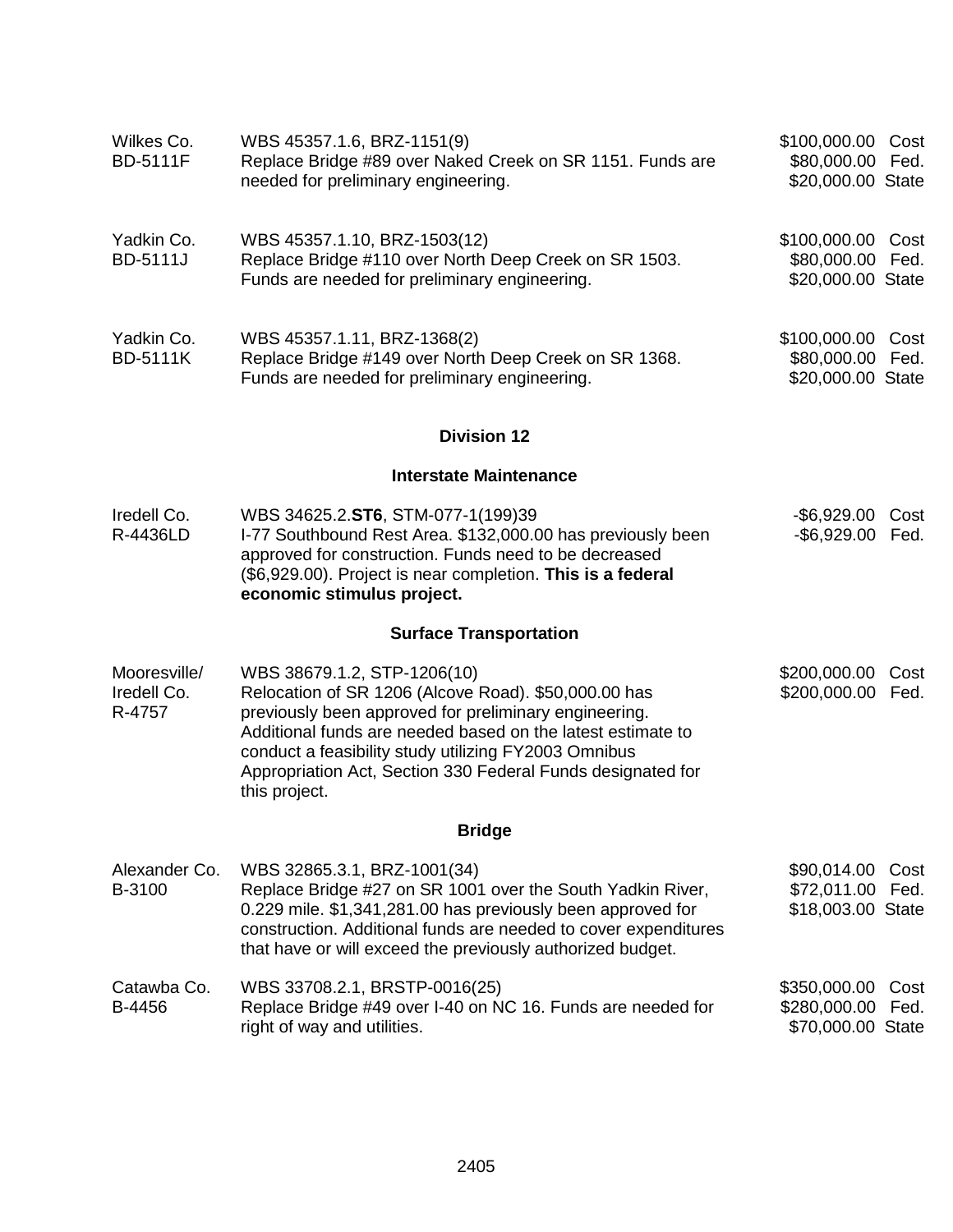| Gaston Co.<br>B-4519                            | WBS 33743.3.ST1, STM-1800(6)<br>Replace Bridge #155 over Little Long Creek on SR 1800,<br>0.089 mile. \$700,000.00 has previously been approved for<br>construction. Funds need to be decreased (\$82,903.00).<br>Project is complete. This is a federal economic stimulus<br>project.                                                             | -\$82,903.00 Cost<br>-\$82,903.00 Fed.                      |      |
|-------------------------------------------------|----------------------------------------------------------------------------------------------------------------------------------------------------------------------------------------------------------------------------------------------------------------------------------------------------------------------------------------------------|-------------------------------------------------------------|------|
|                                                 | <b>Rail Program</b>                                                                                                                                                                                                                                                                                                                                |                                                             |      |
| <b>Divisionwide</b><br>Z-4712                   | WBS 46012.2.1, STP-FY07(12)<br>State System Railway-Highway Grade Crossing Safety Projects.<br>\$712,267.00 has previously been approved for construction.<br>Additional funds are needed based on the latest estimate for:<br>Z-4712F - intersection of SR 2216 (Austell Road) and Fifth<br>Street in Earl, Cleveland County; Crossing #724 078V. | \$6,000.00 Cost<br>\$5,400.00 Fed.<br>\$600.00 State        |      |
|                                                 | <b>High Priority</b>                                                                                                                                                                                                                                                                                                                               |                                                             |      |
| Newton/<br>Catawba Co.<br>R-4911                | WBS 40930.3.1, HPP-0010(2)<br>NC 10 from east of SR 1008 (Zion Church Road) to the US 321<br>Northbound Ramps. \$1,766,550.00 has previously been<br>approved for construction. Additional funds are needed<br>obligating the balance of Section 1702 Federal Funds<br>designated for this project.                                                | \$256,881.00 Cost<br>\$205,505.00 Fed.<br>\$51,376.00 State |      |
|                                                 | <b>Division 13</b>                                                                                                                                                                                                                                                                                                                                 |                                                             |      |
|                                                 | <b>National Highway</b>                                                                                                                                                                                                                                                                                                                            |                                                             |      |
| <b>Buncombe</b><br>Co.<br>R-4436ME              | WBS 34625.2.ST10, STM-0240(3)6<br>I-240 near Exit 6 Southbound. \$235,122.00 has previously been<br>approved for construction. Additional funds are needed to cover<br>expenditures that have or will exceed the previously authorized<br>budget. This is a federal economic stimulus project.                                                     | \$56,727.00<br>\$56,727.00 Fed.                             | Cost |
|                                                 | <b>Enhancement</b>                                                                                                                                                                                                                                                                                                                                 |                                                             |      |
| Asheville/<br><b>Buncombe</b><br>Co.<br>E-5105A | WBS 45253.3.ST1, STM-1302(50)<br>Sidewalk and pedestrian crosswalk at the intersection of<br>SR 3503 (Overlook Road) at Pinchot Drive. \$7,548.00 has<br>previously been approved for construction. Funds need to be<br>decreased (\$118.00). Project is near completion. This is a<br>federal economic stimulus project.                          | -\$118.00 Cost<br>-\$118.00 Fed.                            |      |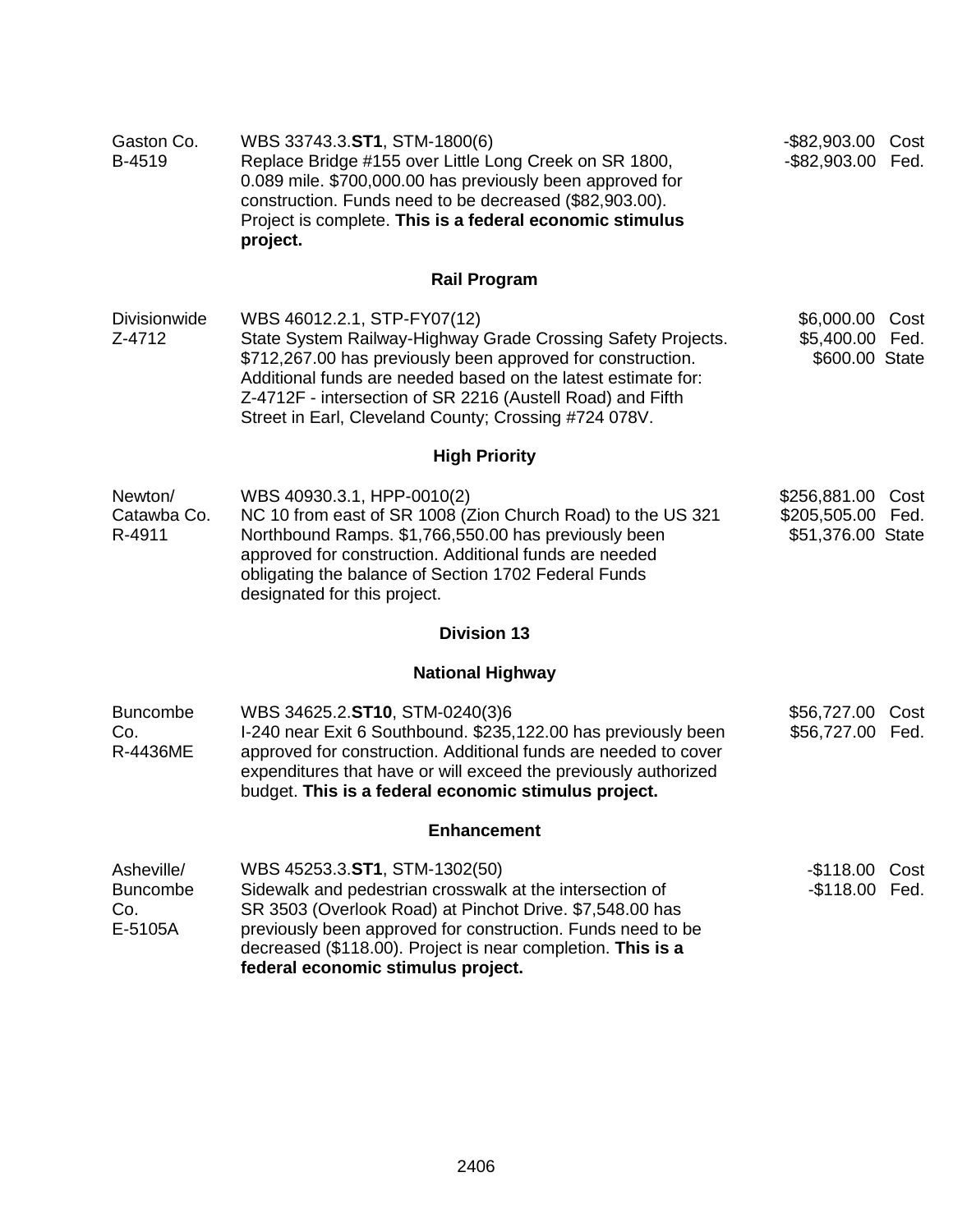| Asheville/<br><b>Buncombe</b><br>Co.<br>E-5105B               | WBS 45253.3.ST2, STM-1302(51)<br>Sidewalk and wheelchair ramps at the intersection of SR 3503<br>(Overlook Road) at Pinchot Drive. \$17,223.00 has previously<br>been approved for construction. Additional funds are needed to<br>cover expenditures that have or will exceed the previously<br>authorized budget. This is a federal economic stimulus<br>project. | \$4,546.00<br>\$4,546.00                             | Cost<br>Fed. |
|---------------------------------------------------------------|---------------------------------------------------------------------------------------------------------------------------------------------------------------------------------------------------------------------------------------------------------------------------------------------------------------------------------------------------------------------|------------------------------------------------------|--------------|
| Burnsville/<br>Yancey Co.<br>EL-5105                          | WBS 45254.3.ST1, STM-1307(4)<br>SR 1373 (North Main Street) to the Ray Cort Park Entrance.<br>\$189,719.00 has previously been approved for construction.<br>Additional funds are needed to cover expenditures that have or<br>will exceed the previously authorized budget. This is a federal<br>economic stimulus project.                                        | \$237.00 Cost<br>\$237.00 Fed.                       |              |
|                                                               | Urban                                                                                                                                                                                                                                                                                                                                                               |                                                      |              |
| Asheville/<br><b>Buncombe</b><br>Co.<br>U-5174                | WBS 45231.3.ST1, STM-1302(44)<br>Downtown Central Business District Streetscape and Gateway<br>on Lexington and Clingman Avenues and College Street.<br>\$94,718.00 has previously been approved for construction.<br>Funds need to be decreased (\$9,500.00). Project is near<br>completion. This is a federal economic stimulus project.                          | $-$9,500.00$<br>$-$9,500.00$                         | Cost<br>Fed. |
| <b>Black</b><br>Mountain/<br><b>Buncombe</b><br>Co.<br>U-5178 | WBS 45234.3.ST1, STM-1305(6)<br>US 70 Sidewalk Expansion from Blue Ridge Road to<br>Grovestone Road. \$227,821.00 has previously been approved<br>for construction. Funds need to be decreased (\$8,357.00).<br>Project is near completion. This is a federal economic<br>stimulus project.                                                                         | -\$8,357.00 Cost<br>-\$8,357.00 Fed.                 |              |
|                                                               | <b>Bridge</b>                                                                                                                                                                                                                                                                                                                                                       |                                                      |              |
| McDowell Co.<br>B-3675                                        | WBS 33219.3.1, BRZ-1144(6)<br>Replace Bridge #248 over Cove Creek on SR 1144 (Hensley<br>Road), 0.143 mile. \$389,865.00 has previously been approved<br>for construction. Additional funds are needed to cover<br>expenditures that have or will exceed the previously authorized<br>budget.                                                                       | \$25,410.00<br>\$20,328.00<br>\$5,082.00 State       | Cost<br>Fed. |
| Mitchell Co.<br>BK-5125                                       | WBS 42576.1.1, BRZ-1189(2)<br>Replace Bridge #177 over Cane Creek on SR 1189.<br>\$100,000.00 has previously been approved for preliminary<br>engineering. Additional funds are needed to cover expenditures<br>that have or will exceed the previously authorized budget.                                                                                          | \$6,233.00<br>\$4,987.00<br>\$1,246.00 State         | Cost<br>Fed. |
| itchell Co.<br>BK-5130                                        | WBS 47066.3.1, BRSTP-019E(5)<br>Preservation of Bridge #16 over the Clinchfield Railroad and the<br>North Toe River on US 19E. Funds are needed for construction.                                                                                                                                                                                                   | \$1,014,000.00<br>\$811,200.00<br>\$202,800.00 State | Cost<br>Fed. |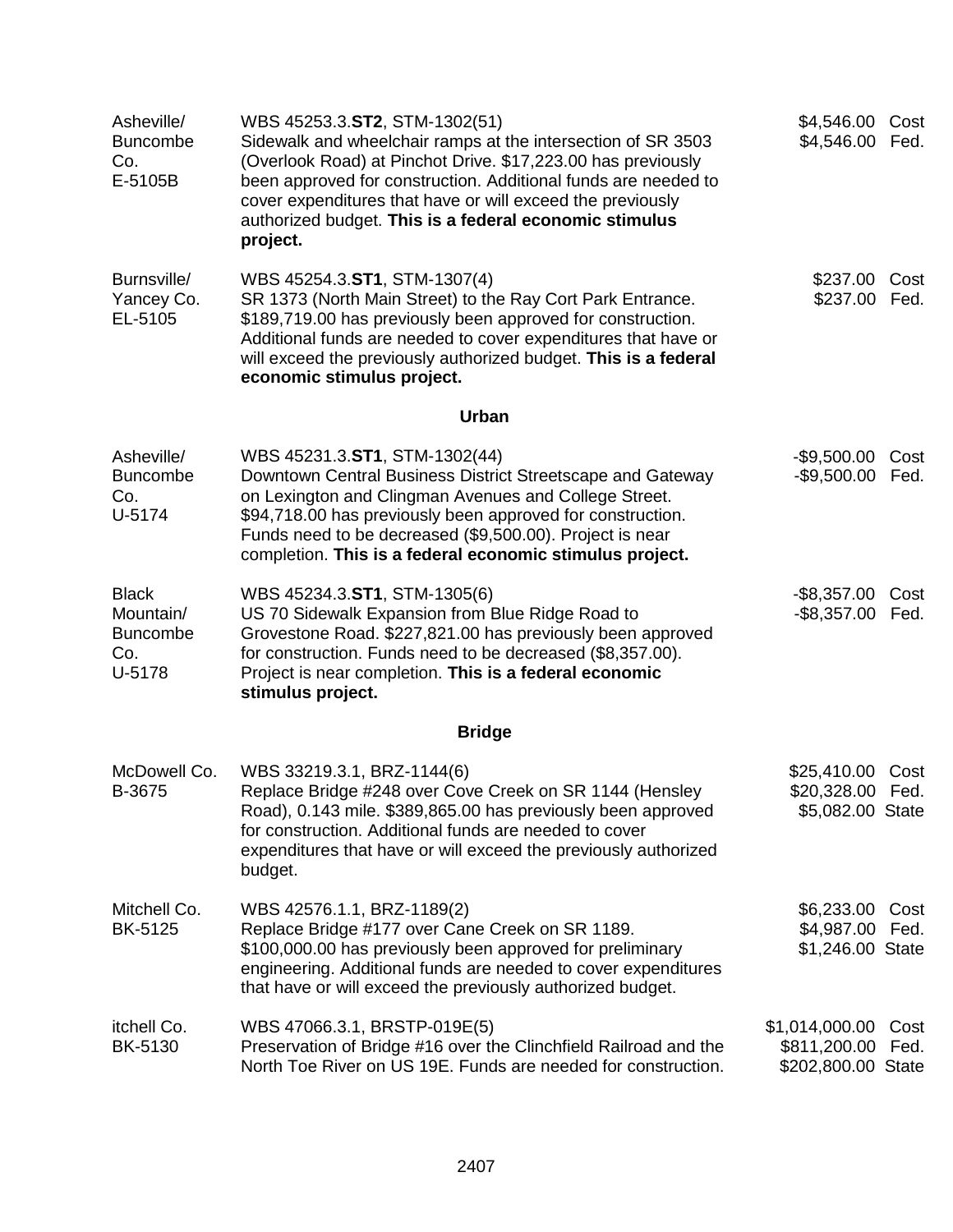### **Surface Transportation**

| Macon Co.<br>R-5203                         | WBS 42804.3.ST1, STM-0064(137)<br>US 64 at the intersections of SR 1516 (Sanders Road),<br>SR 1517 (Bethel Church Road) and SR 1533 (Walnut Creek<br>Road). \$670,000.00 has previously been approved for<br>construction. Funds need to be decreased (\$90,001.00). Project<br>is complete. This is a federal economic stimulus project.            | -\$90,001.00 Cost<br>-\$90,001.00 Fed.               |              |
|---------------------------------------------|------------------------------------------------------------------------------------------------------------------------------------------------------------------------------------------------------------------------------------------------------------------------------------------------------------------------------------------------------|------------------------------------------------------|--------------|
|                                             | Urban                                                                                                                                                                                                                                                                                                                                                |                                                      |              |
| Maggie<br>Valley/<br>Haywood Co.<br>U-5181A | WBS 45238.3.ST1, STM-1499(3)<br>SR 1307 (Moody Farm Road) terminating at Socco Road<br>(US 19). \$915,289.00 has previously been approved for<br>construction. Additional funds are needed to cover expenditures<br>that have or will exceed the previously authorized budget.<br>This is a federal economic stimulus project.                       | \$25,214.00<br>\$25,214.00                           | Cost<br>Fed. |
| Flat Rock/<br>Henderson<br>Co.<br>U-5182    | WBS 45239.3.ST1, STM-1430(6)<br>Walkway extensions on the east side of NC 225 North and<br>south of Little River Road. \$55,000.00 has previously been<br>approved for construction. Additional funds are needed to cover<br>expenditures that have or will exceed the previously authorized<br>budget. This is a federal economic stimulus project. | \$1,034.00 Cost<br>\$1,034.00 Fed.                   |              |
| Fletcher/<br>Henderson<br>Co.<br>U-5184     | WBS 45233.3.ST1, STM-1429(3)<br>Cane Creek Greenway. \$222,517.00 has previously been<br>approved for construction. Funds need to be decreased<br>(\$8,779.00). Project is near completion. This is a federal<br>economic stimulus project.                                                                                                          | -\$8,779.00 Cost<br>$-$ \$8,779.00                   | Fed.         |
|                                             | <b>Bridge</b>                                                                                                                                                                                                                                                                                                                                        |                                                      |              |
| Graham Co.<br>B-5209                        | WBS 45307.1.ST1, STM-0129(2)<br>Rehabilitate Bridge #10 over East Buffalo Creek on US 129.<br>\$50,000.00 has previously been approved for preliminary<br>engineering. Funds need to be decreased (\$7,190.00). Project<br>is near completion. This is a federal economic stimulus<br>project.                                                       | $-$7,190.00$<br>-\$7,190.00 Fed.                     | Cost         |
| Haywood Co.<br>B-3659                       | WBS 33204.3.1, BRZ-1147(9)<br>Replace Bridge #112 over Allens Creek on SR 1147.<br>\$645,466.00 has previously been approved for construction.<br>Funds need to be decreased (\$11,041.00) to close project.                                                                                                                                         | $-$11,041.00$<br>$-$ \$8,833.00<br>-\$2,208.00 State | Cost<br>Fed. |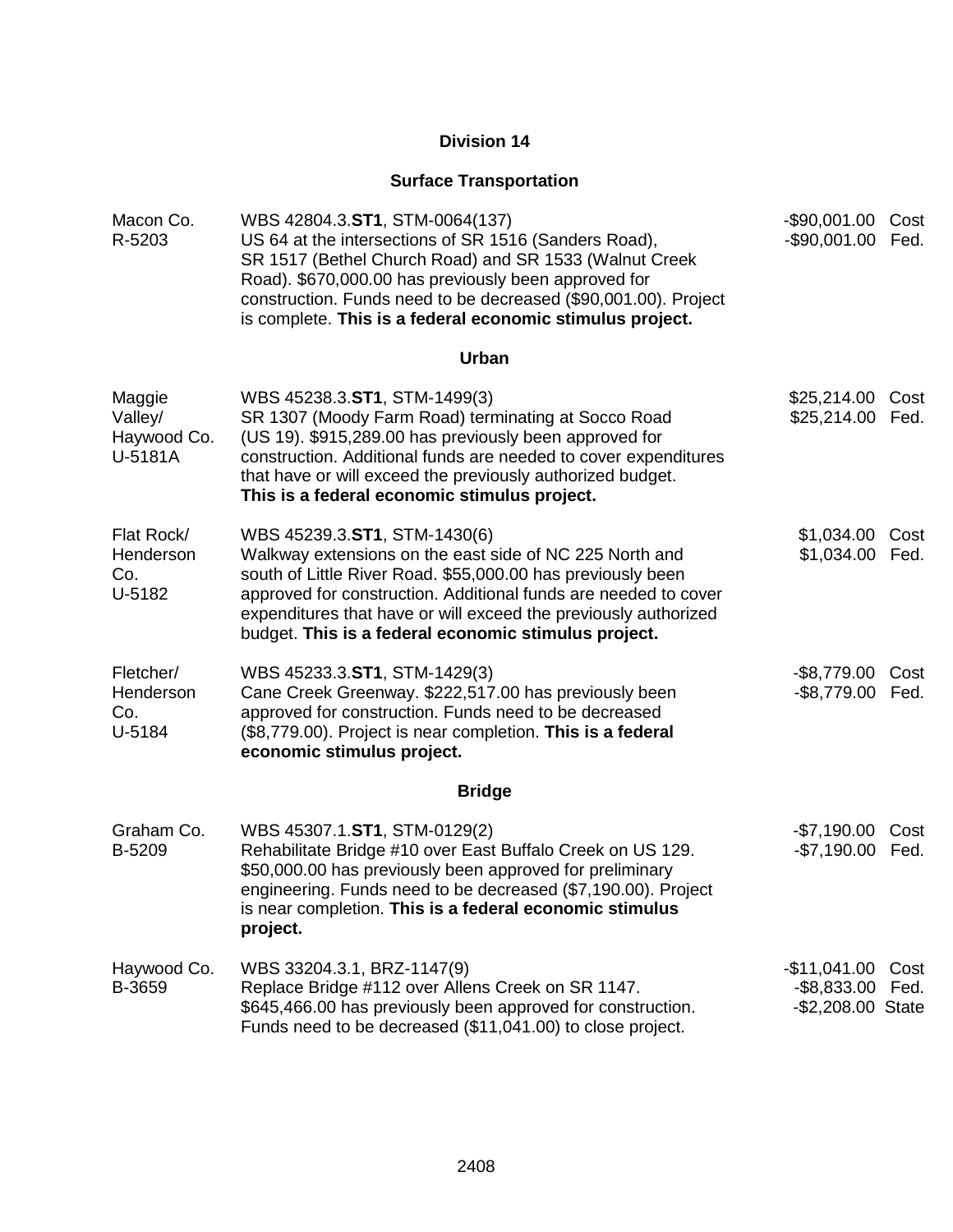| Haywood Co.<br>B-5207 | WBS 45305.1.ST1, STM-040-1(210)17<br>Rehabilitate Bridge #124 over SR 1338 on I-40. \$50,000.00 has<br>previously been approved for preliminary engineering. Funds<br>need to be decreased (\$7,470.00). Project has gone to<br>construction. This is a federal economic stimulus project.  | -\$7,470.00 Cost<br>-\$7,470.00 Fed.   |  |
|-----------------------|---------------------------------------------------------------------------------------------------------------------------------------------------------------------------------------------------------------------------------------------------------------------------------------------|----------------------------------------|--|
| Haywood Co.<br>B-5207 | WBS 45305.3.ST1, STM-040-1(210)17<br>Rehabilitate Bridge #124 over SR 1338 on I-40. \$688,971.00<br>has previously been approved for construction. Funds need to<br>be decreased (\$11,115.00). Project is near completion. This is<br>a federal economic stimulus project.                 | -\$11,115.00 Cost<br>-\$11,115.00 Fed. |  |
| Haywood Co.<br>B-5208 | WBS 45306.1.ST1, STM-040-1(211)22<br>Rehabilitate Bridge #205 over SR 1364 on I-40. \$50,000.00 has<br>previously been approved for preliminary engineering. Funds<br>need to be decreased (\$18,044.00). Project has gone to<br>construction. This is a federal economic stimulus project. | -\$18,044.00 Cost<br>-\$18,044.00 Fed. |  |

**\* INDICATES INTRASTATE OR LOOP PROJECT**

#### **ITEM M SUMMARY - 172 PROJECT(S) - (TOTAL FEDERAL AND STATE) \$58,846,113.00**

#### **Approval – Revisions to the 2009-2015 STIP**

A motion was made by Board Member Burrell, which was seconded by Board Member

White, to approve the following modifications to the 2009-2015 State Transportation

Improvement Plan.

#### **STIP ADDITIONS**

#### **DIVISION 1**

| 1. FS-1001A | NC 12, Infrastructure repair and pedestrian | Scheduled for Feasibility Study Only |
|-------------|---------------------------------------------|--------------------------------------|
|             | improvements in Hatteras and Buxton, Dare   |                                      |
|             | County.                                     |                                      |

#### **DIVISION 3**

1. U-5319 Jacksonville, SR 1308 (Gum Branch Road) and SR 1470 (Western Boulevard), Onslow County. Install dual left turn movement for southbound SR 1308. Right of way FFY 11 - \$ 65,000 (HP) Construction FFY 11 - \$345,000 (HP) Total Cost --------------- \$410,000 (HP)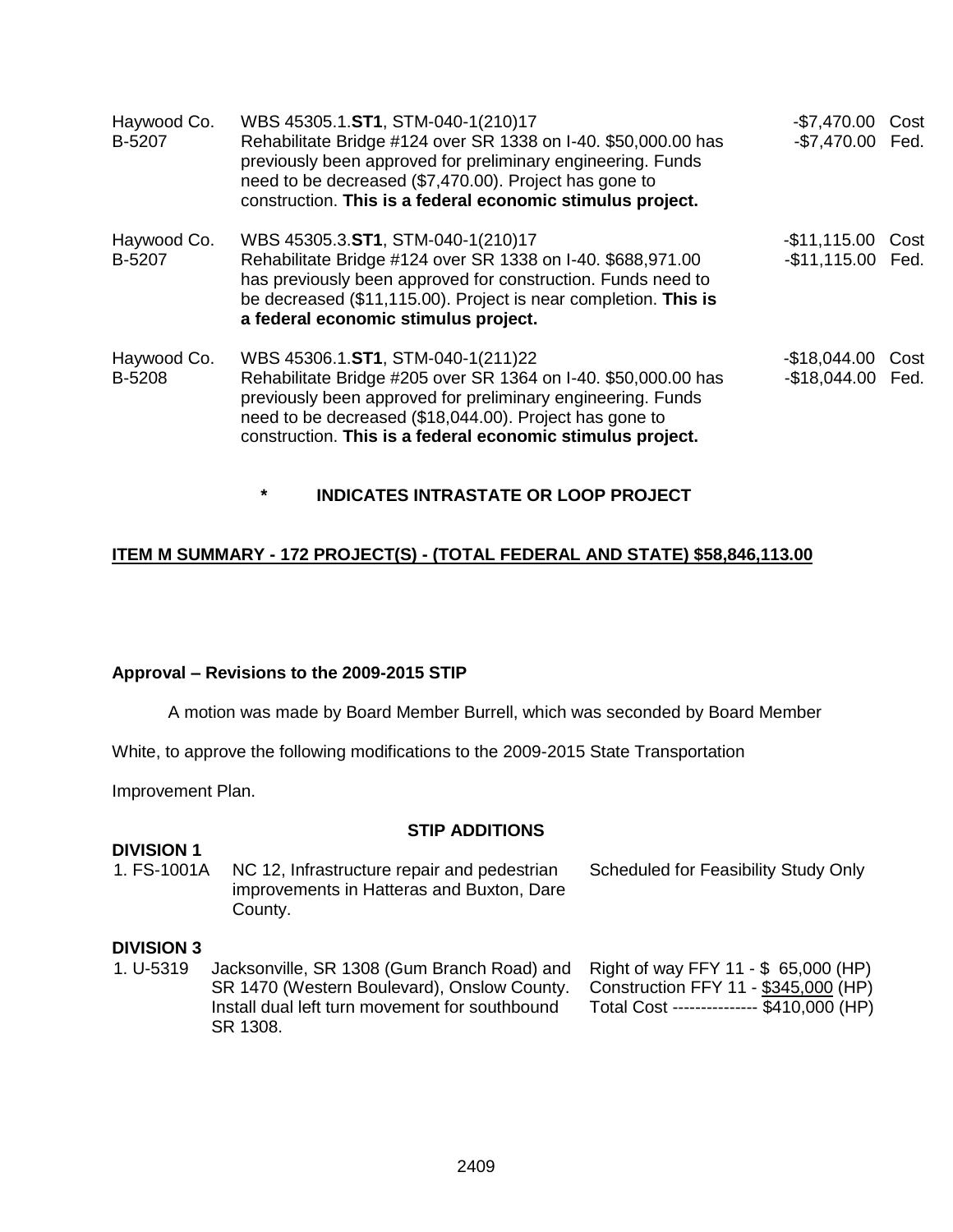#### **DIVISION 5**

| 1. C-5223          | Oxford, US 15 (College Street Extension),<br>Granville County. Sidewalk extension. | Construction FFY 11 - \$126,324 (CMAQ)<br>Construction FFY 11 - \$ 31,581 (C)<br>Total Cost ------------- \$157,905 (CMAQ/C) |
|--------------------|------------------------------------------------------------------------------------|------------------------------------------------------------------------------------------------------------------------------|
| <b>DIVISION 7</b>  |                                                                                    |                                                                                                                              |
| 1. W-5305          | SR 1129 (Groometown Road) at SR 4019,                                              | Right of way FFY 12 - \$ 66,000 (HES)                                                                                        |
|                    | Guilford County. Realign intersection and                                          | Construction FFY 13 - \$280,000 (HES)                                                                                        |
|                    | remove access between SR 4019 and NC 62.                                           | Total Cost -------------- \$346,000 (HES)                                                                                    |
| <b>DIVISION 11</b> |                                                                                    |                                                                                                                              |
| 1. R-5309          | SR 1627 (Holly Springs Road), Janice Drive                                         | Construction FFY 11 - \$1,000,000 (APD)                                                                                      |
|                    | to Cottage Drive, Surry County. Relocate                                           | Construction FFY 11 - \$750,000 (S(E))                                                                                       |

roadway for Mount Airy-Surry County Airport runway extension. **DIVISION 14**

1. W-5315 US 74, Exit 98 in Haywood County to west of the Jackson-Haywood County Line, Haywood and Jackson Counties. Remove concrete island, repave with asphalt, drainage modifications and install guardrail.

Right of way FFY 12 - \$ 5,000 (HES) Construction FFY 12 - \$3,000,000 (HES) Total Cost -------------- \$3,005,000 (HES)

(APD/S(E))

Total Cost --------------- \$1,750,000

#### **STIP MODIFICATIONS**

#### **DIVISION 1**

1. R-5014 SR 1217 (Collington Road), Kill Devil Hills, US 158 (Croatan Highway) to Dead End, Dare County. Operational-Safety improvements. Accelerate right of way, Post Year to FFY 15 and construction, Post Year to FFY 17 to reflect Draft 11-20 STIP schedule. 2. B-3811 SR 1108, Bertie County. Replace Bridge No. 85 over Indian Creek. Delayed construction, FFY 10 to FFY 11. Division

needs additional time to acquire permits.

3. B-5014B NC 12, Oregon Inlet, Dare County. Repair 10 Bents on Bridge No. 11 near Channel (safety issues). Additional construction work not previously programmed.

4. F-5003 NC 45, Swan Quarter Visitor Center, Hyde County. Replacement. Delayed construction, SFY 09 to SFY 11. Ferry Division needs additional time to complete design.

Right of way FFY 15 - \$ 500,000 (STP) Construction FFY 17 - \$2,000,000 (STP) Total Cost --------------- \$2,500,000 (STP)

Construction FFY 11 - \$465,000 (NFA)

Construction FFY 11 - \$6,000,000 (NHS)

Construction SFY 11 - \$850,000 (SF)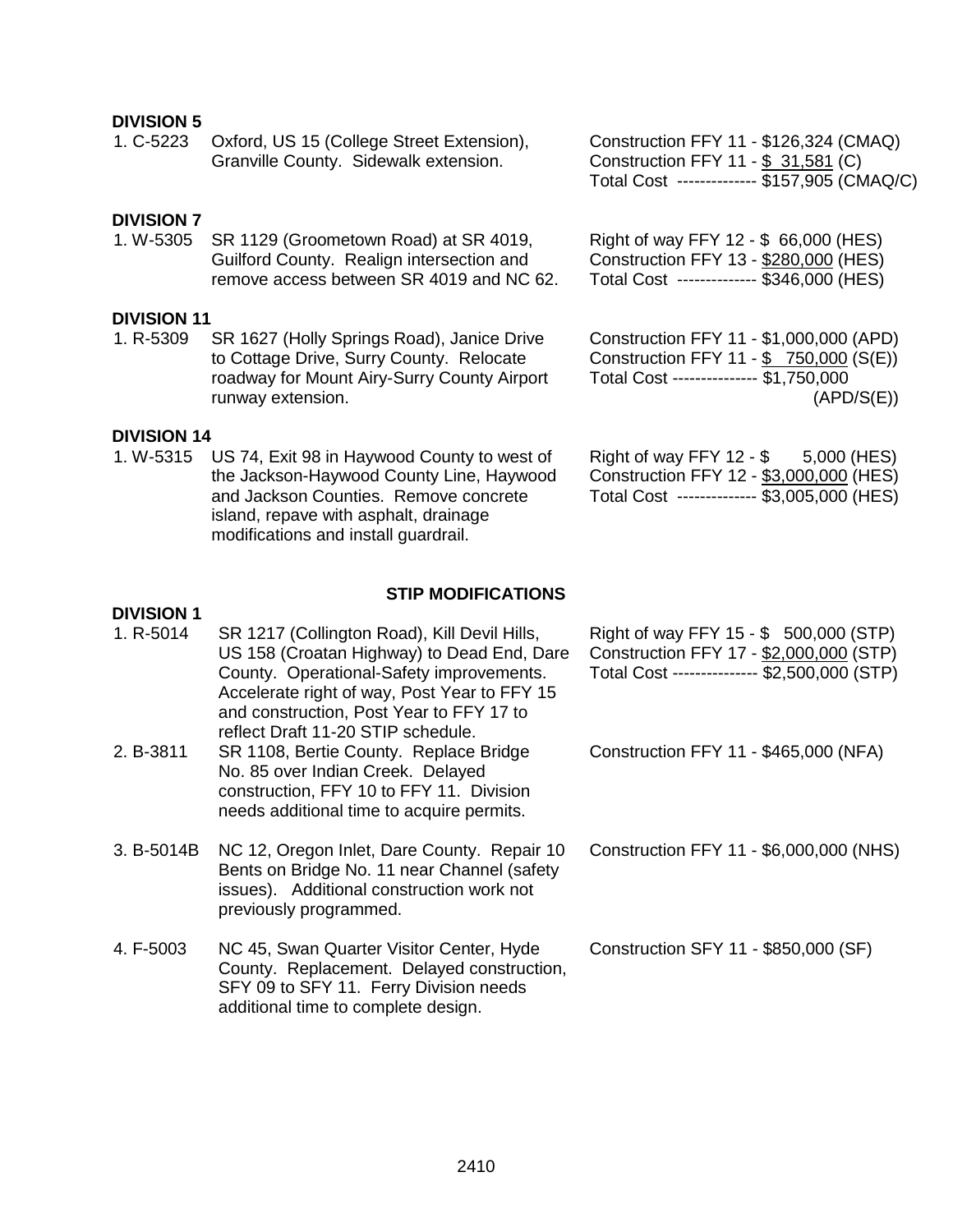### **DIVISION 2**

| יוטוטויוט<br>1. F-5000           | NC 306, Cherry Branch Visitor Center, Craven<br>County. Replacement. Delayed construction,<br>SFY 09 to SFY 11. Ferry Division needs<br>additional time to complete design.                                                                                                   | Construction SFY 11 - \$800,000 (SF)                                                                                          |
|----------------------------------|-------------------------------------------------------------------------------------------------------------------------------------------------------------------------------------------------------------------------------------------------------------------------------|-------------------------------------------------------------------------------------------------------------------------------|
| <b>DIVISION 3</b><br>1. W-5203A  | Various routes at selected locations within<br>Division 3, Brunswick, Duplin, New Hanover,<br>Onslow Pender and Sampson Counties.<br>Rumple strips, guardrail and lighting<br>improvements. Delayed construction,<br>FFY 10 to FFY 11, revised scope due to<br>design issues. | Construction FFY 11 - \$100,000 (HES)                                                                                         |
| <b>DIVISION 4</b><br>1. B-4556   | NC 50, Johnston County. Replace Bridge<br>No. 74 over Black Creek. Delayed right of<br>way, FFY 10 to FFY 11 and construction,<br>FFY 11 to FFY 12 to be clustered with B-4560<br>for letting.                                                                                | Right of way FFY 11 - \$ 150,000 (FA)<br>Construction FFY 12 - \$1,500,000 (FA)<br>Total Cost -------------- \$1,650,000 (FA) |
| 2. B-4560                        | SR 1330, Johnston County. Replace Bridge<br>No. 84 over Black Creek. Delayed right of<br>way, FFY 10 to FFY 11 and construction,<br>FFY 11 to FFY 12 to be clustered for<br>construction with B-4556.                                                                         | Right of way FFY 11 - \$ 35,000 (FA)<br>Construction FFY 12 - \$ 975,000 (FA)<br>Total Cost -------------- \$1,010,000 (FA)   |
| 3. B-4679                        | SR 1163, Wilson County. Replace Bridge<br>No. 66 over Swamp. Accelerate Right of way<br>FFY 14 to FFY 12 and construction, FFY 15<br>to FFY 13. Project is a priority with division<br>and cash is available.                                                                 | Right of way FFY 12 - \$ 80,000 (NFA)<br>Construction FFY 13 - \$785,000 (NFA)<br>Total Cost -------------- \$865,000 (NFA)   |
| 4. B-5126                        | SR 1163, Wilson County. Replace Bridge<br>No. 65 over Swamp. Accelerate Right of way<br>FFY 14 to FFY 12 and construction, FFY 15 to<br>FFY 13. Project is a priority with division and<br>cash is available.                                                                 | Right of way FFY 12 - \$ 50,000 (NFA)<br>Construction FFY 13 - \$500,000 (NFA)<br>Total Cost ------------- \$550,000 (NFA)    |
| <b>DIVISION 5</b><br>1. EB-5002A | Knightdale, Mingo Creek Greenway Phase<br>I, East of Neuse River Bridge to west of<br>SR 2516 (Hodge Road), Wake County.<br>Delayed construction, FFY 10 to FFY 11<br>to accommodate final design approval of                                                                 | Construction FFY 11 - \$250,000 (DP)<br>Construction FFY 11 - \$ 62,500 (C)<br>Total Cost --------------- \$312,500 (DP/C)    |

companion project EL-5100IA.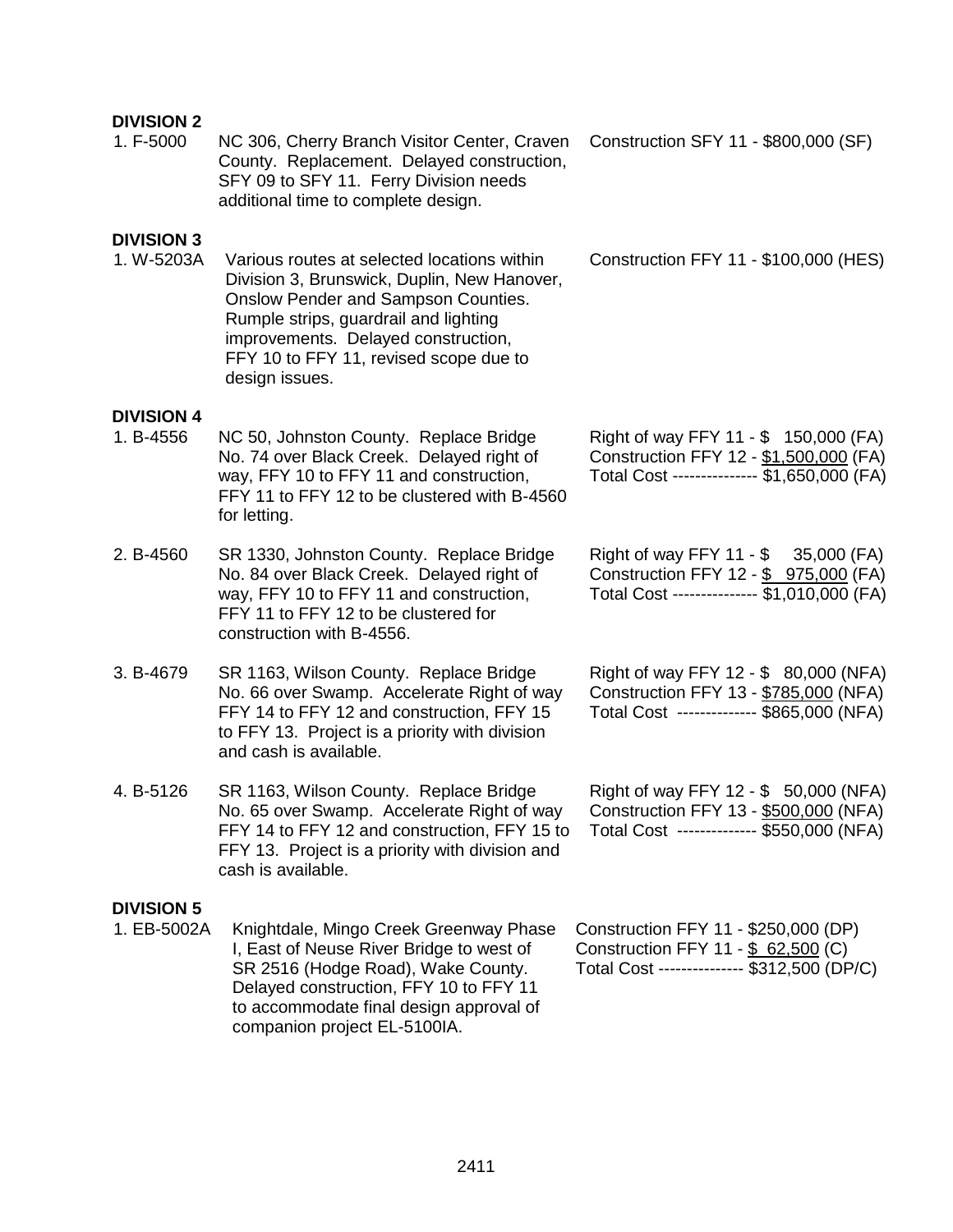| 2. EB-5002B                                  | Knightdale, Mingo Creek Greenway<br>Phase II, west of SR 2516 (Hodge Road)<br>to SR 2233 (Smithfield Road), Wake<br>County. Delayed construction, FFY 10<br>to FFY 11 to be able to utilize CAMPO<br>directed STPDA funding.                                                                                                                                                                                                         | Construction FFY 11 - \$1,280,000 (STPDA)<br>Construction FFY 11 - \$ 750,000 (STPEB)<br>Construction FFY 11 - \$ 750,000 (C)<br>Total Cost -------------- \$2,780,000<br>(STPDA/STPEB/C)                                                                                                                                                                         |
|----------------------------------------------|--------------------------------------------------------------------------------------------------------------------------------------------------------------------------------------------------------------------------------------------------------------------------------------------------------------------------------------------------------------------------------------------------------------------------------------|-------------------------------------------------------------------------------------------------------------------------------------------------------------------------------------------------------------------------------------------------------------------------------------------------------------------------------------------------------------------|
| <b>DIVISION 5 AND 7</b><br>1. EB-4707        | Durham-Chapel Hill, SR 2220 (Old Chapel<br>Hill Road)-SR 1838 (Old Durham Road),<br>SR 1116 (Garrett Road) in Durham County<br>to US 15-501 in Orange County, Durham<br>and Orange Counties. Bike improvements.<br>Delayed right of way, FFY 10 to FFY 11 and<br>construction, FFY 11 to FFY 12. Division<br>needs additional time to design a culvert<br>replacement and time to resolve issues<br>with individual property owners. | Right of way FFY 11 - \$ 400,000 (STPEB)<br>Right of way FFY 11 - \$ 320,000 (STPDA)<br>Right of way FFY 11 - $$$<br>80,000 (C)<br>Construction FFY 12 - \$3,200,000 (STPDA)<br>Construction FFY 12 - \$ 800,000 (C)<br>Total Cost ------------- \$4,800,000<br>(STPEB/STPDA/C)                                                                                   |
| <b>DIVISION 6</b><br>1. U-4706               | Hope Mills, SR 1131 (Cameron Road),<br>SR 1132 (Legion Road) to NC 59 (Main<br>Street, Cumberland County. Widen to<br>multi-lanes. Accelerate right of way, Post<br>Year to FFY 14 and construction, Post Year<br>to FFY 15.                                                                                                                                                                                                         | Right of way FFY 14 - \$750,000 (STP)<br>Construction FFY 15 - \$1,250,000 (STP)<br>Total Cost -------------- \$1,800,000 (STP)                                                                                                                                                                                                                                   |
| 2. B-4249                                    | SR 1146, Robeson County. Replace Bridge<br>No. 143 over Ashpole Swamp. Delayed<br>construction, FFY 10 to FFY 11. State<br>Bridge Management Unit needs additional<br>time to receive right of way certification.                                                                                                                                                                                                                    | Construction FFY 11 - \$540,000 (NFA)                                                                                                                                                                                                                                                                                                                             |
| 3. B-4618                                    | SR 1108, Robeson County. Replace Bridge<br>No. 161 and Bridge No. 445 over Woodland<br>farm Road. Delayed right of way and<br>construction, FFY 09 to FFY 11. Division<br>needs additional time to complete plans.                                                                                                                                                                                                                   | Right of way FFY 11 - \$ 60,000 (NFA)<br>Construction FFY 11 - \$600,000 (NFA)<br>Total Cost -------------- \$660,000 (NFA)                                                                                                                                                                                                                                       |
| <b>DIVISION 7</b><br>1. U-5157<br>2. EL-5101 | Various Federal-Aid routes, Guilford<br>County. Resurfacing. Added construction<br>in FFY 11 not previously programmed.<br>Pedestrian and Bicycle Projects in the<br>Greensboro Urban Area Metropolitan<br>Planning Organization, Guilford County.<br>Added construction in FFY 11 and FFY 12<br>not previously programmed.                                                                                                          | Construction FFY 11 - \$3,300,000 (STPDA)<br>Construction FFY 11 - \$ 832,000 (C)<br>Total Cost -------------- \$4,132,000 (STPDA/C)<br>Construction FFY 11 - \$3,233,000 (STPDA)<br>Construction FFY 11 - \$ 808,000 (C)<br>Construction FFY 12 - \$1,427,000 (STPDA)<br>Construction FFY 12 - \$ 357,000 (C)<br>Total Cost -------------- \$5,825,000 (STPDA/C) |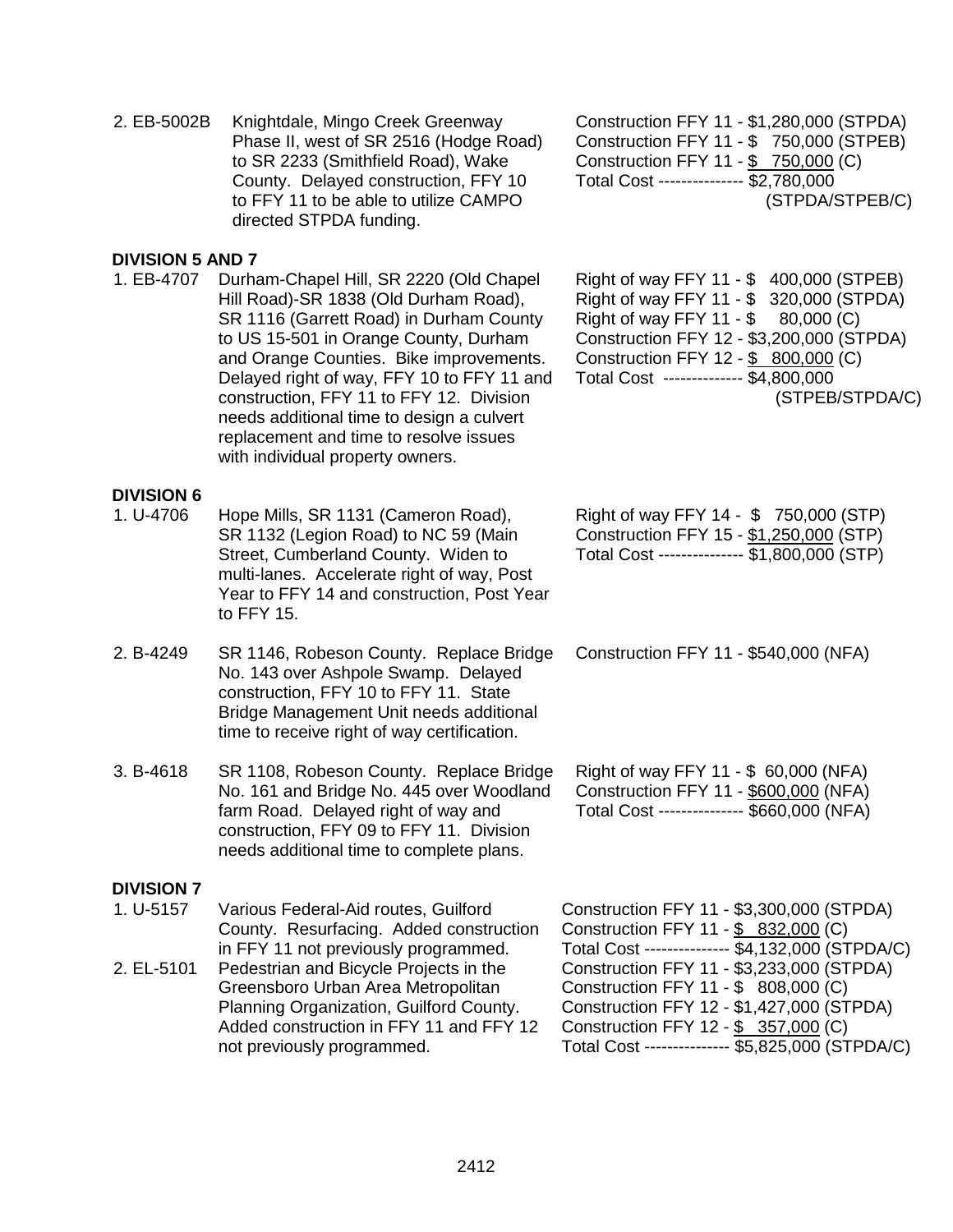#### **DIVISION 8**

1. SF-4908J SR 1001-1146, Revise existing flasher to a four-way flasher with advance "Stop Ahead" flashers and stop sign flashers, Lee County. Delayed construction, FFY 10 to FFY 11. Mobility and Safety Unit requested delay due to review community concerns and address alternate treatments.

#### **DIVISION 9**

1. W-5115 NC 150, SR 1533 (Leonard Barrier Road) and SR 1515 (Mount Olivet Church Road), Davidson County. Construct left turn lanes. Scope change only.

#### **DIVISION 10**

- 1. B-4278 SR 1136, Stanly County. Replace Bridge No. 209 over Island Creek. Delayed construction, FFY 10 to FFY 11. State Bridge Management Unit needs additional time to receive right of way certification.
- 2. BK-5113 NC 742, Anson County. Replace Bridge No. 22 over North Fork Jones Creek. Delayed right of way and construction, FFY 10 to FFY 11. State Bridge Management Unit needs additional time to complete design. **(REMOVE FROM SPECIAL K PROJECT LIST)**
- 3. BK-5114 SR 2826, Mecklenburg County. Replace Bridge No. 59 over Reedy Creek. Delayed right of way and construction, FFY 10 to FFY 11. State Bridge Management Unit needs additional time to complete design. **(REMOVE FROM SPECIAL K PROJECT LIST)**
- 4. BK-5115 SR 1433, Stanly County. Replace Bridge No. 34 over North Fork Jones Creek. Delayed right of way and construction, FFY 10 to FFY 11. State Bridge Management Unit needs additional time to complete design. **(REMOVE FROM SPECIAL K PROJECT LIST)**

#### **DIVISION 11**

1. B-3802 SR 1169, Ashe County. Replace Bridge No. 229 over North Fork Jones Creek. Delayed construction, FFY 10 to FFY 11. State Bridge Management Unit needs additional time to acquire right of way permits. Construction FFY 11 - \$10,000 (HES)

Construction FFY 11 - \$1,550,000 (HES)

Construction FFY 11 - \$1,050,000 (NFA)

Right of way FFY 11 - \$ 50,000 (FA) Construction FFY 11 - \$500,000 (FA) Total Cost --------------- \$550,000 (FA)

Right of way FFY 11 - \$ 50,000 (NFA) Construction FFY 11 - \$500,000 (NFA) Total Cost --------------- \$550,000 (NFA)

| Right of way FFY 11 - \$ 50,000 (NFA)      |  |
|--------------------------------------------|--|
| Construction FFY 11 - \$500,000 (NFA)      |  |
| Total Cost --------------- \$550,000 (NFA) |  |

Construction FFY 11 - \$725,000 (NFA)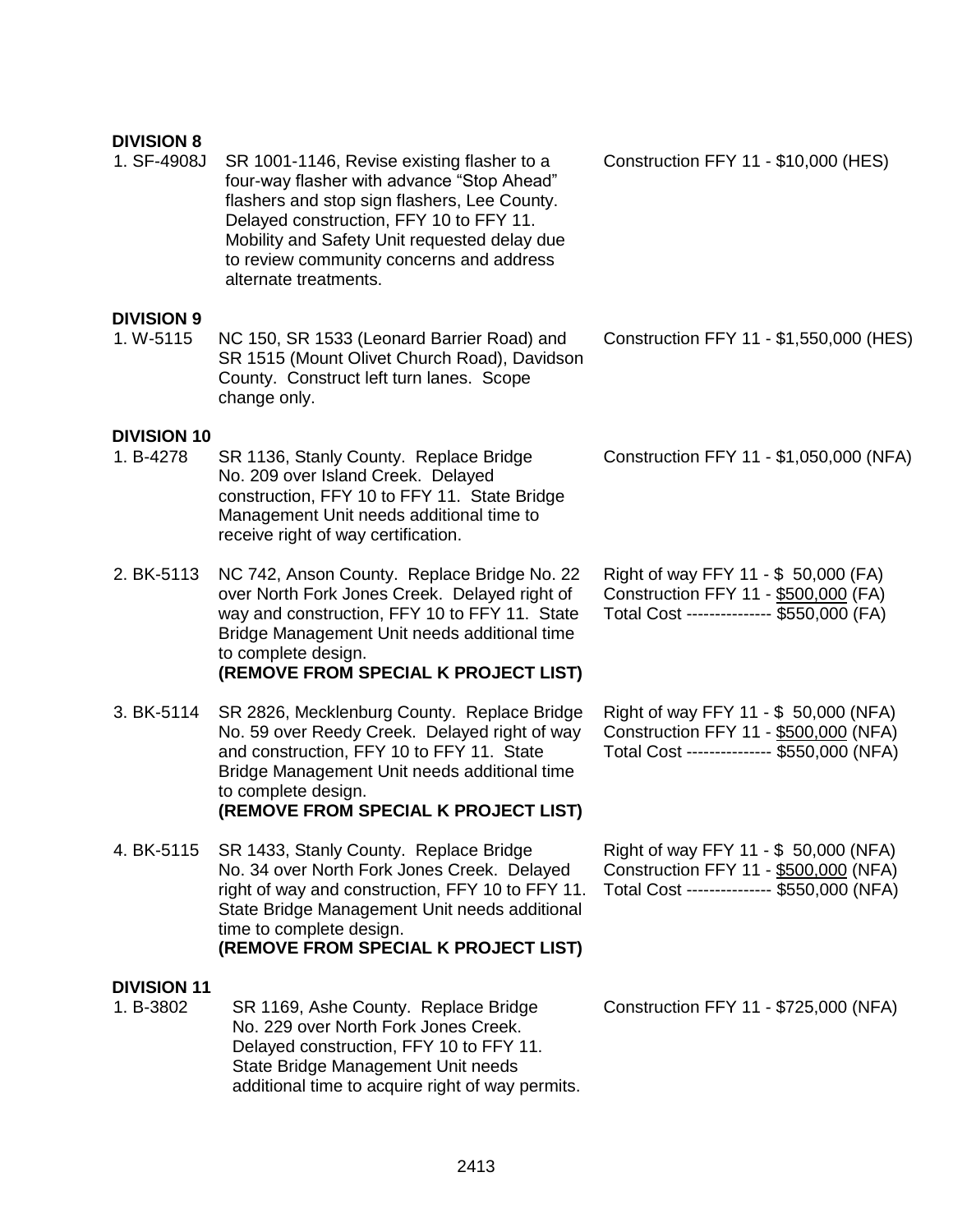| 2. BK-5117         | SR 1166, Avery County. Replace Bridge<br>No. 16 over Horse Creek. Delayed right of<br>way and construction, FFY 10 to FFY 11.<br>State Bridge Management Unit needs<br>additional time to complete design.<br>(REMOVE FROM SPECIAL K PROJECT<br>LIST)                                                                                                    | Right of way FFY 11 - \$75,000 (NFA)<br>Construction FFY 11 - \$750,000 (NFA)<br>Total Cost -------------- \$825,000 (NFA)             |
|--------------------|----------------------------------------------------------------------------------------------------------------------------------------------------------------------------------------------------------------------------------------------------------------------------------------------------------------------------------------------------------|----------------------------------------------------------------------------------------------------------------------------------------|
| 3. BK-5119         | SR 1225, Watauga County. Replace Bridge<br>No. 25 over Creek. Delayed construction,<br>FFY 10 to FFY 11. State Bridge Management<br>Unit delayed project due to Trout Waiver Court<br>ruling. (REMOVE FROM SPECIAL K<br><b>PROJECT LIST)</b>                                                                                                             | Construction FFY 11 - \$500,000 (NFA)                                                                                                  |
| 4. SF-4911D        | NC 16-18 at SR 2545 (Plaza Drive) near North<br>Wilkesboro, Wilkes County. Widen and<br>construct left turn lane. Delayed right of way.<br>FFY 10 to FFY 11 and construction, FFY 11<br>to FFY 12. Division needs additional time to<br>complete design.                                                                                                 | Right of way FFY 11 - \$ 1,000 (HES)<br>Construction FFY 12 - \$150,000 (HES)<br>Total Cost ------------- \$151,000 (HES)              |
| 5. SF-4911G        | NC 18, North of SR 1150 (Harper Road) to<br>south of SR 1141 (Meadow Fork Road),<br>Alleghany County. Construct lane and<br>shoulder widening. Delayed construction<br>FFY 10 to FFY 11. Division needs additional<br>time to acquire right of way.                                                                                                      | Construction FFY 11 - \$445,000 (HRRR)                                                                                                 |
| <b>DIVISION 12</b> |                                                                                                                                                                                                                                                                                                                                                          |                                                                                                                                        |
| 1. BK-5120         | SR 1802, Gaston County. Replace Bridge<br>No. 170 over Creek. Delayed right of way and<br>construction, FFY 10 to FFY 11. State Bridge<br>Management Unit needs additional time to<br>complete design.<br>(REMOVE FROM SPECIAL K PROJECT LIST)                                                                                                           | Right of way FFY 11 - \$ 50,000 (NFA)<br>Construction FFY 11 - \$500,000 (NFA)<br>Total Cost -------------- \$550,000 (NFA)            |
| 2. EB-5016         | Downtown Cramerton-South Fork River<br>Greenway Extension, Gaston County.<br>Pedestrian bridges and trails. Delayed<br>construction, FFY 08 to FFY 11. Bike and<br>Pedestrian Unit in process of preparing                                                                                                                                               | Construction FFY 11 - \$500,000 (STPEB)                                                                                                |
| 3. P-5200          | PS & E package and supplemental agreement.<br>Piedmont and Northern Rail Corridor between<br>Gastonia and Mt. Holly including the Belmont<br>Spur, Gaston County. Reactivate rail corridor.<br>Delayed construction, FFY 10 to FFY 11.<br>Additional information needed on Historic<br>Property Corridor required in order to obtain<br>Federal Funding. | Construction FFY 11 - \$4,000,000 (STPE)<br>Construction FFY 11 - \$1,000,000 (S)<br>Total Cost -------------- \$5,000,000<br>(STPE/C) |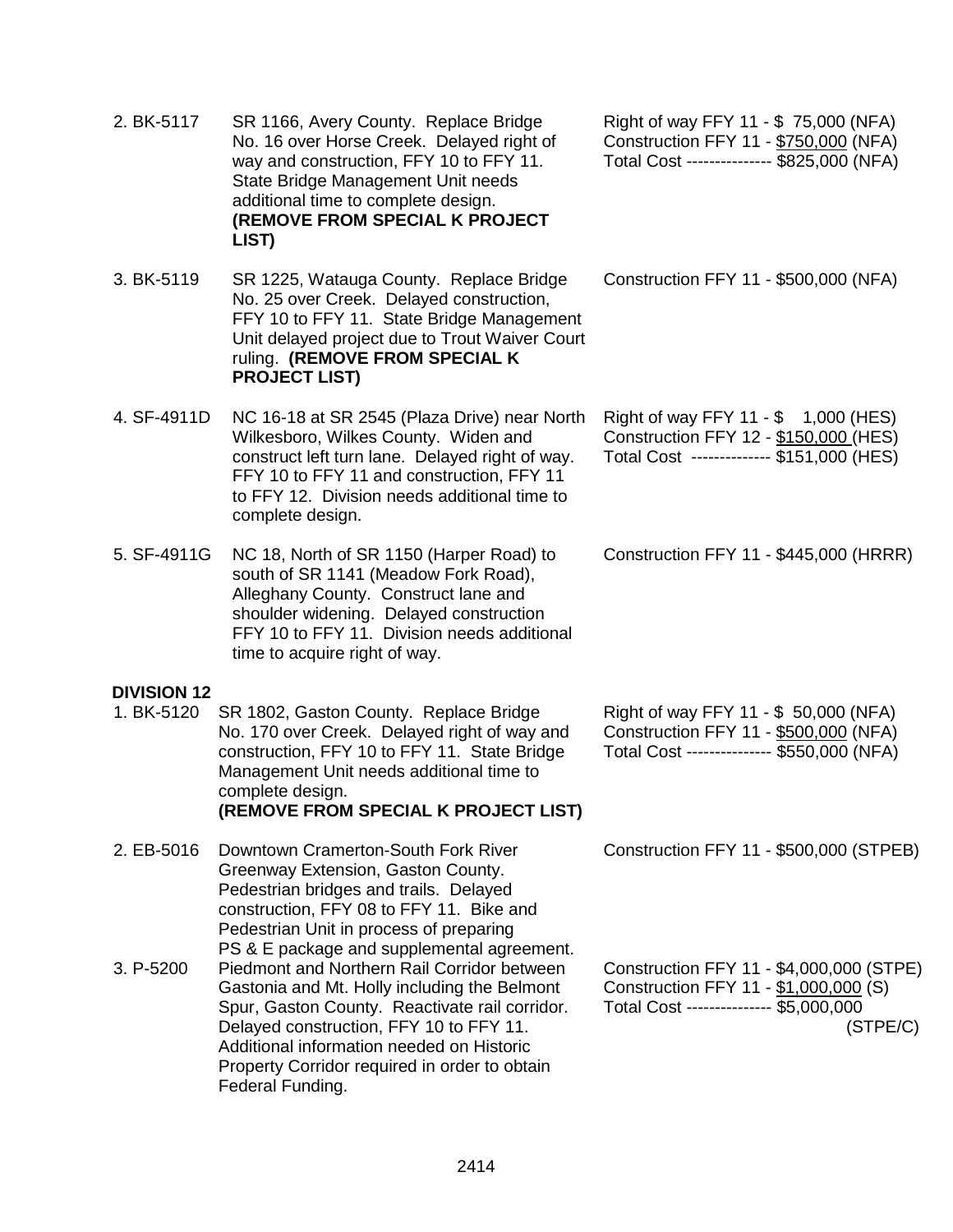2415

4. W-5311 US 321 at SR 2416 and US 321 north of SR 2416, Gaston County. Replace overhead railroad bridge to allow for construction of twolane, two way road for SR 2416, construct a right turn lane for US 321 northbound approach, construct two limited movement crossovers and revise existing signal.

### **DIVISION 13**

- 1. BK-5124 SR 1922, Burke County. Replace Bridge No. 307 over Creek. Delayed right of way and construction, FFY 10 to FFY 11. State Bridge Management Unit needs additional time to complete design. **(REMOVE FROM SPECIAL K PROJECT LIST)**
- 2. BK-5126 SR 1395, Yancey County. Replace Bridge No. 119 over Bald Mountain Creek. Delayed right of way and construction, FFY 10 to FFY 11. State Bridge Management Unit needs additional time to complete design. **(REMOVE FROM SPECIAL K PROJECT LIST)**

# **DIVISION 14**

**DIVISION 11**

- 1. B-3657 SR 1100, Haywood County. Replace Bridge No. 9 over Crawford Creek. Delayed construction, FFY 10 to FFY 11. State Bridge Management Unit needs additional time to acquire right of way certification.
- 2. W-5119 NC 175, Georgia State Line to US 64, Clay County. Install paved shoulders and realign curve. Delayed right of way, FFY 10 to FFY 11 and construction, FFY 11 to FFY 12. Division needs additional time to complete right of way plans.

Revised project description only

| Right of way FFY 11 - \$ 10,000 (NFA)     |  |  |
|-------------------------------------------|--|--|
| Construction FFY 11 - \$400,000 (NFA)     |  |  |
| Total Cost -------------- \$410,000 (NFA) |  |  |

| Right of way FFY 11 - \$ 50,000 (NFA)     |  |
|-------------------------------------------|--|
| Construction FFY 11 - \$500,000 (NFA)     |  |
| Total Cost -------------- \$550,000 (NFA) |  |

Construction FFY 11 - \$520,000 (NFA)

Right of way FFY 11 - \$ 100,000 (HES) Construction FFY 12 - \$1,800,000 (HES) Total Cost --------------- \$1,900,000 (HES)

#### **STIP DELETION**

#### 1. B-5226 SR 1340, Watauga County. Replace Bridge No. 37 over Meat Camp Creek. Deleted at the directions of State Bridge Management Unit due to NC Supreme

Court ruling on Trout Water Wavers.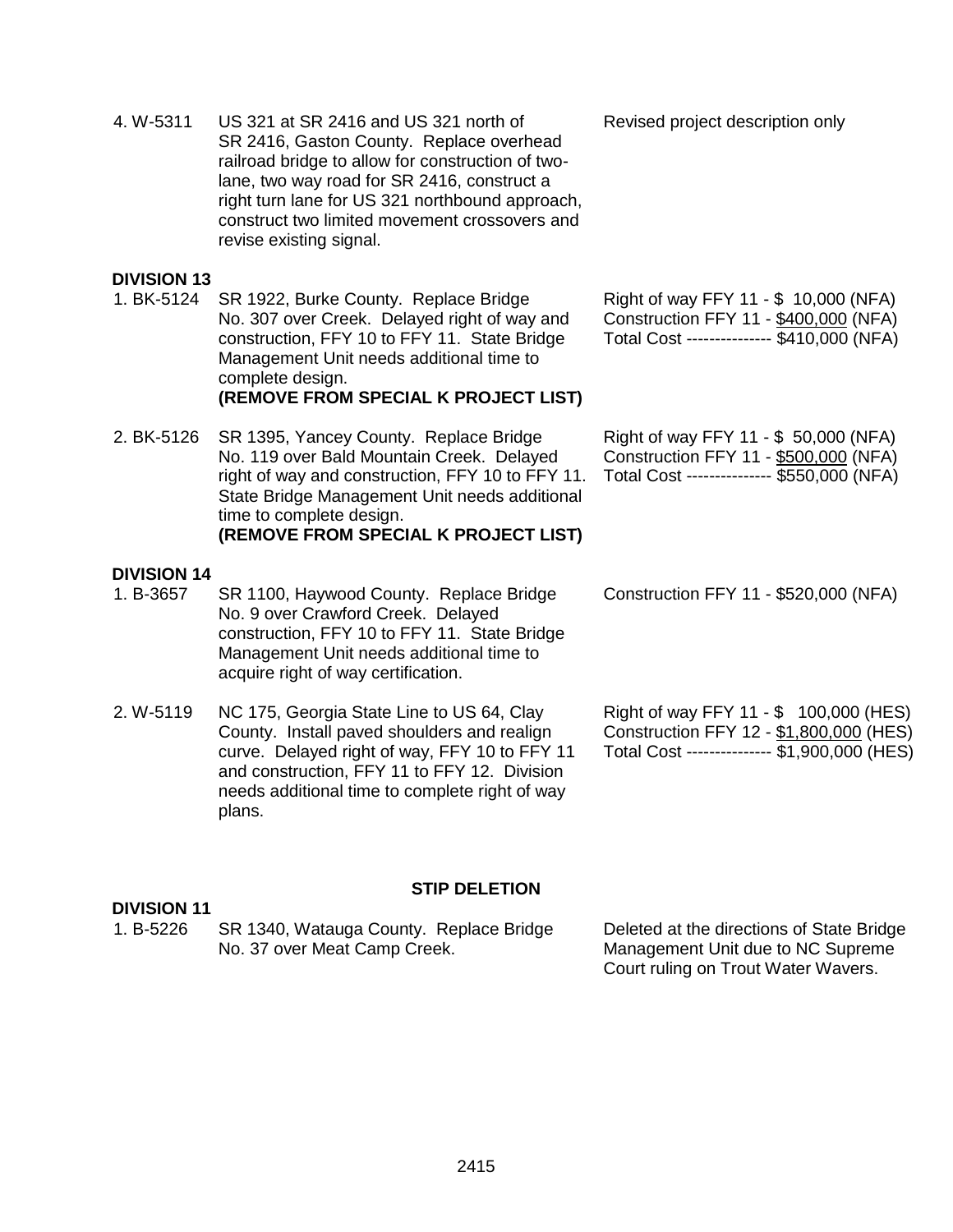### **Approval – Municipal and Special Agreements**

A motion was made by Board Member Burrell, which was seconded by Board Member

White, to approve the following agreements:

Board Member Wall abstained from voting on Project EB5118 GD in Alamance County.

0 SUMMARY: There are a total of 40 agreements for approval by the Board of Transportation.

### **Statewide**

| Norfolk Southern Railway Corporation<br>(NSR)<br>North Carolina Railroad Company (NCRR) | This Agreement covers the consent by<br>NCRR of the terms of an Agreement<br>entered into between Norfolk Southern<br>Railway Company and the North Carolina<br>Department of Transportation on March<br>28, 2008 (Crossing Master Agreement)<br>regarding the installation, revision,<br>modification or replacement of automatic<br>railway-highway grade crossing signals,<br>gates and traffic control devices impacting<br>NSR locations statewide, NCRR owns rail<br>lines which are operated, though a Lease<br>Agreement dated July 27, 1999 (Master<br>Agreement), by NSR. NCRR has agreed<br>to apply the terms of the March 28, 2008<br>Agreement to those rail lines owned by<br>NCRR but leased to NSR for operation. |
|-----------------------------------------------------------------------------------------|------------------------------------------------------------------------------------------------------------------------------------------------------------------------------------------------------------------------------------------------------------------------------------------------------------------------------------------------------------------------------------------------------------------------------------------------------------------------------------------------------------------------------------------------------------------------------------------------------------------------------------------------------------------------------------------------------------------------------------|
| Division 2                                                                              |                                                                                                                                                                                                                                                                                                                                                                                                                                                                                                                                                                                                                                                                                                                                    |
| Town of Emerald Isle<br><b>Carteret County</b><br>ER-2971 E<br>3602.3.08                | This project consists of installing<br>approximately 1072 linear feet of 10-foot<br>wide multi-use path on the south side of<br>NC 58 from Ocean Drive to Park Street in<br>Emerald Isle. The Municipality shall be<br>responsible for all phases of the project.<br>The Department shall participate in the<br>actual construction costs of the project in<br>an amount not to exceed \$50,000. Costs<br>which exceed this amount shall be borne<br>by the Municipality.                                                                                                                                                                                                                                                          |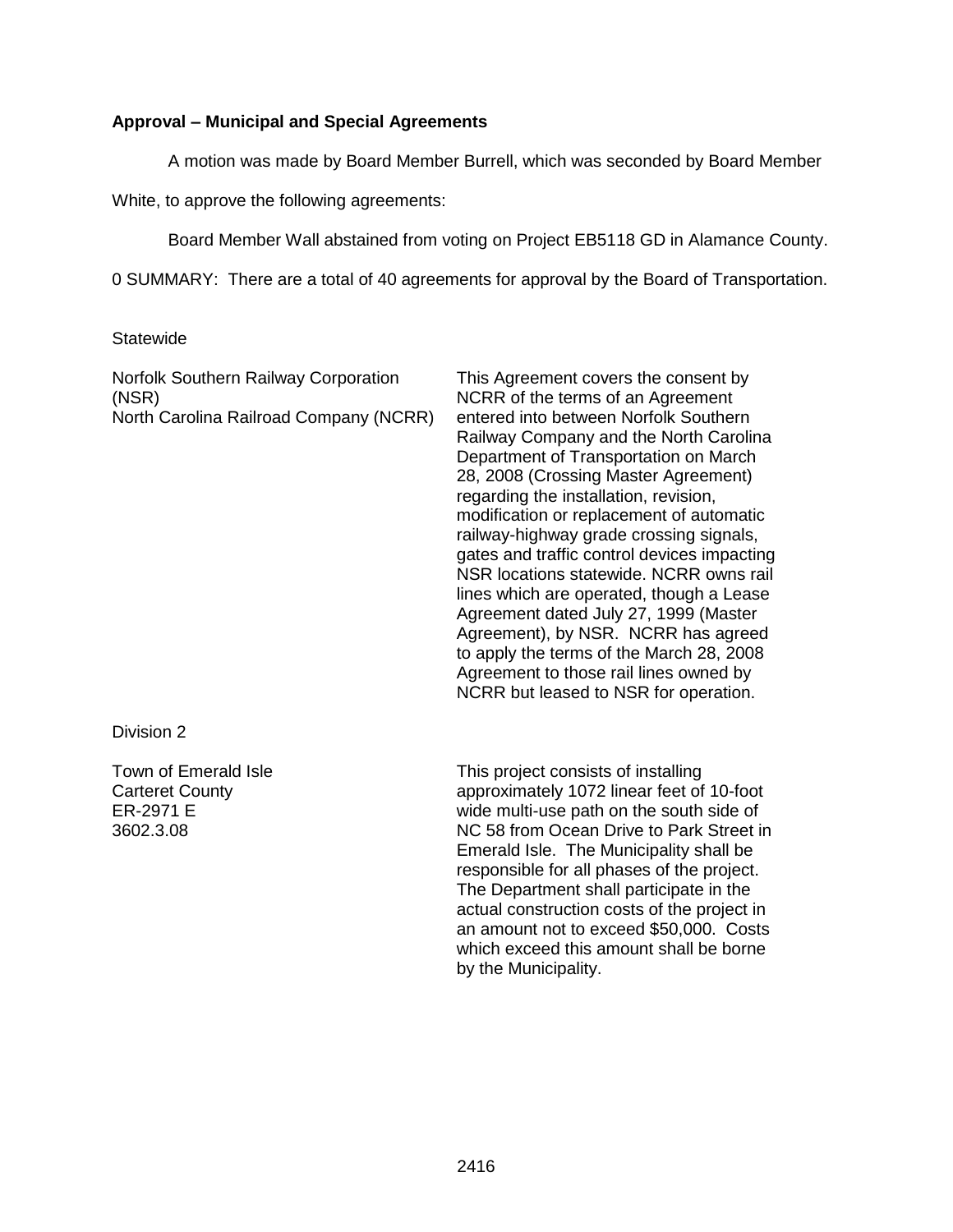Town of LaGrange North Carolina Railroad Company (NCRR) Norfolk Southern Railway Corporation (NSR) Lenoir County Y-4802 C

Division 5

Town of Zebulon Wake County U-5118 FA 42379.1.13 42379.2.13 42379.3.13

Town of Fuquay-Varina Wake County EL-5100 HB 41821.1.15 41821.2.15 41821.3.15

This Supplemental Agreement covers the crossing closure at Waters Mill Road (SR 1517) Crossing No. 722 837V, MP EC 15.21. NSR shall perform the work and NCDOT and NCRR shall reimburse NSR. The estimated cost for the work is \$300,000.The original Rail Agreement executed on October 1, 2007 details the performance and reimbursement terms for closures, signalization or other safety improvements on the NCRR rail corridor between Pine Level and Morehead City. Under the terms of the Rail Agreement, each proposed improvement would be identified by a Supplemental Project Specific Agreement.

This project consists of constructing approximately 250 linear feet of new roadway, storm drainage, curb and gutter, 5-foot sidewalk and roadway overlay, and may include relocation of existing NCDOT traffic signals. The Department shall allocate an amount not to exceed 80% (\$119,040) from the STP-DA funds allocation. The Municipality will be responsible for providing the 20% (\$29,760) matching funds for the STP-DA funds authorized and all costs that exceed the total estimated cost.

This project consists of constructing approximately 2300 feet of sidewalk from existing streetscape sidewalk in downtown Varina at Ennis Street (NC 55) to existing sidewalk at shopping center near North Judd Parkway NE intersection (SR 5056) in Fuquay-Varina. The Department shall allocate an amount not to exceed 80% (\$273,120) from the STP-DA funds allocation. The Municipality will be responsible for providing the 20% (\$68,280) matching funds for the STP-DA funds authorized and all costs that exceed the total estimated cost.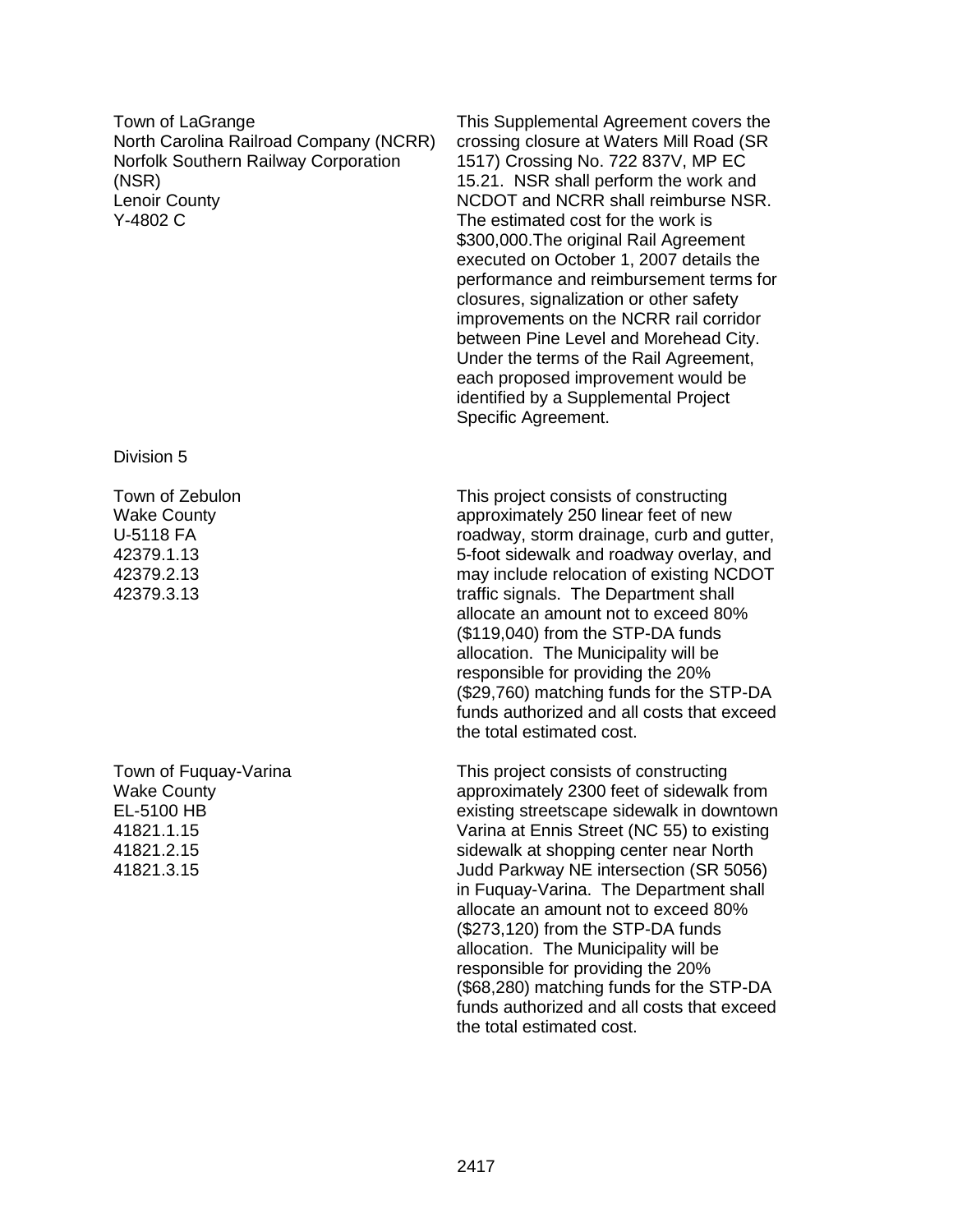Town of Fuquay-Varina Wake County EL-5100 HC 41821.1.16 41821.2.16 41821.3.16

Town of Knightdale Wake County ER-2971 E 3605.3.08

Town of Wake Forest Wake County EL-5100 AC 41821.1.14 41821.3.14

This project consists of constructing approximately 3000 feet of sidewalk along South Main Street (US 401) from existing sidewalk located south of Spring Street to end located across from Buck Johnson Street in Fuquay-Varina. The Department shall allocate an amount not to exceed 80% (\$236,653) from the STP-DA funds allocation. The Municipality will be responsible for providing the 20% (\$59,163) matching funds for the STP-DA funds authorized and all costs that exceed the total estimated cost.

This project consists of installing a crosswalk and pedestrian signal heads across the east leg of the intersection of US 64 Business and Widewaters Parkway in Knightdale. The Municipality shall be responsible for all phases of the project. The Department shall participate in the actual construction costs of the project in an amount not to exceed \$30,000 from Division Enhancement Funds. Costs which exceed this amount shall be borne by the Municipality.

This project consists of constructing a 10-foot wide multi-use path (2700lf) on the south side of realigned Durham Road from the new NC 98 Bypass to Quatrefoil Street in Wake Forest. The Department shall allocate an amount not to exceed 80% (\$125,387) from the STP-DA funds allocation. The Municipality will be responsible for providing the 20% (\$31,347) matching funds for the STP-DA funds authorized and all costs that exceed the total estimated cost.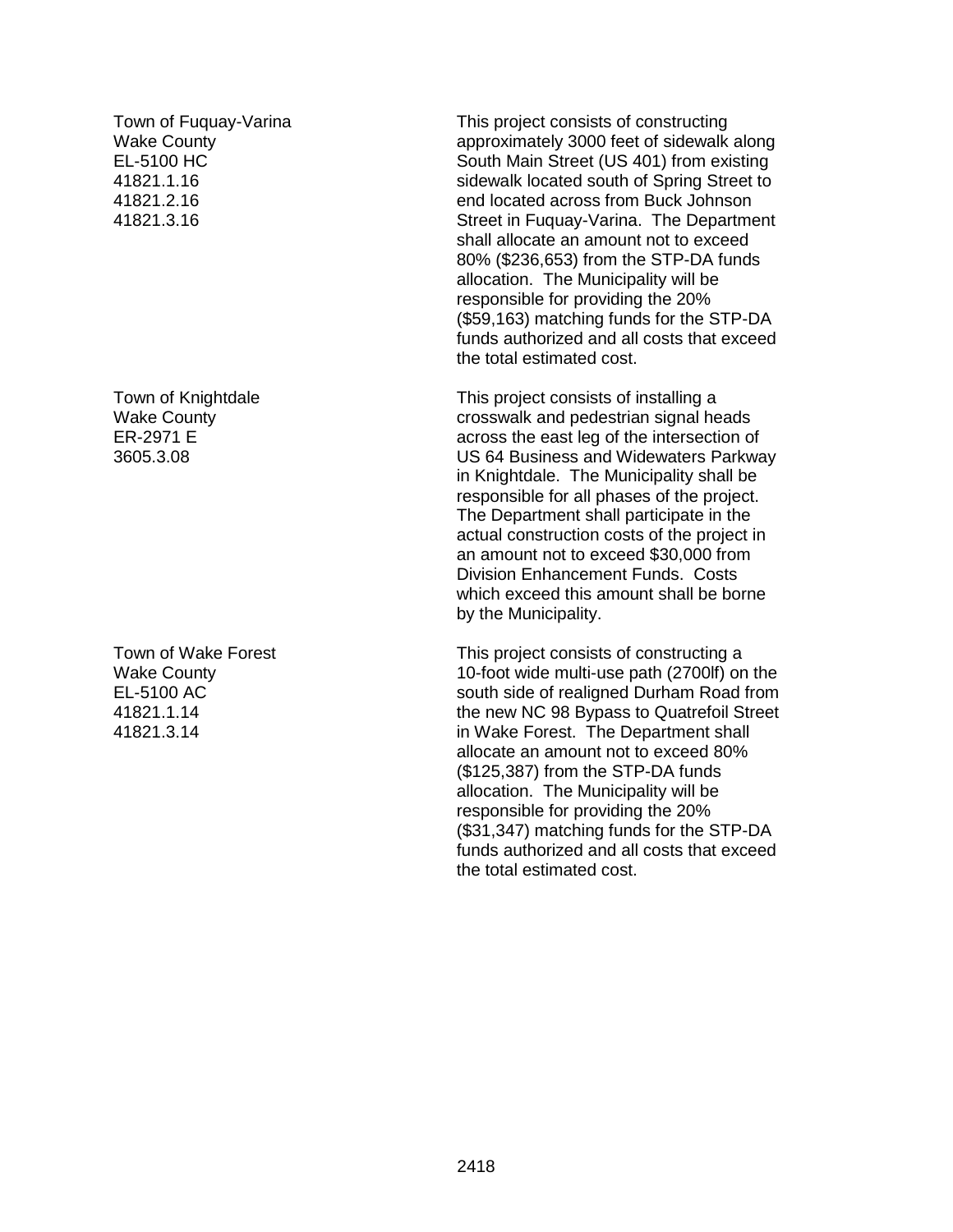Town of Wake Forest Wake County EL-5100 AB 41821.1.13 41821.3.13

City of Raleigh Wake County EL-5100 IC 41821.3.18

City of Raleigh Wake County EL-5100 IB 41821.3.17

Town of Knightdale Wake County U-5118 HA 42379.1.16 42379.2.16 42379.3.16

This project consists of planning, design, and constructing of a 5-foot wide sidewalk on Forestville Road to extend 515 linear feet south from the existing end of sidewalk at the Heritage Station Shopping Center to Foundation Drive at Heritage High School in Wake Forest. The Department shall allocate an amount not to exceed 80% (\$90,376) from the STP-DA funds allocation. The Municipality will be responsible for providing the 20% (\$22,594) matching funds for the STP-DA funds authorized and all costs that exceed the total estimated cost.

This project consists of constructing pedestrian improvements along Wade Avenue to include curb and gutter, sidewalks, multi-use path and crosswalks in Raleigh. The Department shall allocate an amount not to exceed 80% (\$511,539) from the STP-DA funds allocation. The Municipality will be responsible for providing the 20% (\$127,885) matching funds for the STP-DA funds authorized and all costs that exceed the total estimated cost.

This project consists of striping 11.5 miles of bicycle lanes and sharrows in Raleigh at locations identified in the Agreement. The Department shall allocate an amount not to exceed 80% (\$115,769) from the STP-DA funds allocation. The Municipality will be responsible for providing the 20% (\$28,942) matching funds for the STP-DA funds authorized and all costs that exceed the total estimated cost.

This project consists of constructing a right turn lane at the intersection of Knightdale Boulevard and Widewaters Parkway which includes curb and gutter, sidewalk and signal pole relocation in Knightdale. The Department shall allocate an amount not to exceed 80% (\$126,602) from the STP-DA funds allocation. The Municipality will be responsible for providing the 20% (\$31,650) matching funds for the STP-DA funds authorized and all costs that exceed the total estimated cost.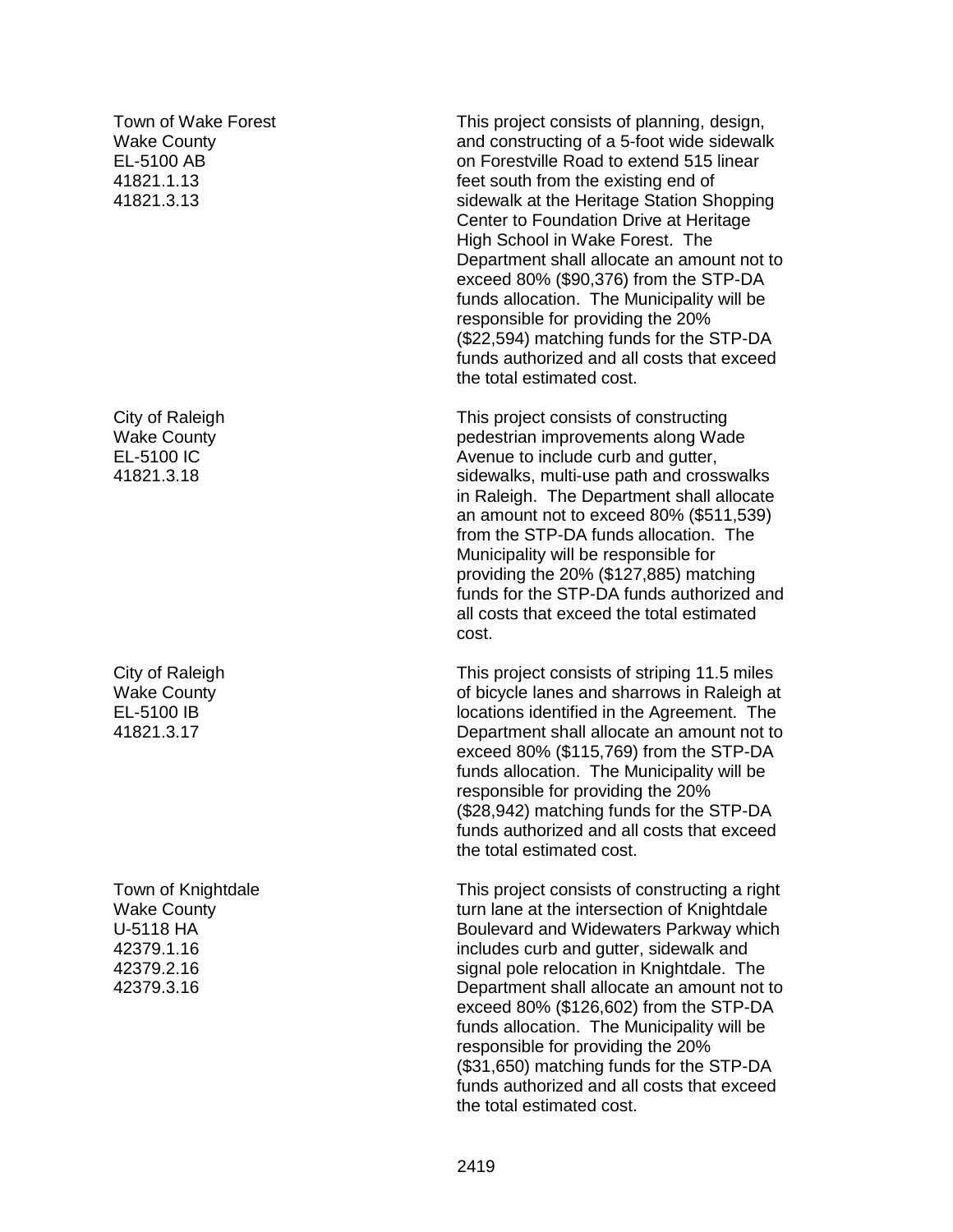City of Raleigh Wake County EL-5100 ID 41821.3.19

Town of Fuquay-Varina Wake County U-5118 GA 42379.1.15 42379.3.15

Town of Holly Springs Wake County U-5318 45431.1.1

This project consists of constructing 3.2 miles of 5-foot sidewalks along key segments of sidewalk locations identified in the agreement in Raleigh. The Department shall allocate an amount not to exceed 80% (\$550,172) from the STP-DA funds allocation. The Municipality will be responsible for providing the 20% (\$137,543) matching funds for the STP-DA funds authorized and all costs that exceed the total estimated cost.

This project consists of installing a traffic control signal with metal poles at the intersection of SR 1040 (Stewart Street) and North Judd Parkway Northeast (under construction) in Fuquay-Varina. The Department shall allocate an amount not to exceed 80% (\$120,000) from the STP-DA funds allocation. The Municipality will be responsible for providing the 20% (\$30,000) matching funds for the STP-DA funds authorized and all costs that exceed the total estimated cost.

This project consists of developing a conceptual plan, preliminary cost estimates, and environmental coordination in the accordance with NEPA study for new Stephen's Grove Boulevard in Holly Springs. The Department shall allocate an amount not to exceed 80% (\$640,000) from the STP-DA funds allocation. The Municipality will be responsible for providing the 20% (\$160,000) matching funds for the STP-DA funds authorized and all costs that exceed the total estimated cost.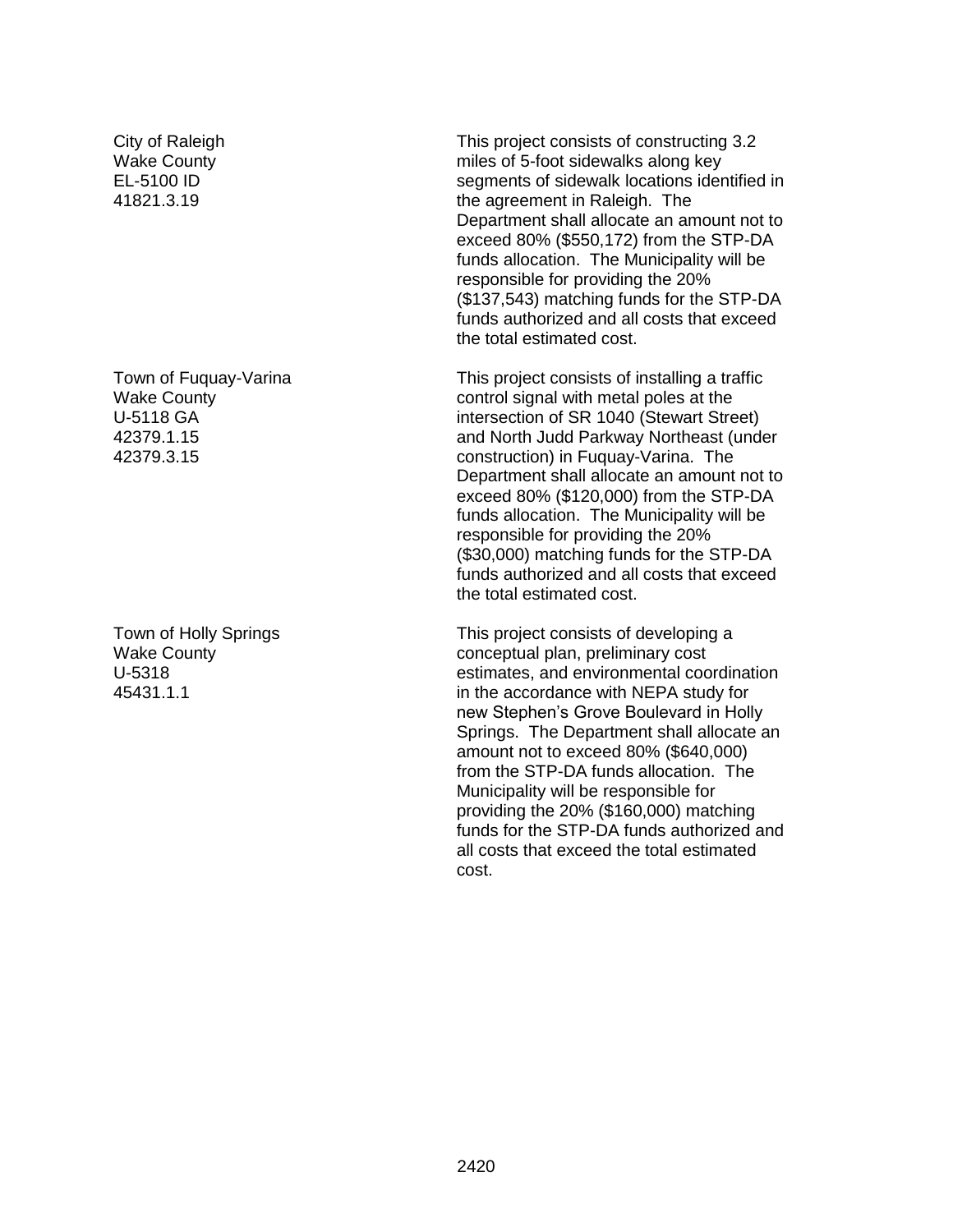Town of Fuquay-Varina Wake County U-5317 45430.1.1

Town of Cary Wake County U-5315 45429.1.1

Town of Cary Wake County EL-5100 GC 41821.3.20

Town of Cary Wake County EL-5100 GD 41821.3.21

This project consists of planning, design and NEPA study for new highway known as N. Judd Parkway N.W. between NC 55 (N. Broad Street) and NC 42 (W. Academy Street) in Fuquay-Varina. The Department shall allocate an amount not to exceed 80% (\$1,200,000) from the STP-DA funds allocation. The Municipality will be responsible for providing the 20% (\$300,000) matching funds for the STP-DA funds authorized and all costs that exceed the total estimated cost.

This project consists of planning, design and NEPA study for new interchange with Morrisville Parkway and NC 540 in Cary. The Department shall allocate an amount not to exceed 80% (\$200,000) from the STP-DA funds allocation. The Municipality will be responsible for providing the 20% (\$50,000) matching funds for the STP-DA funds authorized and all costs that exceed the total estimated cost.

This project consists of restriping the current 4-lane undivided section on Lake Pine Drive to Cary Parkway to a 3-lane section to provide striped bike lanes for cyclists in Cary. The Department shall allocate an amount not to exceed 80% (\$48,000) from the STP-DA funds allocation. The Municipality will be responsible for providing the 20% (\$12,000) matching funds for the STP-DA funds authorized and all costs that exceed the total estimated cost.

This project consists of adding rectangular rapid flashing beacons to four existing midblock greenway crossings with one location to include a pedestrian refuge in median with a "Z" crossing in Cary. The Department shall allocate an amount not to exceed 80% (\$120,000) from the STP-DA funds allocation. The Municipality will be responsible for providing the 20% (\$30,000) matching funds for the STP-DA funds authorized and all costs that exceed the total estimated cost.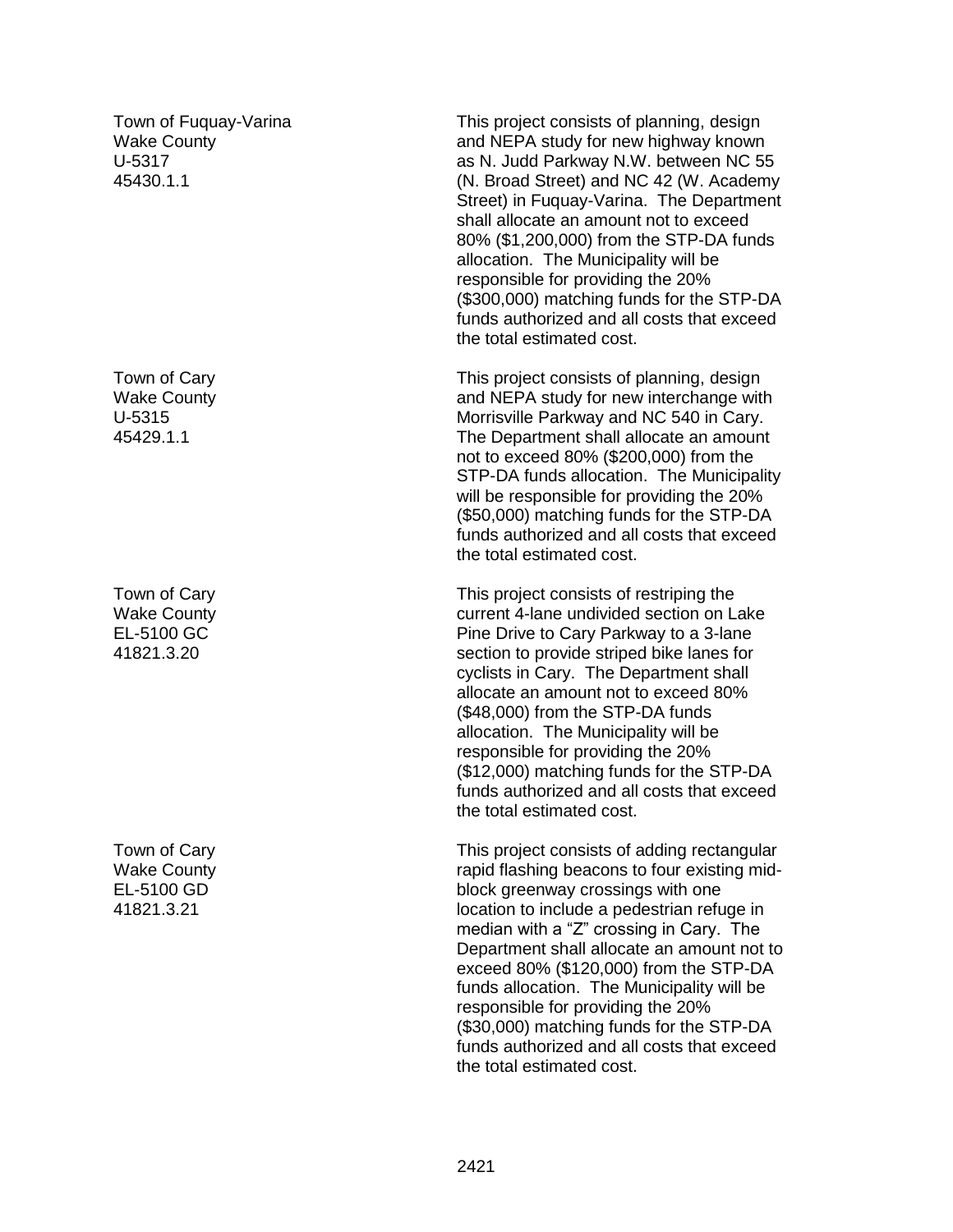Town of Cary Wake County EL-5100 GF 41821.2.13

Town of Cary Wake County EL-5100 GG 41821.2.17

Town of Cary Wake County EL-5100 GE 41821.3.22

This project consists of purchasing easements to extend the White Oak Greenway from Green Level Church Road to the American Tobacco trailhead at Wimberly Road in Cary. The Department shall allocate an amount not to exceed 80% (\$400,000) from the STP-DA funds allocation. The Municipality will be responsible for providing the 20% (\$100,000) matching funds for the STP-DA funds authorized and all costs that exceed the total estimated cost.

This project consists of identifying, studying, and analyzing potential trailhead parking areas along Old Reedy Creek Road at the Black Creek Greenway and Umstead State Park entrances in Cary. The Department shall allocate an amount not to exceed 80% (\$80,000) from the STP-DA funds allocation. The Municipality will be responsible for providing the 20% (\$20,000) matching funds for the STP-DA funds authorized and all costs that exceed the total estimated cost.

This project consists of constructing approximately .3 miles of 10-foot wide asphalt greenway including a 40-foot bridge to provide a connection between two existing greenway trails resulting in a continuous 3-mile trail linking residences, parks, and schools in Cary. The Department shall allocate an amount not to exceed 80% (\$200,000) from the STP-DA funds allocation. The Municipality will be responsible for providing the 20% (\$50,000) matching funds for the STP-DA funds authorized and all costs that exceed the total estimated cost.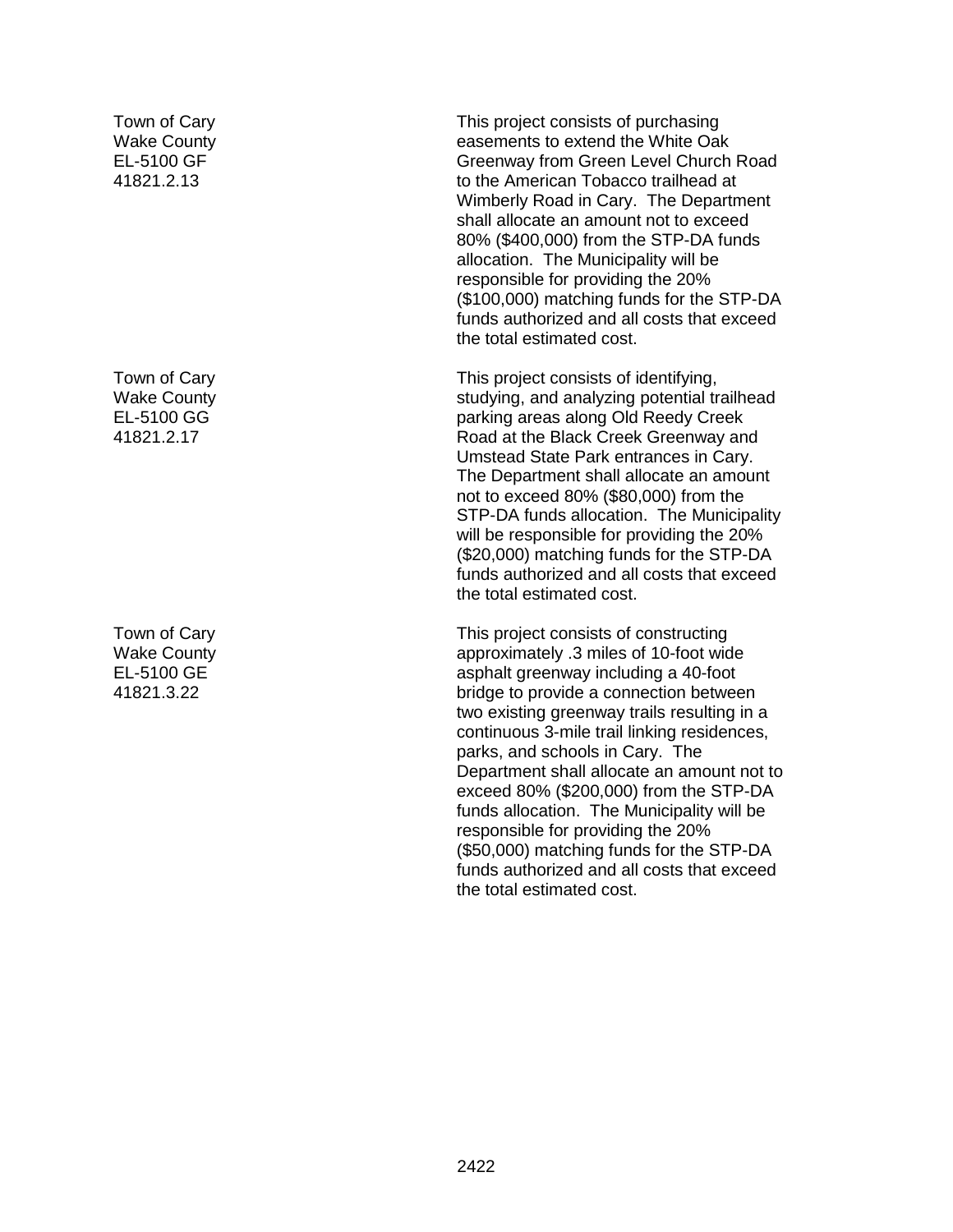Town of Cary Wake County U-5118 IA 42379.3.17

Town of Morrisville Wake County EL-5100 FC 41821.3.23

Town of Morrisville Wake County EL-5100 FD 41821.1.24 41821.3.24

This project consists of extending the existing fiber optic network from NC 55 westward to signals on Green Level Church Road and from Ten Ten Road south to signals on West Lake Road in Cary. The Department shall allocate an amount not to exceed 80% (\$200,000) from the STP-DA funds allocation. The Municipality will be responsible for providing the 20% (\$50,000) matching funds for the STP-DA funds authorized and all costs that exceed the total estimated cost.

This project consists of constructing a 4445 linear foot of asphalt greenway trail beginning near Everettes Fields Road northward toward Church Street at I-540 which includes one (1) tributary crossing in Morrisville. The Department shall allocate an amount not to exceed 80% (\$405,790) from the STP-DA funds allocation. The Municipality will be responsible for providing the 20% (\$101,447) matching funds for the STP-DA funds authorized and all costs that exceed the total estimated cost.

This project consists of constructing 10-foot wide multi-use paths and crosswalks on the northern side of NC 54 from the northern ramp of NC 540 south to the southern ramp on NC 540 and continuing to Litchin Boulevard in Morrisville. The Department shall allocate an amount not to exceed 80% (\$98,000) from the STP-DA funds allocation. The Municipality will be responsible for providing the 20% (\$24,500) matching funds for the STP-DA funds authorized and all costs that exceed the total estimated cost.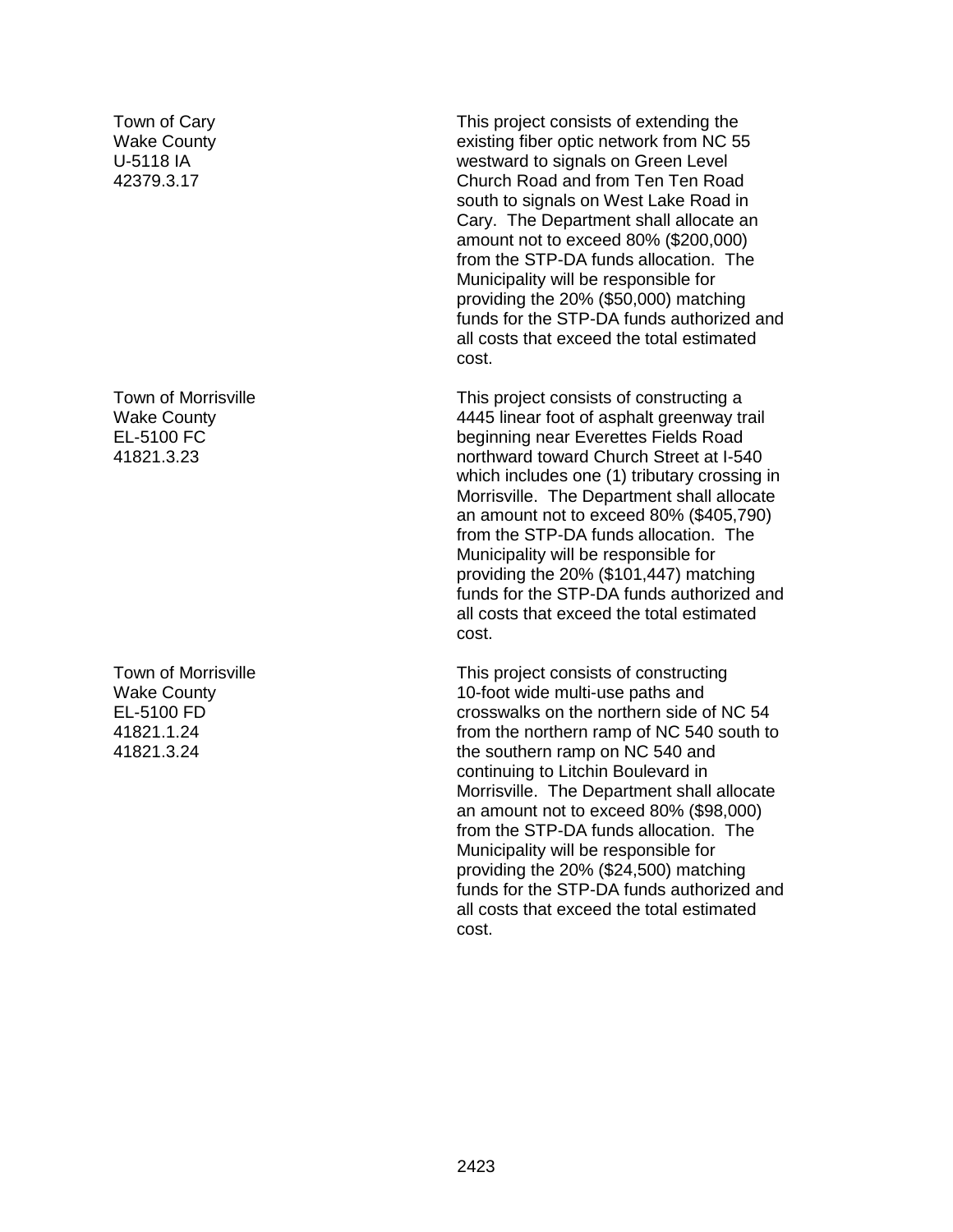### Town of Knightdale Wake County EL-5100 CC 41821.3.25

Town of Apex Wake County U-5118 AB 42379.1.2 42379.2.2 42379.3.2

Town of Garner Wake County EL-5100 MA 41821.1.27 41821.3.27

This project consists of improving parking, drainage, landscaping and hardscaping on First Avenue from Robertson Street to Fayetteville Street in Knightdale. The Department shall allocate an amount not to exceed 80% (\$120,000) from the STP-DA funds allocation. The Municipality will be responsible for providing the 20% (\$30,000) matching funds for the STP-DA funds authorized and all costs that exceed the total estimated cost.

This project consists of constructing the realignment of Lufkin Road (SR 1444) at Ten Ten Road (SR 1010) to align with the US 1 northbound ramps in Apex. This Supplemental Agreement provides for additional STP-DA funds not to exceed 80% (\$1,480,000). The Municipality will be responsible for proving the 20% (\$370,000) matching funds for the STP-DA funds authorized and all costs that exceed the total estimated cost.

This project consists of constructing approximately 500 linear feet of sidewalk along the east side of Don Miller Drive from existing sidewalk on Claymore Drive at the elementary school to existing sidewalk on Timber Drive in Garner. This Supplemental Agreement provides for additional STP-DA funds not to exceed 80% (\$78,000). The Municipality will be responsible for proving the 20% (\$19,500) matching funds for the STP-DA funds authorized and all costs that exceed the total estimated cost.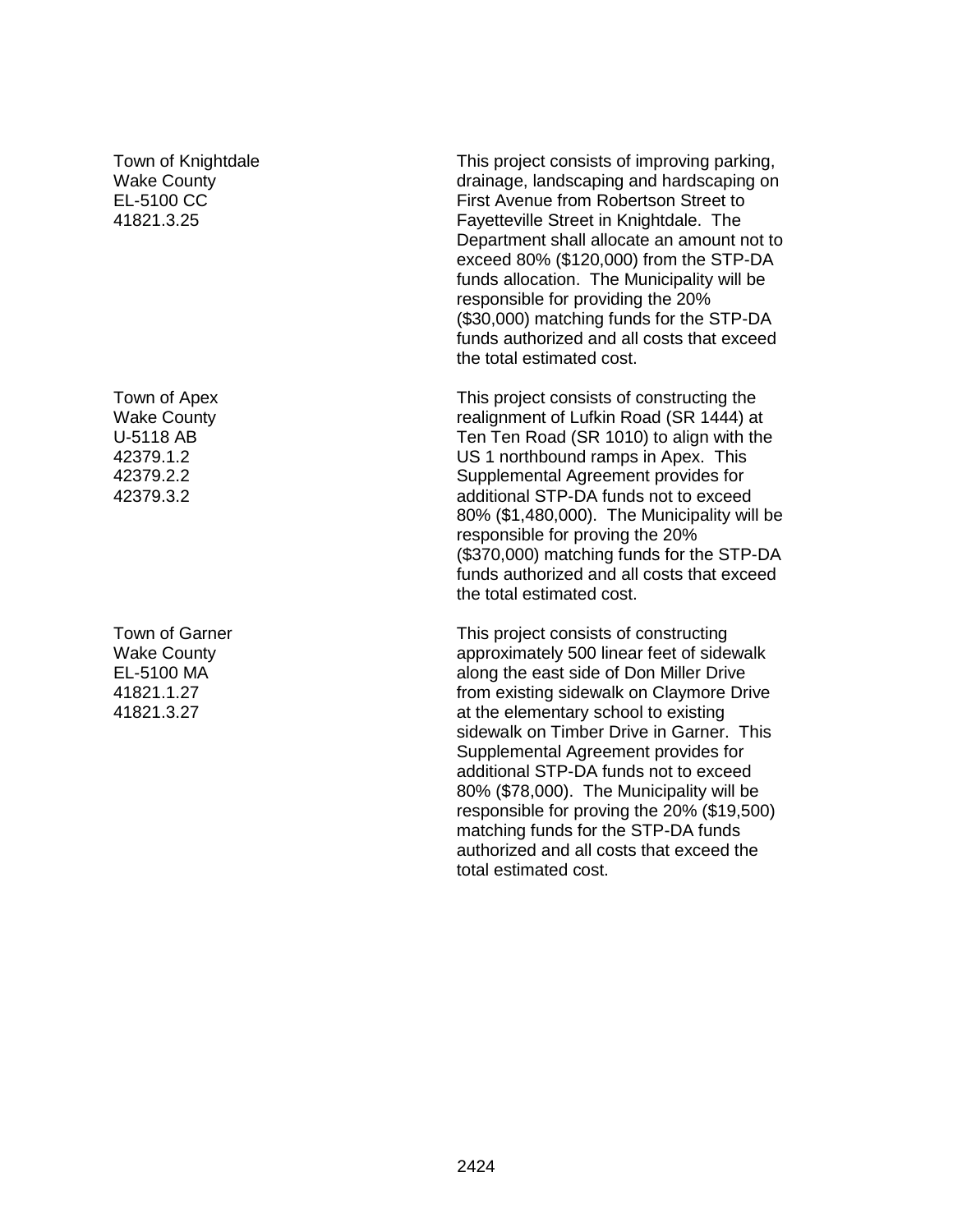Division 6

Town of Angier Harnett County EL-5100 LA 41821.1.26 41821.3.26

Lumbee Nation Tribal Programs, Inc. Robeson County B-4618 33799.3.1

Division 7

City of Greensboro Guilford County U-5157 C 45183.3.ST1

City of Greensboro Guilford County U-5162 45201.3.ST1

City of Greensboro Guilford County U-5163 45202.3.ST1

This project consists of installing sidewalks at Poplar Street from Depot Street to McIver Street and on Dora Street from Raleigh Street to Broad Street in Angier. The Municipality is responsible for all phases of the project. The Department shall allocate an amount not to exceed 80% (\$78,000) from the STP-DA funds allocation. The Municipality will be responsible for providing the 20% (\$19,500) matching funds for the STP-DA funds authorized and all costs that exceed the total estimated cost.

This project consists of the replacement of Bridge Numbers 161 and 445 over Woodland Farm Pond on SR 1108 in Robeson County. The Department shall transfer ownership of the existing bridges to the Lumbee Nation upon completion of Project B-4618. The Lumbee Nation shall accept and assume ownership, all liability and maintenance responsibilities.

This project consists of resurfacing various roadways in Greensboro. This Supplemental Agreement is to amend the funding by an additional \$60,000 in STP-DA (ARRA) funds (\$1,561,890 in lieu of \$1,501,890).

This project consists of sidewalk improvements at Lake Jeanette Road in Greensboro. This Supplemental Agreement is to amend the funding by an additional \$92,888 in STP-DA (ARRA) funds (\$4,217,888 in lieu of \$4,125,000).

This project consists of sidewalk improvements at Elm-Eugene Street in Greensboro. This Supplemental Agreement is to amend the funding by an additional \$50,000 in STP-DA (ARRA) funds (\$1,695,515 in lieu of \$1,645,515).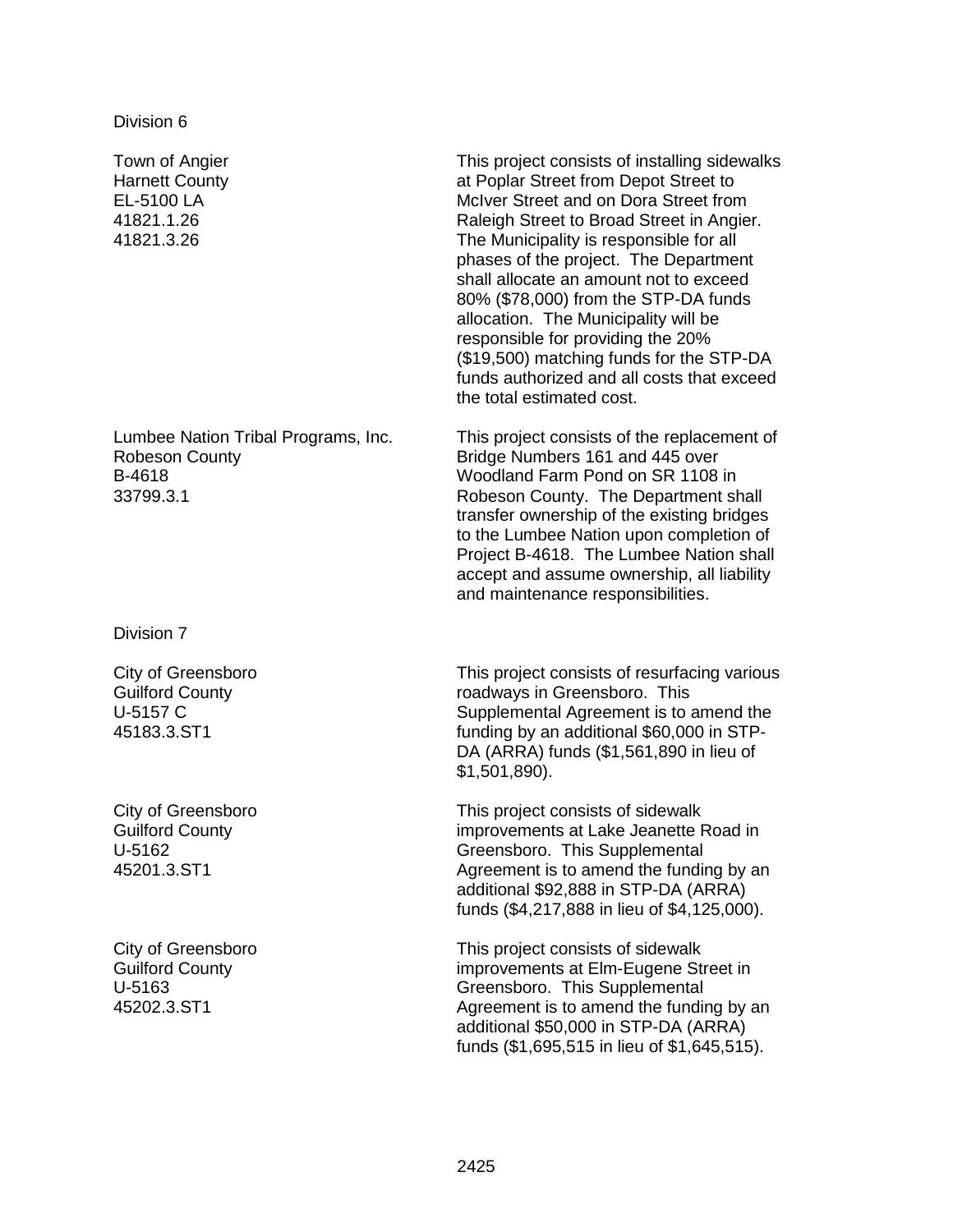City of Burlington Alamance County EB-5118 GD 45051.3.ST23

Division 8

City of Randleman Randolph County U-5194 45310.3.ST1

Division 10

North Carolina Railroad Company (NCRR) Norfolk Southern Railway Corporation (NSR) Gladys H. Doster Cabarrus County P-4405 EA

This project consists of installing sidewalks from Sellars Mill Road to Cummings High School entrance in Burlington. This Supplemental Agreement is to amend the funding by an additional \$473 in Enhancement (ARRA) funds (\$50,473 in lieu of \$50,000).

This project consists of improvements to SR 1952 (High Point Street) at SR 1950 (Academy Street), SR 1989 (Tiger's Den Road) and the Wal-Mart entrance. This Supplemental Agreement is to install four (4) thermoplastic crosswalks at the Academy Street and Tiger's Den roundabout. The Municipality shall reimburse the Department 100% of actual cost of the additional work. The estimated cost is \$45,360.

This Agreement covers the closing of a private vehicular access (Crossing No. 715 329N, MP 363.28) which provides sole access to the property of Gladys H. Doster in Harrisburg, NC. The Department shall permanently close the crossing. NSR shall remove all crossing / warning devices. NSR and NCRR shall each provide a lump sum payment of \$10,000 (totaling \$20,000) to the Department for work performed by the Department and associated with the closing.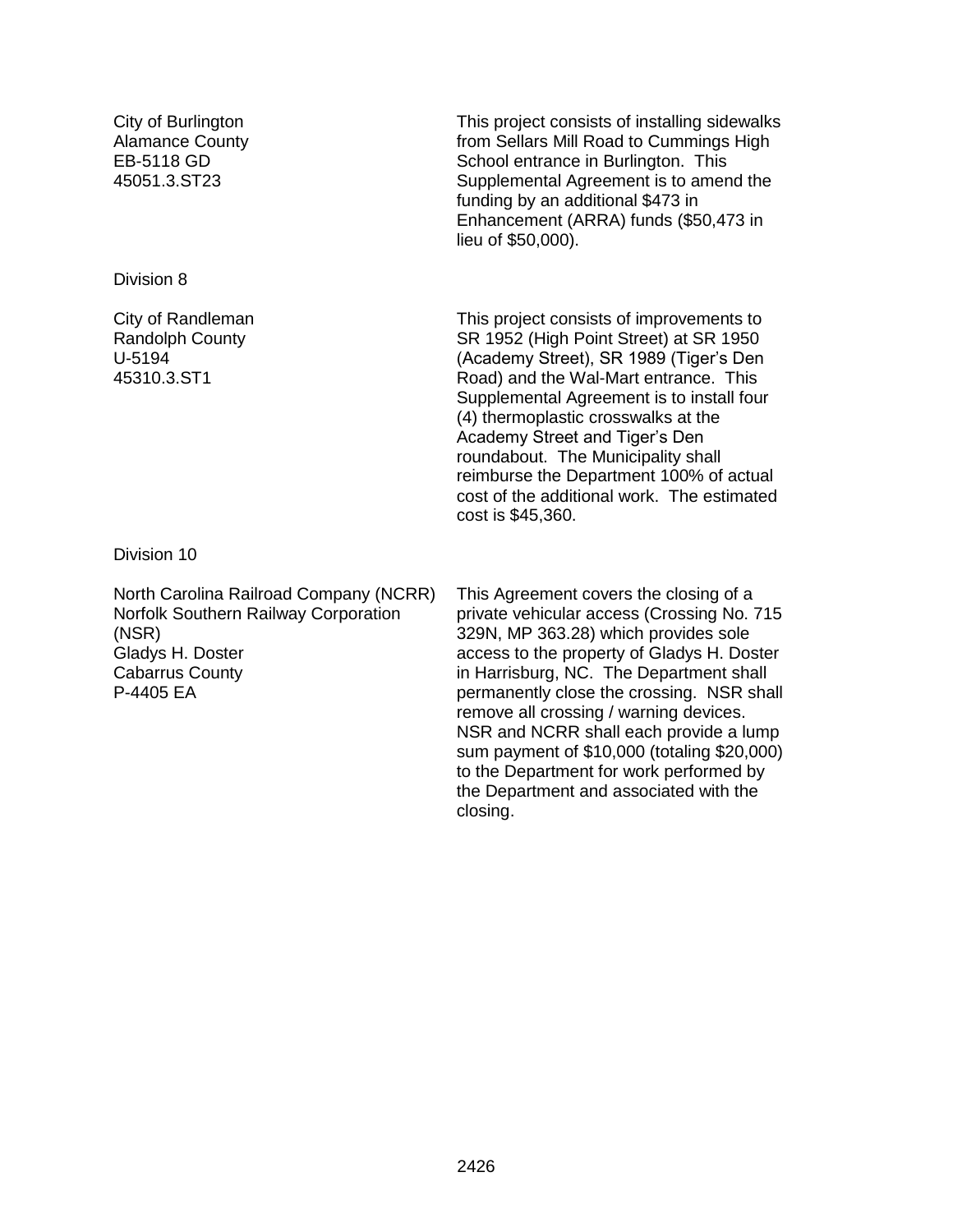Gladys H. Doster Cabarrus County Board of Education Cabarrus County P-4405 EA

Division 11

Town of North Wilkesboro Wilkes County R-5186 45243.3.1

This Agreement covers the construction of an alternate access to the property of Gladys H. Doster as mitigation for the closing of a private vehicular access (Crossing No. 715 329N, MP 363.28) which provides sole access to the property in Harrisburg, NC. The Department shall design and construct the access which will connect the Doster property to an existing driveway that serves the Harrisburg Elementary School and intersects with Stallings Road. The project also includes the installation of a gated fence and the widening of the existing Harrisburg Elementary School drive from three lanes to four lanes. The Cabarrus County Board of Education shall provide the right of way for the Doster's proposed access, at no expense to the Department or Ms. Gladys Doster.

This project consists of constructing a new entrance road from SR 2333 (River Road/Liberty Grove Road) to provide access to Wilkes Industrial Park in North Wilkesboro. The Municipality shall prepare the environmental and/or planning, project plans, specifications, acquire any needed right of way, adjust all utilities in conflict with the project and assume all maintenance responsibilities. The Department shall construct the Project. The Department shall participate in an amount not to exceed \$765,212. The Municipality will be responsible for providing the 20% (\$191,303) matching funds for the Appalachian Development (APD) funds authorized and all costs that exceed the total estimated cost.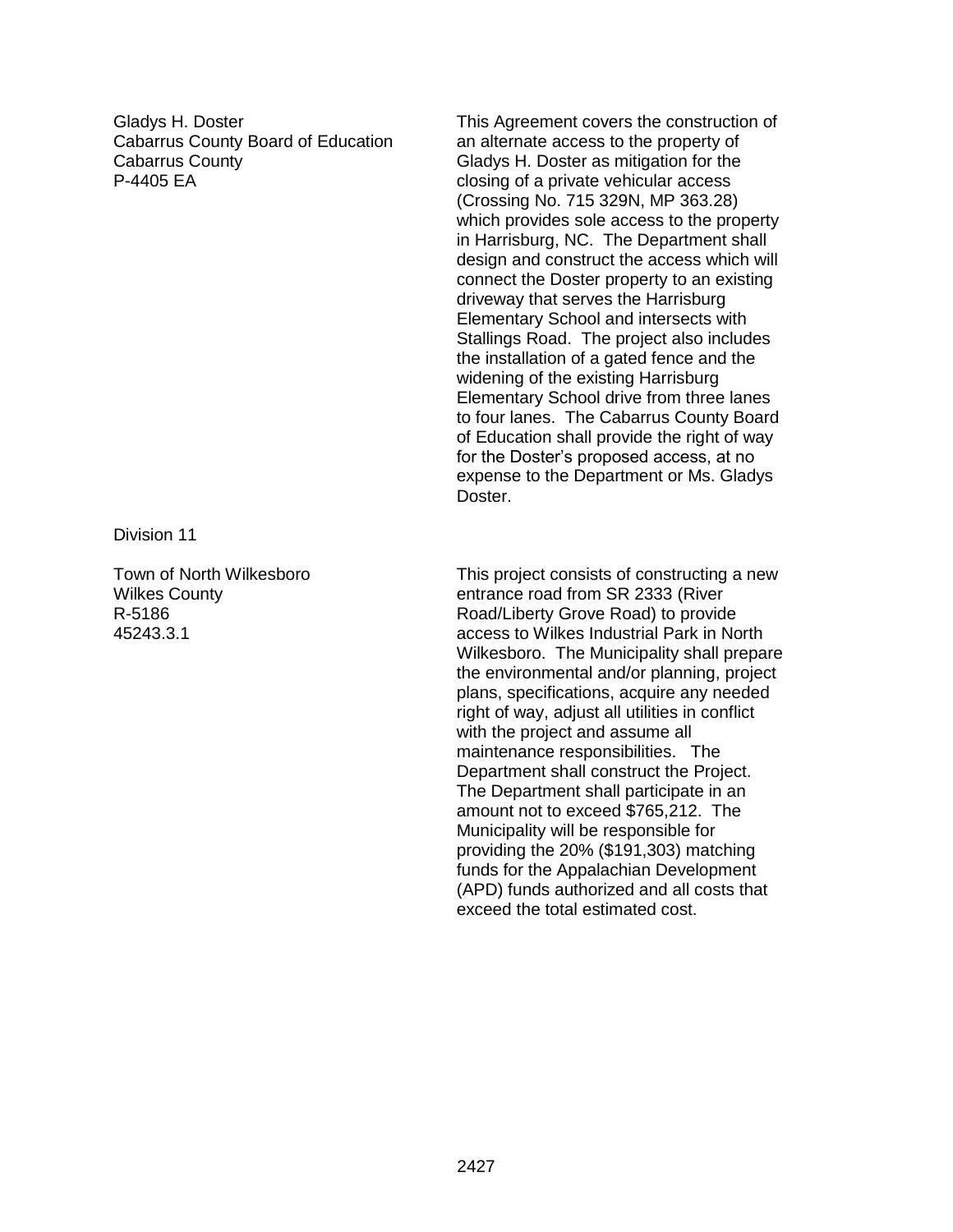Division 13

Town of Woodfin Buncombe County SR-5001 BB 40924.3.53 This project consists of federal Safe Routes to School funding for the sidewalk project serving Woodfin Elementary School in Woodfin. The Municipality shall perform the work and the Department shall reimburse the Municipality up to a maximum amount of \$100,000 toward the project. Division 14 City of Hendersonville Henderson County U-5183 This project consists of an alternative to

45240.1.ST1 45240.2.ST1

the existing US 64 widening that preserves the Oakdale Cemetery, provides additional traffic flow, and an access to the local elementary school in Hendersonville. This Supplemental Agreement is for additional ARRA funds in the amount of \$29,760 and to extend the completion date of the Project to December 31, 2010 in lieu of July 2, 2010.

SUMMARY: There are a total of 16 agreements for informational purposes only.

**Statewide** 

United States Department of Agriculture Animal and Plant Health Inspection Service (APHIS), Wildlife Services (WS) 36087 36095

This cooperative service agreement is to provide beaver damage management services to reduce or eliminate property damage and threats to human health and safety caused by beaver activities at wetland mitigation sites identified by the Department. The USDA/APHIS-WS shall conduct the damage management services and monitor the sites for new activity. The Department shall reimburse the USDA one hundred percent (100%) of the actual costs for the work incurred at each site. (Estimated annual cost is \$450,000.)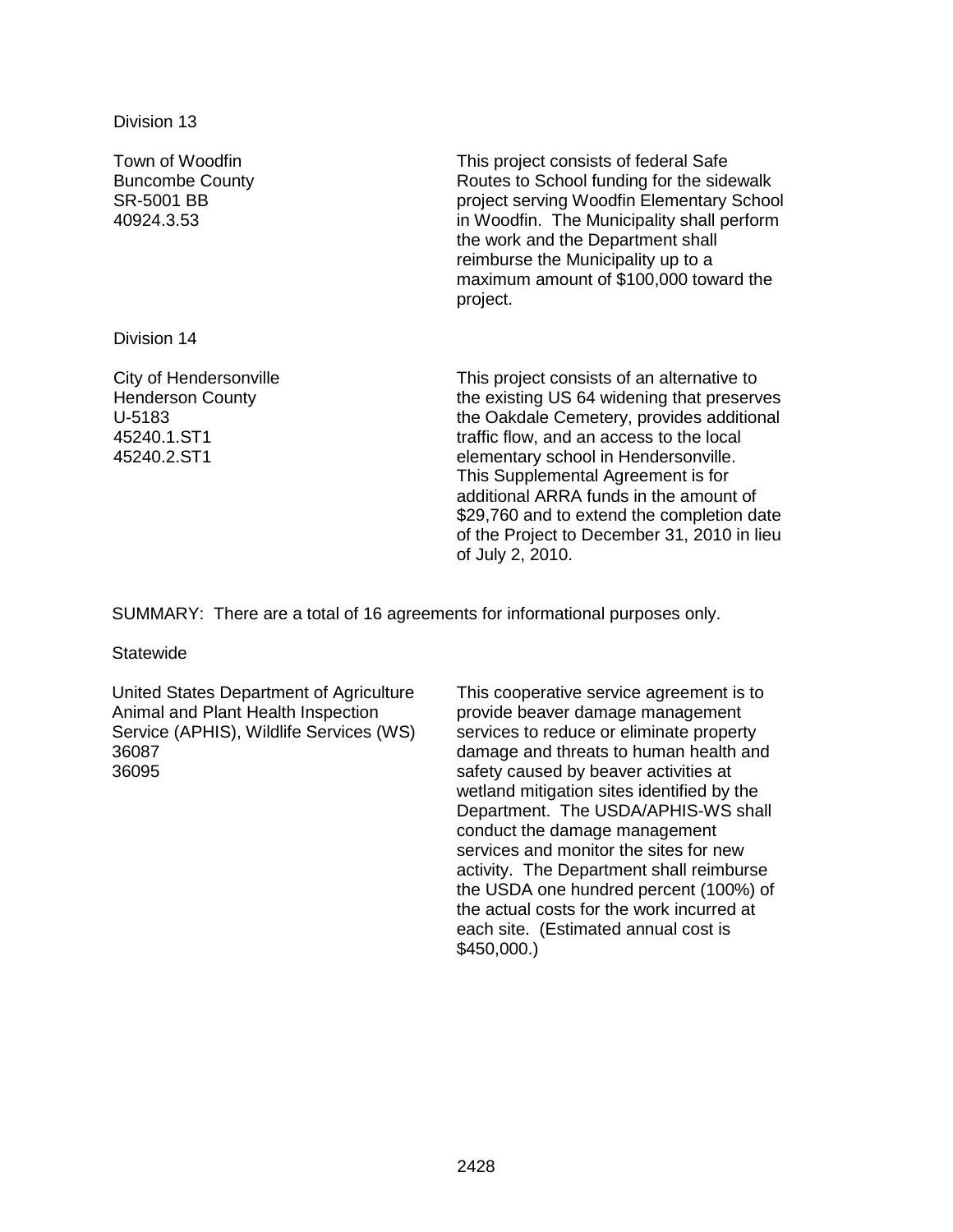### Division 1

Dare County Board of Commissioners 43079 This project consists of constructing trails beginning at the Dare County Center to connect to the Wildlife Resources Commission and the Roanoke Island Rest Area adjacent to US 64 and NC 345 in Dare County. The County shall be responsible for all phases of the project. The Department shall participate in the project costs in an amount not to exceed \$250,000. Costs which exceed this amount shall be borne by the County.

### Division 2

North Carolina Center for Geographic Information and Analysis Lenoir County 45200.1

Division 3

Anderson's Sixteen, LLC New Hanover County 36249.3020

Camp Lejeune Marine Corps Base Onslow County 36249.3021

This project consists of updating identified GIS data layers in Lenoir County to support ongoing transportation studies in the region. This Supplemental Agreement is to extend the completion date of the Project to September 30, 2011 in lieu of September 30, 2010.

This project consists of reviewing a new traffic signal at US 421 and SR 1524 at Masonboro Commons in New Hanover County. The Developer shall be responsible for all phases of the project including 100% of the actual costs of said work. (Estimated reimbursement to the Department for review and inspection is \$5,000.)

This project consists of reviewing a new traffic signal at NC 210 (Dixon-Sneeds Ferry Road) and the new Marine Corps Base Stone Bay entrance road in Onslow County. The Base shall be responsible for all phases of the project including 100% of the actual costs of said work. (Estimated reimbursement to the Department for review and inspection is \$5,000.)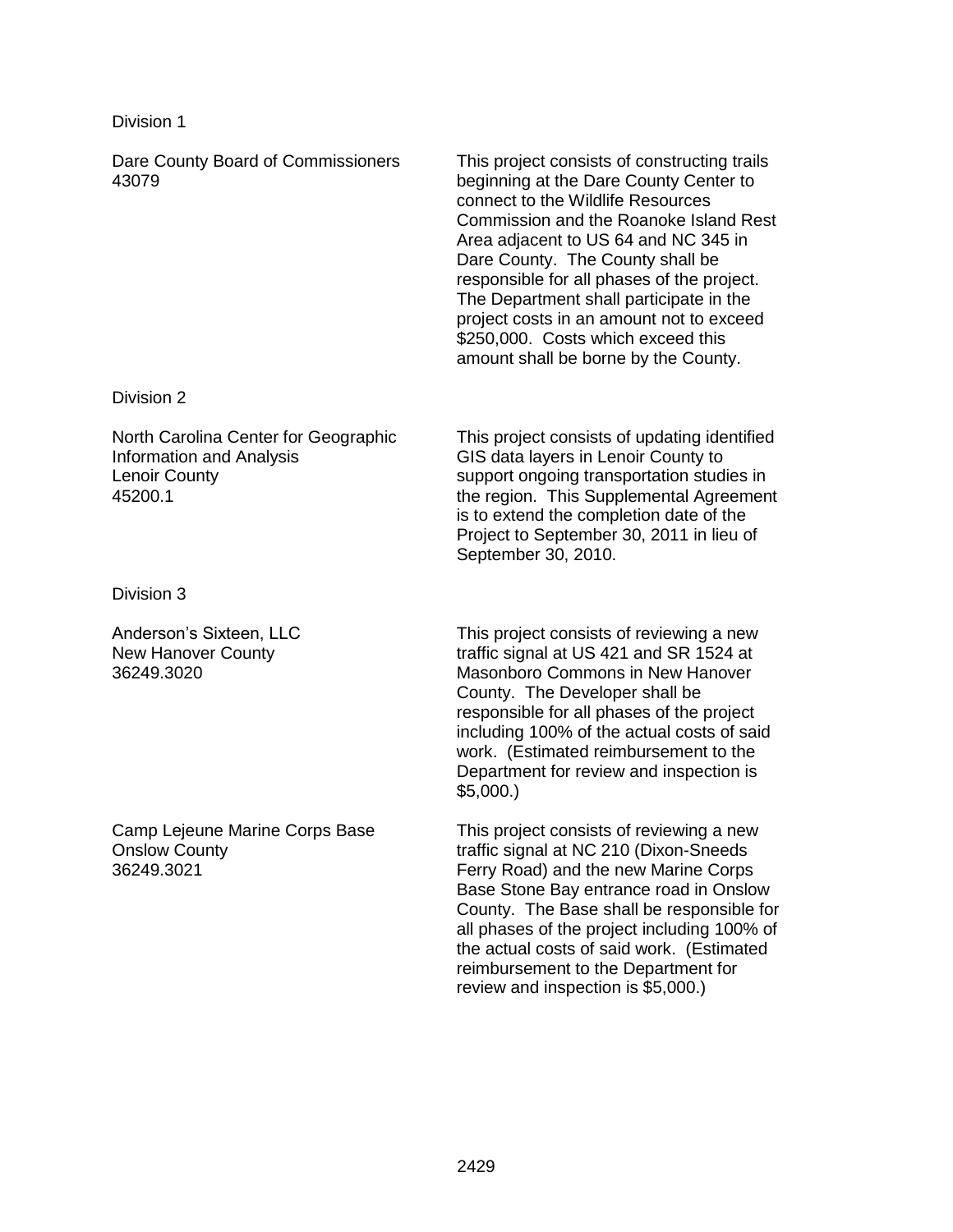City of Wilson Wilson County 59017

Division 5

Centennial Authority Wake County 5.109232

Town of Cary Wake County EL-4998 B 41066.3.1

Town of Cary Wake County EL-4998 E 41066.3.4

This project consists of extending Westwood Drive to an intersection with Heritage Drive and extending Wolftrap Drive to an intersection with Heritage Drive in Wilson. The Municipality shall be responsible for all phases of the project. The Department shall participate in the actual construction costs of the project in an amount not to exceed \$400,000. Costs which exceed this amount shall be borne by the Municipality.

This project consists of designing and installing eight (8) guide signs along I-40, I-440 and Wade Avenue, and twelve (12) trailblazer signs on various routes to the RBC Center. The Department shall be responsible for the design, fabrication and replacement of the sign assemblies at designated locations. The Authority shall reimburse the Department 100% of the actual cost of the work performed by the Department. (Estimated cost to the Authority is \$44,850.)

This project consists of constructing Segment 3, Phase III of the Black Creek Greenway in Cary. This Supplemental Agreement is to extend the preconstruction requirement date to January 31, 2011 in lieu of October 30, 2010 and project completion date to January 31, 2012 in lieu of October 30, 2011.

This project consists of constructing the Tryon Road Greenway in Cary. The Municipality shall prepare all plans and construct the project. This Supplemental Agreement is to extend the preconstruction requirement date to January 31, 2011 in lieu of September 16, 2010 and project completion date to January 31, 2012 in lieu of November 16, 2011.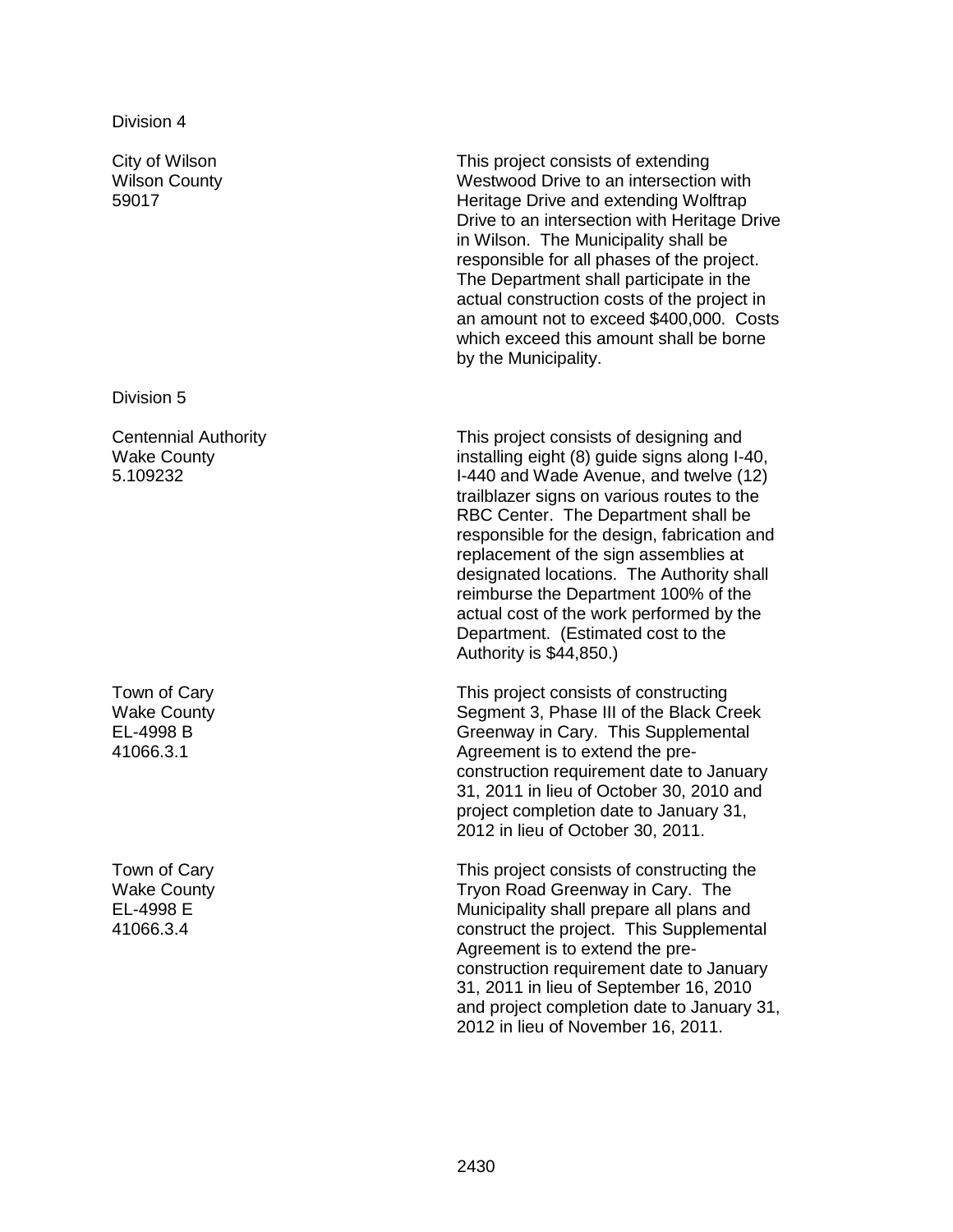Kerr-Tar Regional Economic Development **Corporation** Franklin County 41570

City of Durham Durham County U-4726 HA 36268.3.ST5

Division 6

City of Fayetteville Cumberland County EB-4539 B 41955.3.1 41563

Lewis Chapel Missionary Baptist Church, Inc. Cumberland County 36249.3022

This project consists of constructing turn lanes on US 401 and a new access road to the Triangle North Franklin HUB site. The Agency shall be responsible for all phases of the project. The Department shall participate in an amount not to exceed \$900,000.

This project consists of installing a sidewalk on Dearborn Drive in Durham. This Supplemental Agreement is to extend the completion to October 31, 2011 in lieu of February 16, 2011.

This project consists of constructing the Cape Fear River Trail, Phase 2. This Supplemental Agreement is to extend the completion date to December 31, 2012 in lieu of December 12, 2010.

This project consists of design, fabrication and installation of three supplemental guide signs for moderate traffic generators for the John D. Fuller, Sr. Recreational/Athletic Complex in Fayetteville. The Department shall be responsible for the work. The Developer shall reimburse the Department 100% of the actual cost of the work performed by the Department. Estimated cost to the Developer is \$900.

Division 8

County of Scotland Gibson/Southwest Fire Department Scotland County 42994

This project consists of grading and paving in front of the new Gibson/Southwest Fire Station on NC 79 in Scotland County. The County and/or Fire Department shall be responsible for all phases of the project. The Department shall participate in an amount not to exceed \$25,000.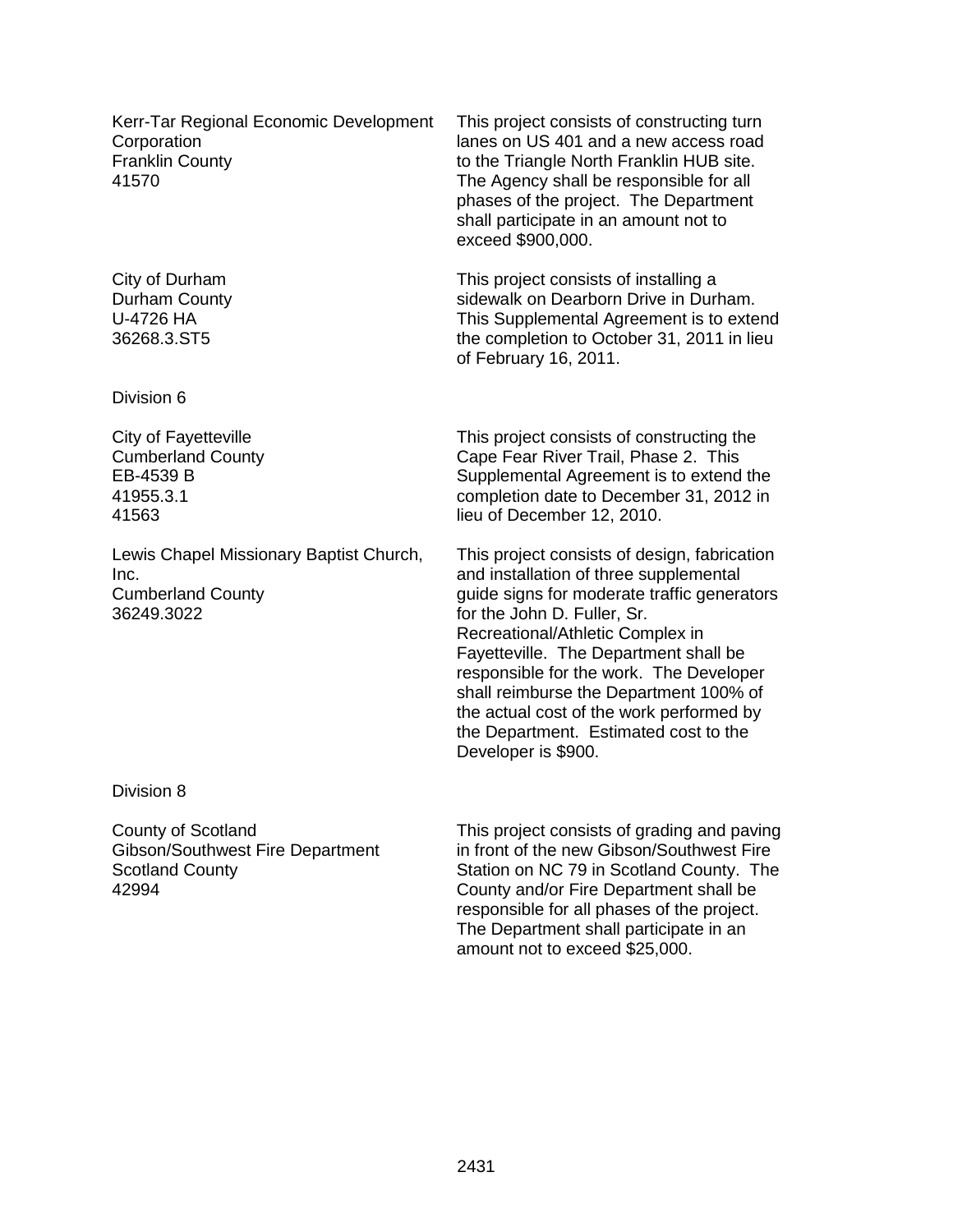Town of Midland Cabarrus County 36248.421

Division 11

Town of Seven Devils Avery and Watauga Counties 11.209515 11.200515

Town of Blowing Rock Watauga County 36050.095 36053.095

This project consists of mowing certain Town-maintained streets in Midland. The Department shall provide all materials, equipment, and labor to accomplish the mowing in conjunction with its normal mowing operations in the Town. The Town shall reimburse the Department 100% of actual costs of said work. (Estimated reimbursement to the Department is \$600 per annum.)

This project covers the "routine" and "longarm" mowing of state system streets within the corporate limits of Seven Devils. The Municipality shall provide the equipment, labor, materials and traffic controls to perform said mowing service. The Department shall reimburse the Municipality \$1,965.36 per annum for a period of three (3) years.

This project consists of the ice and snow removal of certain state maintained roads in and around the corporate limits of the Municipality. The Municipality shall provide the personnel, equipment, materials, labor, and traffic control devices to perform said work. The Department shall reimburse the Municipality for the actual cost of labor, materials, and equipment.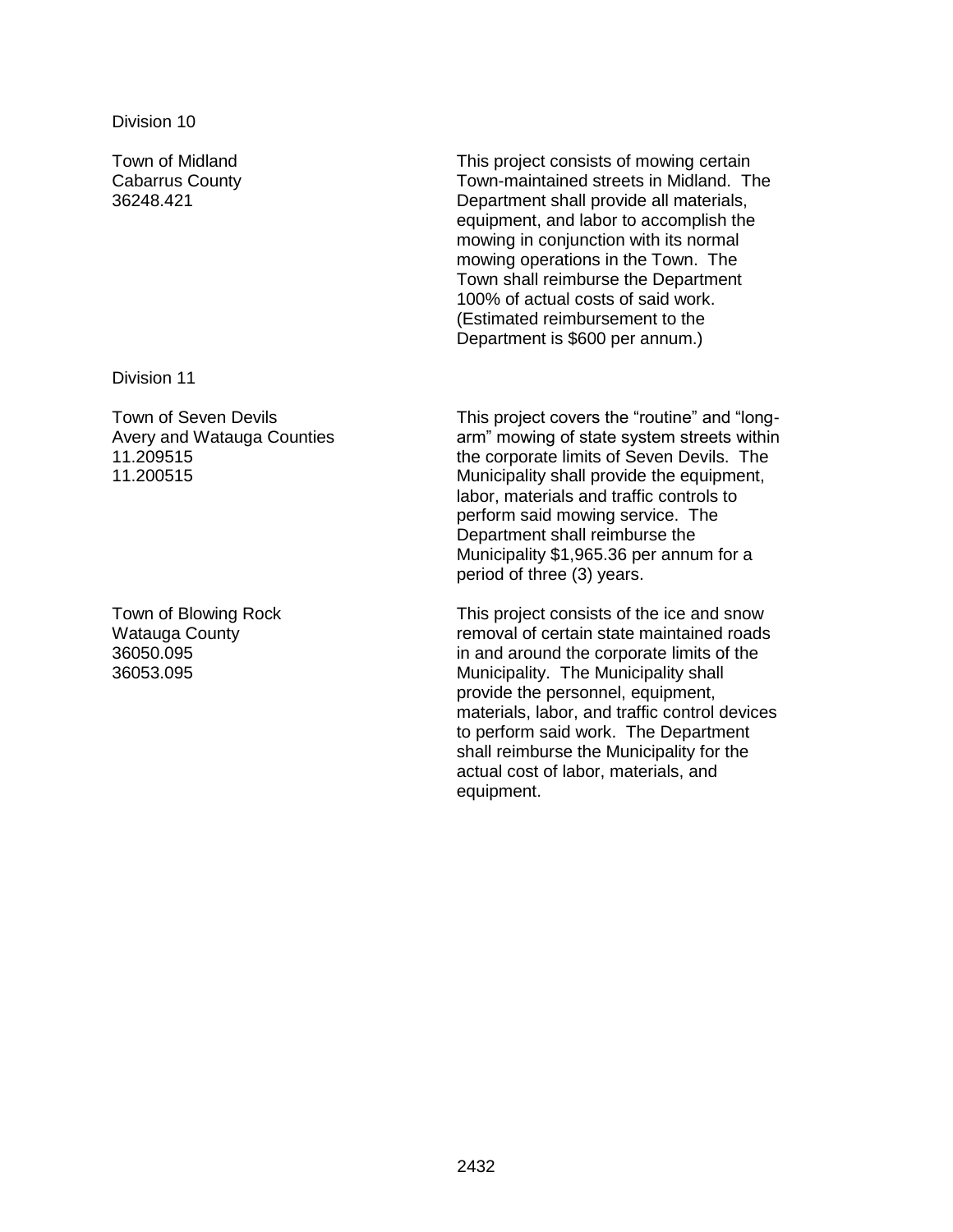# **Approval – State Highway System Changes**

A motion was made by Board Member Burrell, which was seconded by Board Member

White, to approve the following additions and deletions to the State Highway System:

# **Additions to The State Highway System**

| <b>Division</b> | County   | <b>Municipality</b> | Road                       | <b>Termini</b>                                                      | Length |
|-----------------|----------|---------------------|----------------------------|---------------------------------------------------------------------|--------|
| $\overline{7}$  | Guilford | Summerfield         | Autumn<br>Lake Drive       | To add Autumn Lake Drive located in<br>Autumn Lake Subdivision.     | 0.24   |
| 10              | Union    | Weddington          | Lake<br>Forest Dr.         | To add Lake Forest Drive located in<br>Lake Forest Subdivision.     | 0.23   |
|                 |          |                     | Weddingt<br>on Lake<br>Dr. | To add Weddington Lake Drive<br>located in Lake Forest Subdivision. | 0.46   |
|                 |          |                     | Topsail Ct.                | To add Topsail Court located in Lake<br>Forest Subdivision.         | 0.06   |
|                 |          |                     | Maple<br>Valley<br>Court   | To add Maple Valley Court located in<br>Lake Forest Subdivision.    | 0.13   |
|                 |          |                     | Ridgelake<br><b>Drive</b>  | To add Ridgelake Drive located in<br>Lake Forest Subdivision.       | 0.19   |

# **Approval - Preliminary Right of Way Plans**

A motion was made by Board Member Burrell, which was seconded by Board Member White to approve the following:

The Preliminary Right of Way Plans for the below projects, including Secondary Roads and Industrial Access Roads, provide for the construction, design, drainage and control of access as shown on the respective plans.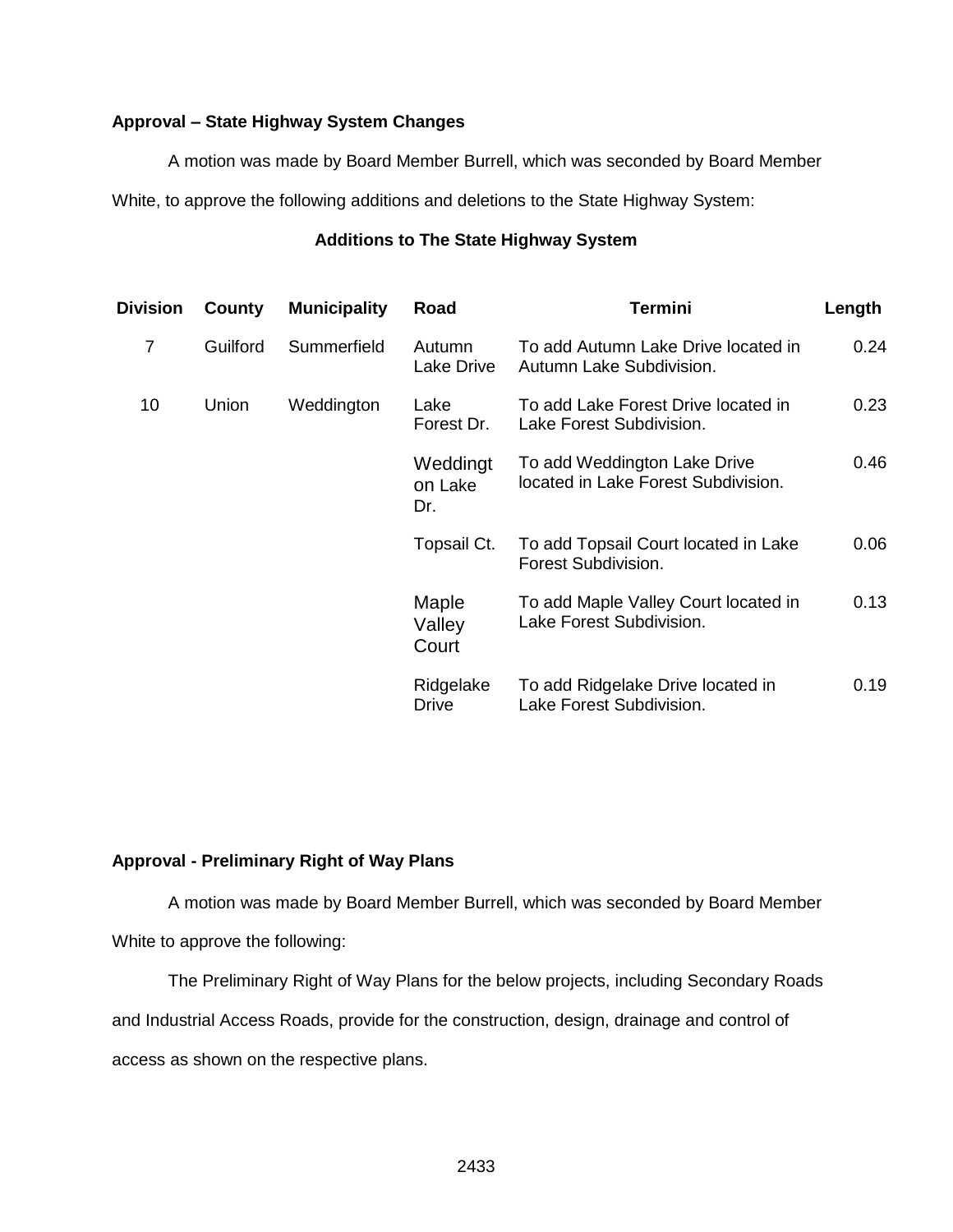Based upon the recommendations of the Manager of the Right of Way Branch, the Board finds that such rights of way as shown on these preliminary plans and drawings, including existing public dedicated right of way, are for a public use and are necessary for the construction of said projects.

The rights of way for the location, construction, relocation, and control of access of

highways embraced in the below projects shall be as shown in detail on the preliminary right of

ways plans and drawings for said projects on file in the Right of Way Branch in the Department

of Transportation in Raleigh.

The Board finds such right of way acquisition to be necessary and hereby authorizes the

Right of Way Branch to acquire right of way on the below projects either by negotiation or by

condemnation through the Attorney General's Office.

#### **(Division 3)**

**Onslow County; I.D. No. U-5168; Project No. 45241.2.1:** Jacksonville- Computerized Signal System

#### **(Division 5)**

**Franklin County; I.D. No. W-5112; Project No. 41876.2.1:** NC 96 from US 1 to the Granville County Line

#### **(Division 6)**

**Robeson County; I.D. No. W-5139; Project No. 45264.2.1:** SR 1515 (St. Anna Road) at SR 1540 (Sally's Road)

**Robeson County; I.D. No. W-5139; Project No. 45263.2.1:** SR 1515 (St. Anna Road) at SR 1563 (Union Chapel Road)

#### **(Division 8)**

**Scotland County; I.D. No. BD-5108 B; Project No. 45354.2.3:** Bridge No. 05 over Gum Swamp Creek on SR 1323

**Randolph County; I.D. No. BD-5108 C; Project No. 45354.2.4:** Bridge No. 68 over Uwharrie River Tributary 9 on SR 1564

#### **(Division 13)**

#### **Burke County; I.D. No. U-2551; Project No. 34832.2.2:**

Morganton – SR 1922 (Enola Road), SR 1924 (Old NC 18) from SR 2026 (Arnold Drive) To NC 18 (South Sterling Street)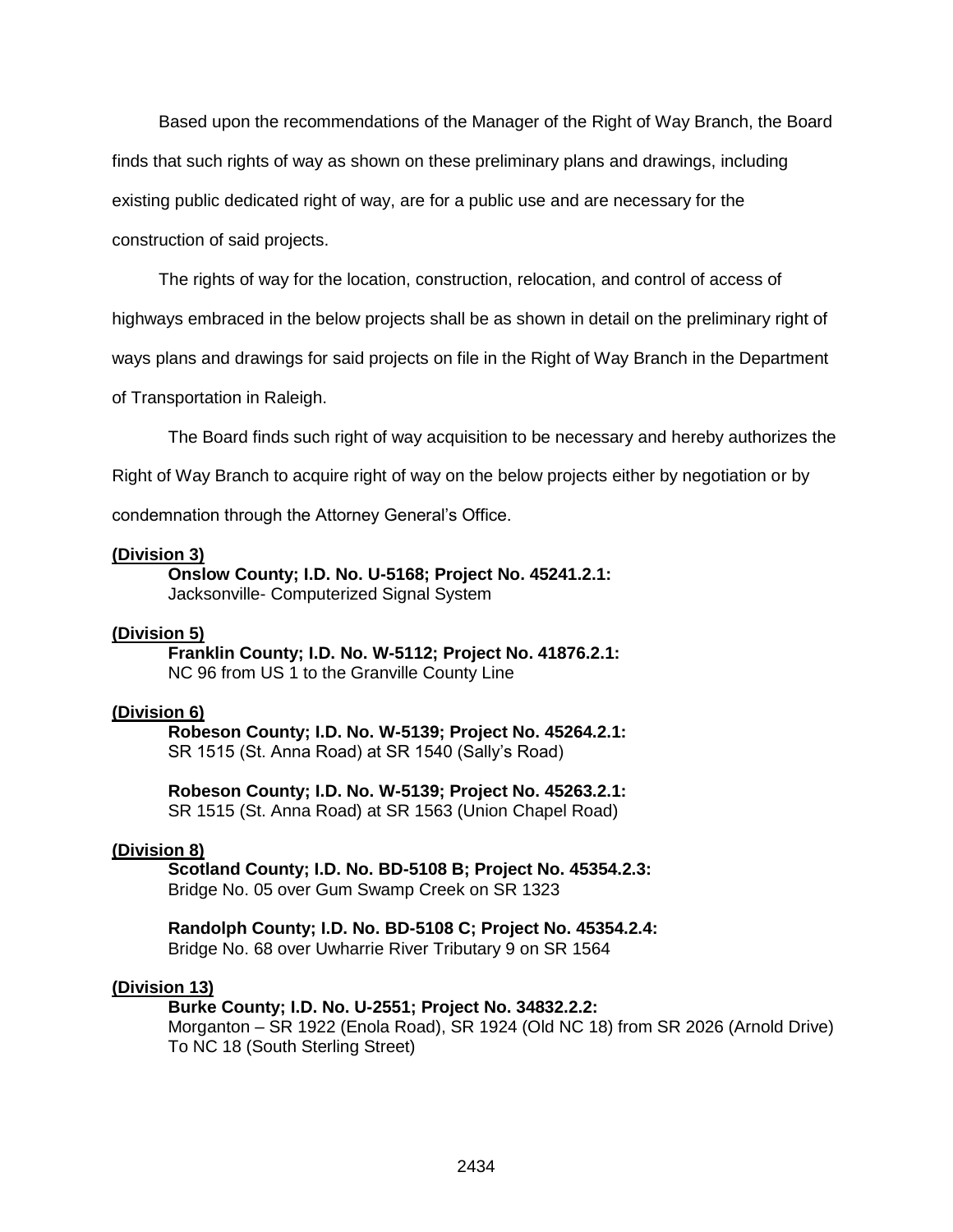# **(Division 14)**

**Haywood County; I.D. No. U-4412; Project No. 35022.2.1:** Waynesville – SR 1184 (Howell Mill Road) from US 276 to US 23 Business

## **Approval - Final Right of Way Plans**

A motion was made by Board Member Burrell, which was seconded by Board Member

White to approve the following:

Right of way acquisition in accordance with the preliminary right of way plans on file in

the Right of Way Branch has been determined to be necessary for public use and was

authorized by the Board. Certain changes in the right of way have necessitated alteration of the

preliminary right of way plans. Final plans have been prepared and provide for the construction,

design, drainage and control of access for these projects. The Board finds that such rights of

way and control of access as shown on the final plans are for a public use and are necessary

for construction. The sections of roads which were shown on the preliminary plans as sections

of roads to be abandoned are hereby abandoned and removed from the State Highway System

for Maintenance upon the completion and acceptance of the project.

The rights of way for the location, design and construction of highways embraced in the

following projects shall be as shown in detail on the final plans for said projects as follows:

### **(Division 2)**

# **Project No. 34538.2.2; Craven County; I.D. No. R-3403 AA:**

Widening, grading, paving and drainage on US 17 from Mills Street to Norfolk Southern Railroad in Bridgeton with the right of way indicated upon the final plans for said project, the same being identified as Addendum 1 of the November 4, 2010 Board of Transportation Meeting and incorporated herein by reference.

### **(Division 11)**

# **Project No. 34499.2.2; Avery/Watauga County; I.D. No. R-2710:**

Grading, drainage, paving and retaining walls on NC 194 from the Avery County line to SR 1112 (Broadstone Road) in Valle Crucis with the right of way indicated upon the final plans for said project, the same being identified as Addendum 2 of the November 4, 2010 Board of Transportation Meeting and incorporated herein by reference.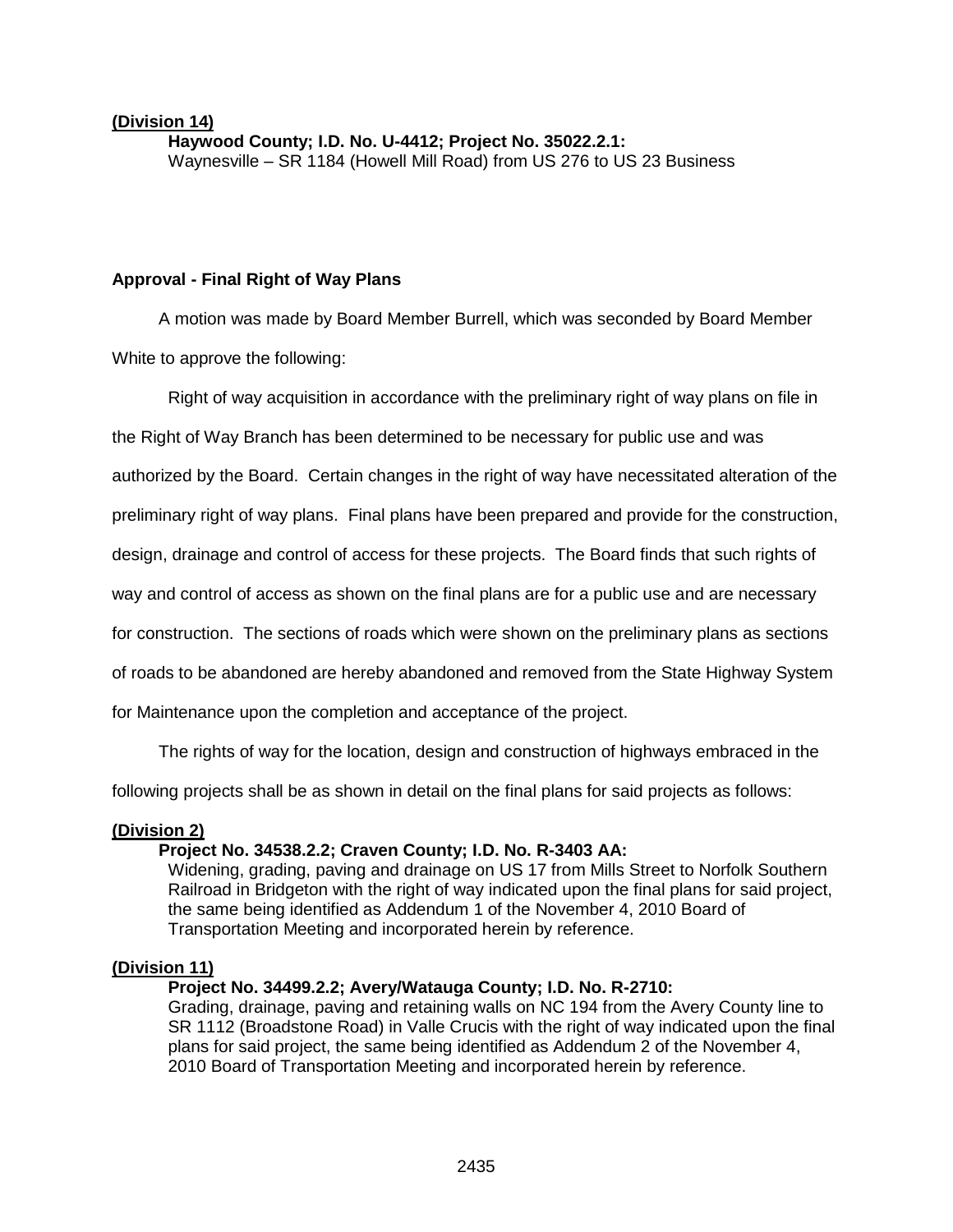### **(Division 14)**

#### **Project No. 40118.2.1; Macon County; I.D. No. R-4748:**

Grading, paving, drainage, structure and signals on Franklin – new route from SR 1660 (Siler Road) to SR 1662 (Wiley Brown Road) south of US 441 with the right of way indicated upon the final plans for said project, the same being identified as Addendum 3 of the November 4, 2010 Board of Transportation Meeting and incorporated herein by reference.

#### **Approval - Revisions of the Final Right of Way Plans**

A motion was made by Board Member Burrell, which was seconded by Board Member

White to approve the following:

Right of way acquisition in accordance with the final right of way plans for the following projects has been determined to be necessary and authorized by the Board. Plans are on file at the Office of the Secretary to the Board of Transportation as an addendum to the minutes of the meetings hereinafter indicated.

Certain changes in right of way, construction and drainage easements, and control of access have been necessitated by alterations in the construction plans of these projects. Amended plan sheets for these projects have been prepared which provide for changes of certain right of way areas, construction and drainage easements and control of access.

The Board finds that the revised areas of right of way, construction and drainage easements and control of access, as shown on the amended plan sheets hereinafter set out, are for a public purpose and are necessary for the construction of projects.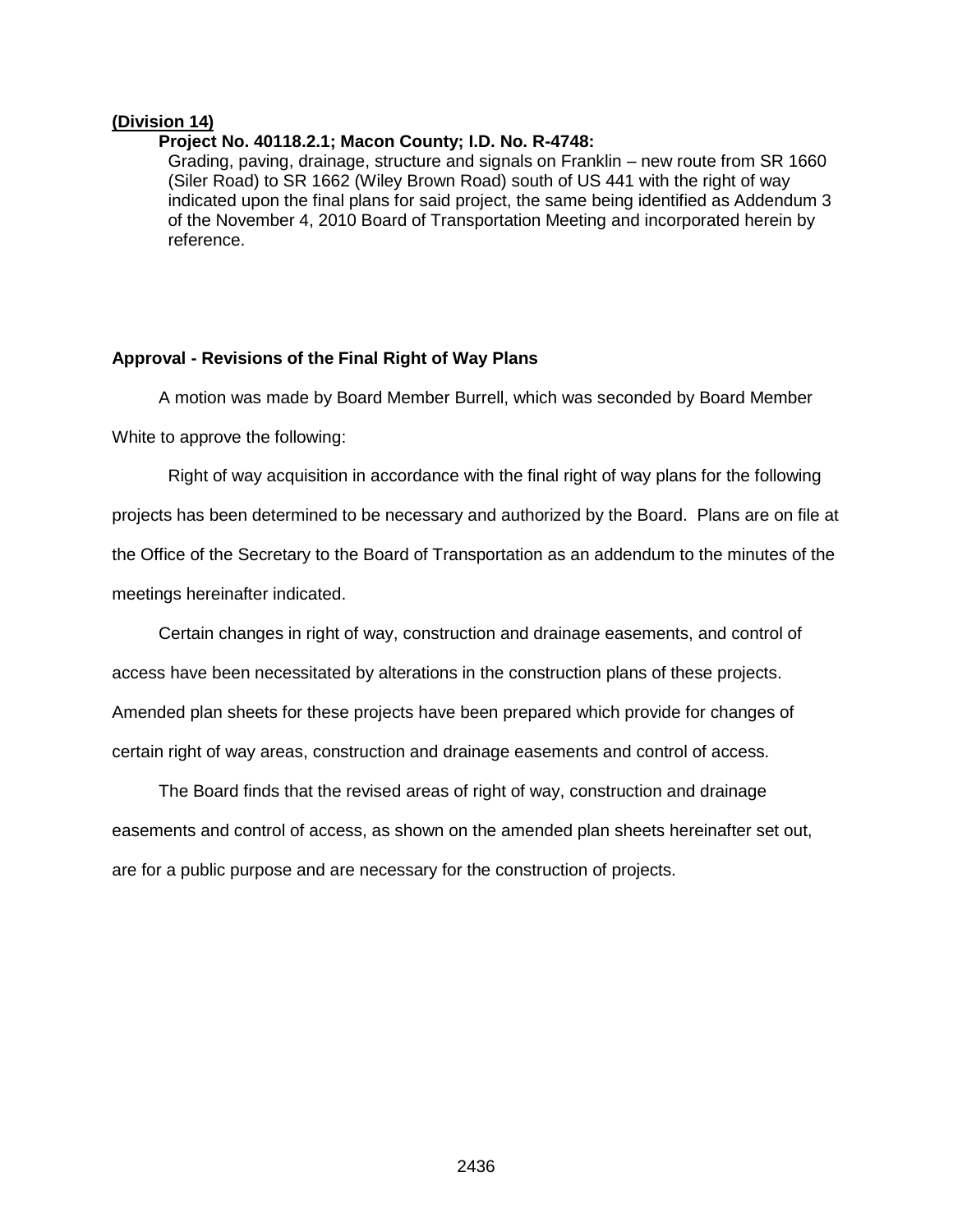The right of way, construction and drainage easements and control of access are hereby

revised as shown on the plan sheets incorporated herein as an addendum, said projects, date

of original final approval, and revised right of way, easements and access being as follows:

### **(Division 5)**

## **Project No. 34916.2.1; I.D. No. U-3309 A; Durham County:**

Final Right of Way plans approved as Addendum 2 to the minutes of the January 7, 2010 Board of Transportation Meeting. Revised additional right of way, easements or control of access shown on Addendum 4 to the minutes of the November 4, 2010 Board of Transportation Meeting and incorporated herein by reference.

### **(Division 6)**

### **Project No. 33490.2.1; I.D. No. B-4138; Harnett County:**

Final Right of Way plans approved as Addendum 2 to the minutes of the August 5, 2010 Board of Transportation Meeting. Revised additional right of way, easements or control of access shown on Addendum 5 to the minutes of the November 4, 2010 Board of Transportation Meeting and incorporated herein by reference.

### **(Division 11)**

### **Project No. 34369.2.4; I.D. No. R-2100 B; Ashe County:**

Final Right of Way plans approved as Addendum 10 to the minutes of the July 1, 2010 Board of Transportation Meeting. Revised additional right of way, easements or control of access shown on Addendum 6 to the minutes of the November 4, 2010 Board of Transportation Meeting and incorporated herein by reference.

# **Approval of Conveyance of Highway Right of Way Residues**

**"It is hereby resolved,** based upon the recommendation of the Manager of the

Right of Way Branch, and on a motion by Board Member Burrell, which was seconded by Board

Member White, that the following right of way conveyances are approved:

### **(Division 1)**

# **Project 1C.094010, Creswell Asphalt Site**

#### **Washington County**

Conveyance of approximate 22.96-acres residue asphalt site to Spruill Farms Partnership for the high bid amount of \$75,247.96.

### **(Division 3)**

**Project 34475.2.2, U-2107D, parcels 042-1 and 042-2, US 17 Jacksonville Bypass from US 258-NC 24 to US 17 Southwest of Jacksonville Onslow County**

Conveyance of approximate 0.048-acre to Richard C. Peters and wife, Rose M. Peters for no consideration as part settlement of their right of way claim.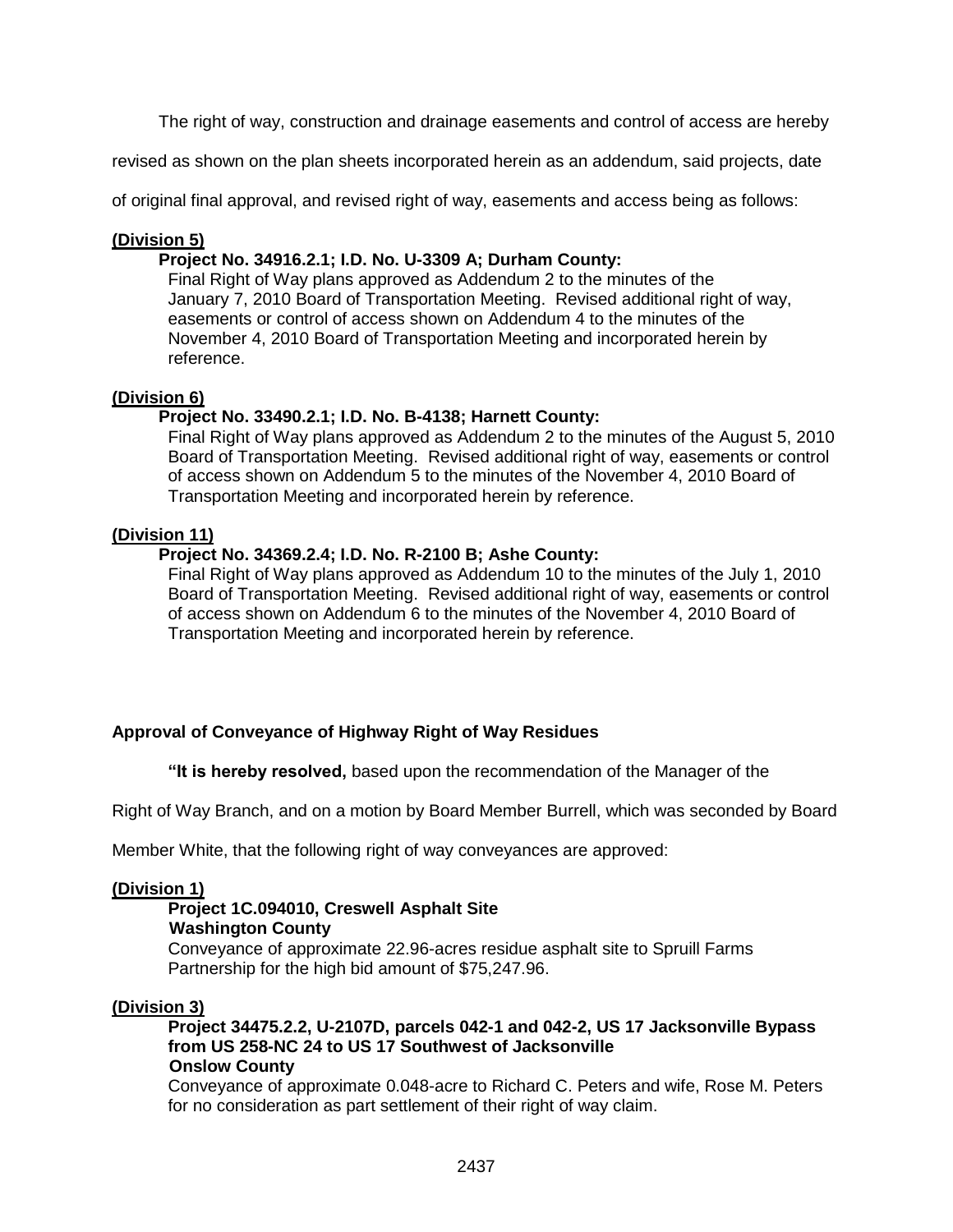# **(Division 6)**

### **Project 34397.2.2, (F0121), R-2230A, parcels 108 and 110, NC 210 from NC 24 at Holland Drive in Spring Lake to SR 1121 Ray Road in Harnett County Cumberland County**

Conveyance of approximate 0.46-acre to Paramount Investments, LLC, the only interested adjoining owners, for the combined appraisal value of \$875.00.

## **(Division 8)**

## **Project 34979.2.2, (F0123), U-3816, parcel 026, Palmer Street Extension Hoke County**

Conveyance of approximate 0.50-acre to Shree Yogi, Inc. for the appraised value of \$1,263.15 as part-settlement of their right of way claim.

# **Approval of Conveyance of Surplus Highway Right of Way**

**"It is hereby resolved,** based upon the recommendation of the Manager of the

Right of Way Branch, and on a motion by Board Member Burrell, which was seconded by Board

Member White, that the following right of way conveyances are approved:

### **(Division 9)**

# **Project 8.1631302, (36109.319), I-2108, parcel 901, I-85 from South of US 601 to North of SR 1002**

### **Rowan County**

Conveyance of approximate 0.401-acre surplus right of way to Arlington Partners Phase II, LLC, the only interested adjoining owners, for the appraised value of \$58,500.00.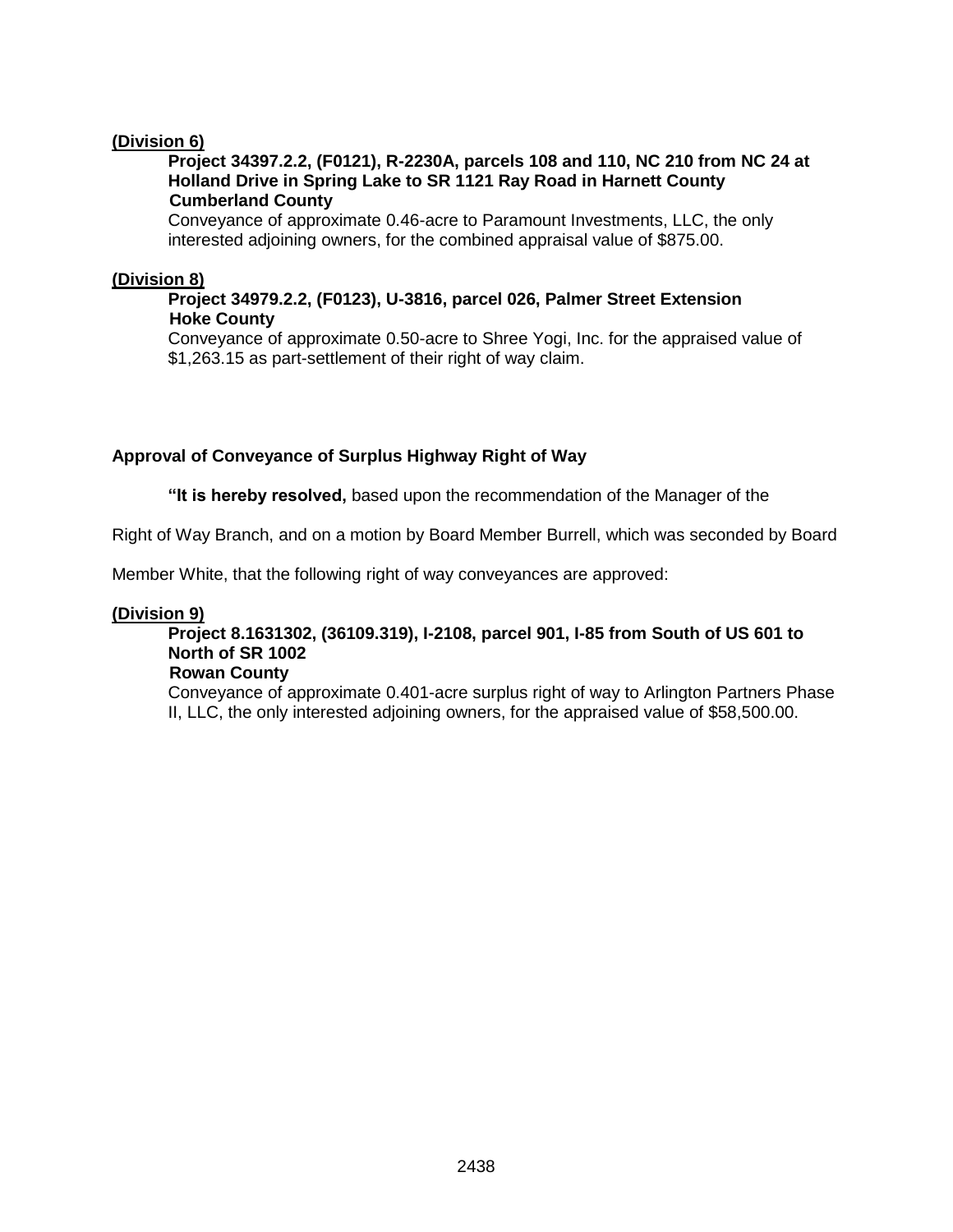# **Approval of Conveyance of Permanent Easement**

**"It is hereby resolved,** based upon the recommendation of the Manager of the

Right of Way Branch, and on a motion by Board Member Burrell, which was seconded by Board

Member White, that the following highway right of way conveyances are approved:

### **(Division 8)**

#### **Project 34431.2.2, R-2417AA, parcel 004, US 421/NC 87 Sanford Bypass from west of SR 1400 Cumnock Rd. to West of US 1-15-501 Lee County**

The Department acquired residue property from Milton Holmes during construction of the above reference project in Lee County. Progress Energy, Inc. has requested a 0.0688-acre Permanent Utility Easement over subject residue due to this project. The Department has determined the conveyance of the Permanent Utility Easement would cause no damage to the residue. Progress Energy, Inc. has agreed to this conveyance for no consideration.

### **(Division 14)**

# **Project 36767, MA14034R, parcel 022, SR 1449 Cope Creek Rd. in Sylva Jackson County**

The Department acquired residue property from Magnolias of Cope Creek, LLC during the construction of the above reference project in Jackson County. Tuckaseigee Water and Sewer Authority has requested a 0.0249-acre Permanent Utility Easement over subject residue. The Department has determined the conveyance of the Permanent Utility Easement would cause no damage to the residue. Tuckaseigee Water and Sewer Authority has agreed to this conveyance for no consideration.

# **Approval - Acquisition of Structures Partially Outside the Right of Way**

A motion was made by Board Member Burrell, which was seconded by Board Member

White to approve the following:

The preliminary right of way plans for the following highway projects necessitate the

acquisition of a part of certain buildings or structures located within the right of way of projects.

Based upon the recommendation of the Manager of the Right of Way Branch and affidavits of

independent real estate appraisers, the Board finds that the partial taking of the buildings or

structures will substantially destroy the economic value or utility of the buildings or structures.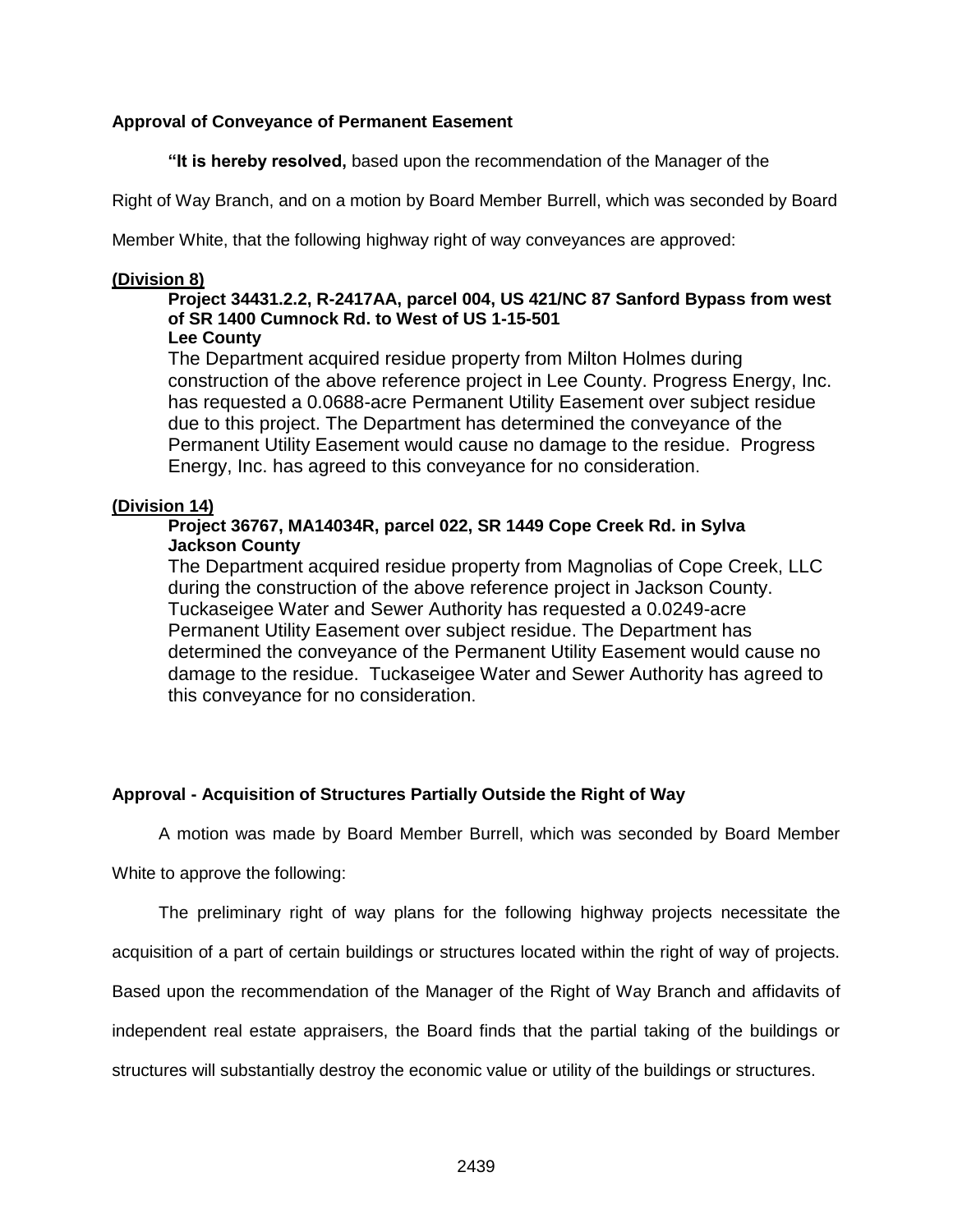The Board finds that such acquisition of the structures or parts thereof outside the right of way are for a public use and are necessary for the construction of the projects.

The Right of Way Branch has been directed to acquire the below described buildings or structures in their entirety for the construction of the listed projects. The Attorney General, if necessary, is requested to institute proceedings to acquire the buildings or structures in their entirety, together with the right to enter upon the surrounding lands for the purpose of removing the buildings or structures.

### **(Division 9)**

### **I. D. No. U-4909, Forsyth County, WBS Element 40278.2.1:**

Parcel 030, Dennie and Carol Weavil, a One Story Brick Dwelling located Left and Right of Survey Station 23+80, Survey Line –L- to Survey Station 26+00 Survey Line –L-, Survey Station 30+25 Survey Line Y3 RPV to Survey Station 29+50 Survey Line Y3 RPC Right, Survey Station 22+50 Survey Line Y1 to Survey Station 26+30 Survey Line Y1.

### **I. D. No. U-4909, Forsyth County, WBS Element 40278.2.1:**

Parcel 084, Wilco Hess, a One Story Brick Dwelling located Left of Survey Station 107+73, to Survey Station 109+70, Survey Line –L-.

Parcel 148, Quality Oil, a Canopy located Left of Survey Station 202+00 to Survey Station 205+20, Survey Line –L-, Right; Survey Station 16+65 to Survey Station 22+00 Survey Line Y23.

# **I. D. No. U-4909, Forsyth County, WBS Element 40278.2.1:**

Parcel 144, Charles A. Tricoli, a One Story Brick Dwelling with brick patio located Left of Survey Station 194+00 to 195+34, Survey Line –L-.

Parcel 132, Randle L. Stultz, a Two Story Frame Dwelling located Left of Survey Station 189+00 to Survey Station 190+40, Survey Line –L-.

Parcel 133, Leo O. Whicker, Jr., a One Story Frame Dwelling located Left of Survey Station 191+00 to Survey Station 193+00, Survey Line –L-.

Parcel 050, Susie T. Hauser, a One Story Brick Dwelling located Right of Survey Station 63+15 to Survey Station 64+44, Survey Line –L-.

Parcel 157, Gary Smith, a One Story Frame Dwelling/ One Story Block Business located Right of Survey Station 202+70 to Survey Station 205+75, Survey Line –L- Right Survey Station 23+50 Survey Line Y3 to Survey Station 26+10 Survey Line Y3.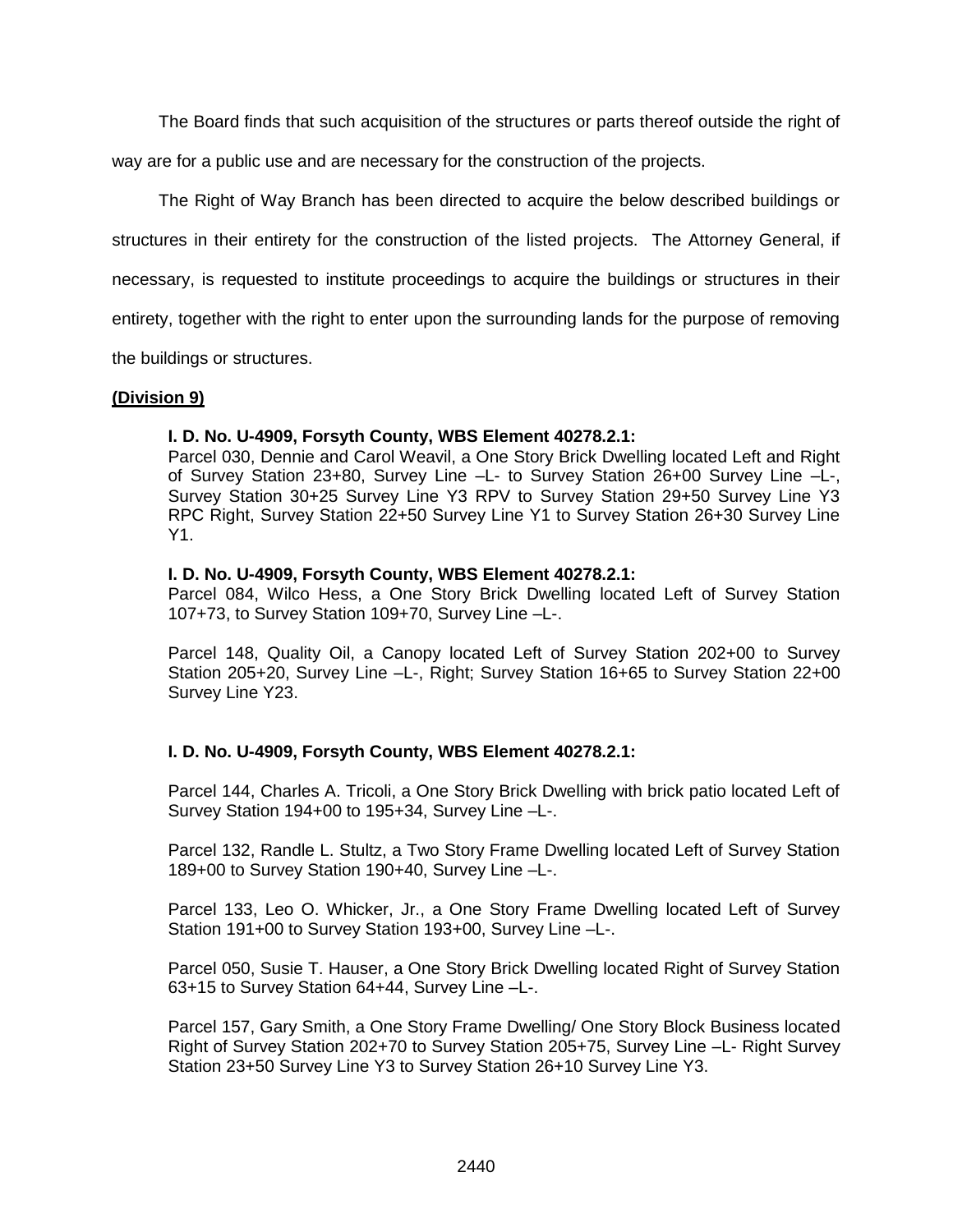Parcel 143, Ronald K. Boone, a One Story Brick Dwelling located Left of Survey Station 193+10 to Survey Station 194+05, Survey Line –L-.

Parcel 045, Old 311 Curb Market, a One Story Frame/Block Business located Right of Survey Station 56+98 to Survey Station 23+10 to Survey Station 25+10 –Y4-, Survey Line Left.

Parcel 101, Crown Union, LLC, a One Story Brick Dwelling with Basement located Right of Survey Station 135+72 to Survey Station 138+40, Survey Line –L-.

#### **(Division 14)**

#### **I. D. No. B-3480, Jackson County, WBS Element 33097.2.2:**

Parcel 002, Hazel Henderson, a One Story Frame Dwelling located Right of Survey Station 15+50, Survey Line –L-.

Parcel 002, Hazel Henderson, a One House Trailer located Right of Survey Station 16+80, Survey Line –L-.

#### **Approval - Advance Acquisition of Highway Right of Way**

 Upon recommendation of the Manager of the Right of Way Branch, and on a motion by Board Member Burrell, which was seconded by Board Member White, the Board approved to authorize the acquisition of the following properties through negotiation or condemnation for purposes of highway construction in order to prevent undue hardship on property owners or to protect the right of way corridor from development prior to regular project approval. The Board finds such acquisitions to be necessary, and hereby authorizes the Right of Way Branch to acquire said properties either by negotiation or by condemnation through the Office of the Attorney General.

#### **(Division 9)**

**Property of David Smith I.D. No. U-2579AB, Parcel #884, WBS 34839.2.4, F. A. Project N/A, County of Forsyth**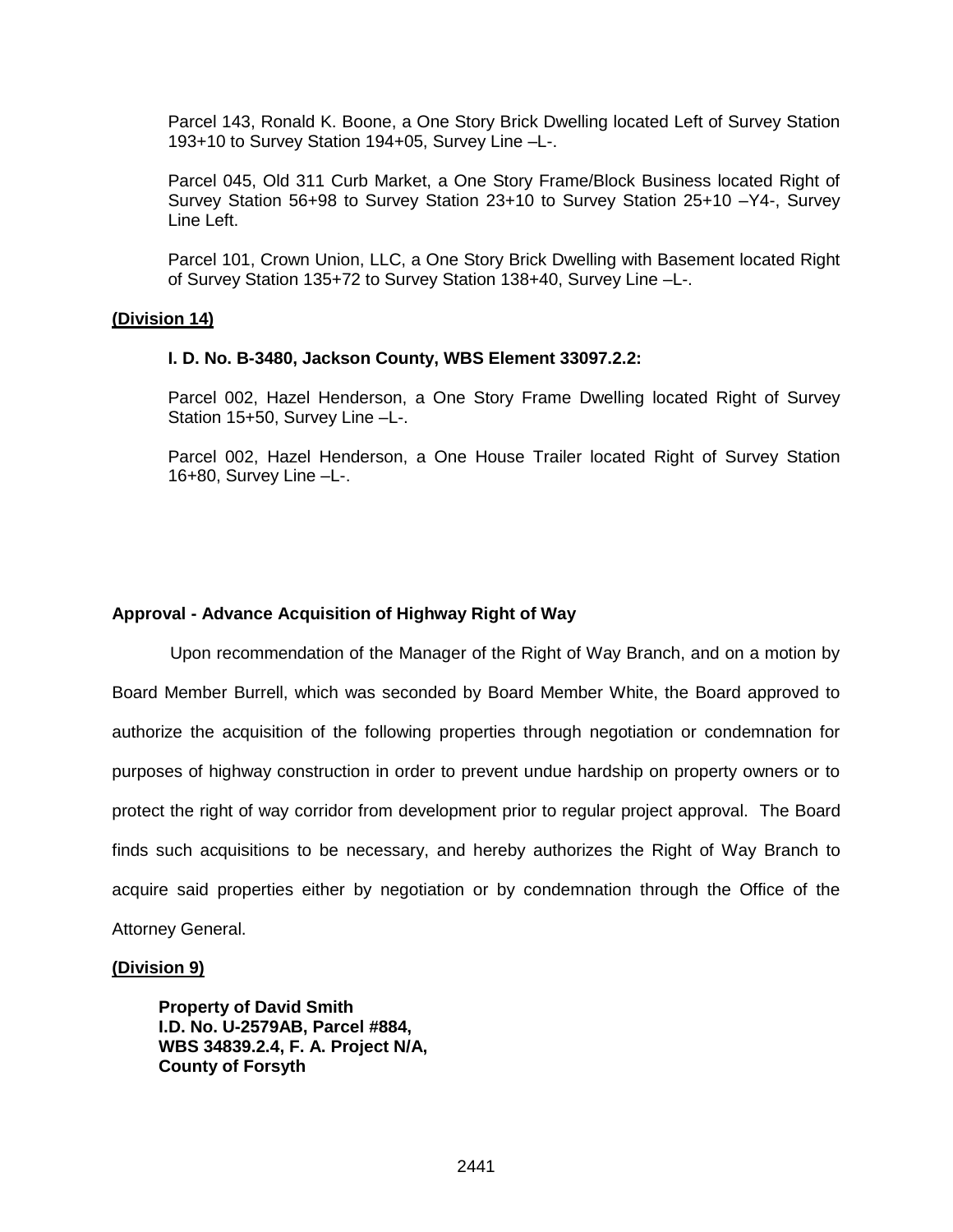**Property of David E. Motsinger and Wayne I. Motsinger I.D. No. U-2579AB, Parcel #875, WBS 34839.2.4, F. A. Project N/A, County of Forsyth**

**Property of Brandon & Krystal Keener I.D. No. U-2579AB, Parcel #882, WBS 34839.2.4, F. A. Project N/A, County of Forsyth**

**Property of Clarence T. Small I.D. No. U-2579AB, Parcel #886, WBS 34839.2.4, F. A. Project N/A, County of Forsyth**

**Property of Elisa Cameron I.D. No. U-2579AB, Parcel #910, WBS 34839.2.4, F. A. Project N/A, County of Forsyth**

**Property of Jacson Gonzalez I.D. No. U-2579AB, Parcel #918, WBS 34839.2.4, F. A. Project N/A, County of Forsyth**

**Property of Tonja Dunlap I.D. No. U-2579AB, Parcel #921, WBS 34839.2.4, F. A. Project N/A, County of Forsyth**

**Property of Lakevia Hall I.D. No. U-2579AB, Parcel #920, WBS 34839.2.4, F. A. Project N/A, County of Forsyth**

**Property of Richard and Kim Hriniak I.D. No. U-2579AB, Parcel #919, WBS 34839.2.4, F. A. Project N/A, County of Forsyth**

**Property of Samson Edwards I.D. No. U-2579AB, Parcel #915, WBS 34839.2.4, F. A. Project N/A, County of Forsyth**

**Property of Roberta G. Maxwell I.D. No. U-2579B, Parcel #997, WBS 34839.2.10, F. A. Project N/A, County of Forsyth**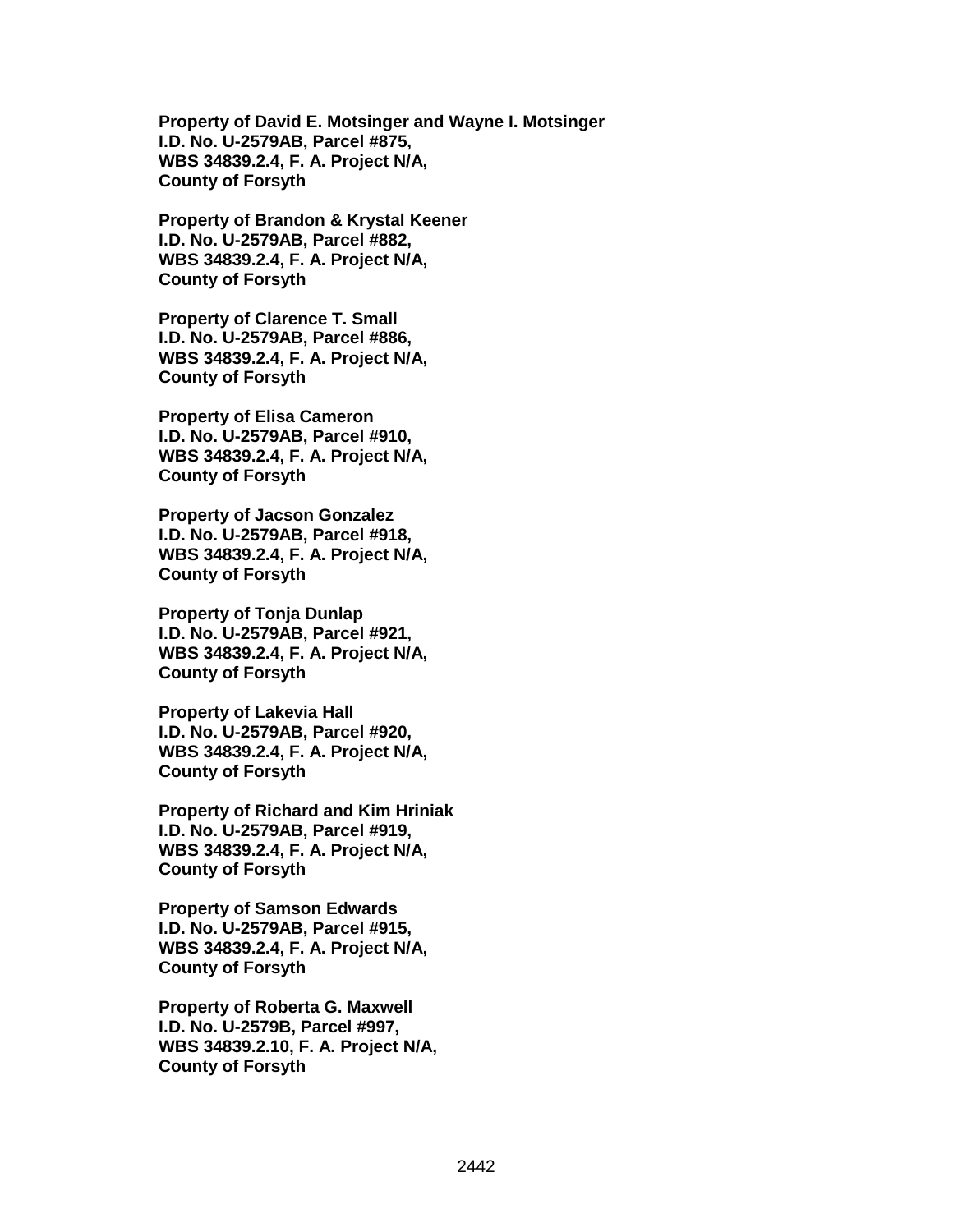**Property of David and Michal DeMatte I.D. No. U-2579AB, Parcel #886, WBS 34839.2.4, F. A. Project N/A, County of Forsyth**

**Property of Jesse Tuttle I.D. No. U-2579D, Parcel #983, WBS 34839.2.7, F. A. Project N/A, County of Forsyth**

**Property of Gerald W. Parker Sr. I.D. No. U-2579D, Parcel #982, WBS 34839.2.7, F. A. Project N/A, County of Forsyth**

**Property of John Baker I.D. No. U-2579D, Parcel #984, WBS 34839.2.7, F. A. Project N/A, County of Forsyth**

**Property of Josephine W. Fowler I.D. No. U-2579E, Parcel #997, WBS 34839.2.8, F. A. Project N/A, County of Forsyth**

**Property of Walter C. Cleary c/o James A. Tolbert I.D. No. U-2579E, Parcel #996, WBS 34839.2.8, F. A. Project N/A, County of Forsyth**

**Property of Harold and Connie Crews I.D. No. U-2579F, Parcel #975, WBS 34839.2.9, F. A. Project N/A, County of Forsyth**

#### **Additional Business**

#### **2010 Wildflower Awards Banquet**

Chairman Collier reminded the Board of the 2010 Wildflower Awards Banquet to be held,

Wednesday, December 8, 2010 at 11:30 a.m. He stated what a nice event this is and

encouraged the Board Members to attend.